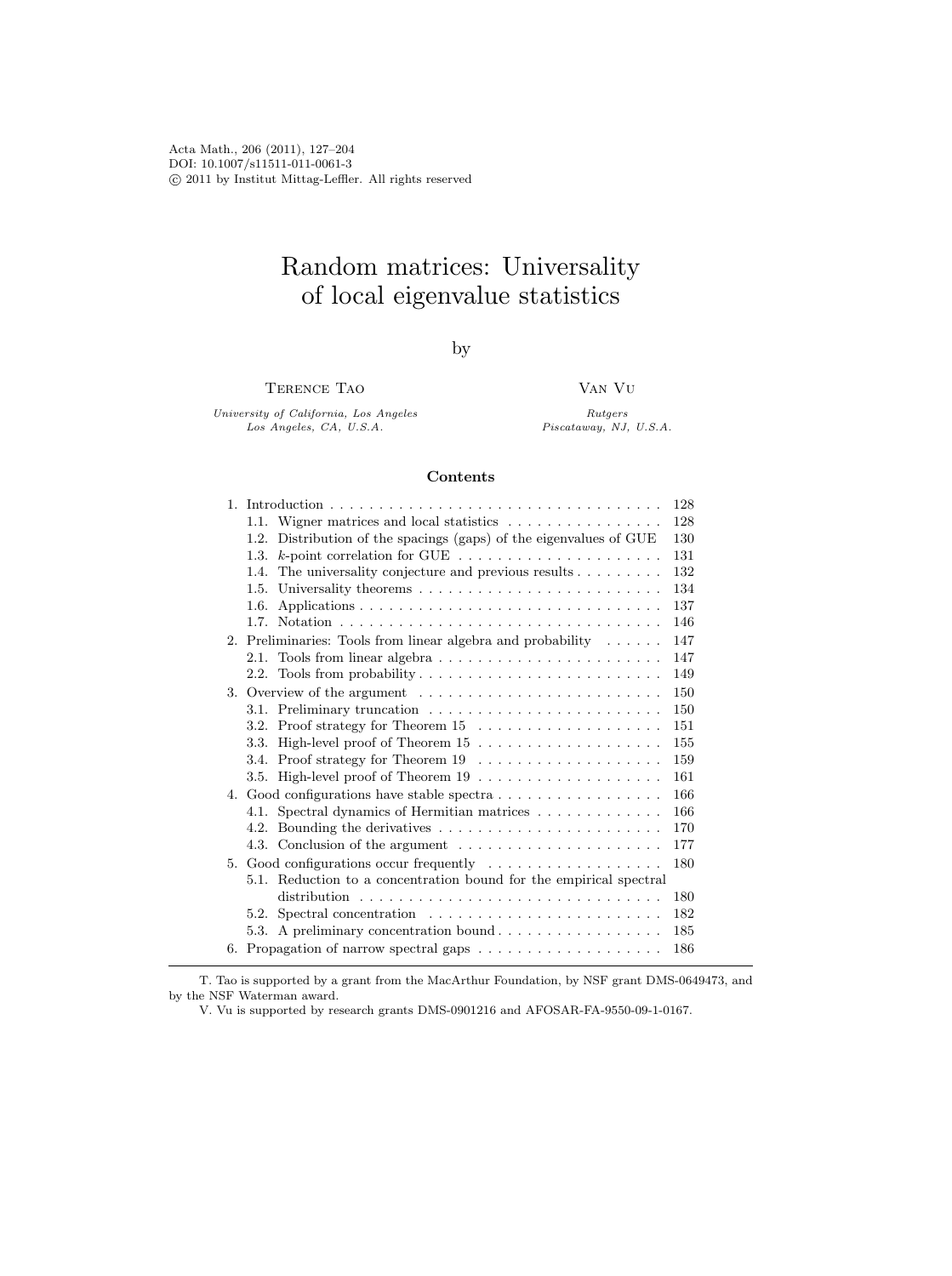128 the state of the state of the state of the state of the state of the state of the state of the state of the state of the state of the state of the state of the state of the state of the state of the state of the state

| Appendix A. Concentration of determinant $\dots \dots \dots \dots \dots \dots \dots$ 190 |  |
|------------------------------------------------------------------------------------------|--|
| Appendix B. The distance between a random vector and a subspace . 192                    |  |
| Appendix C. Controlling the spectral density by the Stieltjes transform 194              |  |
| Appendix D. A multidimensional Berry–Esseen theorem $\dots \dots \dots$ 198              |  |
|                                                                                          |  |

#### 1. Introduction

#### 1.1. Wigner matrices and local statistics

The goal of this paper is to establish a universality property for the local eigenvalue statistics for random matrices. To simplify the presentation, we are going to focus on Wigner Hermitian matrices, which are perhaps the most prominent model in the field. We emphasize however that our main theorem (Theorem 15) is stated in a much more general setting, and can be applied to various other models of random matrices (such as random real symmetric matrices, for example).

Definition 1. (Wigner matrices) Let n be a large number. A Wigner Hermitian matrix (of size n) is defined as a random Hermitian  $n \times n$  matrix  $M_n$  with upper triangular complex entries  $\zeta_{ij} := \xi_{ij} + \tau_{ij}\sqrt{-1}$ ,  $1 \le i < j \le n$ , and diagonal real entries  $\xi_{ii}$ ,  $1 \le i \le n$ , where

• for  $1 \leq i < j \leq n$ ,  $\xi_{ij}$  and  $\tau_{ij}$  are independent identically distrubuted (iid) copies of a real random variable  $\xi$  with mean zero and variance  $\frac{1}{2}$ ;

• for  $1 \leq i \leq n$ ,  $\xi_{ii}$  are iid copies of a real random variable  $\hat{\xi}$  with mean zero and variance 1;

• ξ and ξ have exponential decay, i.e., there exist constants C and C' such that  $\mathbf{P}(|\xi| \geq t^C) \leq \exp(-t)$  and  $\mathbf{P}(|\tilde{\xi}| \geq t^C) \leq \exp(-t)$  for all  $t \geq C'$ .

We refer to  $\xi$  and  $\tilde{\xi}$  as the *atom distributions* of  $M_n$ , and to  $\xi_{ij}$  and  $\tau_{ij}$  as the *atom* variables. We refer to the matrix  $W_n := M_n / \sqrt{n}$  as the *coarse-scale normalized Wigner* Hermitian matrix, and to  $A_n := M_n \sqrt{n}$  as the fine-scale normalized Wigner Hermitian matrix.

Example 2. An important special case of a Wigner Hermitian matrix is the Gaussian unitary ensemble (GUE), in which  $\xi$  and  $\xi$  are Gaussian random variables with mean zero and variance  $\frac{1}{2}$  and 1, respectively. The coarse-scale normalization  $W_n$  is convenient for placing all the eigenvalues in a bounded interval, while the fine-scale normalization  $A_n$  is convenient for keeping the spacing between adjacent eigenvalues to be roughly of unit size.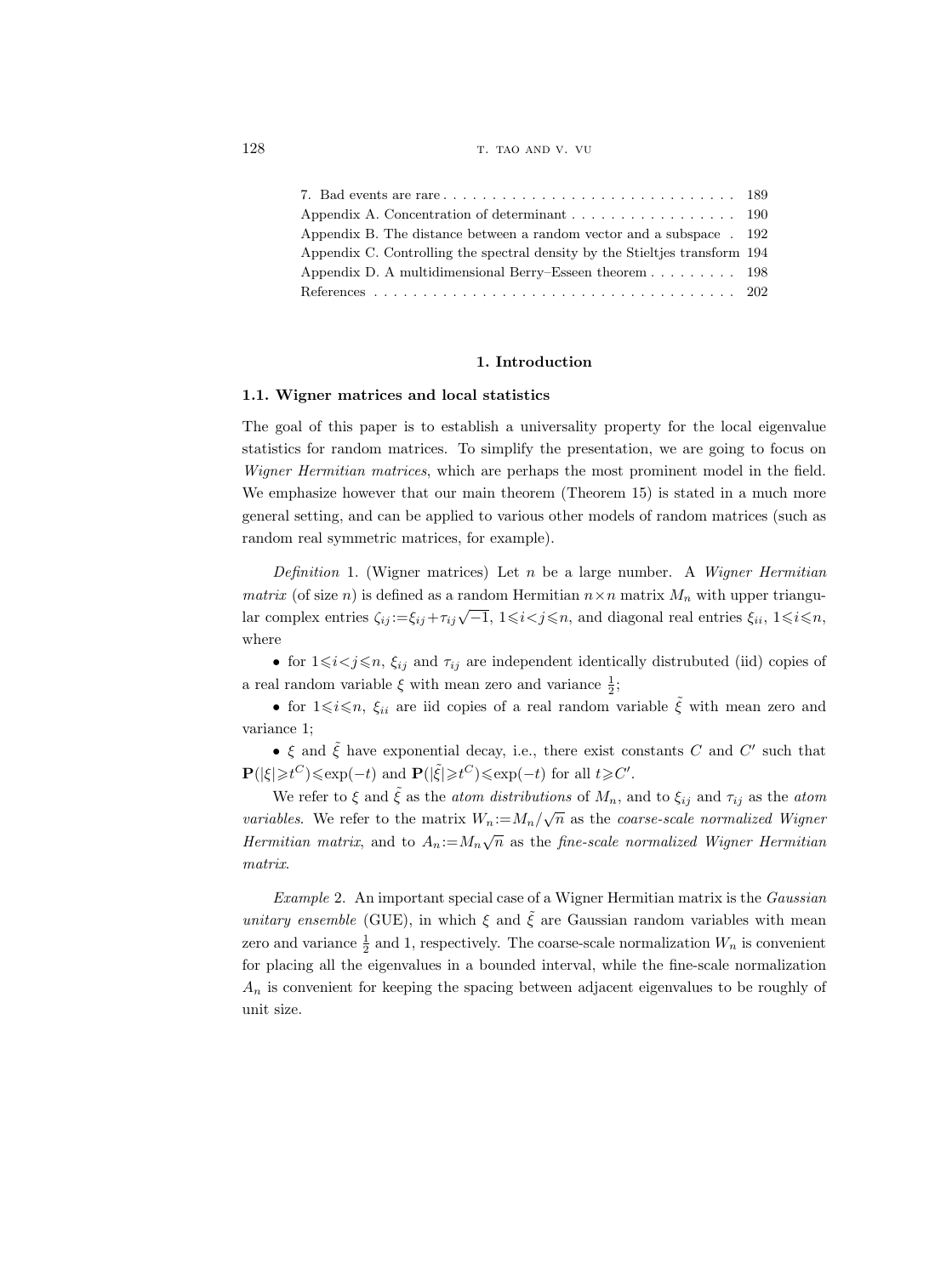Given an  $n \times n$  Hermitian matrix A, we denote its n eigenvalues by

$$
\lambda_1(A) \leqslant \ldots \leqslant \lambda_n(A),
$$

and write  $\lambda(A) := (\lambda_1(A), ..., \lambda_n(A))$ . We also let  $u_1(A), ..., u_n(A) \in \mathbb{C}^n$  be an orthonormal basis of eigenvectors of A with  $Au_i(A) = \lambda_i(A)u_i(A)$ ; these eigenvectors  $u_i(A)$  are only determined up to a complex phase even when the eigenvalues are simple, but this ambiguity will not cause a difficulty in our results, as we will only be interested in the *magnitude*  $|u_i(A)^*X|$  of various inner products  $u_i(A)^*X$  of  $u_i(A)$  with other vectors X.

The study of the eigenvalues  $\lambda_i(W_n)$  of (normalized) Wigner Hermitian matrices has been one of the major topics of study in random matrix theory. The properties of these eigenvalues are not only interesting in their own right, but also have been playing essential roles in many other areas of mathematics, such as mathematical physics, probability, combinatorics, and the theory of computing.

It will be convenient to introduce the following notation for frequent events depending on  $n$ , in increasing order of likelihood:

Definition 3. (Frequent events) Let  $E$  be an event depending on  $n$ .

- E holds asymptotically almost surely if(<sup>1</sup>)  $P(E)=1-o(1)$ .
- E holds with high probability if  $P(E) \geq 1-O(n^{-c})$  for some constant  $c > 0$ .
- E holds with overwhelming probability if  $P(E) \geq 1-O<sub>C</sub>(n^{-C})$  for every constant C>0 (or equivalently, if  $P(E) \ge 1-\exp(-\omega(\log n))).$ 
	- E holds almost surely if  $P(E)=1$ .

Remark 4. Note from the union bound that the intersection of  $O(n^{O(1)})$  many events with uniformly overwhelming probability, still has overwhelming probability. Unfortunately, the same is not true for events which are merely of high probability, which will cause some technical difficulties in our arguments.

A cornerstone of this theory is the *Wigner semi-circular law*. Denote by  $\rho_{\rm sc}$  the semi-circle density function with support on  $[-2, 2]$ ,

$$
\varrho_{\rm sc}(x) := \begin{cases} \frac{\sqrt{4-x^2}}{2\pi}, & \text{if } |x| \le 2, \\ 0, & \text{if } |x| > 2. \end{cases}
$$
 (1)

 $(1)$  See §1.7 for our conventions on asymptotic notation.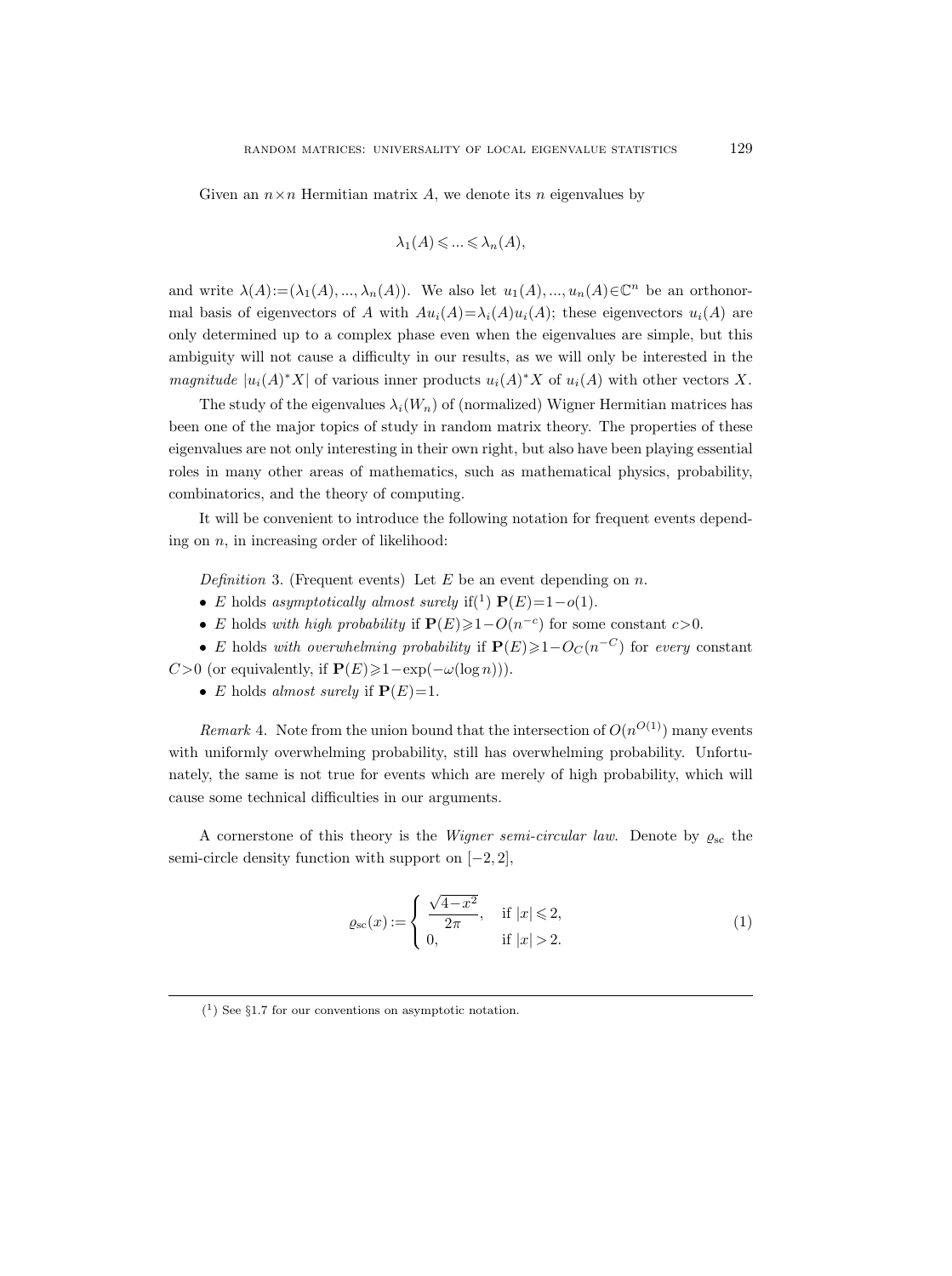THEOREM 5. (Semi-circular law) Let  $M_n$  be a Wigner Hermitian matrix. Then, for any real number x,

$$
\lim_{n\to\infty}\frac{1}{n}|\{1\leqslant i\leqslant n: \lambda_i(W_n)\leqslant x\}|=\int_{-2}^x \varrho_{\rm sc}(y)\,dy,
$$

in the sense of probability (and also in the almost sure sense, if the  $M_n$ 's are all minors of the same infinite Wigner Hermitian matrix), where we use  $|I|$  to denote the cardinality of a finite set I.

Remark 6. Wigner [47] proved this theorem for special ensembles. The general version above is due to Pastur [36] (see [1] and [2] for detailed discussions). The semi-circular law in fact holds under substantially more general hypotheses than those given in Definition 1, but we will not discuss this matter further here. One consequence of Theorem 5 is that we expect most of the eigenvalues of  $W_n$  to lie in the interval  $(-2+\varepsilon, 2+\varepsilon)$  for  $\varepsilon$ >0 small; we shall thus informally refer to this region as the *bulk* of the spectrum.

Several stronger versions of Theorem 5 are known. For instance, it is known (see e.g. [3] and [4]) that asymptotically almost surely, one has

$$
\lambda_j(W_n) = t\left(\frac{j}{n}\right) + O(n^{-\delta})\tag{2}
$$

for all  $1\leq j\leq n$  and some absolute constant  $\delta>0$ , where  $-2\leq t(a)\leq 2$  is defined by

$$
a =: \int_{-2}^{t(a)} \varrho_{\rm sc}(x) \, dx. \tag{3}
$$

In particular we have

$$
\sup_{1 \leq i \leq n} |\lambda_i(M_n)| = 2\sqrt{n} (1 + o(1))
$$
\n(4)

asymptotically almost surely (see [4] for further discussion).

Theorem 5 addressed the global behavior of the eigenvalues. The local properties are much harder and their studies require much more sophisticated tools. Most of the precise theorems have been obtained for the GUE, defined in Example 2. In the next few paragraphs, we mention some of the most famous results concerning this model.

# 1.2. Distribution of the spacings (gaps) of the eigenvalues of GUE

In this section  $M_n$  is understood to have the GUE distribution.

For a vector  $x=(x_1, ..., x_n)$ , with  $x_1 < x_2 ... < x_n$ , define the normalized gap distribution  $S_n(s; x)$  by the formula

$$
S_n(s;x):=\frac{1}{n}|\{1\leqslant i\leqslant n: x_{i+1}-x_i\leqslant s\}|.
$$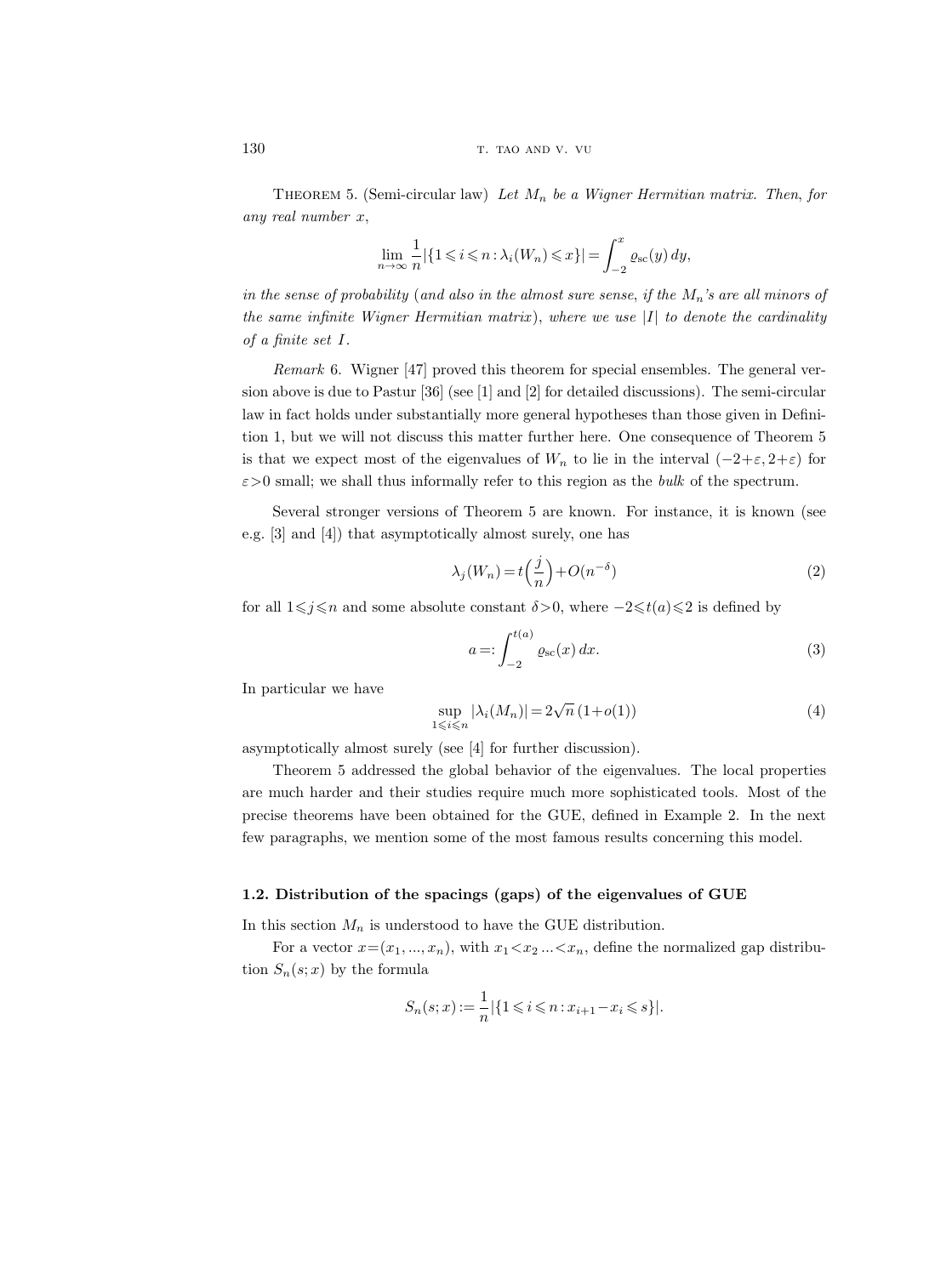For the GUE ensemble it is known [34] that

$$
\lim_{n \to \infty} \mathbf{E} S_n(s, \lambda(A_n)) = \int_0^s p(\sigma) \, d\sigma,\tag{5}
$$

where  $A_n := M_n \sqrt{n}$  is the fine-scale normalization of  $M_n$ , and  $p(\sigma)$  is the *Gaudin distri*bution, given by the formula

$$
p(s) := \frac{d^2}{ds^2} \det(I - K)_{L^2(0,s)},
$$

where K is the integral operator on  $L^2((0, s))$  with the Dyson sine kernel

$$
K(x,y) := \frac{\sin \pi (x-y)}{\pi (x-y)}.
$$
\n<sup>(6)</sup>

In fact a stronger result is known in the bulk of the spectrum. Let  $l_n$  be any sequence of numbers tending to infinity such that  $l_n/n$  tends to zero. Define

$$
\widetilde{S}_n(s;x,u) := \frac{1}{l_n} \left| \left\{ 1 \leqslant i \leqslant n : x_{i+1} - x_i \leqslant \frac{s}{\varrho_{\rm sc}(u)} \text{ and } |x_i - nu| \leqslant \frac{l_n}{\varrho_{\rm sc}(u)} \right\} \right|.
$$
 (7)

It is proven in [15] that for any fixed  $-2 < u < 2$ , we have

$$
\lim_{n \to \infty} \mathbf{E}\widetilde{S}_n(s; \lambda(A_n), u) = \int_0^s p(\sigma) d\sigma.
$$
 (8)

The eigenvalue gap distribution has received much attention in the mathematics community, partially due to the fascinating (numerical) coincidence with the gap distribution of the zeros of the zeta functions. For more discussions, we refer to [13], [14], [29] and the references therein.

# 1.3. k-point correlation for GUE

Given a fine-scale normalized Wigner Hermitian matrix  $A_n$ , we can define the symmetrized distribution function  $\varrho_n^{(n)} : \mathbb{R}^n \to \mathbb{R}^+$  to be the symmetric function on n variables such that the distribution of the eigenvalues  $\lambda(A_n)$  is given by the restriction of  $n! \varrho_n^{(n)}(x_1, ..., x_n) dx_1 ... dx_n$  to the region  $\{x_1 \leqslant ... \leqslant x_n\}$ . For any  $1 \leqslant k \leqslant n$ , the k-point correlation function  $\varrho_n^{(k)} : \mathbb{R}^k \to \mathbb{R}^+$  is defined as the marginal integral of  $\varrho_n^{(n)}$ .

$$
\varrho_n^{(k)}(x_1, ..., x_k) := \frac{n!}{(n-k)!} \int_{\mathbb{R}^{n-k}} \varrho_n^{(n)}(x) \, dx_{k+1} \dots dx_n.
$$

In the GUE case, one has an explicit formula for  $\varrho_n^{(n)}$ , obtained by Ginibre [23]:

$$
\varrho_n^{(n)}(x) := \frac{n^{-n/2}}{Z_n^{(2)}} \prod_{1 \leqslant i < j \leqslant n} |x_i - x_j|^2 \exp\left(-\frac{x_1^2 + \dots + x_n^2}{2n}\right),\tag{9}
$$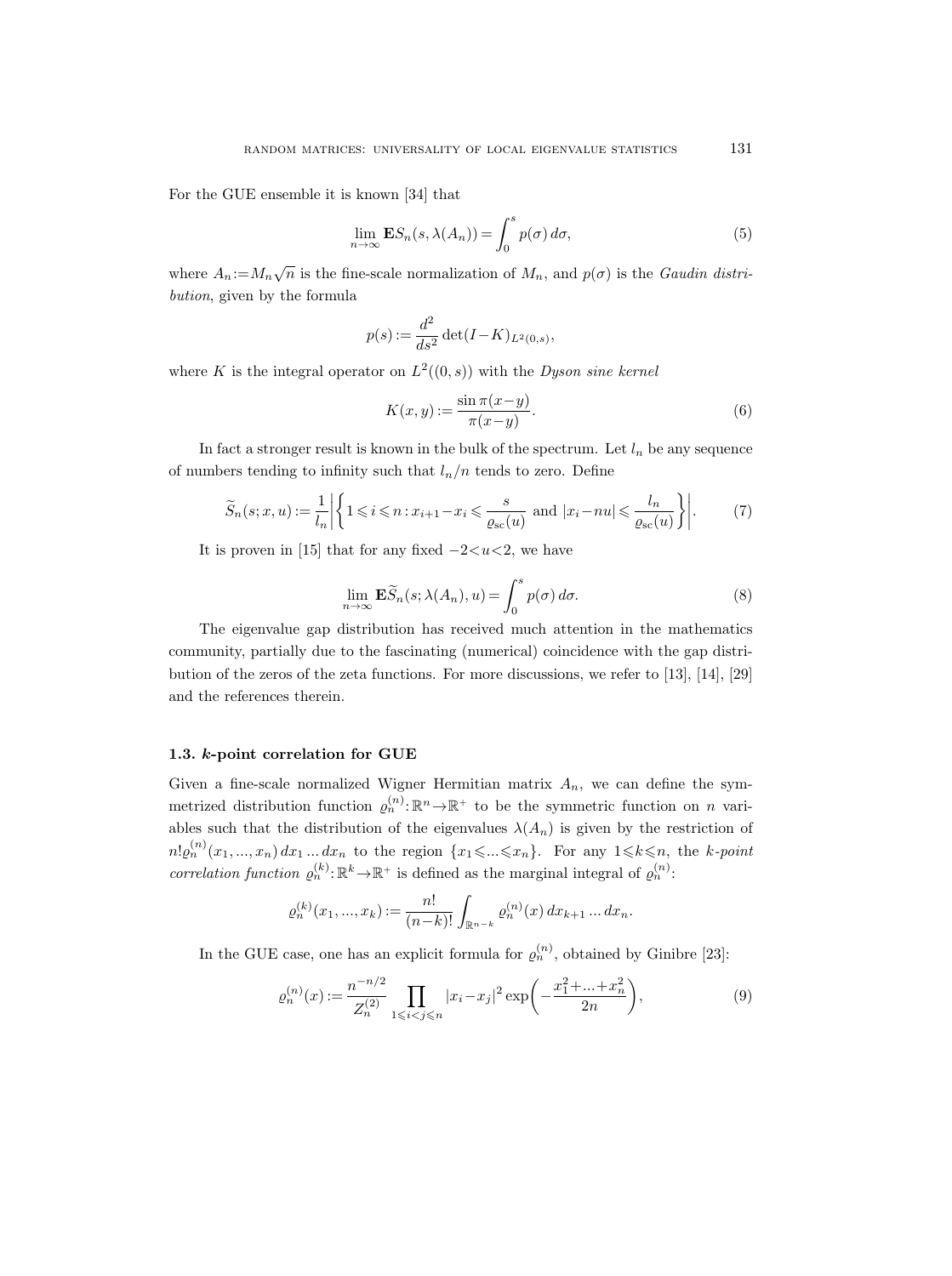where  $Z_n^{(2)} > 0$  is a normalizing constant, known as the *partition function*. From this formula, one can compute  $\varrho_n^{(k)}$  explicitly. Indeed, it was established by Gaudin and Mehta [35] that

$$
\varrho_n^{(k)}(x_1, ..., x_k) = \det(K_n(x_i, x_j))_{1 \le i, j \le k},\tag{10}
$$

where the kernel  $K_n(x, y)$  is given by the formula

$$
K_n(x,y) := \frac{1}{\sqrt{2n}} \exp\left(-\frac{x^2 + y^2}{4n}\right) \sum_{j=0}^{n-1} h_j\left(\frac{x}{\sqrt{2n}}\right) h_j\left(\frac{y}{\sqrt{2n}}\right),
$$

and  $h_0, ..., h_{n-1}$  are the first n Hermite polynomials, normalized to be orthonormal with respect to  $\exp(-x^2) dx$ . From this and the asymptotics of Hermite polynomials, it was shown by Dyson [16] that

$$
\lim_{n \to \infty} \frac{1}{\varrho_{\rm sc}(u)^k} \varrho_n^{(k)} \left( nu + \frac{t_1}{\varrho_{\rm sc}(u)}, ..., nu + \frac{t_k}{\varrho_{\rm sc}(u)} \right) = \det(K(t_i, t_j))_{1 \le i, j \le k},\tag{11}
$$

for any fixed  $-2 < u < 2$  and real numbers  $t_1, ..., t_k$ , where the Dyson sine kernel K was defined in (6).

### 1.4. The universality conjecture and previous results

It has been conjectured, since the 1960s, by Wigner, Dyson, Mehta and many others, that the local statistics (such as the above limiting distributions) are universal, in the sense that they hold not only for the GUE, but for any other Wigner random matrix also. This conjecture was motivated by similar phenomena in physics, such as the same laws of thermodynamics, which should emerge no matter what the details of atomic interaction.

The universality conjecture is one of the central questions in the theory of random matrices. In many cases, it is stated for a specific local statistics (such as the gap distribution or the  $k$ -point correlation, see [34, p. 9] for example). These problems have been discussed in numerous books and surveys (see [13], [14] and [34]).

Despite conjecture's long and distinguished history and the overwhelming supporting numerical evidence, rigorous results on this problem for general Wigner random matrices have only begun to emerge recently. At the edge of the spectrum, Soshnikov [41] proved the universality of the joint distribution of the largest  $k$  eigenvalues (for any fixed  $k$ ), under the extra assumption that the atom distribution is symmetric.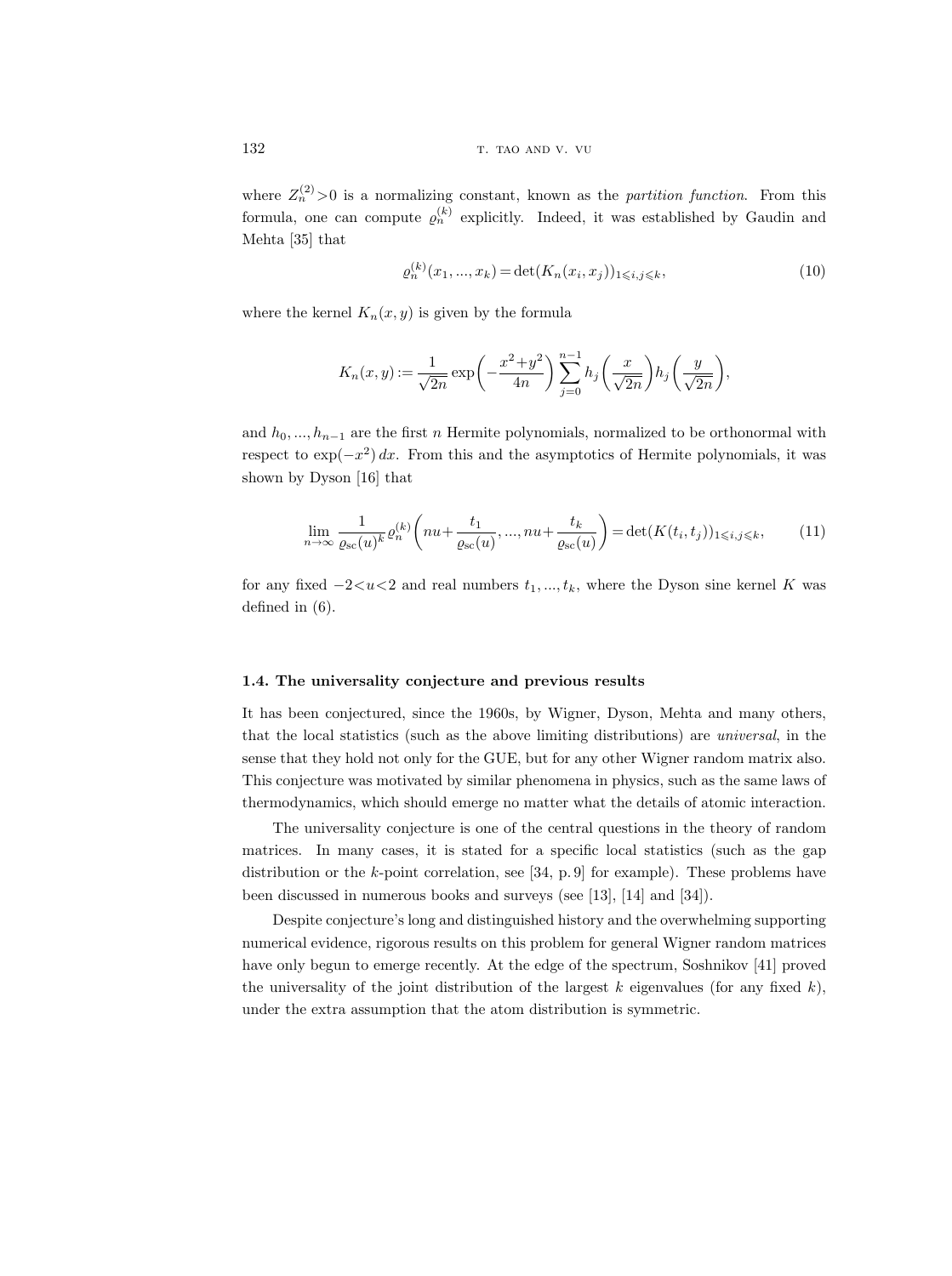THEOREM 7. ([41]) Let k be a fixed integer and  $M_n$  be a Wigner Hermitian matrix, whose atom distribution is symmetric. Set  $W_n := M_n \sqrt{n}$ . Then the joint distribution of the k-dimensional random vector

$$
((\lambda_n(W_n)-2)n^{2/3}, ..., (\lambda_{n-k}(W_n)-2)n^{2/3})
$$

has a weak limit as  $n \rightarrow \infty$ , which coincides with that in the GUE case. The result also holds for the smallest eigenvalues  $\lambda_1, ..., \lambda_k$ .

Note that this significantly strengthens (4) in the symmetric case. (For the nonsymmetric case, see [39] and [40] for some recent results).

Returning to the bulk of the spectrum, Johansson [28] proved (11) and (8) for random Hermitian matrices whose entries are *Gauss divisible*. (See also the paper [5] by Ben Arous and Péché, where they discussed the removal of a technical condition in [28].) More precisely, Johansson considered the model  $M_n = (1-t)^{1/2} M_n^1 + t^{1/2} M_n^2$ , where  $0 < t \leq 1$  is fixed (i.e. independent of n),  $M_n^1$  is a Wigner Hermitian matrix and  $M_n^2$  is a GUE matrix independent of  $M_n^1$ . We will refer to such matrices as *Johansson* matrices.

THEOREM 8.  $(28)$  Formulae  $(11)$  (in the weak sense) and  $(8)$  (and hence  $(5)$ ) hold for Johansson matrices, as  $n \rightarrow \infty$ . By "weak sense", we mean that

$$
\lim_{n \to \infty} \frac{1}{\varrho_{\rm sc}(u)^k} \int_{\mathbb{R}^k} f(t_1, ..., t_k) \varrho_n^{(k)} \left( nu + \frac{t_1}{\varrho_{\rm sc}(u)}, ..., nu + \frac{t_k}{\varrho_{\rm sc}(u)} \right) dt_1 ... dt_k
$$
\n
$$
= \int_{\mathbb{R}^k} f(t_1, ..., t_k) \det(K(t_i, t_j))_{1 \leqslant i, j \leqslant k} dt_1 ... dt_k
$$
\n(12)

for any test function  $f \in C_c(\mathbb{R}^k)$ .

The property of being Gauss divisible can be viewed as a strong regularity assumption on the atom distribution. Very recently, Erdős, Schlein, Ramirez and Yau [17], [19] have relaxed this regularity assumption significantly. In particular in [17] an analogue of Theorem 8 (with  $k=2$  for the correlation and  $l_n$  polynomial in n for the gap distribution) is proven assuming that the atom distribution is of the form

$$
\nu dx = \exp(-V(x)) \exp(-x^2) dx,
$$

where  $V(x) \in C^6$ ,  $\sum_{i=1}^6 |V^j(x)| \leqslant C(1+x^2)^k$  and  $\nu(x) \leqslant C' \exp(-\delta x^2)$  for some fixed k,  $\delta$ ,  $C$  and  $C'$ . It was remarked in [17] that the last (exponential decay) assumption can be weakened somewhat.

Finally, let us mention that in a different direction, universality was established by Deift, Kriecherbauer, McLaughlin, Venakides and Zhou [15], Pastur and Shcherbina [37],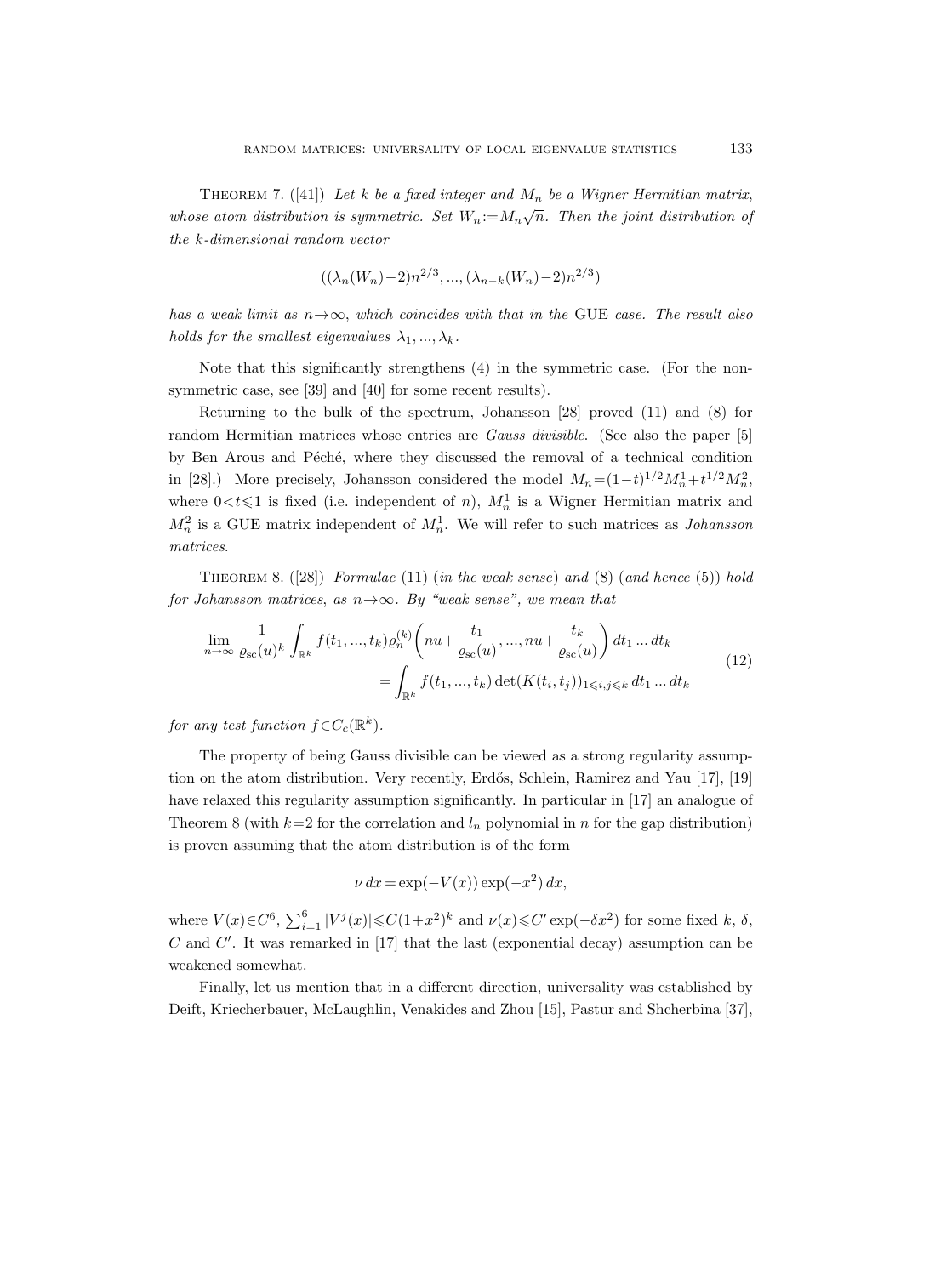and Bleher and Its [6] for a different model of random matrices, where the joint distribution of the eigenvalues is given explicitly by the formula

$$
\varrho_n^{(n)}(x_1, ..., x_n) := c_n \prod_{1 \leqslant i < j \leqslant n} |x_i - x_j|^2 \exp(-V(x)),\tag{13}
$$

where V is a general function and  $c_n>0$  is a normalization factor. The case  $V=x^2$ corresponds to  $(9)$ . For a general V, the entries of the matrix are correlated, and so this model differs from the Wigner model. (See [32] for some recent developments concerning these models, which are studied using the machinery of orthogonal polynomials.)

One of the main difficulties in establishing universality for general matrix ensembles lies in the fact that most of the results obtained in the GUE case (and the case in Johansson's theorem and those in [6], [15] and [37]) came from heavy use of the explicit joint distribution of the eigenvalues such as (9) and (13). The desired limiting distributions were proven using estimates on integrals with respect to these measures. Very powerful tools have been developed to handle this task (see [13] and [34] for example), but they cannot be applied for general Wigner matrices where an explicit measure is not available.

Nevertheless, some methods have been developed which do not require the explicit joint distribution. For instance, Soshnikov's result [41] was obtained using the (combinatorial) trace method rather than from an explicit formula from the distribution, although it is well understood that this method, while efficient for the studying of the edge, is of much less use in the study of the spacing distribution in the bulk of the spectrum. The recent argument in [19] also avoid explicit formulae, relying instead on an analysis of the Dyson Brownian motion, which describes the stochastic dynamics of the spectrum of Johansson matrices  $M_n = (1-t)^{1/2} M_n^1 + t^{1/2} M_n^2$  in the t variable. (On the other hand, the argument in [17] uses explicit formulae for the joint distribution.) However, it appears that their method still requires a high degree of regularity on the atom distribution, whereas here we shall be interested in methods that do not require any regularity hypotheses at all (and in particular will be applicable to discrete atom  $distributions<sup>(2)</sup>).$ 

#### 1.5. Universality theorems

In this paper, we introduce a new method to study the local statistics. This method is based on the Lindeberg strategy [33] of replacing non-Gaussian random variables

 $(2)$  Subsequently to the release of this paper, we have realized that the two methods can in fact be combined to address the gap distribution problem and the k-point correlation problem even for discrete distributions without requiring moment conditions; see [18] for details.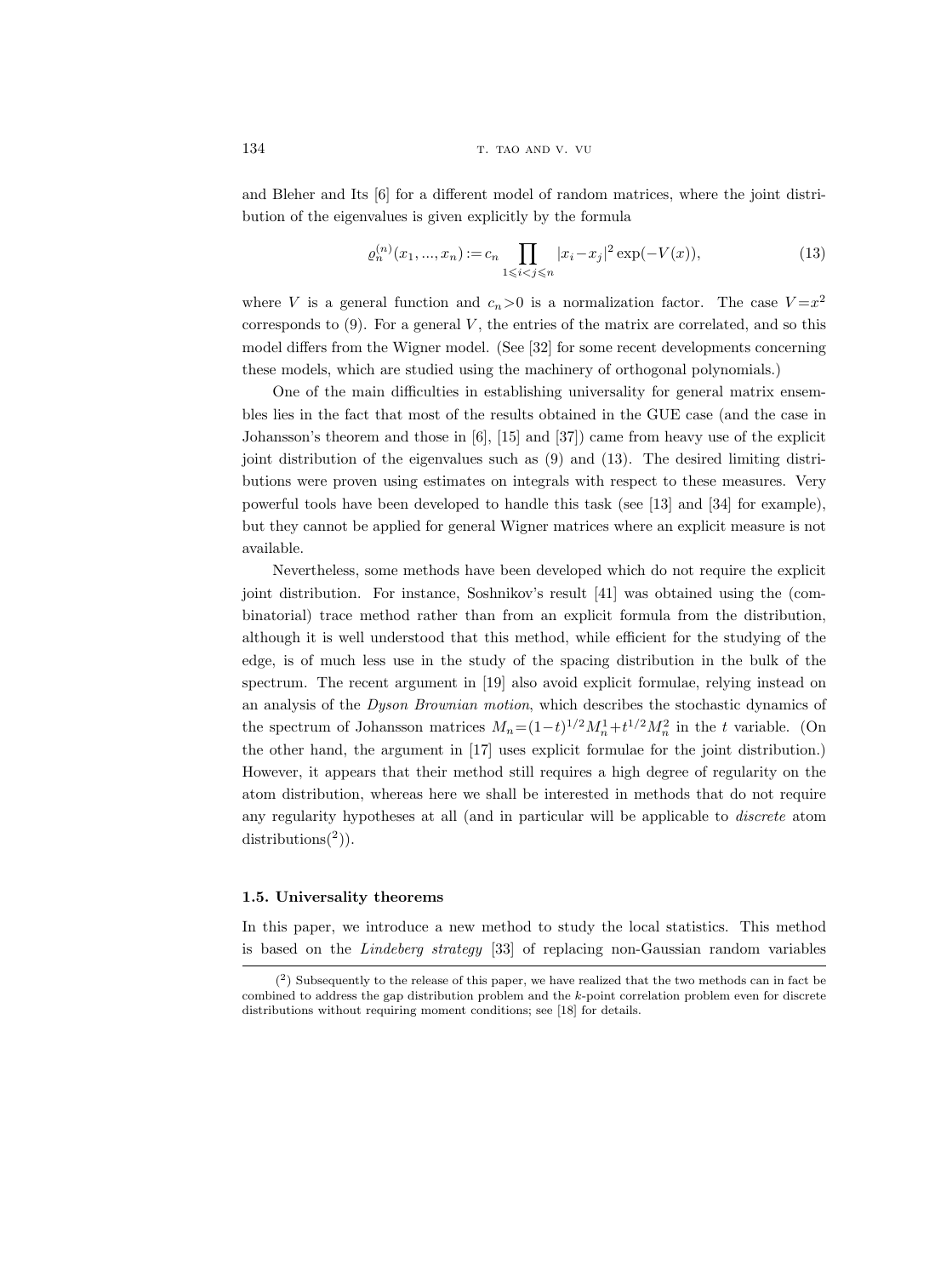with Gaussian ones. (For more modern discussions about Lindeberg's method, see [8] and [38].) Using this method, we are able to prove universality for general Wigner matrices under very mild assumptions. For instance, we have the following result.

THEOREM 9. (Universality of gap) The limiting gap distribution (5) holds for Wigner Hermitian matrices whose atom distribution  $\xi$  has support on at least three points. The stronger version (8) holds for Wigner Hermitian matrices whose atom distribution  $\xi$  has support on at least three points and is such that the third moment  $E\xi^3$  vanishes.

Remark 10. Our method also enables us to prove the universality of the variance and higher moments. Thus, the whole distribution of  $S_n(s, \lambda)$  is universal, not only its expectation. See Remark 31.

THEOREM 11. (Universality of correlation) The  $k$ -point correlation (11) (in the weak sense) holds for Wigner Hermitian matrices whose atom distribution ξ has support on at least three points and is such that the third moment  $E\xi^3$  vanishes.

These theorems (and several others, see §1.6) are consequences of our more general main theorem below (Theorem 15). Roughly speaking, Theorem 15 states that the local statistics of the eigenvalues of a random matrix is determined by the first four moments of the atom distributions.

Theorem 15 applies in a very general setting. We will consider random Hermitian matrix  $M_n$  with entries  $\xi_{ij}$  obeying the following condition.

Definition 12. (Condition C0) A random Hermitian matrix  $A_n = (\zeta_{ij})_{1 \leq i,j \leq n}$  is said to obey *condition* CO if

• the variables  $\zeta_{ij}$  are independent (but not necessarily identically distributed) for  $1 \leq i \leq j \leq n$ , and have mean zero and variance 1;

• (uniform exponential decay) there exist constants  $C, C' > 0$  such that

$$
\mathbf{P}(|\zeta_{ij}| \geq t^C) \leq \exp(-t) \tag{14}
$$

for all  $t \geqslant C'$  and  $1 \leqslant i, j \leqslant n$ .

Clearly, all Wigner Hermitian matrices obey condition C0. However, the class of matrices obeying condition **CO** is much richer. For instance the Gaussian orthogonal ensemble (GOE), in which  $\zeta_{ij} \equiv N(0, 1)$  independently for all  $i < j$  and  $\zeta_{ii} \equiv N(0, 2)$ , is also essentially of this form, $(3)$  and so are all Wigner real symmetric matrices (the definition of which is given at the end of this section).

<sup>(</sup> 3 ) Note that for GOE a diagonal entry has variance 2 rather than 1. We thank Sean O'Rourke for pointing out this issue. On the other hand, Theorem 15 still holds if we change the variances of the diagonal entries, see Remark 16.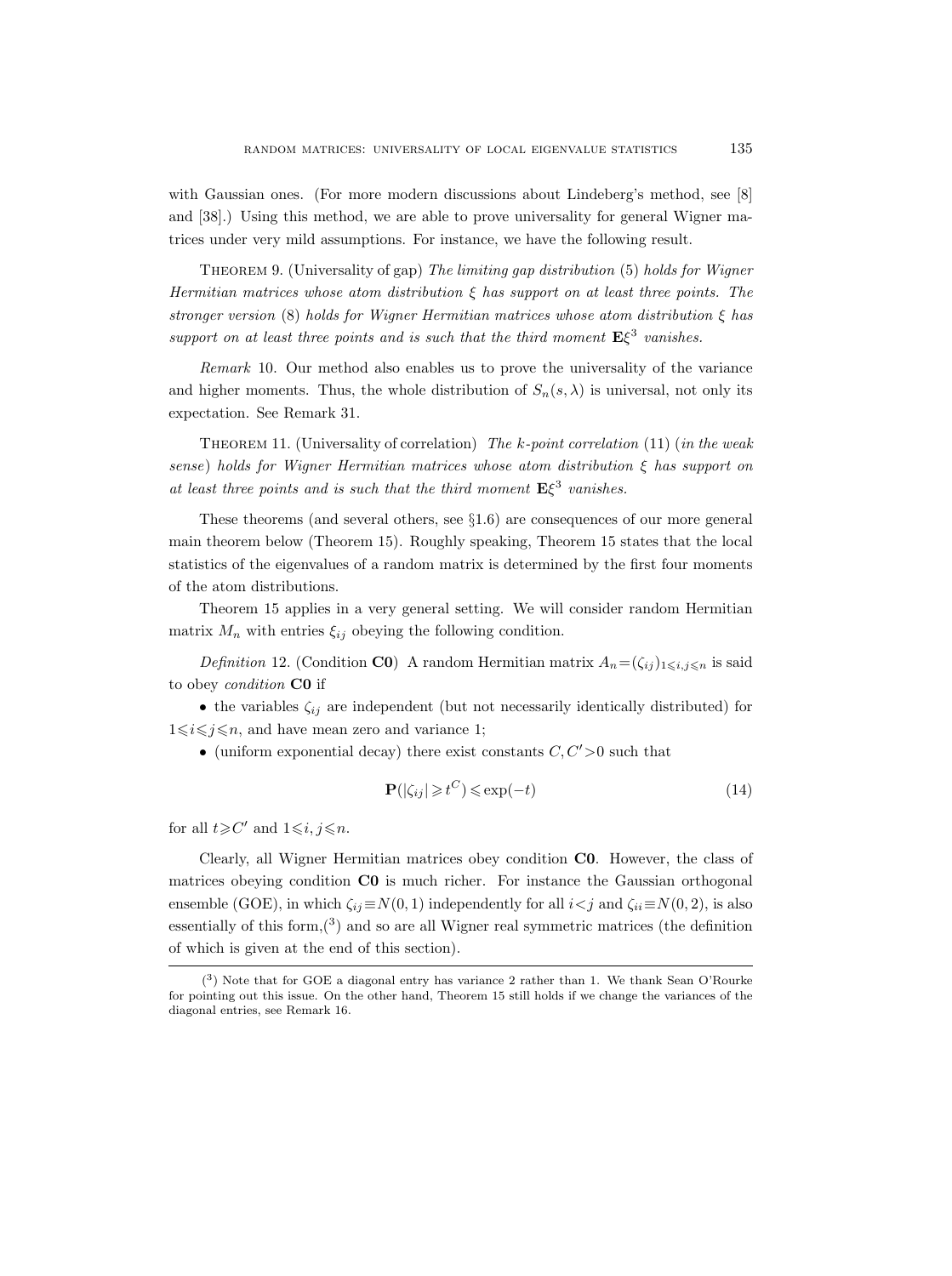Definition 13. (Moment matching) We say that two complex random variables  $\zeta$ and  $\zeta'$  match to order k if

$$
\mathbf{ERe}(\zeta)^m \mathbf{Im}(\zeta)^l = \mathbf{ERe}(\zeta')^m \mathbf{Im}(\zeta')^l
$$

for all  $m, l \geq 0$  such that  $m+l \leq k$ .

*Example* 14. Given two random matrices  $A_n = (\zeta_{ij})_{1 \leq i,j \leq n}$  and  $A'_n = (\zeta'_{ij})_{1 \leq i,j \leq n}$ obeying condition **CO**,  $\zeta_{ij}$  and  $\zeta'_{ij}$  automatically match to order 1. If they are both Wigner Hermitian matrices, then they automatically match to order 2. If furthermore they are also symmetric (i.e.  $A_n$  has the same distribution as  $-A_n$ , and similarly for  $A'_n$ and  $-A'_n$ ), then  $\zeta_{ij}$  and  $\zeta'_{ij}$  automatically match to order 3.

The following is our main result.

THEOREM 15. (Four moment theorem) There is a small positive constant  $c_0$  such that for every  $0 < \varepsilon < 1$  and  $k \geq 1$  the following holds. Let

$$
M_n = (\zeta_{ij})_{1 \leq i,j \leq n} \quad \text{and} \quad M'_n = (\zeta'_{ij})_{1 \leq i,j \leq n}
$$

be two random matrices satisfying **CO**. Assume furthermore that  $\zeta_{ij}$  and  $\zeta'_{ij}$ ,  $1 \leq i < j \leq n$ , match to order 4, and that  $\zeta_{ii}$  and  $\zeta'_{ii}$ ,  $1 \le i \le n$ , match to order 2. Set  $A_n := M_n \sqrt{n}$  and  $A'_n := M'_n$  $\sqrt{n}$ , and let  $G: \mathbb{R}^k \to \mathbb{R}$  be a smooth function obeying the derivative bounds

$$
|\nabla^j G(x)| \leqslant n^{c_0} \tag{15}
$$

for all  $0 \leq j \leq 5$  and  $x \in \mathbb{R}^k$ . Then, for any  $\varepsilon n \leq i_1 < ... < i_k \leq (1 - \varepsilon)n$  and for n sufficiently large depending on  $\varepsilon$  and  $k$  (and the constants C and C' in Definition 12), we have

$$
|\mathbf{E}G(\lambda_{i_1}(A_n),...,\lambda_{i_k}(A_n)) - \mathbf{E}G(\lambda_{i_1}(A'_n),...,\lambda_{i_k}(A'_n))| \leq n^{-c_0}.
$$
 (16)

If  $\zeta_{ij}$  and  $\zeta'_{ij}$  only match to order 3 rather than 4, then there is a positive constant C independent of  $c_0$  such that the conclusion (16) still holds provided that one strengthens  $(15)$  to

$$
|\nabla^j G(x)| \leqslant n^{-Cjc_0}
$$

for all  $0 \leqslant j \leqslant 5$  and  $x \in \mathbb{R}^k$ .

The proof of this theorem begins in §3.3. As mentioned earlier, Theorem 15 asserts (roughly speaking) that the fine spacing statistics of a random Hermitian matrix in the bulk of the spectrum are only sensitive to the first four moments of the entries. It may be possible to reduce the number of matching moments in this theorem, but this seems to require a refinement of the method; see §3.2 for further discussion.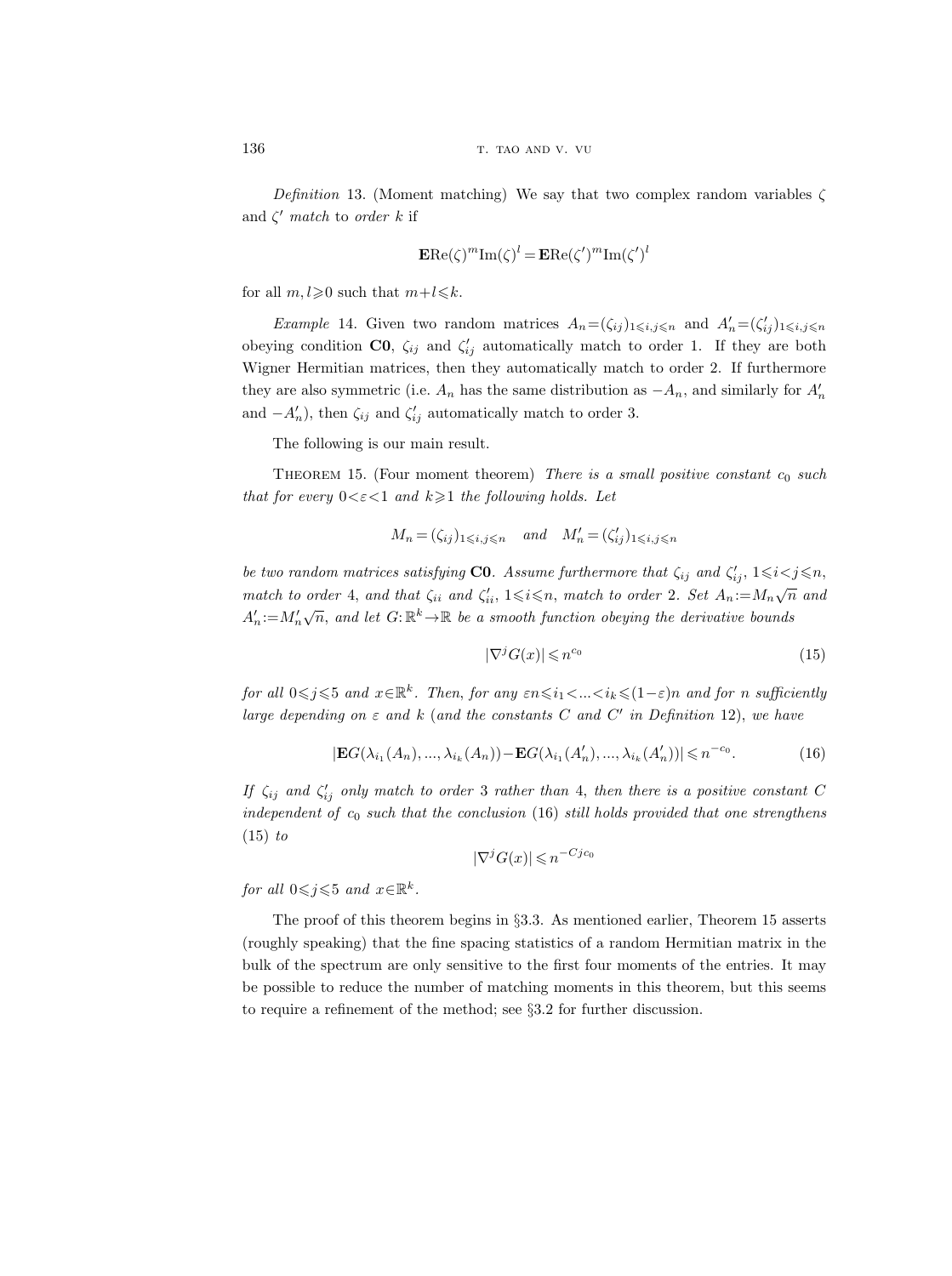Remark 16. Theorem 15 still holds if we assume that the diagonal entries  $\zeta_{ii}$  and  $\zeta'_{ii}$ have the same mean and variance, for all  $1 \leq i \leq n$ , but these means and variances can be different at different  $i$ . The proof is essentially the same. In our analysis, we consider the random vector formed by non-diagonal entries of a row, and it is important that these entries have mean zero and the same variance, but the mean and variance of the diagonal entries never play a role. Details will appear elsewhere.

Remark 17. In a subsequent paper [46], we show that the condition

$$
\varepsilon n \leqslant i_1 < \ldots < i_k \leqslant (1-\varepsilon) n
$$

can be omitted. In other words, Theorem 15 also holds for eigenvalues at the edge of the spectrum.

Applying Theorem 15 to the special case when  $M'_n$  is GUE, we obtain the following.

COROLLARY 18. Let  $M_n$  be a Wigner Hermitian matrix whose atom distribution  $\xi$ satisfies  $E\xi^3=0$  and  $E\xi^4=\frac{3}{4}$ , and let  $M'_n$  be a random matrix sampled from GUE. Then, with  $G$ ,  $A_n$  and  $A'_n$  as in the previous theorem, and n sufficiently large, one has

$$
|\mathbf{E}G(\lambda_{i_1}(A_n),...,\lambda_{i_k}(A_n)) - \mathbf{E}G(\lambda_{i_1}(A'_n),...,\lambda_{i_k}(A'_n))| \leq n^{-c_0}.
$$
 (17)

In the proof of Theorem 15, the following lower tail estimate on the consecutive spacings plays an important role. This theorem is of independent interest, and will also help in applications of Theorem 15.

THEOREM 19. (Lower tail estimates) Let  $0 < \varepsilon < 1$  be a constant, and let  $M_n$  be a random matrix obeying condition C0. Set  $A_n := M_n \sqrt{n}$ . Then, for every  $c_0 > 0$ , and for n sufficiently large depending on  $\varepsilon$ ,  $c_0$  and the constants C and C' in Definition 12, and for each  $\epsilon n \leq i \leq (1-\epsilon)n$ , one has  $\lambda_{i+1}(A_n) - \lambda_i(A_n) \geq n^{-c_0}$  with high probability. In fact, one has

$$
\mathbf{P}(\lambda_{i+1}(A_n) - \lambda_i(A_n) \leqslant n^{-c_0}) \leqslant n^{-c_1}
$$

for some  $c_1>0$  depending on  $c_0$  (and independent of  $\varepsilon$ ).

The proof of this theorem begins in §3.5.

#### 1.6. Applications

By using Theorems 15 and 19 in combination with existing results in the literature for GUE (or other special random matrix ensembles), one can establish universal asymptotic statistics for a wide range of random matrices. For instance, consider the ith eigenvalue  $\lambda_i(M_n)$  of a Wigner Hermitian matrix. In the GUE case, Gustavsson [26], based on [11] and [42], proved that  $\lambda_i$  has Gaussian fluctuation: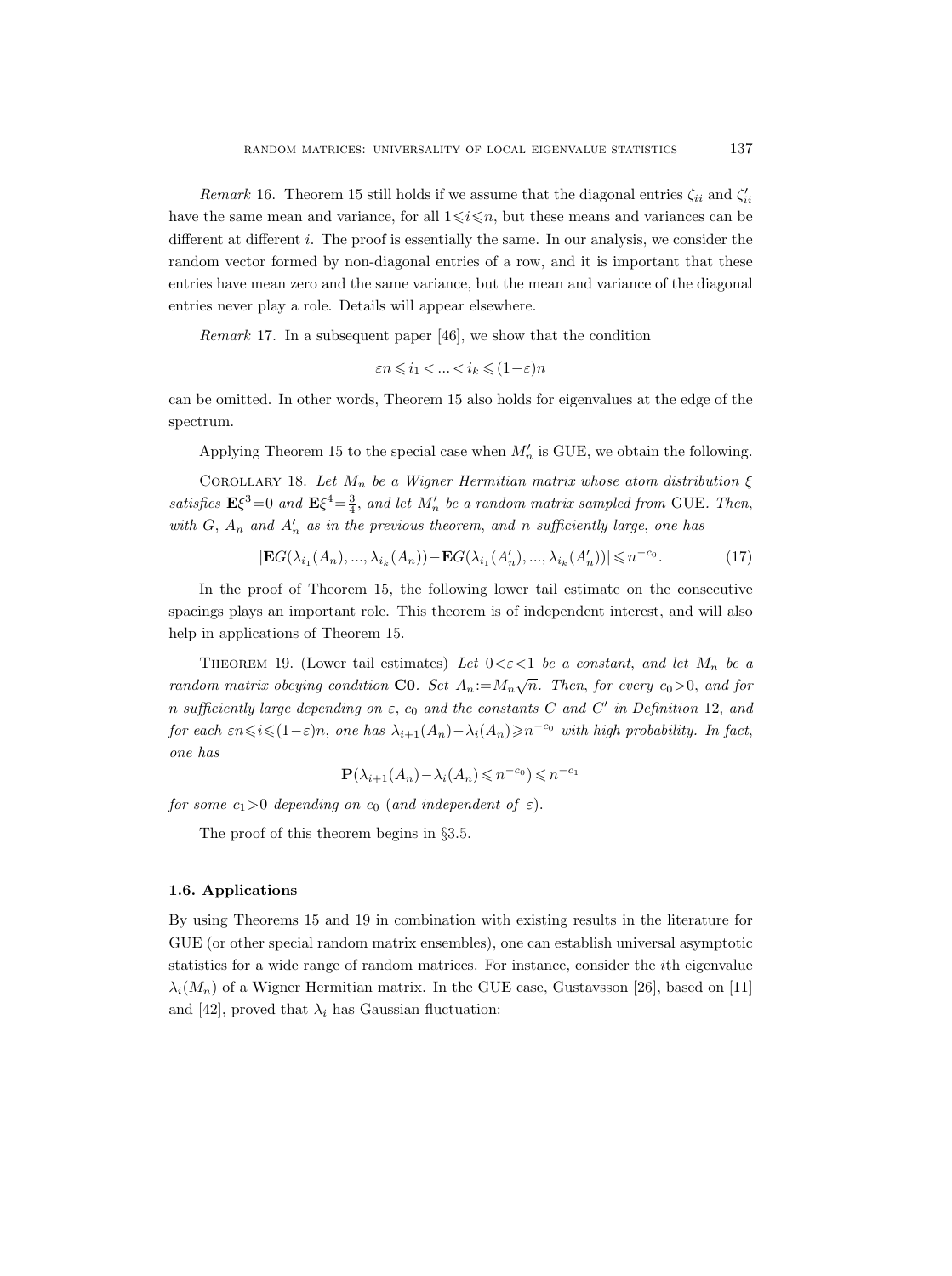THEOREM 20. (Gaussian fluctuation for GUE [26]) Let  $i=i(n)$  be such that  $i/n \rightarrow c$ , as  $n \rightarrow \infty$ , for some 0<c<1. Let  $M_n$  be drawn from the GUE. Set  $A_n := M_n \sqrt{n}$ . Then

$$
\sqrt{\frac{4 - t(i/n)^2}{2}} \frac{\lambda_i(A_n) - t(i/n)n}{\sqrt{\log n}} \to N(0, 1)
$$

in the sense of distributions, where  $t(\cdot)$  is defined in (3). More informally, we have

$$
\lambda_i(M_n) \approx t\left(\frac{i}{n}\right)\sqrt{n} + N\left(0, \frac{2\log n}{(4 - t(i/n)^2)n}\right).
$$

As an application of our main results, we have the following.

Corollary 21. (Universality of Gaussian fluctuation) The conclusion of Theorem 20 also holds for any other Wigner Hermitian matrix  $M_n$  whose atom distribution  $\xi$  satisfies  $E\xi^3=0$  and  $E\xi^4=\frac{3}{4}$ .

*Proof.* Let  $M_n$  be a Wigner Hermitian matrix, and let  $M'_n$  be drawn from GUE. Let  $i, c$  and t be as in Theorem 20, and let  $c_0$  be as in Theorem 19. In view of Theorem 20, it suffices to show that

$$
\mathbf{P}(\lambda_i(A'_n) \in I_-) - n^{-c_0} \leq \mathbf{P}(\lambda_i(A_n) \in I) \leq \mathbf{P}(\lambda_i(A'_n) \in I_+) + n^{-c_0}
$$
\n(18)

for all intervals  $I=[a, b]$ , and n sufficiently large depending on i and the constants C and  $C'$  in Definition 1, where

$$
I_{+} := [a - n^{-c_0/10}, b + n^{-c_0/10}] \text{ and } I_{-} := [a + n^{-c_0/10}, b - n^{-c_0/10}].
$$

We will just prove the second inequality in (18), as the first is very similar. We define a smooth bump function  $G: \mathbb{R} \to \mathbb{R}^+$  equal to 1 on  $I_-\$  and vanishing outside  $I_+$ . Then we have

$$
\mathbf{P}(\lambda_i(A_n) \in I) \leqslant \mathbf{E}G(\lambda_i(A_n))
$$

and

$$
\mathbf{E}G(\lambda_i(A'_n)) \leqslant \mathbf{P}(\lambda_i(A'_n) \in I).
$$

On the other hand, one can choose  $G$  to obey (15). Thus, by Corollary 18, we have

$$
|\mathbf{E}G(\lambda_i(A_n)) - \mathbf{E}G(\lambda_i(A'_n))| \leq n^{-c_0},
$$

and the second inequality in (18) follows by the triangle inequality. The first inequality is similarly proven using a smooth function which is 1 on  $I_-\,$  and vanishes outside  $I_-\,$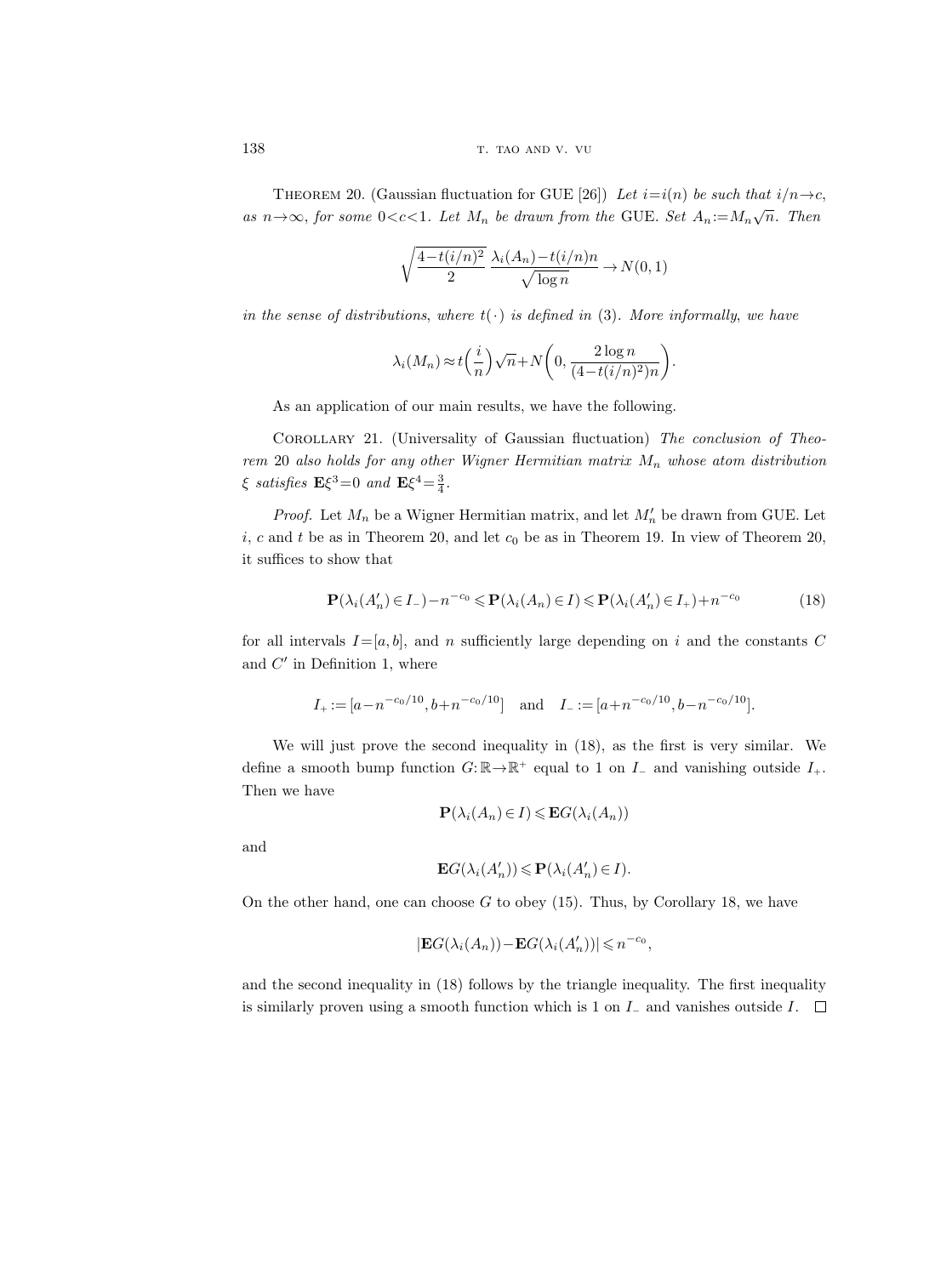Remark 22. The same argument lets one establish the universality of the asymptotic joint distribution law for any k eigenvalues  $\lambda_{i_1}(M_n),...,\lambda_{i_k}(M_n)$  in the bulk of the spectrum of a Wigner Hermitian matrix for any fixed  $k$  (the GUE case is treated in [26]). In particular, we have the generalization

$$
\mathbf{P}(\lambda_{i_j}(A'_n) \in I_{j,-} \text{ for all } 1 \leq j \leq k) + O_k(n^{-c_0})
$$
  
\n
$$
\leq \mathbf{P}(\lambda_{i_j}(A_n) \in I_j \text{ for all } 1 \leq j \leq k)
$$
  
\n
$$
\leq \mathbf{P}(\lambda_{i_j}(A'_n) \in I_{j,+} \text{ for all } 1 \leq j \leq k) + O_k(n^{-c_0})
$$
\n(19)

for all  $i_1, ..., i_k$  between  $\varepsilon n$  and  $(1-\varepsilon)n$  for some fixed  $\varepsilon > 0$ , and all intervals  $I_1, ..., I_k$ , assuming *n* is sufficiently large depending on  $\varepsilon$  and  $k$ , and  $I_{j,-} \subset I_j \subset I_{j,+}$  are defined as in the proof of Corollary 21. The details are left as an exercise to the interested reader.

Another quantity of interest is the least singular value

$$
\sigma_n(M_n):=\inf_{1\leqslant i\leqslant n}|\lambda_i(M_n)|
$$

of a Wigner Hermitian matrix. In the GUE case, we have the following asymptotic distribution.

Theorem 23. (Distribution of least singular value of GUE [1, Theorem 3.1.2], [27]) For any fixed  $t>0$ , and  $M_n$  drawn from GUE, one has

$$
\mathbf{P}\left(\sigma_n(M_n) \leqslant \frac{t}{2\sqrt{n}}\right) \to \exp\left(\int_0^t \frac{f(x)}{x} dx\right)
$$

as  $n \rightarrow \infty$ , where  $f: \mathbb{R} \rightarrow \mathbb{R}$  is the solution of the differential equation

$$
(tf'')^{2} + 4(tf'-f)(tf'-f+(f')^{2}) = 0
$$

with the asymptotics

$$
f(t) = -\frac{t}{\pi} - \frac{t^2}{\pi^2} - \frac{t^3}{\pi^3} + O(t^4) \quad \text{as } t \to 0.
$$

Using our theorems, we can extend this result to more general ensembles:

COROLLARY 24. (Universality of the distribution of the least singular value) The conclusions of Theorem 23 also hold for any other Wigner Hermitian matrix  $M_n$  whose atom distribution  $\xi$  satisfies  $\mathbf{E}\xi^3=0$  and  $\mathbf{E}\xi^4=\frac{3}{4}$ .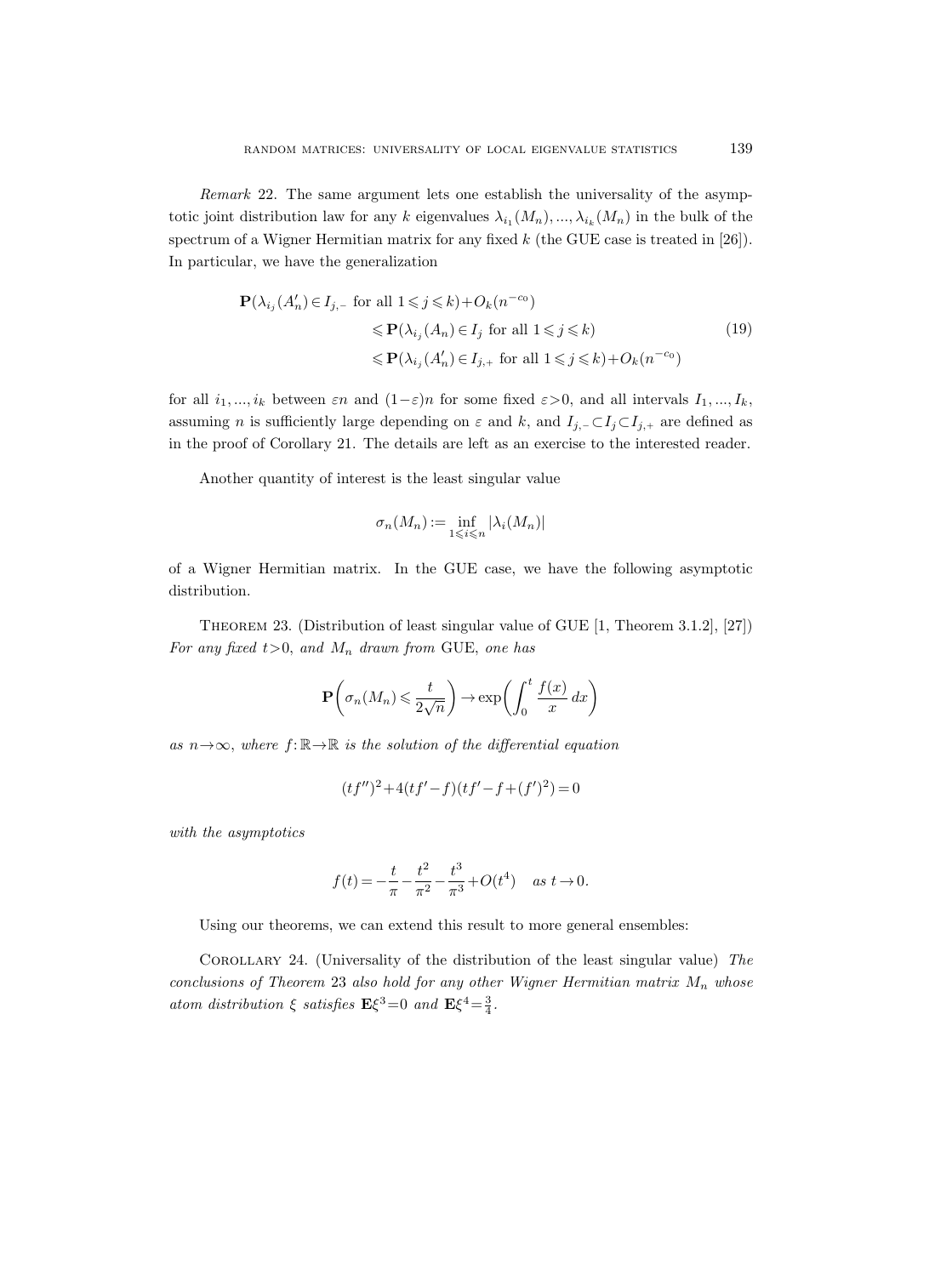140 T. TAO AND V. VU

*Proof.* Let  $M_n$  be a Wigner Hermitian matrix, and let  $M'_n$  be drawn from GUE. Let  $N_I$  be the number of eigenvalues of  $W_n'$  in an interval I. It is well known (see [1, Chapter 4]) that

$$
N_I = \int_I \varrho_{\rm sc}(x) \, dx + O(\log n) \tag{20}
$$

asymptotically almost surely (cf. (2) and Theorem 20). Applying this fact to the two intervals  $I = [-\infty, \pm t/2\sqrt{n}]$ , we conclude that

$$
\mathbf{P}\left(\lambda_{n/2\pm(\log n)^2}(M'_n)\in\left(-\frac{t}{2\sqrt{n}},\frac{t}{2\sqrt{n}}\right)\right)=o(1)
$$

for either choice of sign  $\pm$ . Using (18) (or (19)) (and modifying t slightly), we conclude that the same statement is true for  $M_n$ . In particular, we have

$$
\mathbf{P}\left(\sigma_n(M_n) > \frac{t}{2\sqrt{n}}\right) = \sum_{i=n/2 - (\log n)^2}^{n/2 + (\log n)^2} \mathbf{P}\left(\lambda_i(M_n) < -\frac{t}{2\sqrt{n}} \text{ and } \lambda_{i+1}(M_n) > \frac{t}{2\sqrt{n}}\right) + o(1),
$$

and similarly for  $M'_n$ . Using (19), we see that

$$
\mathbf{P}\left(\lambda_i(M_n) < -\frac{t}{2\sqrt{n}} \text{ and } \lambda_i(M_n) > -\frac{t}{2\sqrt{n}}\right) \le \mathbf{P}\left(\lambda_i(M'_n) < -\frac{t}{2\sqrt{n}} + n^{-c_0/10} \text{ and } \lambda_{i+1}(M'_n) > \frac{t}{2\sqrt{n}} - n^{-c_0/10}\right) + O(n^{-c_0})
$$

and

$$
\mathbf{P}\left(\lambda_i(M_n) < -\frac{t}{2\sqrt{n}} \text{ and } \lambda_i(M_n) > -\frac{t}{2\sqrt{n}}\right)
$$
\n
$$
\geq \mathbf{P}\left(\lambda_i(M_n') < -\frac{t}{2\sqrt{n}} - n^{-c_0/10} \text{ and } \lambda_{i+1}(M_n') > \frac{t}{2\sqrt{n}} + n^{-c_0/10}\right) - O(n^{-c_0})
$$

for some  $c > 0$ . Putting this together, we conclude that

$$
\mathbf{P}\left(\sigma_n(M'_n) > \frac{t}{2\sqrt{n}} - n^{-c_0/10}\right) + o(1) \le \mathbf{P}\left(\sigma_n(M_n) > \frac{t}{2\sqrt{n}}\right)
$$
  
\$\le \mathbf{P}\left(\sigma\_n(M'\_n) > \frac{t}{2\sqrt{n}} + n^{-c\_0/10}\right) + o(1)\$,

and the claim follows.

Remark 25. A similar universality result for the least singular value of non-Hermitian matrices was recently established by the authors in [45]. Our arguments in [45] also used the Lindeberg strategy, but were rather different in many other respects (in particular,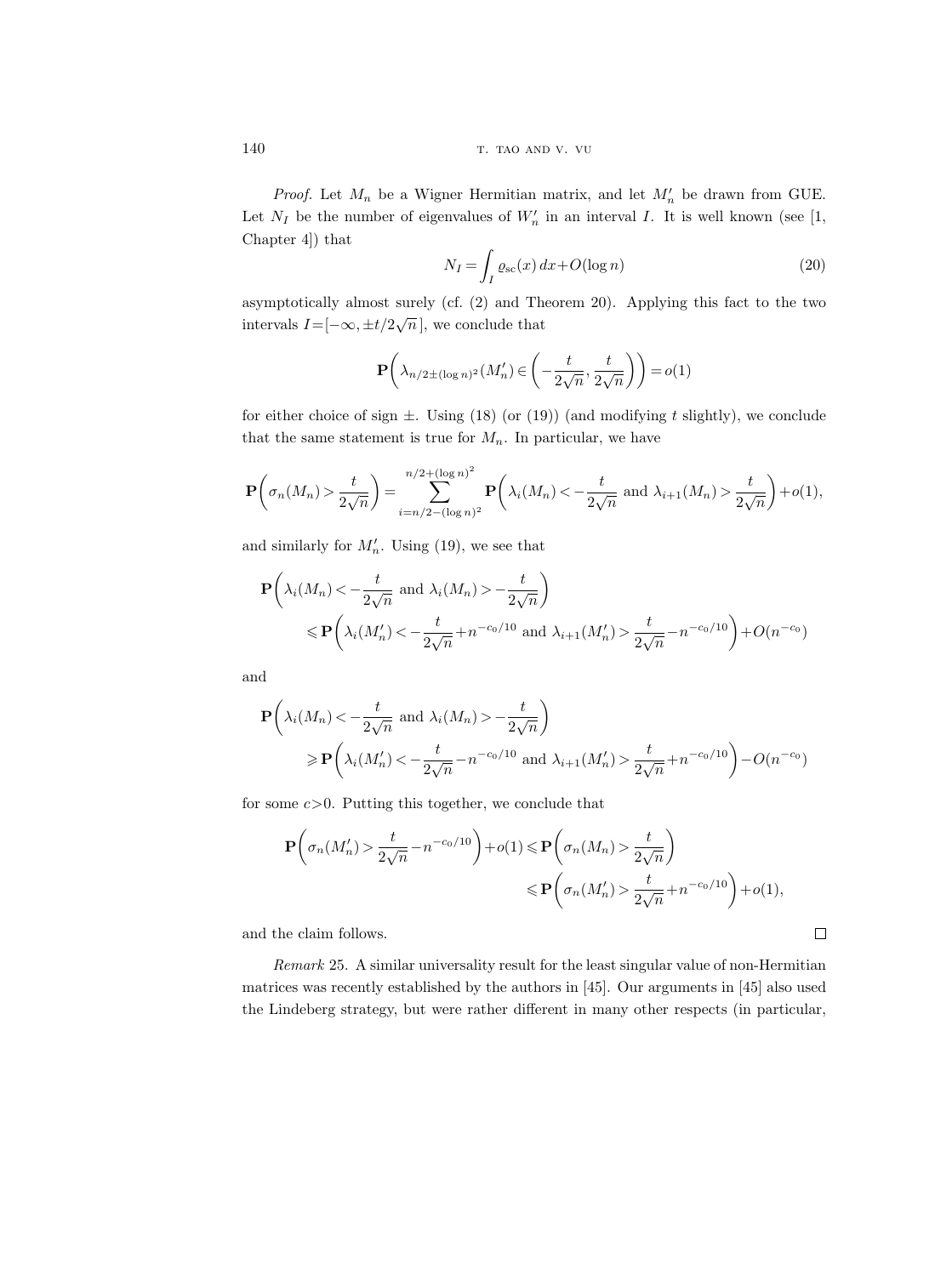they proceeded by analyzing random submatrices of the inverse matrix  $M_n^{-1}$ ). One consequence of Corollary 24 is that  $M_n$  is asymptotically almost surely invertible. For discrete random matrices, this is already a non-trivial fact, first proven in [9]. If Theorem 23 can be extended to the Johansson matrices considered in [28], then the arguments below would allow one to remove the fourth moment hypothesis in Corollary 24 (assuming that  $\xi$  is supported on at least three points).

Remark 26. The above corollary still holds under the weaker assumption that the first three moments of  $\xi$  match those of the Gaussian variable; in other words, we can omit the last assumption that  $E\xi^4 = \frac{3}{4}$ . Details will appear elsewhere.

Remark 27. By combining this result with (4), one also obtains a universal distribution for the condition number  $\sigma_1(M_n)/\sigma_n(M_n)$  of Wigner Hermitian matrices (note that the non-independent nature of  $\sigma_1(M_n)$  and  $\sigma_n(M_n)$  is not relevant, because (4) gives enough concentration of  $\sigma_1(M_n)$  that it can effectively be replaced with  $2\sqrt{n}$ ). We omit the details.

Now we are going to prove the first part of Theorem 9. Note that in contrast to previous applications, we are making no assumptions on the third and fourth moments of the atom distribution ξ. The extra observation here is that we do not always need to compare  $M_n$  with GUE. It is sufficient to compare it with any model where the desired statistics have been computed. In this case, we are going to compare  $M_n$  with a Johansson matrix. The definition of Johansson matrices provides more degrees of freedom via the parameters t and  $M_n^1$ , and we can use this to remove the condition of the third and fourth moments.

LEMMA 28. (Truncated moment matching problem) Let  $\xi$  be a real random variable with mean zero, variance 1, third moment  $\mathbf{E}\xi^3 = \alpha_3$  and fourth moment  $\mathbf{E}\xi^4 = \alpha_4 < \infty$ . Then  $\alpha_4-\alpha_3^2-1\geqslant 0$ , with equality if and only if  $\xi$  is supported on exactly two points. Conversely, if  $\alpha_4-\alpha_3^2-1\geqslant 0$ , then there exists a real random variable with the specified moments.

Proof. For any real numbers a and b, we have

$$
0 \leqslant \mathbf{E}(\xi^2 + a\xi + b)^2 = \alpha_4 + 2a\alpha_3 + a^2 + 2b + b^2.
$$

Setting  $b:=-1$  and  $a:=-\alpha_3$ , we obtain the inequality  $\alpha_4-\alpha_3^2-1\geq 0$ . Equality only occurs when  $\mathbf{E}(\xi^2-\alpha_3\xi-1)^2=0$ , which by the quadratic formula implies that  $\xi$  is supported on at most two points.

Now we show that every pair  $(\alpha_3, \alpha_4)$  with  $\alpha_4 - \alpha_3^2 - 1 \geq 0$  arises as the moments of a random variable with mean zero and variance 1. The set of all such moments is clearly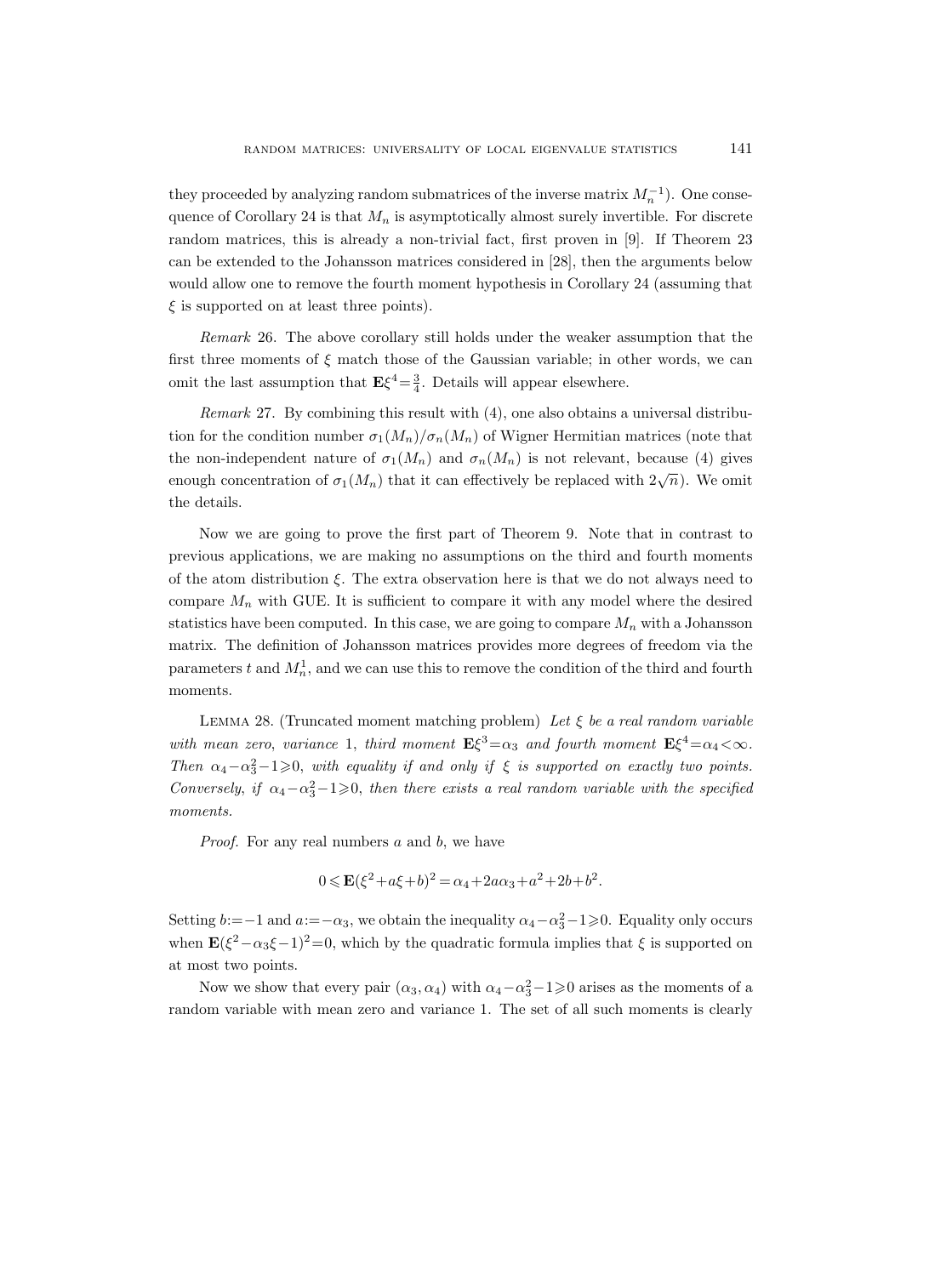convex, so it suffices to check the case when  $\alpha_4 - \alpha_3^2 - 1 = 0$ . But if one considers the random variable  $\xi$  which equals tan  $\theta$  with probability  $\cos^2 \theta$  and  $-\cot \theta$  with probability  $\sin^2 \theta$  for some  $-\frac{1}{2}\pi < \theta < \frac{1}{2}\pi$ , one easily computes that  $\xi$  has mean zero, variance 1, third moment  $-2 \cot 2\theta$  and fourth moment  $4 \csc 2\theta - 3$ , and the claim follows from the trigonometric identity  $\csc^2 2\theta = \cot^2 2\theta + 1$ .  $\Box$ 

Remark 29. The more general truncated moment problem (i.e. the truncated version of the classical Hamburger moment sequence problem, see [12] and [30]) was solved by Curto and Fialkow [12].

COROLLARY 30. (Matching lemma) Let  $\xi$  be a real random variable with mean zero and variance 1, which is supported on at least three points. Then  $\xi$  matches to order 4 with  $(1-t)^{1/2}\xi' + t^{1/2}\xi_G$  for some  $0 < t < 1$  and some independent  $\xi'$  and  $\xi_G$  of mean zero and variance 1, where  $\xi_G \equiv N(0, 1)$  is Gaussian.

Proof. The formal characteristic function

$$
\mathbf{E}\exp(s\xi):=\sum_{j=0}^\infty \frac{s^j}{j!}\mathbf{E}\xi^j
$$

has the expansion

$$
1\!+\!\tfrac{1}{2}s^2\!+\!\tfrac{1}{6}\alpha_3s^3\!+\!\tfrac{1}{24}\alpha_4s^4\!+\!O(s^5).
$$

By Lemma 28, we have that  $\alpha_4-\alpha_3^2-1>0$ . Observe that  $\xi$  will match to order 4 with  $(1-t)^{1/2}\xi' + t^{1/2}\xi_G$  if and only if one has the identity

$$
\begin{aligned}1+\tfrac{1}{2}s^2+\tfrac{1}{6}\alpha_3 s^3+\tfrac{1}{24}\alpha_4 s^4\\&=\big(1+\tfrac{1}{2}(1-t)s^2+\tfrac{1}{6}(1-t)^{3/2}\alpha_3's^3+\tfrac{1}{24}(1-t)^2\alpha_4's^4\big)\big(1+\tfrac{1}{2}ts^2+\tfrac{1}{8}ts^4\big)+O(s^5),\end{aligned}
$$

where  $\alpha'_3$  and  $\alpha'_4$  are the moments of  $\xi'$ . Formally dividing out by  $1+\frac{1}{2}ts^2+\frac{1}{8}ts^4$ , one can thus solve for  $\alpha'_3$  and  $\alpha'_4$  in terms of  $\alpha_3$  and  $\alpha_4$ . Observe that, as  $t\rightarrow 0$ ,  $\alpha'_3$  and  $\alpha'_4$ must converge to  $\alpha_3$  and  $\alpha_4$ , respectively. Thus, for t sufficiently small, we will have  $\alpha'_4 - (\alpha'_3)^2 - 1 > 0$ . The claim now follows from Lemma 28.  $\Box$ 

*Proof of the first part of Theorem 9.* Let  $M_n$  be as in this theorem and consider (5). By Corollary 30, we can find a Johansson matrix  $M'_n$  which matches  $M_n$  to order 4. By Theorem 8, (5) already holds for  $M'_n$ . Thus it will suffice to show that

$$
\mathbf{E}\widetilde{S}_n(s;\lambda(A_n)) = \mathbf{E}\widetilde{S}_n(s;\lambda(A'_n)) + o(1).
$$

By (7) and linearity of expectation, it suffices to show that

$$
\mathbf{P}(\lambda_{i+1}(A_n) - \lambda_i(A_n) \leqslant s) = \mathbf{P}(\lambda_{i+1}(A'_n) - \lambda_i(A'_n) \leqslant s) + o(1)
$$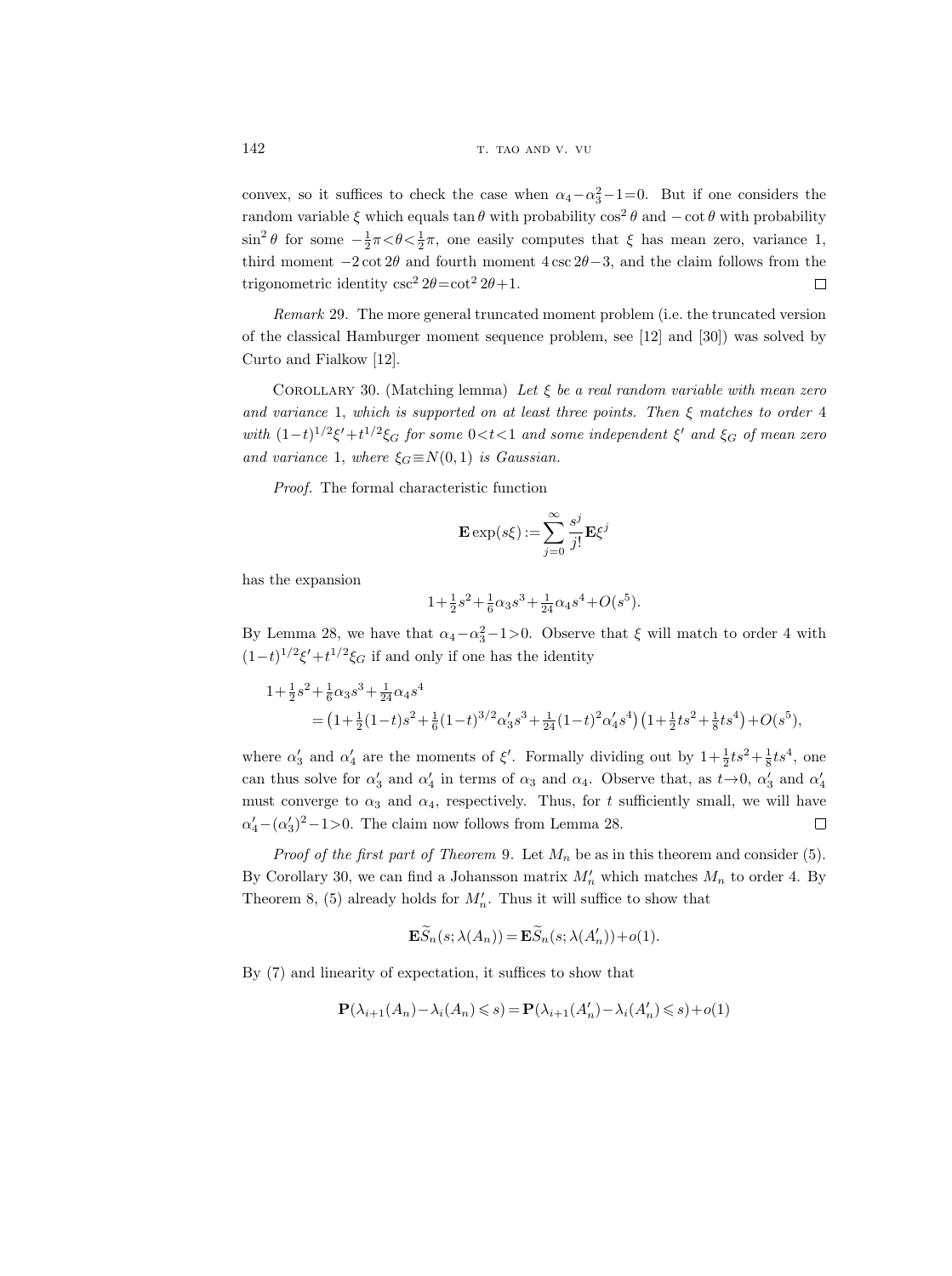uniformly for all  $\varepsilon n \leq i \leq (1-\varepsilon)n$ , for each fixed  $\varepsilon > 0$ . But this follows by a modification of the argument used to prove (18) (or (19)), using a function  $G(x, y)$  of two variables which is a smooth approximant to the indicator function of the half-space  $\{(x, y): y - x \leq s\}$  (and using Theorem 19 to errors caused by shifting s); we omit the details. The second part of the theorem will be treated together with Theorem 11.  $\Box$ 

Remark 31. By considering

$$
\mathbf{P}(\lambda_{i+1}(A_n) - \lambda_i(A_n) \leq s \text{ and } \lambda_{j+1}(A_n) - \lambda_j(A_n) \leq s),
$$

we can prove the universality of the variance of  $S_n(s, \lambda)$ . The same applies for higher moments.

The proof of Theorem 11 is a little more complicated. We first need a strengthening of (2) which may be of independent interest.

THEOREM 32. (Convergence to the semi-circular law) Let  $M_n$  be a Wigner Hermitian matrix whose atom distribution  $\xi$  has vanishing third moment. Then, for any fixed c>0 and  $\varepsilon$ >0, and any  $\varepsilon n \leq j \leq (1-\varepsilon)n$ , one has

$$
\lambda_j(W_n) = t\left(\frac{j}{n}\right) + O(n^{-1+c})
$$

asymptotically almost surely, where  $t(\cdot)$  was defined in (3).

Proof. It suffices to show that

$$
\lambda_j(W_n) \in \left[ t\left(\frac{j}{n}\right) - n^{-1+c}, t\left(\frac{j}{n}\right) + n^{-1+c} \right]
$$

asymptotically almost surely. Let  $M'_n$  be drawn from GUE, and thus the off-diagonal entries of  $M_n$  and  $M'_n$  match to order 3. From (20) we have

$$
\lambda_j(W'_n) \in \left[t\Big(\frac{j}{n}\Big)-\frac{n^{-1+c}}{2}, t\Big(\frac{j}{n}\Big)+\frac{n^{-1+c}}{2}\right]
$$

asymptotically almost surely. The claim now follows from the last part of Theorem 15, letting  $G = G(\lambda_i)$  be a smooth cutoff function equal to 1 on

$$
\left[t\left(\frac{j}{n}\right)n - \frac{n^c}{2}, t\left(\frac{j}{n}\right)n + \frac{n^c}{2}\right]
$$

and vanishing outside

$$
\Big[t\Big(\frac{j}{n}\Big)n - n^c, t\Big(\frac{j}{n}\Big)n + n^c\Big].\qquad \qquad \Box
$$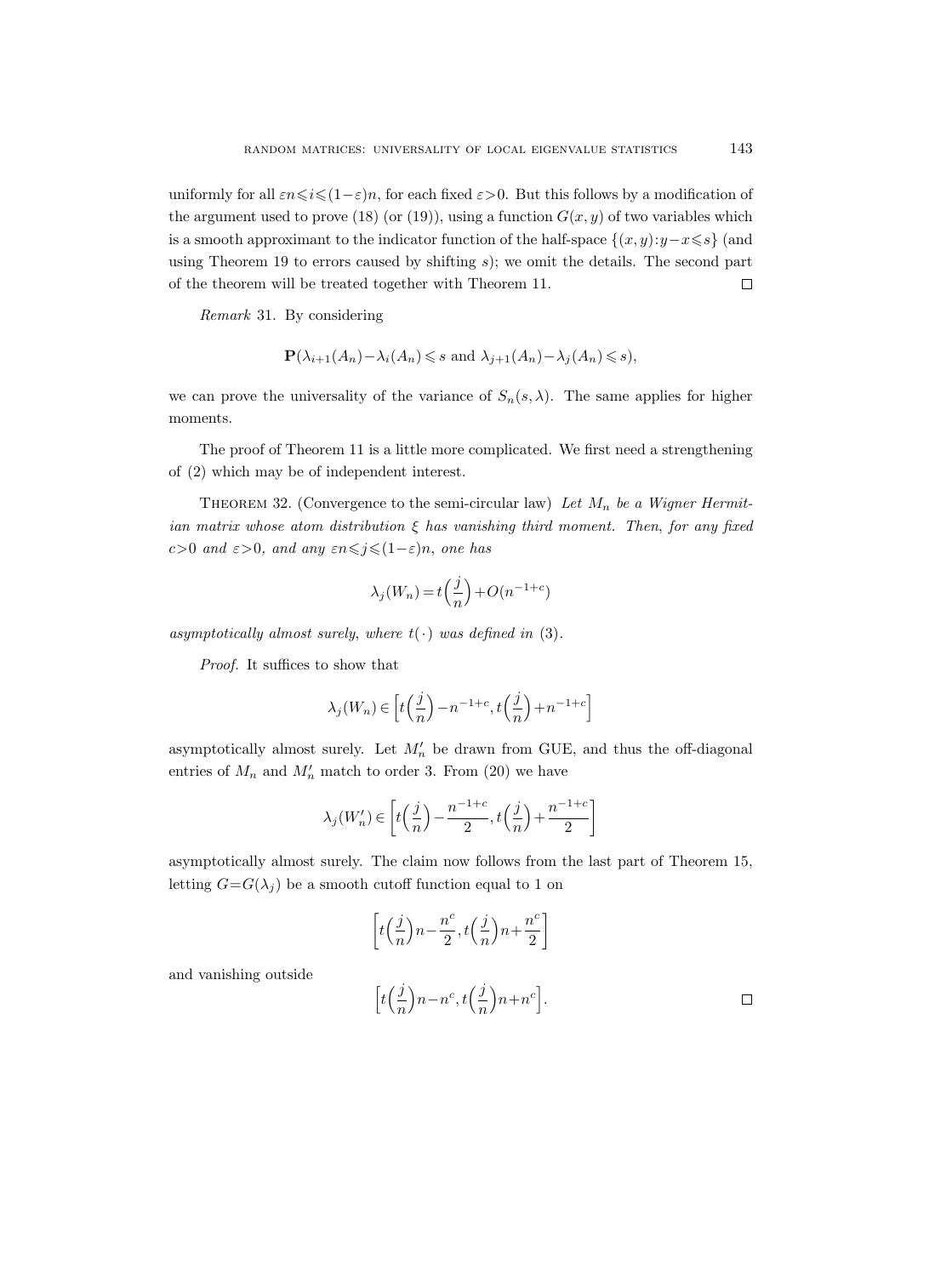144 T. TAO AND V. VU

*Proof of Theorem* 11. Fix k and u, and let  $M_n$  be as in Theorem 11. By Corollary 30, we can find a Johansson matrix  $M'_n$  whose entries match  $M_n$  to order 4. By Theorem 8 (and a slight rescaling), it suffices to show that the quantity

$$
\int_{\mathbb{R}^k} f(t_1, ..., t_k) \varrho_n^{(k)}(nu + t_1, ..., nu + t_k) dt_1 ... dt_k
$$
\n(21)

only changes by  $o(1)$  when the matrix  $M_n$  is replaced by  $M'_n$ , for any fixed test function f. By an approximation argument, we can take  $f$  to be smooth.

We can rewrite the expression (21) as

$$
\sum_{1 \leq i_1, \dots, i_k \leq n} \mathbf{E} f(\lambda_{i_1}(A_n) - nu, \dots, \lambda_{i_k}(A_n) - nu). \tag{22}
$$

Applying Theorem 15, we already have

$$
\mathbf{E} f (\lambda_{i_1}(A_n) - n u, ..., \lambda_{i_k}(A_n) - n u) = \mathbf{E} f (\lambda_{i_1}(A_n') - n u, ..., \lambda_{i_k}(A_n') - n u) + O(n^{-c_0})
$$

for each individual  $i_1, ..., i_k$  and some absolute constant  $c_0 > 0$ . At the same time, by Theorem 32, we see that asymptotically almost surely, the only  $i_1, ..., i_k$  which contribute to (22) lie within  $O(n^c)$  of  $t^{-1}(u)n$ , where  $c>0$  can be made arbitrarily small. The claim then follows from the triangle inequality (choosing c small enough compared to  $c_0$ ).  $\Box$ 

Proof of the second part of Theorem 9. This proof is similar to the one above. We already know that  $\mathbf{P}(\lambda_{i+1} - \lambda_i \leq s)$  is basically the same in the two models  $(M_n \text{ and } M'_n)$ . Theorem 32 now shows that after fixing a small neighborhood of  $u$ , the interval of indices i that involve fluctuates by at most  $n^c$ , where c can be made arbitrarily small.  $\Box$ 

Remark 33. In fact, in the above applications, we only need Theorem 32 to hold for Johansson matrices. Thus, in order to remove the third moment assumption, it suffices to have this theorem for Johansson matrices (without the third moment assumption). We believe that this is within the power of the determinant process method, but do not pursue this direction here.

As another application, we can prove the following asymptotic for the determinant (and more generally, the characteristic polynomial) of a Wigner Hermitian matrix. The detailed proof is deferred to Appendix A.

THEOREM 34. (Asymptotic for determinant) Let  $M_n$  be a Wigner Hermitian matrix whose atom distribution  $\xi$  has vanishing third moment and is supported on at least three points. Then there is a constant  $c>0$  such that

$$
\mathbf{P}\big(\big|\log|\det M_n| - \log\sqrt{n!}\big| \geqslant n^{1-c}\big) = o(1).
$$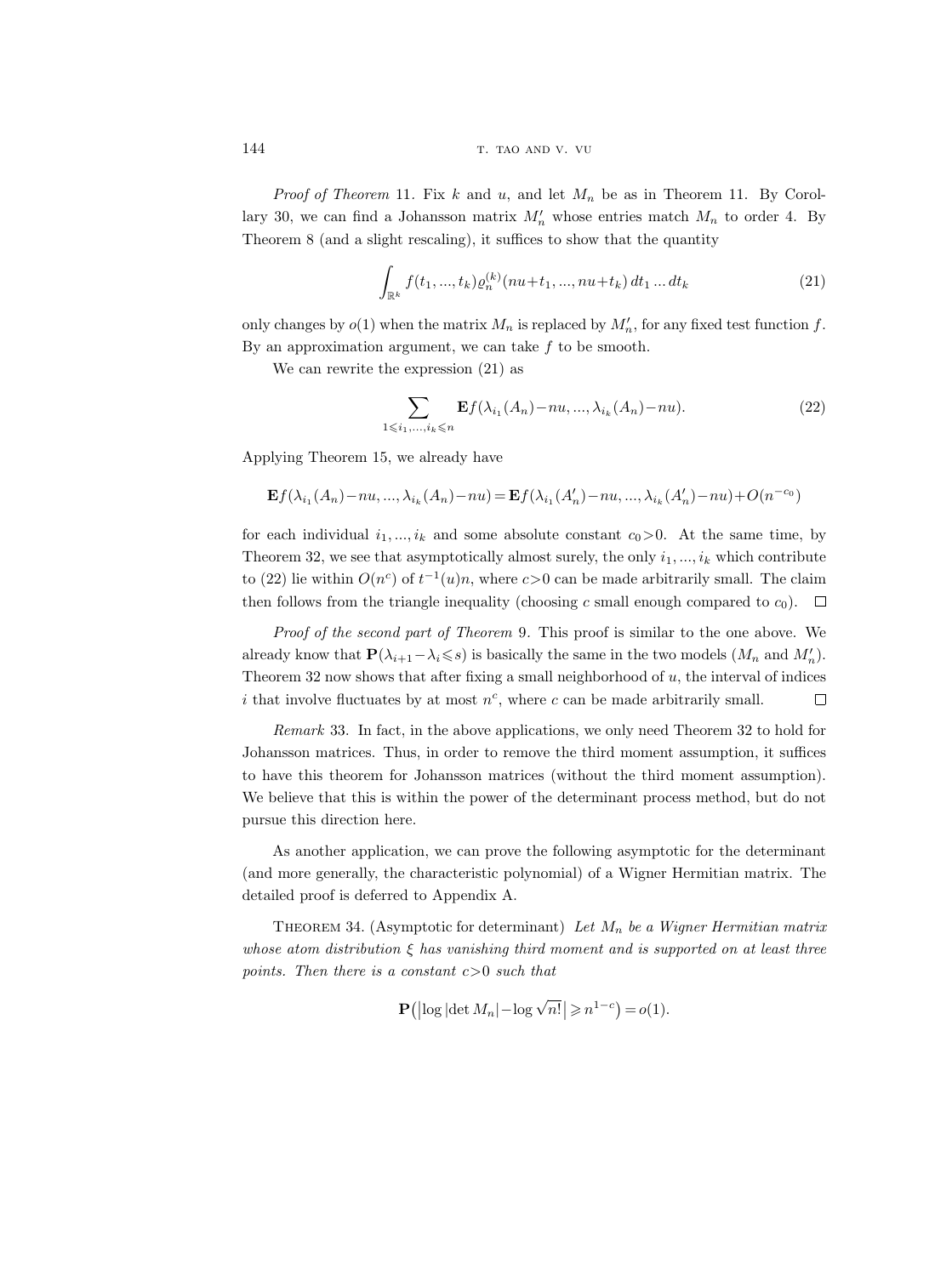More generally, for any fixed complex number z, one has

$$
\mathbf{P}\bigg(\bigg|\log|\det(M_n - zI\sqrt{n})| - \frac{n\log n}{2} - n\int_{-2}^2 \log|y - z|\varrho_{\rm sc}(y) dy\bigg| \ge n^{1-c}\bigg) = o(1),
$$

where the decay rate of  $o(1)$  is allowed to depend on z.

Remark 35. A similar result was established for iid random matrices in [44] (see also [10] for a refinement), based on controlling the distance from a random vector to a subspace. That method relied heavily on the joint independence of all entries and does not seem to extend easily to the Hermitian case. We also remark that a universality result for correlations of the characteristic polynomial has recently been established in [24].

Let us now go beyond the model of Wigner Hermitian matrices. As already mentioned, our main theorem also applies for real symmetric matrices. In the next paragraphs, we formulate a few results that one can obtain in this direction.

Definition 36. (Wigner symmetric matrices) Let n be a large number. A Wigner symmetric matrix (of size n) is a random symmetric matrix  $M_n = (\xi_{ij})_{1 \leq i,j \leq n}$  where for  $1\leq i< j\leq n$ ,  $\xi_{ij}$  are iid copies of a real random variable  $\xi$  with mean zero, variance 1, and exponential decay (as in Definition 1), while for  $1 \leq i \leq n$ ,  $\xi_{ii}$  are iid copies of a real random variable  $\xi'$  with mean zero, variance 2 and exponential decay. We set  $W_n := M_n / \sqrt{n}$  and  $A_n := M_n \sqrt{n}$  as before.

Example 37. The Gaussian orthogonal ensemble (GOE) is the Wigner symmetric matrix in which the off-diagonal atom distribution  $\xi$  is the Gaussian  $N(0, 1)$ , and the diagonal atom distribution  $\xi'$  is  $N(0, 2)$ .

As remarked earlier, while the Wigner symmetric matrices do not, strictly speaking, obey Condition C0, due to the diagonal variance being 2 instead of 1, it is not hard to verify that all the results in this paper continue to hold after changing the diagonal variance to 2. As a consequence, we can easily deduce the following analogue of Theorems 9 and 11.

THEOREM 38. (Universality for random symmetric matrices) The limiting gap distribution and k-correlation function of Wigner symmetric real matrices with atom variable  $\sigma$  satisfying  $E \sigma^3 = 0$  and  $E \sigma^4 = 3$  are the same as those for GOE. (The explicit formulae for the limiting gap distribution and  $k$ -correlation function for GOE can be found in  $[1]$  and  $[34]$ . The limit of the k-correlation function is again in the weak sense.)

The proof of Theorem 38 is similar to that of Theorems 9 and 11 and is omitted. The reason that we need to match the moments to order 4 here (compared to lower orders in Theorems 9 and 11) is that there is currently no analogue of Theorem 8 for the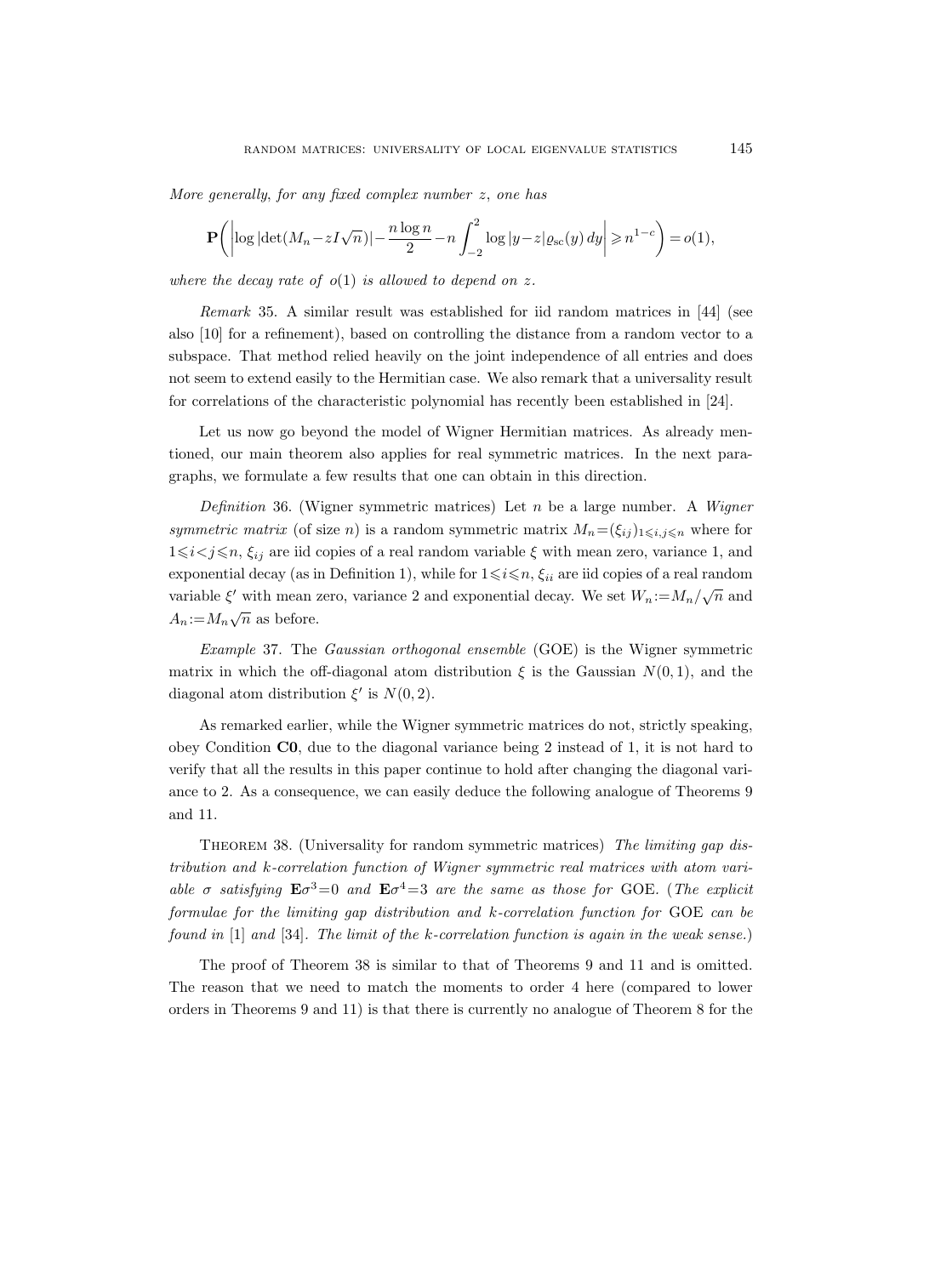GOE. Once such a result becomes available, the order automatically reduces to those in Theorems 9 and 11, respectively.

Finally let us mention that our results can be refined and extended in several directions. For instance, we can handle Hermitian matrices whose upper triangular entries are still independent, but having a non-trivial covariance matrix (the real and imaginary parts need not be independent). The diagonal entries can have mean different from zero (which, in the case when the off-diagonal entries are Gaussian, corresponds to Gaussian matrices with external field and has been studied in [7]) and we can obtain universality results in this case as well. We can also refine our argument to prove universality near the edge of the spectrum. These extensions and many others will be discussed in a subsequent paper.

# 1.7. Notation

We consider n as an asymptotic parameter tending to infinity. We use  $X \ll Y$ ,  $Y \gg X$ ,  $Y = \Omega(X)$  or  $X = O(Y)$  to denote the bound  $X \leq CY$  for all sufficiently large n and for some constant C. Notation like  $X \ll_k Y$ , or  $X = O_k(Y)$ , means that the hidden constant C depend on another constant k.  $X=o(Y)$ , or  $Y=\omega(X)$ , means that  $X/Y\to 0$  as  $n\to\infty$ ; the rate of decay here will be allowed to depend on other parameters. The eigenvalues are always ordered increasingly.

We view vectors  $x \in \mathbb{C}^n$  as column vectors. The Euclidean norm of a vector  $x \in \mathbb{C}^n$  is defined as  $||x|| := (x^*x)^{1/2}$ . The Frobenius norm  $||A||_F$  of a matrix is defined as

$$
||A||_F = \operatorname{trace}(AA^*)^{1/2}.
$$

Note that this bounds the operator norm

$$
||A||_{op} := \sup\{||Ax|| : ||x|| = 1\}
$$

of the same matrix. We will also use the following simple inequalities without further comment:

$$
||AB||_F \le ||A||_F ||B||_{\text{op}} \quad \text{and} \quad ||B||_{\text{op}} \le ||B||_F,
$$

and hence

$$
||AB||_F\leqslant ||A||_F||B||_F.
$$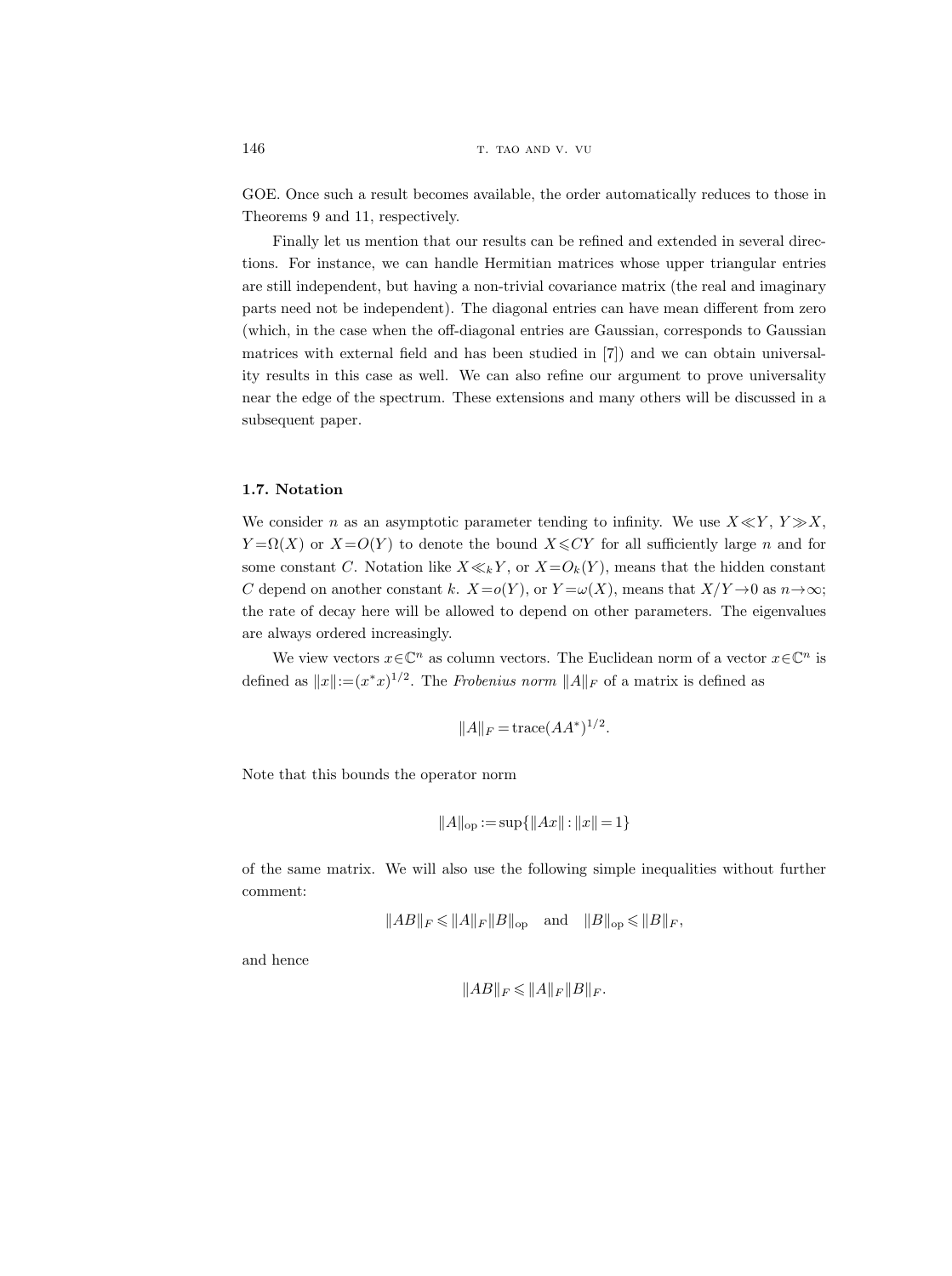### 2. Preliminaries: Tools from linear algebra and probability

#### 2.1. Tools from linear algebra

It is useful to keep in mind the (Courant–Fisher) minimax characterization of the eigenvalues

$$
\lambda_i(A) = \min_{V} \max_{u \in V} u^* A u
$$

of a Hermitian  $n \times n$  matrix A, where V ranges over the *i*-dimensional subspaces of  $\mathbb{C}^n$ , and  $u$  ranges over unit vectors in  $V$ .

From this, one easily obtain Weyl's inequality:

$$
\lambda_i(A) - ||B||_{\text{op}} \leq \lambda_i(A+B) \leq \lambda_i(A) + ||B||_{\text{op}}.\tag{23}
$$

Another consequence of the minimax formula is the Cauchy interlacing inequality:

$$
\lambda_i(A_{n-1}) \leq \lambda_i(A_n) \leq \lambda_{i+1}(A_{n-1})\tag{24}
$$

for all  $1\leq i\leq n$ , where  $A_n$  is an  $n\times n$  Hermitian matrix and  $A_{n-1}$  is the top  $(n-1)\times(n-1)$ minor. In a similar spirit, one has

$$
\lambda_i(A) \leqslant \lambda_i(A+B) \leqslant \lambda_{i+1}(A)
$$

for all  $1\leq i\leq n$ , whenever A and B are  $n\times n$  Hermitian matrices with B being positive semi-definite and of rank 1. If  $B$  is instead negative semi-definite, one has

$$
\lambda_i(A) \leq \lambda_{i+1}(A+B) \leq \lambda_{i+1}(A).
$$

In either event, we conclude the following.

Lemma 39. Let A and B be Hermitian matrices of the same size, with B of rank 1. Then, for any interval I,

$$
|N_I(A+B) - N_I(A)| \leq 1,
$$

where  $N_I(M)$  is the number of eigenvalues of M in I.

One also has the following more precise version of the Cauchy interlacing inequality.

LEMMA 40. (Interlacing identity) Let  $A_n$  be an  $n \times n$  Hermitian matrix, let  $A_{n-1}$  be the top  $(n-1) \times (n-1)$  minor, let  $a_{nn}$  be the bottom right component, and let  $X \in \mathbb{C}^{n-1}$ be the rightmost column with the bottom entry  $a_{nn}$  removed. Suppose that X is not orthogonal to any of the unit eigenvectors  $u_j(A_{n-1})$  of  $A_{n-1}$ . Then we have

$$
\sum_{j=1}^{n-1} \frac{|u_j(A_{n-1})^* X|^2}{\lambda_j(A_{n-1}) - \lambda_i(A_n)} = a_{nn} - \lambda_i(A_n)
$$
\n(25)

for every  $1 \leq i \leq n$ .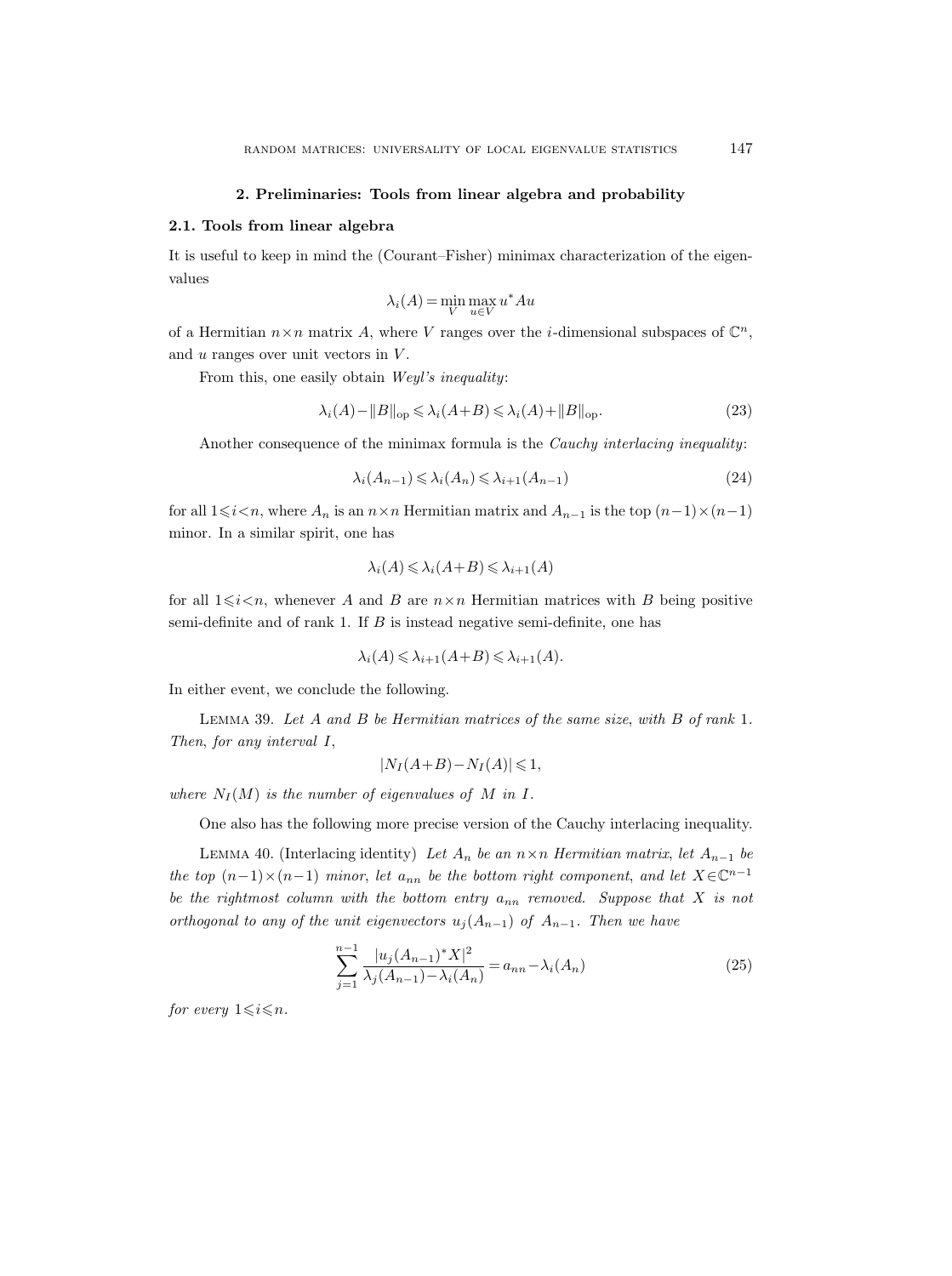*Proof.* By diagonalizing  $A_{n-1}$  (noting that this does not affect either side of (25)), we may assume that  $A_{n-1} = \text{diag}(\lambda_1(A_{n-1}), ..., \lambda_{n-1}(A_{n-1}))$  and that  $u_j(A_{n-1})=e_j$  for j=1, ..., n−1. One then easily verifies that the characteristic polynomial det( $A_n-\lambda I$ ) of  $A_n$  is equal to

$$
\left( (a_{nn} - \lambda) - \sum_{j=1}^{n-1} \frac{|u_j(A_{n-1})^* X|^2}{\lambda_j(A_{n-1}) - \lambda} \right) \prod_{j=1}^{n-1} (\lambda_j(A_{n-1}) - \lambda),
$$

when  $\lambda$  is distinct from  $\lambda_1(A_{n-1}),...,\lambda_{n-1}(A_{n-1})$ . Since  $u_j(A_{n-1})^*X$  is non-zero by hypothesis, we see that this polynomial does not vanish at any of the  $\lambda_j(A_{n-1})$ . Substi- $\Box$ tuting  $\lambda_i(A_n)$  for  $\lambda$ , we obtain (25).

The following lemma will be useful to control the coordinates of eigenvectors.

LEMMA 41.  $([21])$  Let

$$
A_n = \begin{pmatrix} a & X^* \\ X & A_{n-1} \end{pmatrix} \quad and \quad \begin{pmatrix} x \\ v \end{pmatrix}
$$

be, respectively, an  $n \times n$  Hermitian matrix, for some  $a \in \mathbb{R}$  and  $X \in \mathbb{C}^{n-1}$ , and a unit eigenvector of  $A_n$  with eigenvalue  $\lambda_i(A_n)$ , where  $x \in \mathbb{C}$  and  $v \in \mathbb{C}^{n-1}$ . Suppose that none of the eigenvalues of  $A_{n-1}$  is equal to  $\lambda_i(A_n)$ . Then

$$
|x|^2 = \left(1 + \sum_{j=1}^{n-1} \frac{|u_j(A_{n-1})^* X|^2}{(\lambda_j(A_{n-1}) - \lambda_i(A_n))^2}\right)^{-1},
$$

where  $u_j(A_{n-1})$  is a unit eigenvector corresponding to the eigenvalue  $\lambda_j(A_{n-1})$ .

*Proof.* By subtracting  $\lambda_i(A)I$  from A, we may assume that  $\lambda_i(A)=0$ . The eigenvector equation then gives

$$
xX + A_{n-1}v = 0,
$$

and thus

$$
v = -x A_{n-1}^{-1} X.
$$

Since  $||v'||^2 + |x|^2 = 1$ , we conclude that

$$
|x|^2(1+\|A_{n-1}^{-1}X\|^2) = 1.
$$

As

$$
||A_{n-1}^{-1}X||^2 = \sum_{j=1}^{n-1} \frac{|u_j(A_{n-1})^*X|^2}{\lambda_j(A_{n-1})^2},
$$

the claim follows.

 $\hfill\square$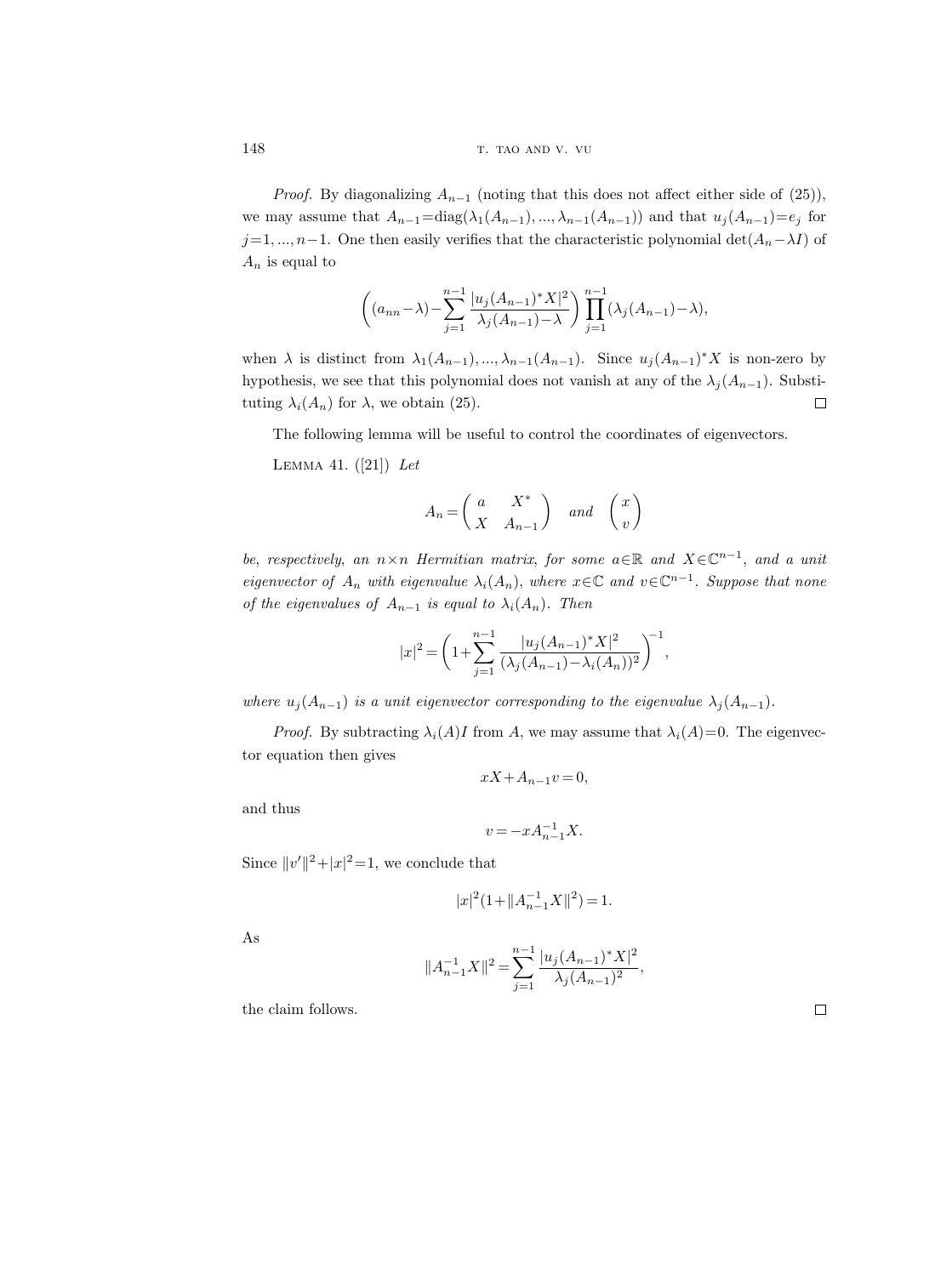The Stieltjes transform  $s_n(z)$  of a Hermitian matrix W is defined for complex z by the formula

$$
s_n(z) := \frac{1}{n} \sum_{i=1}^n \frac{1}{\lambda_i(W) - z}.
$$

It has the following alternative representation (see e.g. [2, Chapter 11]).

LEMMA 42. Let  $W = (\zeta_{ij})_{1 \leqslant i,j \leqslant n}$  be a Hermitian matrix and let z be a complex number which is not in the spectrum of W. Then we have

$$
s_n(z) = \frac{1}{n} \sum_{k=1}^n \frac{1}{\zeta_{kk} - z - a_k^*(W_k - zI)^{-1} a_k},
$$

where  $W_k$  is the  $(n-1)\times(n-1)$  matrix with the k-th row and column removed, and  $a_k \in \mathbb{C}^{n-1}$  is the k-th column of W with the k-th entry removed.

Proof. By Schur's complement,

$$
\frac{1}{\zeta_{kk} - z - a_k^*(W_k - zI)^{-1}a_k}
$$

is the kth diagonal entry of  $(W-zI)^{-1}$ . Taking traces, one obtains the claim.

#### $\Box$

# 2.2. Tools from probability

We will make frequent use of the following lemma, whose proof is presented in Appendix B. This lemma is a generalization of a result in [44].

Lemma 43. (Distance between a random vector and a subspace) Let

$$
X = (\xi_1, ..., \xi_n) \in \mathbb{C}^n
$$

be a random vector whose entries are independent with mean zero, variance 1, and are bounded in magnitude by K almost surely for some  $K \geq 10(\mathbf{E}|\xi|^4 + 1)$ . Let H be a subspace of dimension d and  $\pi_H$  be the orthogonal projection onto H. Then

$$
\mathbf{P}\left(\left|\left|\left|\pi_H(X)\right|\right|-\sqrt{d}\,\right|\geqslant t\right)\leqslant 10\exp\biggl(-\frac{t^2}{10K^2}\biggr).
$$

In particular, one has

$$
\|\pi_H(X)\| = \sqrt{d} + O(K \log n)
$$

with overwhelming probability.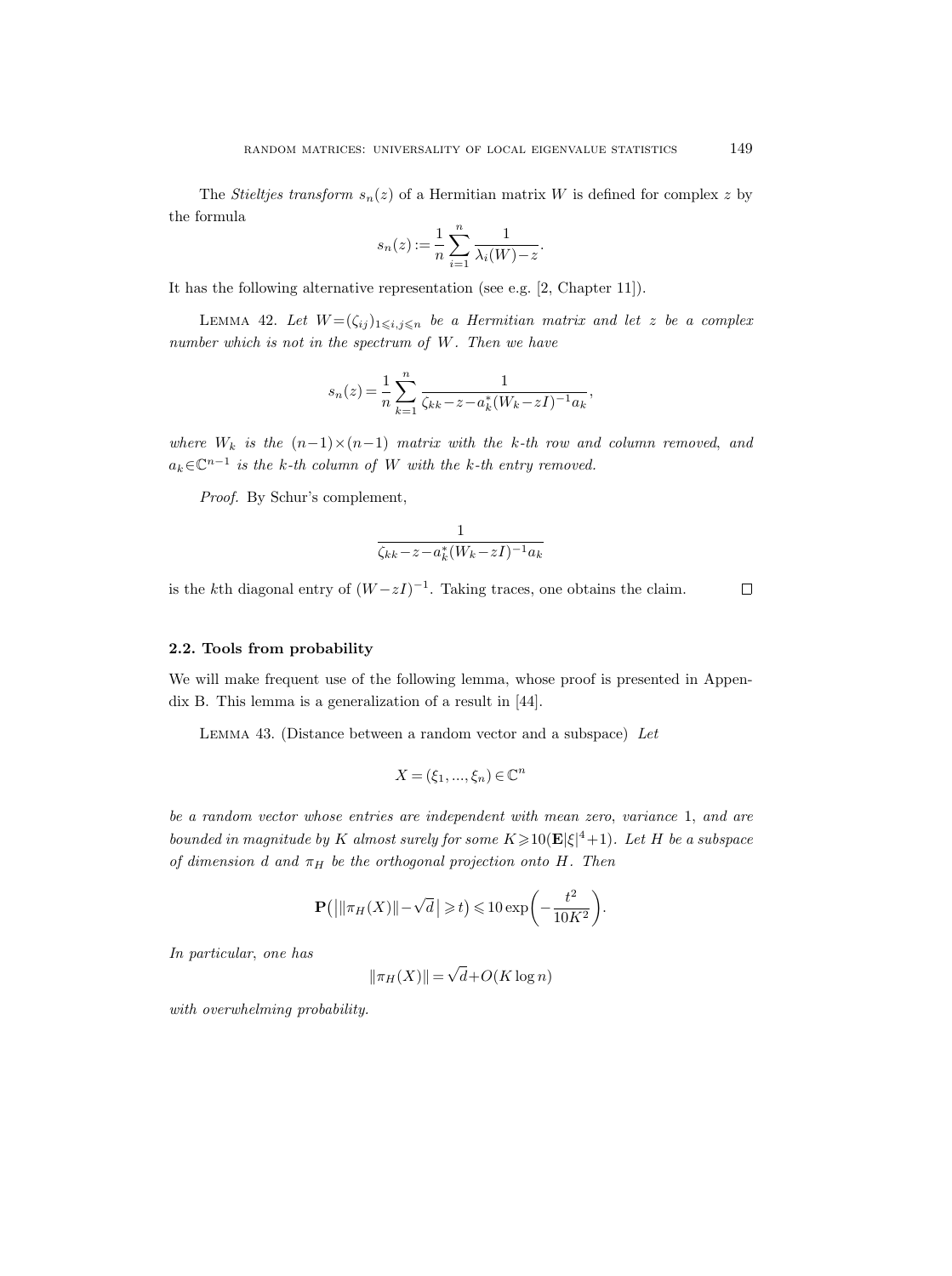Another useful tool is the following theorem, which is a corollary of a more general theorem proven in Appendix D.

THEOREM 44. (Tail bounds for complex random walks) Let  $1 \le N \le n$  be integers, and let  $A=(a_{ij})_{1\leqslant i\leqslant N,1\leqslant j\leqslant n}$  be an  $N\times n$  complex matrix, whose N rows are orthonormal in  $\mathbb{C}^n$ , obeying the incompressibility condition

$$
\sup_{\substack{1 \le i \le N \\ 1 \le j \le n}} |a_{ij}| \le \sigma \tag{26}
$$

for some  $\sigma > 0$ . Let  $\zeta_1, ..., \zeta_n$  be independent complex random variables with mean zero, variance  $\mathbf{E}|\zeta_i|^2$  equal to 1, and obeying  $\mathbf{E}|\zeta_i|^3 \leqslant C$  for some  $C \geqslant 1$ . For each  $1 \leqslant i \leqslant N$ , let  $S_i$  be the complex random variable

$$
S_i := \sum_{j=1}^n a_{ij} \zeta_j,
$$

and let  $\vec{S}$  be the  $\mathbb{C}^N$ -valued random variable with coefficients  $S_1, ..., S_N$ .

• (Upper tail bound on  $S_i$ ) For  $t \geq 1$ , we have

$$
\mathbf{P}(|S_i| \geq t) \ll \exp(-ct^2) + C\sigma
$$

for some absolute constant  $c > 0$ .

• (Lower tail bound on  $\vec{S}$ ) For any  $t \leq \sqrt{s}$ N, one has

$$
\mathbf{P}(|\vec{S}| \leqslant t) \ll O\bigg(\frac{t}{\sqrt{N}}\bigg)^{\!\!\lfloor N/4 \rfloor} + CN^4t^{-3}\sigma.
$$

# 3. Overview of the argument

We now give a high-level proof of our main results, Theorems 15 and 19, contingent on several technical propositions that we prove in later sections.

# 3.1. Preliminary truncation

In the hypotheses of Theorems 15 and 19, it is assumed that one has the uniform exponential decay property (14) on the coefficients  $\zeta_{ij}$  in the random matrix  $M_n$ . From this and the union bound, we thus see that

$$
\sup_{1 \le i,j \le n} |\zeta_{ij}| \le (\log n)^{C+1}
$$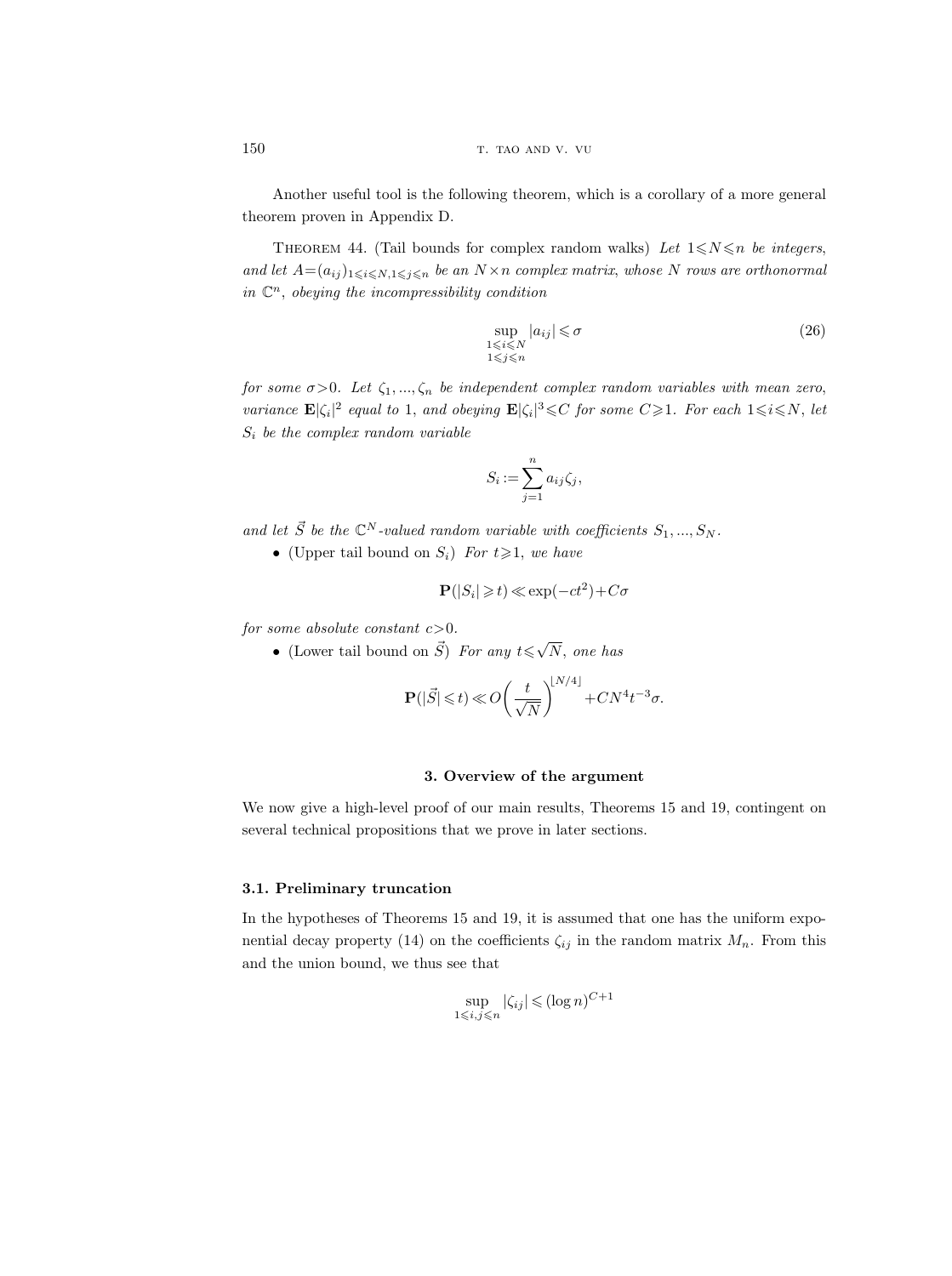with overwhelming probability. Since events of probability less than, say,  $O(n^{-100})$  are negligible for the conclusion of either Theorem 15 or 19, we may thus apply a standard truncation argument (see e.g. [2]) and *redefine* the atom variables  $\zeta_{ij}$  on the events where their magnitude exceeds  $(\log n)^{C+1}$ , so that one in fact has

$$
\sup_{1 \le i,j \le n} |\zeta_{ij}| \le (\log n)^{C+1} \tag{27}
$$

almost surely. (This modification may affect the first, second, third and fourth moments of the real and imaginary parts of the  $\zeta_{ij}$  by a very small factor (e.g.  $O(n^{-10})$ ), but one can easily compensate for this by further adjustment of the  $\zeta_{ij}$ , using the Weyl inequalities (23) if necessary; we omit the details.) Thus we will henceforth assume that (27) holds when proving both Theorems 15 and 19.

Remark 45. If one only assumed some finite number of moment conditions on  $\zeta_{ij}$ , rather than the exponential condition (14), then one could only truncate the  $|\zeta_{ij}|$  to be of size  $n^{1/C_0}$  for some constant  $C_0$  rather than polylogarithmic in n. While several of our arguments extend to this setting, there is a key induction on n argument in  $\S 3.5$ that seems to require  $|\zeta_{ij}|$  to be of size  $n^{o(1)}$  or better, which is the main reason why our results are restricted to random variables of exponential decay. However, this appears to be a largely technical restriction, and it seems very plausible that the results of this paper can be extended to atom distributions that are only assumed to have a finite number of moments bounded.

For technical reasons, it is also convenient to make the qualitative assumption that the  $\zeta_{ij}$  have an (absolutely) continuous distribution in the complex plane, rather than a discrete one. This is so that pathological events such as eigenvalue collision will only occur with probability zero and can thus be ignored (though one of course still must deal with the event that two eigenvalues have an extremely small but non-zero separation). None of our bounds will depend on any quantitative measure of how continuous the  $\zeta_{ij}$ are, so one can recover the discrete case from the continuous one by a standard limiting argument (approximating a discrete distribution by a smooth one while holding  $n$  fixed, and using the Weyl inequalities (23) to justify the limiting process); we omit the details.

### 3.2. Proof strategy for Theorem 15

For sake of exposition let us restrict attention to the case  $k=1$ . Thus we wish to show that the expectation  $\mathbf{E}G(\lambda_i(A_n))$  of the random variable  $G(\lambda_i(A_n))$  only changes by  $O(n^{-c_0})$ if one replaces  $A_n$  with another random matrix  $A'_n$  with moments matching up to fourth order off the diagonal (and up to second order on the diagonal). To further simplify the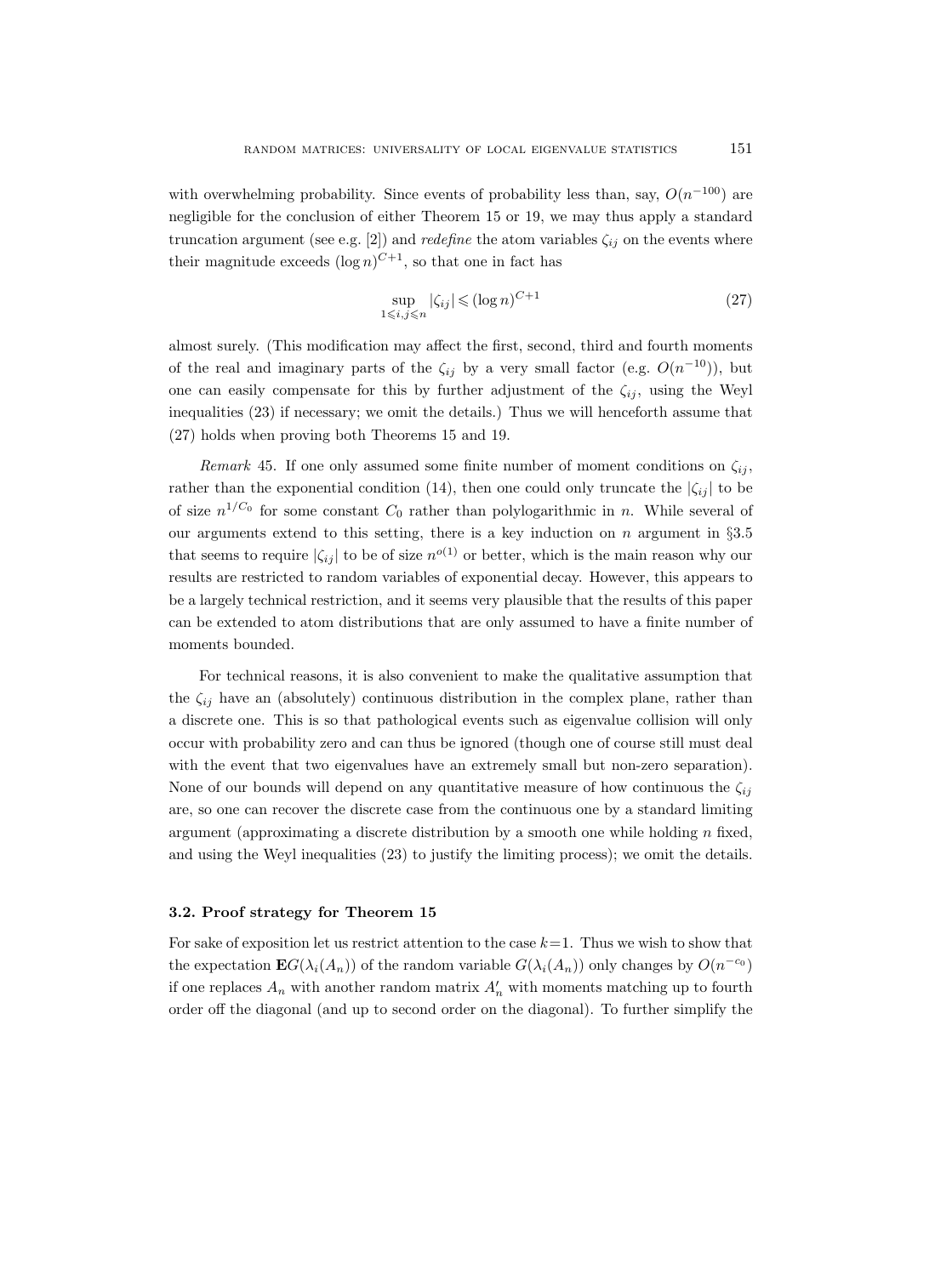exposition, let us suppose that the coefficients  $\zeta_{pq}$  of  $A_n$  (or  $A'_n$ ) are real-valued rather than complex-valued.

At present,  $A'_n$  differs from  $A_n$  in all  $n^2$  components. But suppose we make a much milder change to  $A_n$ , namely replacing a single entry  $\zeta_{pq}\sqrt{n}$  of  $A_n$  with its counterpart  $\zeta_{pq}^\prime$  $\sqrt{n}$  for some  $1 \leq p \leq q \leq n$ . If  $p \neq q$ , one also needs to replace the companion entry  $\zeta_{qp}\sqrt{n} = \bar{\zeta}_{pq}\sqrt{n}$  with  $\zeta_{qp}'$  $\sqrt{n} = \bar{\zeta}'_{pq}$  $\sqrt{n}$ , to maintain the Hermitian property. This creates another random matrix  $\tilde{A}_n$  which differs from  $A_n$  in at most two entries. Note that  $\tilde{A}_n$ continues to obey Condition  $\mathbf{C0}$ , and has matching moments with either  $A_n$  or  $A'_n$  up to fourth order off the diagonal, and up to second order on the diagonal.

Suppose that one could show that  $\mathbf{E}G(\lambda_i(A_n))$  differed from  $\mathbf{E}G(\lambda_i(\tilde{A}_n))$  by at most  $n^{-2-c_0}$ , when  $p \neq q$ , and by at most  $n^{-1-c_0}$ , when  $p=q$ . Then, by applying this swapping procedure once for each pair  $1 \leqslant p \leqslant q \leqslant n$  and using the triangle inequality, one would obtain the desired bound  $|\mathbf{E}G(\lambda_i(A_n)) - \mathbf{E}G(\lambda_i(A'_n))| = O(n^{-c_0}).$ 

Now let us see why we would expect  $\mathbf{E}G(\lambda_i(A_n))$  to differ from  $\mathbf{E}G(\lambda_i(\tilde{A}_n))$  by such a small amount. For sake of concreteness let us restrict attention to the off-diagonal case  $p\neq q$ , where we have four matching moments; the diagonal case  $p=q$  is similar but one only assumes two matching moments, which is ultimately responsible for the  $n^{-1-c_0}$ error rather than  $n^{-2-c_0}$ .

Let us freeze (or condition on) all the entries of  $A_n$  except for the  $(p, q)$  and  $(q, p)$ entries. For any complex number z, let  $A(z)$  denote the matrix which equals  $A_n$  except at the  $(p, q)$  and  $(q, p)$  entries, where it equals z and  $\overline{z}$ , respectively. (Actually, with our hypotheses, we only need to consider real-valued z.) Thus it would suffice to show that

$$
\mathbf{E}F(\zeta_{pq}\sqrt{n}) = \mathbf{E}F(\zeta_{pq}'\sqrt{n}) + O(n^{-2-c_0})
$$
\n(28)

for all (or at least most) choices of the frozen entries of  $A_n$ , where  $F(z) := G(\lambda_i(A(z)))$ . Note from (27) that we only care about values of z of size  $O(n^{1/2+o(1)})$ .

Suppose we could show the derivative estimates

$$
\frac{d^l}{dz^l}F(z) = O(n^{-l + O(c_0) + o(1)})\tag{29}
$$

for  $l=1, ..., 5$ . (If z were complex-valued rather than real-valued, we would need to differentiate with respect to the real and imaginary parts of  $z$  separately, as  $F$  is not holomorphic, but let us ignore this technicality for now.) Then, by Taylor's theorem with remainder, we would have

$$
F(z) = F(0) + F'(0)z + \ldots + \frac{1}{4!}F^{(4)}(0)z^4 + O(n^{-5+O(c_0)+o(1)}|z|^5),
$$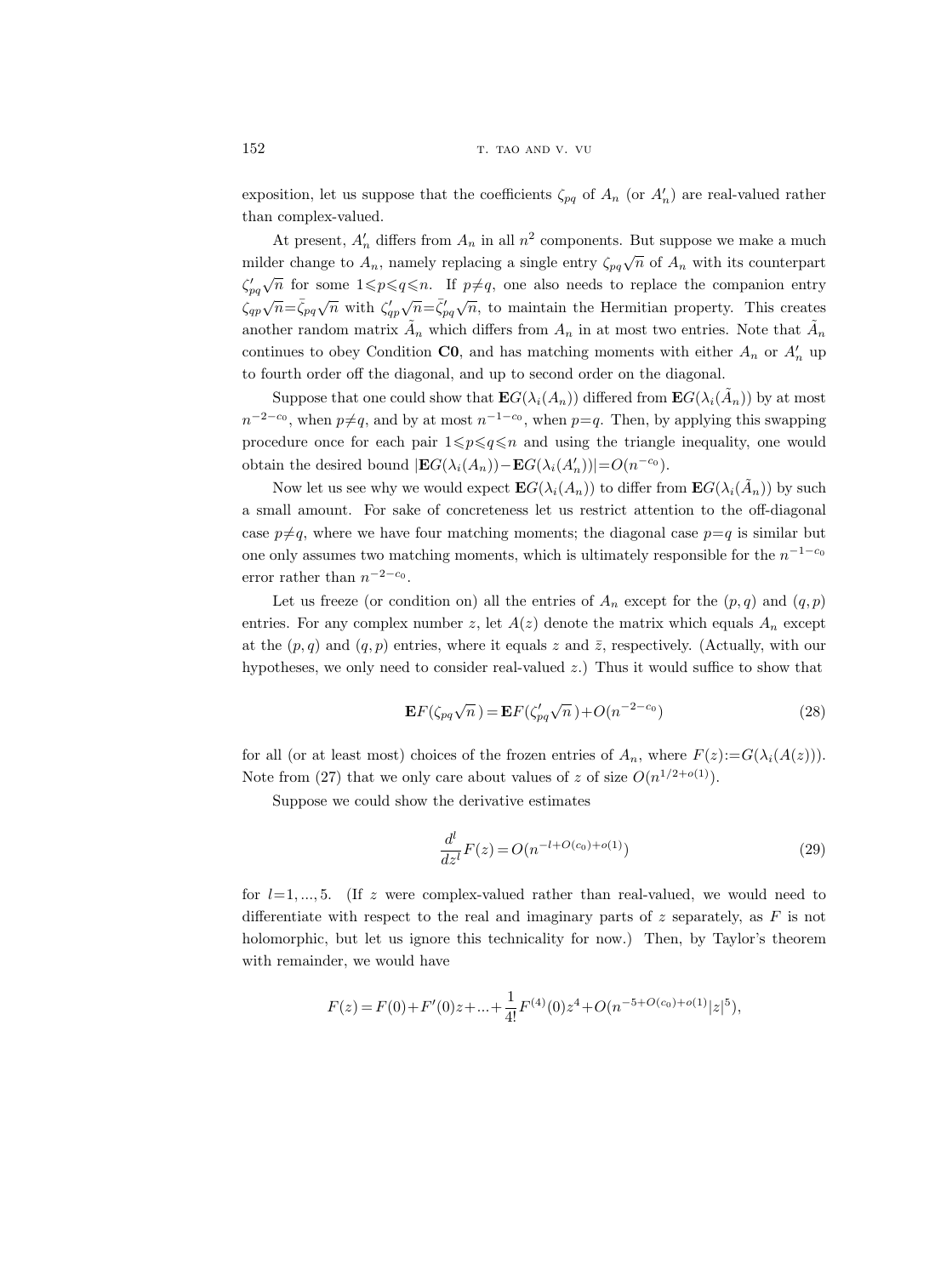and so in particular (using (27))

$$
F(\zeta_{pq}\sqrt{n}) = F(0) + F'(0)\zeta_{pq}\sqrt{n} + \dots + \frac{1}{4!}F^{(4)}(0)\zeta_{pq}^4(\sqrt{n})^4 + O(n^{-5/2 + O(c_0) + o(1)})
$$

and similarly for  $F(\zeta_{pq}')$  $\sqrt{n}$ ). Since  $n^{-5/2+O(c_0)+o(1)} = O(n^{-2-c_0})$  for n large enough and  $c_0$  small enough, we thus obtain the claim  $(28)$  due to the hypothesis that the first four moments of  $\zeta_{pq}$  and  $\zeta'_{pq}$  match. (Note how this argument barely fails if only three moments are assumed to match, though it is possible that some refinement of this argument might still succeed by exploiting further cancellations in the fourth-order term  $F^{(4)}(0)\zeta_{pq}^{4}(\sqrt{n})^{4}/4!.$ 

Now we discuss why one would expect an estimate such as (29) to be plausible. For simplicity, we first focus attention on the easiest case  $l=1$ . Thus we now wish to show that  $F'(z) = O(n^{-1+O(c_0)+o(1)})$ . By (15) and the chain rule, it suffices to show that

$$
\frac{d}{dz}\lambda_i(A(z)) = O(n^{-1+O(c_0)+o(1)}).
$$

A crude application of the Weyl bound (23) gives

$$
\frac{d}{dz}\lambda_i(A(z)) = O(1),
$$

which is not good enough for what we want (although in the actual proof, we will take advantage of a variant of this crude bound to round z off to the nearest multiple of  $n^{-100}$ , which is useful for technical reasons relating to the union bound). But we can do better by recalling the Hadamard first variation formula:

$$
\frac{d}{dz}\lambda_i(A(z)) = u_i(A(z))^*A'(z)u_i(A(z)),
$$

where we recall that  $u_i(A(z))$  is the *i*th eigenvector of  $A(z)$ , normalized to be of unit magnitude. By construction,  $A'(z) = e_p e_q^* + e_q e_p^*$ , where  $e_1, ..., e_n$  are the basis vectors of  $\mathbb{C}^n$ . So to obtain the claim, one needs to show that the coefficients of  $u_i(A(z))$  have size  $O(n^{-1/2+o(1)})$ . This type of delocalization result for eigenvalues has recently been established (with overwhelming probability) by Erdős, Schlein and Yau in [20], [21], [22] for Wigner Hermitian matrices, assuming some quantitative control on the continuous distribution of the  $\zeta_{pq}$ . (A similar, but weaker, argument was used in [45] with respect to non-Hermitian random matrices; see [45, §4 and Appendix F].) With some extra care and a new tool (Lemma 43), we are able to extend their arguments to cover the current more general setting (see Proposition 62 and Corollary 63), with a slightly simpler proof. Also, z ranges over uncountably many possibilities, so one cannot apply the union bound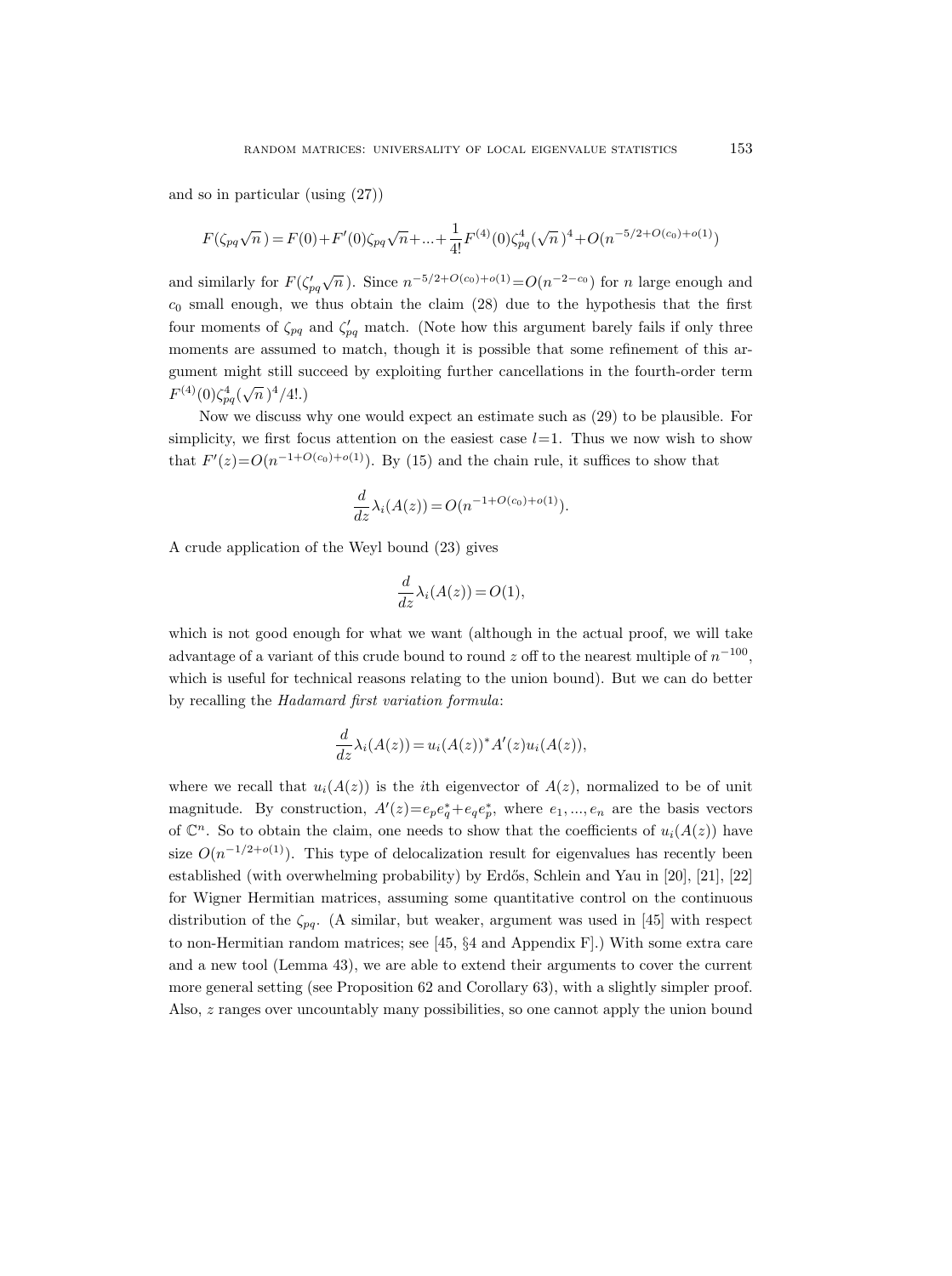to each instance of z separately; instead, one must perform the rounding trick mentioned earlier.

Now suppose we wish to establish the  $l=2$  version of (29). Again applying the chain rule, we would now seek to establish the bound

$$
\frac{d^2}{dz^2}\lambda_i(A(z)) = O(n^{-2+O(c_0)+o(1)}).
$$
\n(30)

For this, we apply the Hadamard second variation formula

$$
\frac{d^2}{dz^2}\lambda_i(A(z)) = -2u_i(A(z))^*A'(z)(A(z)-\lambda_i(A(z))I)^{-1}\pi_{u_i(A(z))^{\perp}}A'(z)u_i(A(z)),
$$

where  $\pi_{u_i(A(z))^\perp}$  is the orthogonal projection onto the orthogonal complement  $u_i(A(z))^\perp$ of  $u_i(A(z))$ , and  $(A(z) - \lambda_i(A(z))I)^{-1}$  is the inverse of  $A(z) - \lambda_i(A(z))$  on that orthogonal complement. (This formula is valid as long as the eigenvalues  $\lambda_i(A(z))$  are simple, which is almost surely the case due to the hypothesis of continuous distribution.) One can expand out the right-hand side in terms of the other (unit-normalized) eigenvectors  $u_j(A(z)), j\neq i$ , as

$$
\frac{d^2}{dz^2}\lambda_i(A(z)) = -2\sum_{j\neq i} \frac{|u_j(A(z))^*A'(z)u_i(A(z))|^2}{\lambda_j(A(z)) - \lambda_i(A(z))}.
$$

By using Erdős–Schlein–Yau type estimates, one expects  $|u_j(A(z))^*A'(z)u_i(A(z))|$  to be of size about  $O(n^{-1+o(1)})$ , while from Theorem 19 we expect  $|\lambda_j(z)-\lambda_i(z)|$  to be bounded below by  $n^{-c_0}$  with high probability, and so the claim (30) is plausible (one still needs to sum over j, of course, but one expects  $\lambda_i(z)-\lambda_i(z)$  to grow roughly linearly in j and so this should only contribute a logarithmic factor  $O(\log n) = O(n^{o(1)})$  at worst). So we see for the first time how Theorem 19 is going to be an essential component in the proof of Theorem 15. Similar considerations also apply to the third, fourth and fifth derivatives of  $\lambda_i(A(z))$ , though as one might imagine the formulae become more complicated.

There is however a technical difficulty that arises, namely that the lower bound

$$
|\lambda_j(A(z)) - \lambda_i(A(z))| \ge n^{-c_0}
$$

holds with *high* probability, but not with *overwhelming* probability (see Definition 3) for definitions). Indeed, given that eigenvalue collision is a codimension-2 event for real symmetric matrices and codimension-3 for Hermitian ones, one expects the failure probability to be about  $n^{-2c_0}$  in the real case and  $n^{-3c_0}$  in the complex case (this heuristic is also supported by the gap statistics for GOE and GUE). As one needs to take the union bound over many values of z (about  $n^{100}$  or so), this presents a significant problem.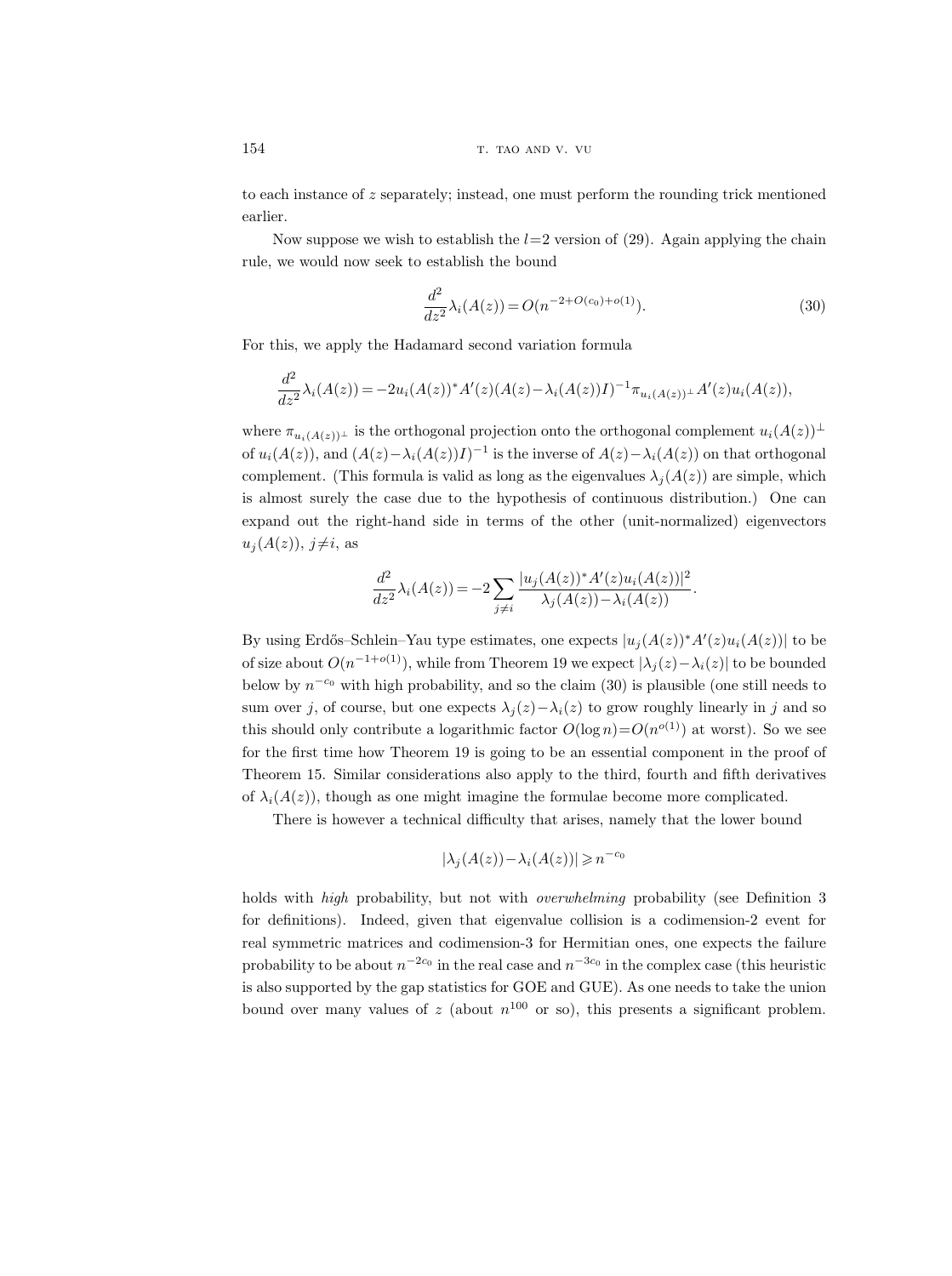However, this difficulty can be avoided by going back to the start of the argument and replacing the quantity  $G(\lambda_i(z))$  with a "regularized" variant which vanishes whenever  $\lambda_i(z)$  gets too close to another eigenvalue. To do this, it is convenient to introduce the quantity

$$
Q_i(A(z)) := \sum_{j \neq i} \frac{1}{|\lambda_j(A(z)) - \lambda_i(A(z))|^2} = ||(A(z) - \lambda_i(z)I)^{-1}||_F^2;
$$

this quantity is normally of size  $O(1)$ , but becomes large precisely when the gap between  $\lambda_i(A(z))$  and other eigenvalues becomes small. The strategy is then to replace  $G(\lambda_i(A(z)))$  by a truncated variant  $G(\lambda_i(A(z)), Q_i(A(z)))$  which is supported on the region where  $Q_i$  is not too large (e.g. of size at most  $n^{c_0}$ ), and apply the swapping strategy to the latter quantity instead. (For this, one needs control on derivatives of  $Q_i(A(z))$ as well as on  $\lambda_i(A(z))$ , but it turns out that such bounds are available; this smoothness of  $Q_i$  is one reason why we work with  $Q_i$  in the first place, rather than more obvious alternatives such as  $\inf_{j\neq i} |\lambda_j(A(z)) - \lambda_i(A(z))|$ . Finally, to remove the truncation at the beginning and end of the iterated swapping process, one appeals to Theorem 19. Notice that this result is now only used twice, rather than  $O(n^2)$  or  $O(n^{100})$  times, and so the total error probability remains acceptably bounded.

One way to interpret this truncation trick is that while the "bad event" that  $Q_i$ is large has reasonably large probability (of order about  $n^{-c_0}$ ), which makes the union bound ineffective, the  $Q_i$  does not change too violently when swapping one or more of the entries of the random matrix, and so one is essentially faced with the same bad event throughout the  $O(n^2)$  different swaps (or throughout the  $O(n^{100})$  or so different values of  $z$ ). Thus the union bound is actually far from the truth in this case.

# 3.3. High-level proof of Theorem 15

We now begin the rigorous proof of Theorem 15, breaking it down into simpler propositions which will be proven in subsequent sections.

The heart of the argument consists of two key propositions. The first proposition asserts that one can swap a single coefficient (or more precisely, two coefficients) of a (deterministic) matrix A, as long as A obeys a certain "good configuration condition".

PROPOSITION 46. (Replacement given a good configuration) There exists a positive constant  $C_1$  such that the following holds. Let  $k \geq 1$  and  $\varepsilon_1 > 0$ , and assume that n is sufficiently large depending on these parameters. Let  $1 \leq i_1 < ... < i_k \leq n$ . For a complex parameter z, let  $A(z)$  be a (deterministic) family of  $n \times n$  Hermitian matrices of the form

$$
A(z) = A(0) + z e_p e_q^* + \overline{z} e_q e_p^*,
$$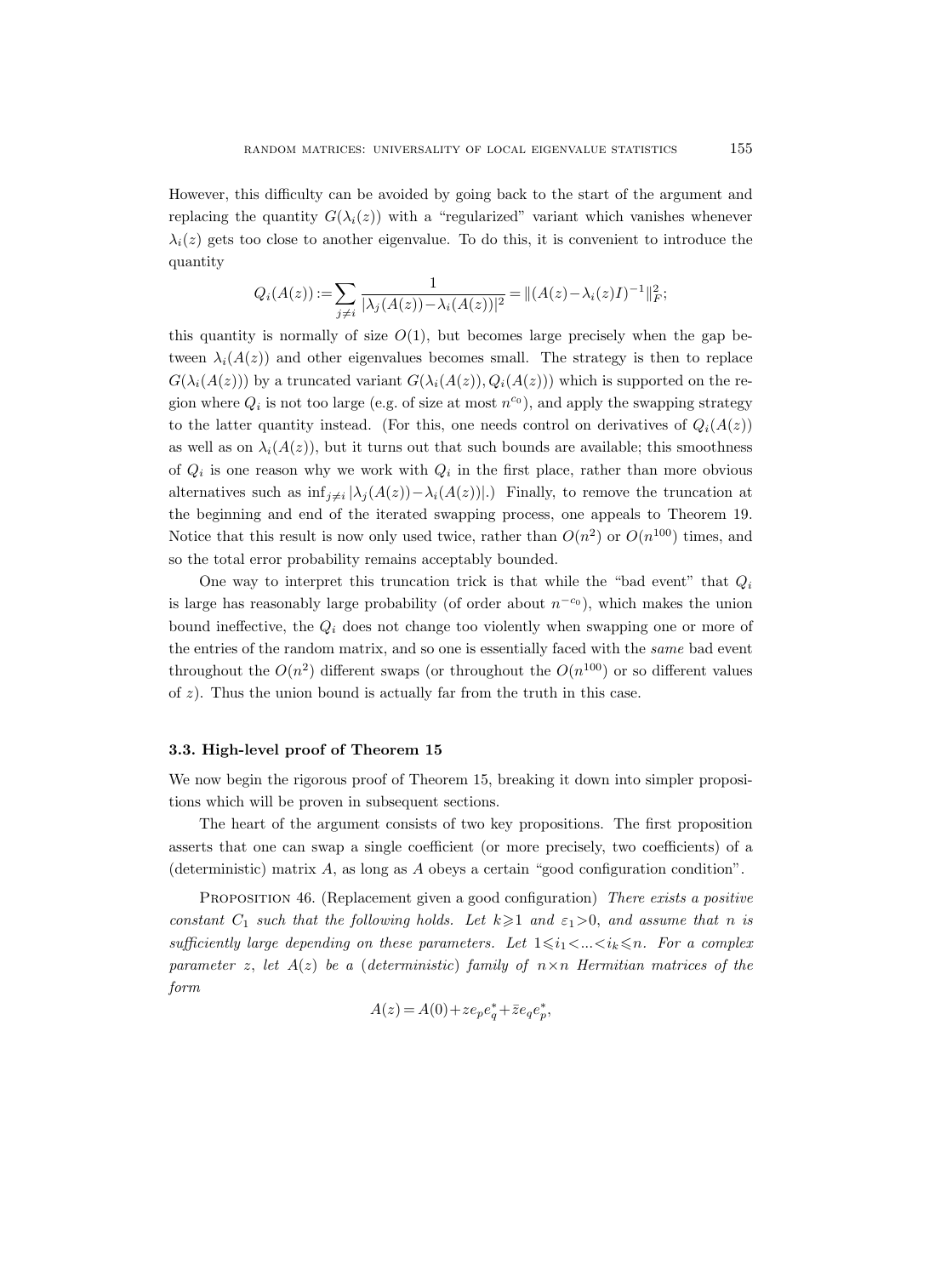where  $e_p$  and  $e_q$  are unit vectors. We assume that for every  $1 \leq j \leq k$  and every z, with  $|z| \leqslant n^{1/2+\epsilon_1}$ , whose real and imaginary parts are multiples of  $n^{-C_1}$ , the following properties are satisfied:

• (Eigenvalue separation) For any  $1 \leq i \leq n$  with  $|i - i_j| \geq n^{\varepsilon_1}$ , we have

$$
|\lambda_i(A(z)) - \lambda_{i_j}(A(z))| \geqslant n^{-\varepsilon_1}|i - i_j|.
$$
\n
$$
(31)
$$

• (Delocalization at  $i_j$ ) If  $P_{i_j}(A(z))$  is the orthogonal projection onto the eigenspace associated with  $\lambda_{i_j}(A(z))$ , then

$$
||P_{i_j}(A(z))e_p||, ||P_{i_j}(A(z))e_q|| \leq n^{-1/2+\varepsilon_1}.
$$
\n(32)

• For every  $\alpha \geqslant 0$ ,

$$
||P_{i_j,\alpha}(A(z))e_p||, ||P_{i_j,\alpha}(A(z))e_q|| \leq 2^{\alpha/2} n^{-1/2+\varepsilon_1},
$$
\n(33)

whenever  $P_{i_j,\alpha}$  is the orthogonal projection onto the eigenspaces corresponding to eigenvalues  $\lambda_i(A(z))$  with  $2^{\alpha} \leq |i - i_j| < 2^{\alpha+1}$ .

We say that  $A(0), e_p, e_q$  is a good configuration for  $i_1, ..., i_k$  if the above properties hold. Assuming this good configuration, then we have

$$
\mathbf{E}F(\zeta) = \mathbf{E}F(\zeta') + O(n^{-(r+1)/2 + O(\varepsilon_1)}),\tag{34}
$$

where

$$
F(z) := G(\lambda_{i_1}(A(z)), \dots, \lambda_{i_k}(A(z)), Q_{i_1}(A(z)), \dots, Q_{i_k}(A(z))),
$$

with

$$
G = G(\lambda_{i_1}, ..., \lambda_{i_k}, Q_{i_1}, ..., Q_{i_k})
$$

being a smooth function from  $\mathbb{R}^k \times \mathbb{R}^k_+ \to \mathbb{R}$  that is supported on the region

$$
Q_{i_1},...,Q_{i_k}\leqslant n^{\varepsilon_1}
$$

and obeys the derivative bounds

$$
|\nabla^j G| \leqslant n^{\varepsilon_1}
$$

for all  $0 \leq j \leq 5$ , and  $\zeta$  and  $\zeta'$  are random variables with  $|\zeta|, |\zeta'| \leq n^{1/2+\epsilon_1}$  almost surely, which match to order r for some  $r=2, 3, 4$ .

If G obeys the improved derivative bounds

$$
|\nabla^j G| \leqslant n^{-Cj\varepsilon_1}
$$

for  $0 \leq j \leq 5$  and some sufficiently large absolute constant C, then we can strengthen  $n^{-(r+1)/2+O(\varepsilon_1)}$  in (34) to  $n^{-(r+1)/2-\varepsilon_1}$ .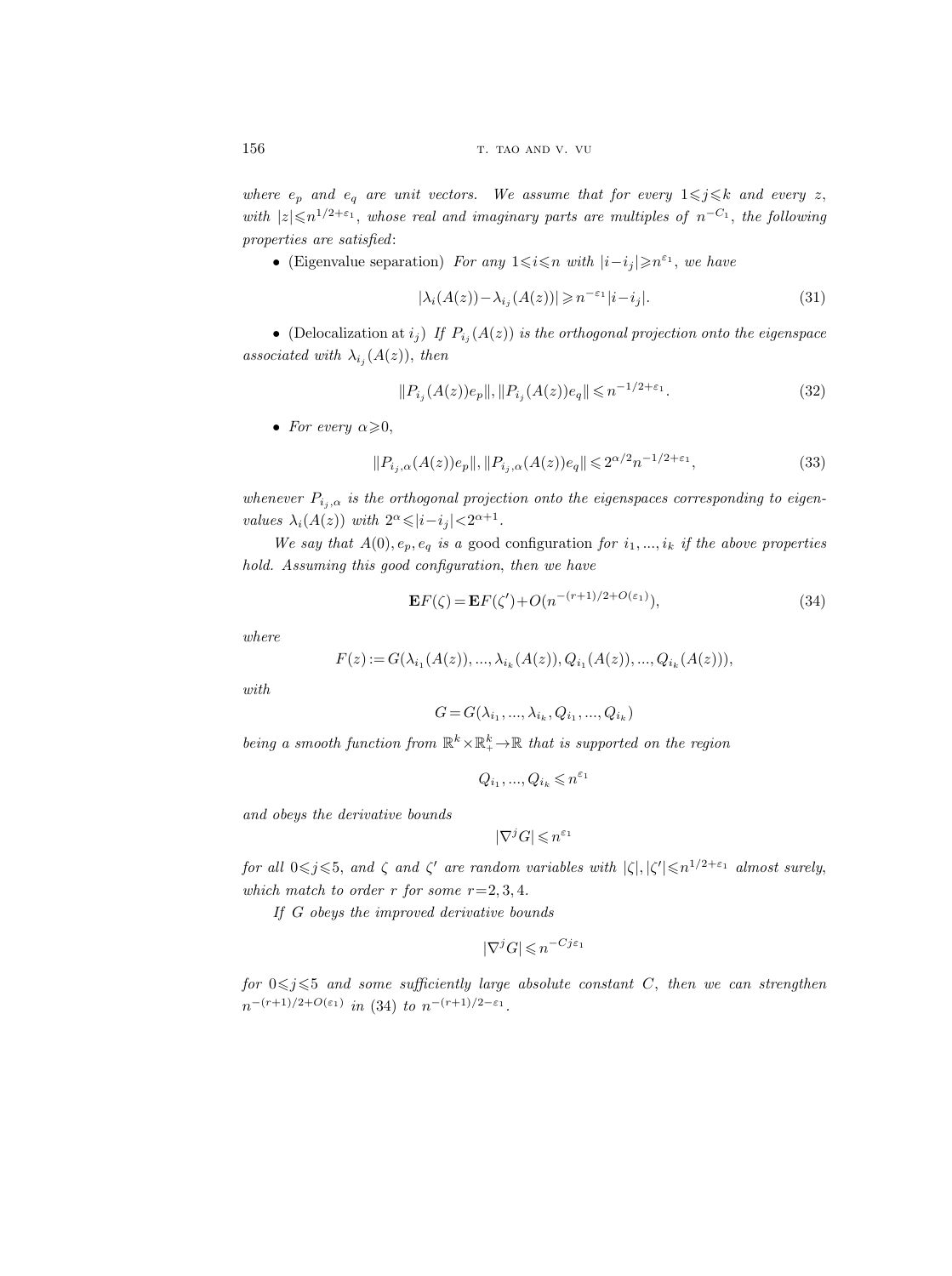*Remark* 47. The need to restrict z to multiples of  $n^{-C_1}$ , as opposed to all complex z in the disk of radius  $n^{1/2+\epsilon_1}$ , is so that we can verify the hypotheses in the next proposition using the union bound (as long as the events involved hold with overwhelming probability). For  $C_1$  large enough, we will be able to use rounding methods to pass from the discrete setting of multiples of  $n^{-C_1}$  to the continuous setting of arbitrary complex numbers in the disk without difficulty.

We prove this proposition in §4. To use this result, we of course need to have the good configuration property holding often. This leads to the second key proposition.

PROPOSITION 48. (Good configurations occur very frequently) Let  $\varepsilon, \varepsilon_1 > 0$  and  $C, C_1, k \geq 1$ . Let  $\varepsilon n \leq i_1 < ... < i_k \leq (1-\varepsilon)n$ , let  $1 \leq p, q \leq n$ , let  $e_1, ..., e_n$  be the standard basis of  $\mathbb{C}^n$  and let  $A(0) = (\zeta_{ij})_{1 \leq i,j \leq n}$  be a random Hermitian matrix with independent upper-triangular entries and  $|\zeta_{ij}| \leq n^{1/2} (\log n)^C$  for all  $1 \leq i, j \leq n$ , with  $\zeta_{pq} = \zeta_{qp} = 0$ , but with  $\zeta_{ij}$  having mean zero and variance 1 for all other i and j, and also being distributed continuously in the complex plane. Then  $A(0), e_p, e_q$  obey the good configuration condition in Theorem 46 for  $i_1, ..., i_k$  and with the indicated values of  $\varepsilon_1$  and  $C_1$  with overwhelming probability.

We will prove this proposition in §5.

Given these two propositions (and Theorem 19) we can now prove Theorem 15. As discussed at the beginning of the section, we may assume that the  $\zeta_{ij}$  are continuously distributed in the complex plane and obey the bound (27).

Let  $0 < \varepsilon < 1$  and  $k \geq 1$ , and assume that  $c_0$  is sufficiently small and  $C_1$  sufficiently large. Let  $M_n$ ,  $M'_n$ ,  $\zeta_{ij}$ ,  $\zeta'_{ij}$ ,  $A_n$ ,  $A'_n$ ,  $G$ ,  $i_1, ..., i_k$  be as in Theorem 15.

We first need the following lemma.

LEMMA 49. For each  $1 \leq j \leq k$ , one has  $Q_{i_j}(A_n) \leq n^{c_0}$  with high probability.

*Proof.* For brevity, we omit the variable  $A_n$ . Fix j, and suppose that  $Q_{i_j} > n^{c_0}$ . Then

$$
\sum_{i\neq i_j}\frac{1}{|\lambda_i-\lambda_{i_j}|^2}>n^{c_0},
$$

and so, by the pigeonhole principle, there exists an integer  $0 \leq m \leq \log n$  such that

$$
\sum_{2^m \leqslant |i - i_j| < 2^{m+1}} \frac{1}{|\lambda_i - \lambda_{i_j}|^2} \gg 2^{-m/2} n^{c_0},
$$

which implies that

$$
|\lambda_{i_j+2^m}-\lambda_{i_j}| \ll 2^{3m/4}n^{-c_0/2} \quad \text{or} \quad |\lambda_{i_j-2^m}-\lambda_{i_j}| \ll 2^{3m/4}n^{-c_0/2}.
$$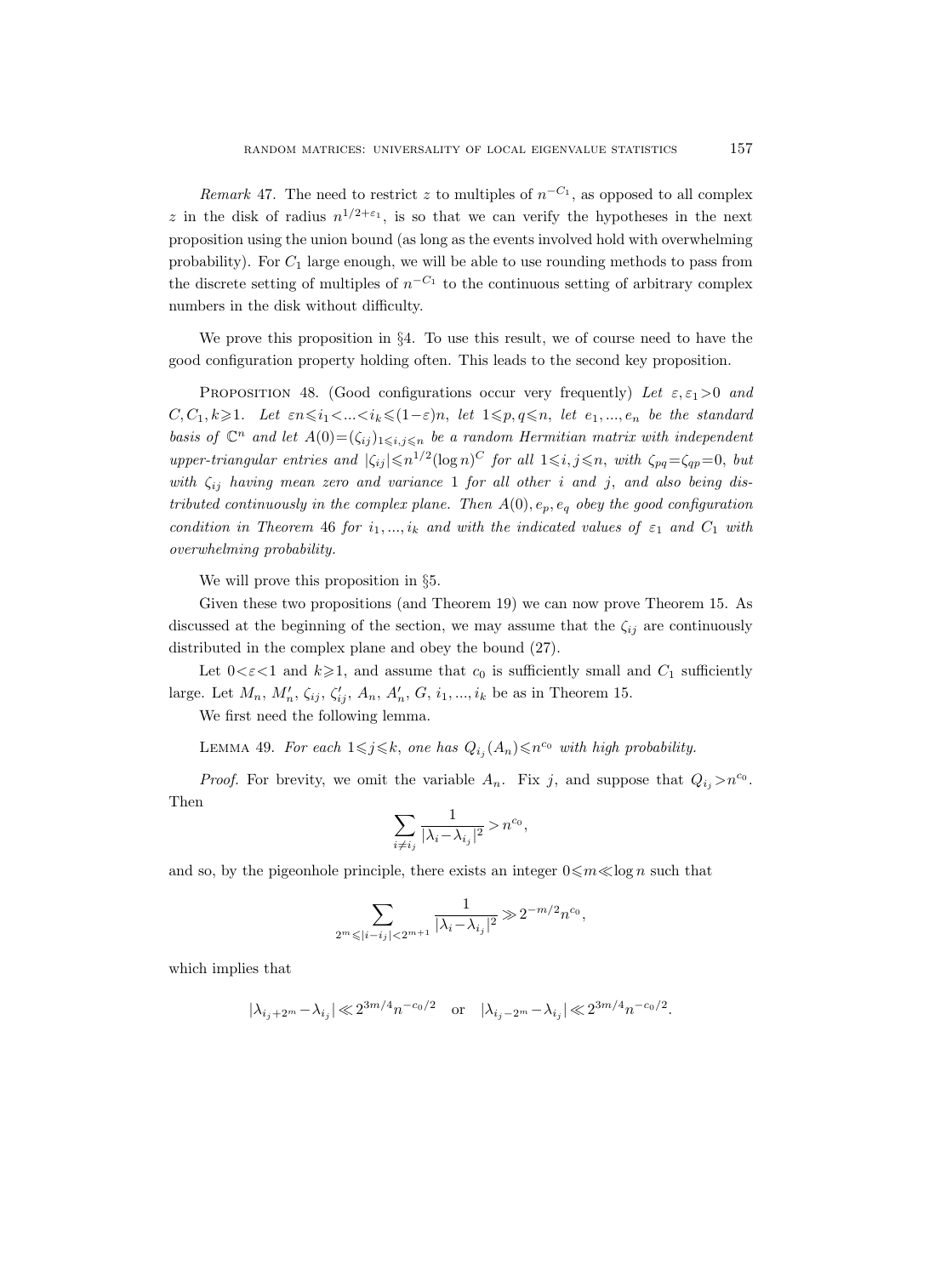It thus suffices to show that

$$
\mathbf{P}(|\lambda_{i_j+2^m}-\lambda_{i_j}|\ll 2^{3m/4}n^{-c_0/2})\leqslant n^{-c_1}
$$

uniformly in m (and similarly for  $\lambda_{i_j-2^m}$ ), since the log n loss caused by the number of m's can easily be absorbed into the right-hand side.

Fix m. Suppose that  $|\lambda_{i_j+2^m}-\lambda_{i_j}| \ll 2^{3m/4}n^{-c_0/2}$ ; then expressing the left-hand side as  $\sum_{k=0}^{2^m-1} (\lambda_{i_j+k+1} - \lambda_{i_j+k})$  and using Markov's inequality, we see that

$$
\lambda_{i_j+k+1} - \lambda_{i_j+k} \ll n^{-c_0/2}
$$

for  $\gg 2^m$  values of k, and thus

$$
\mathbf{P}(|\lambda_{i_j+2^m}-\lambda_{i_j}|\ll 2^{3m/4}n^{-c_0/2})\ll \mathbf{E}\frac{1}{2^m}\sum_{k=0}^{2^m-1}\mathbf{I}(\lambda_{i_j+k+1}-\lambda_{i_j+k}\ll n^{-c_0/2}),
$$

and hence, by linearity of expectation,

$$
\mathbf{P}(|\lambda_{i_j+2^m}-\lambda_{i_j}|\ll 2^{3m/4}n^{-c_0/2})\ll \frac{1}{2^m}\sum_{k=0}^{2^m-1}\mathbf{P}(\lambda_{i_j+k+1}-\lambda_{i_j+k}\ll n^{-c_0/2}).
$$

The claim now follows from Theorem 19. (There is a slight issue when  $2^m \sim n$ , so that the index  $i_j+k$  may leave the bulk; but then one works with, say,  $\lambda_{i_j+2^{m-1}}-\lambda_{i_j}$  instead of  $\lambda_{i_j+2^m} - \lambda_{i_j}$ ).  $\Box$ 

Remark 50. One can also use Theorem 60 below to control all terms in the sum with  $|i-i_j| \gg (\log n)^{C'}$  for some C', leading to a simpler proof of Lemma 49.

Of course, Lemma 49 also applies with  $A_n$  replaced by  $A'_n$ . Let  $\widetilde{G}$ :  $\mathbb{R}^k \times \mathbb{R}^k_+ \rightarrow \mathbb{R}$  be the function

$$
\widetilde{G}(\lambda_{i_1},...,\lambda_{i_k},Q_{i_1},...,Q_{i_k}):=G(\lambda_{i_1},...,\lambda_{i_k})\prod_{j=1}^k\eta(Q_{i_j}),
$$

where  $\eta(x)$  is a smooth cutoff function vanishing outside the region  $x \leq n^{c_0}$  which equals 1 for  $x \leq \frac{1}{2}n^{c_0}$ . From (15) and the chain rule, we see that

$$
|\nabla^j \widetilde{G}| \ll n^{c_0}
$$

for  $j=0, ..., 5$ . Also, from Lemma 49, we have

$$
|\mathbf{E}G(\lambda_{i_1}(A_n),...,\lambda_{i_k}(A_n)) - \mathbf{E}\widetilde{G}(\lambda_{i_1}(A_n),...,\lambda_{i_k}(A_n),Q_{i_1}(A_n),...,Q_{i_k}(A_n))| \ll n^{-c}
$$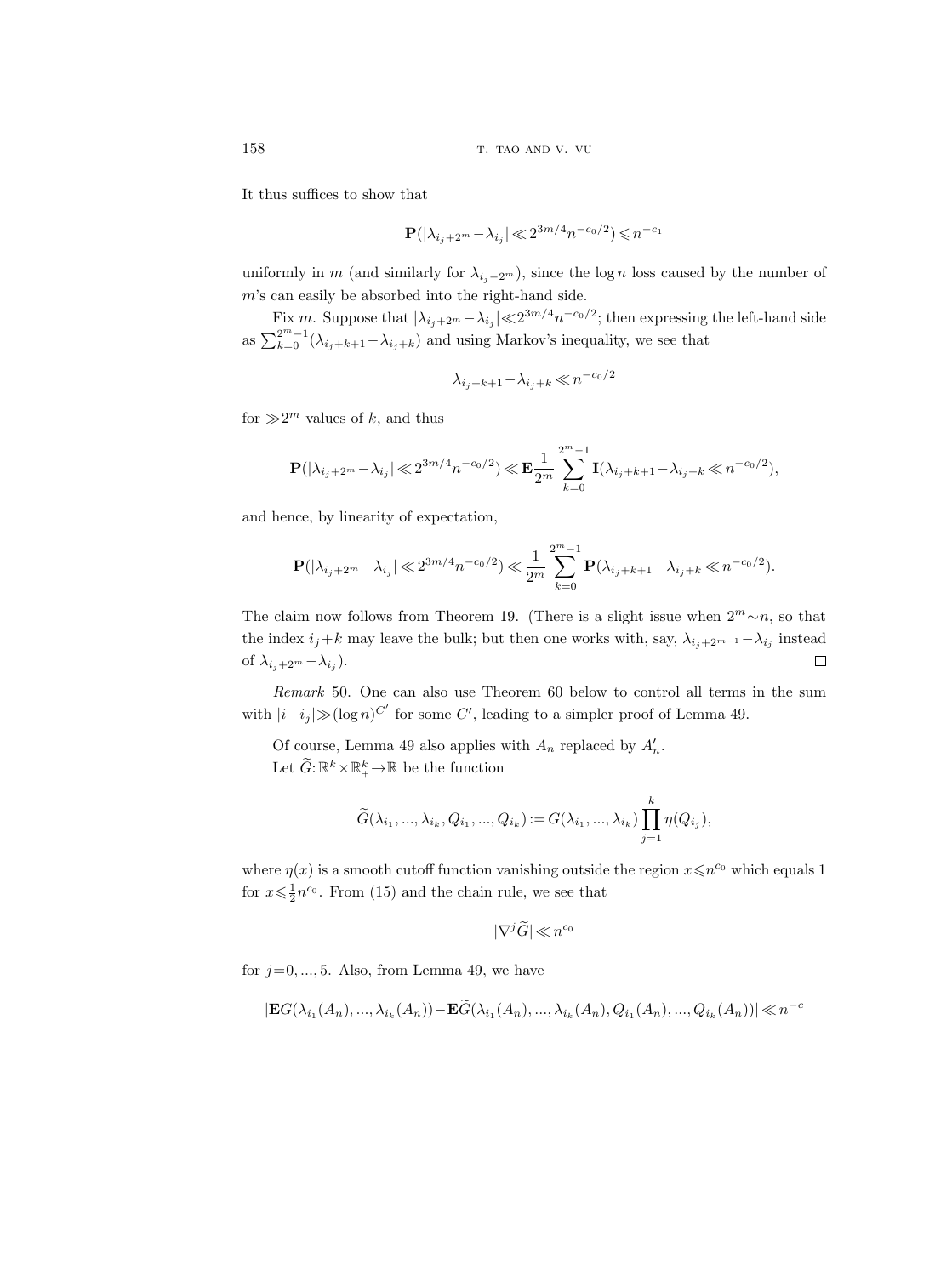for some  $c > 0$ , and similarly with  $A_n$  replaced by  $A'_n$ . Thus (by choosing  $c_0$  small enough) to prove (16) it will suffice to show that the quantity

$$
\mathbf{E}\widetilde{G}(\lambda_{i_1}(A_n),...,\lambda_{i_k}(A_n),Q_{i_1}(A_n),...,Q_{i_k}(A_n))
$$
\n(35)

only changes by at most  $\frac{1}{2}n^{-c_0}$  when one replaces  $A_n$  by  $A'_n$ .

As discussed in §3.2, it will suffice to show that the quantity (35) changes by at most  $\frac{1}{4}n^{-2-c_0}$  when one swaps the  $\zeta_{pq}$  entry with  $1 \leq p < q \leq n$  to  $\zeta'_{pq}$  (and  $\zeta_{qp}$  with  $\zeta'_{qp}$ ), and changes by at most  $\frac{1}{4}n^{-1-c_0}$  when one swaps a diagonal entry  $\zeta_{pp}$  with  $\zeta_{pp}'$ . But these claims follow from Propositions 48 and 46. (The last part of Proposition 46 is used in the case when one only has three moments matching rather than four.)

The proof of Theorem 15 is now complete (contingent on Theorem 19 and Propositions 46 and 48).

## 3.4. Proof strategy for Theorem 19

We now informally discuss the proof of Theorem 19.

The machinery of Erdős, Schlein and Yau  $[20]$ ,  $[21]$ ,  $[22]$ , which is useful in particular for controlling the Stieltjes transform of Wigner matrices, will allow us to obtain good lower bounds on the spectral gap  $\lambda_i(A_n) - \lambda_{i-1}(A_n)$  in the bulk, as soon as  $k \gg (\log n)^{C'}$ for a sufficiently large  $C'$ ; see Theorem 60 for a precise statement. The difficulty here is that  $k$  is exactly 1. To overcome this difficulty, we will try to amplify the value of  $k$ by looking at the top left  $(n-1)\times(n-1)$  minor  $A_{n-1}$  of  $A_n$ , and observing the following "backwards gap propagation" phenomenon:

If  $\lambda_i(A_n) - \lambda_{i-k}(A_n)$  is very small, then  $\lambda_i(A_{n-1}) - \lambda_{i-k-1}(A_{n-1})$  will also be small with reasonably high probability.

If one accepts this phenomenon, then, by iterating it about  $(\log n)^{C'}$  times, one can enlarge the spacing  $k$  to be of the size large enough so that an Erdős–Schlein–Yau type bound can be invoked to obtain a contradiction. (There will be a technical difficulty caused by the fact that the failure probability of this phenomenon, when suitably quantified, can be as large as  $1/(\log n)^{O(1)}$ , and thus apparently precluding the ability to get a polynomially strong bound on the failure rate, but we will address this issue later.)

Note that the converse of this statement follows from the Cauchy interlacing property (24). To explain why this phenomenon is plausible, observe from (24) that if  $\lambda_i(A_n)-\lambda_{i-k}(A_n)$  is small, then  $\lambda_i(A_n)-\lambda_{i-k-1}(A_{n-1})$  is also small. On the other hand, from Lemma 40 one has the identity

$$
\sum_{j=1}^{n-1} \frac{|u_j(A_{n-1})^* X|^2}{\lambda_j(A_{n-1}) - \lambda_i(A_n)} = \zeta_{nn} \sqrt{n} - \lambda_i(A_n),
$$
\n(36)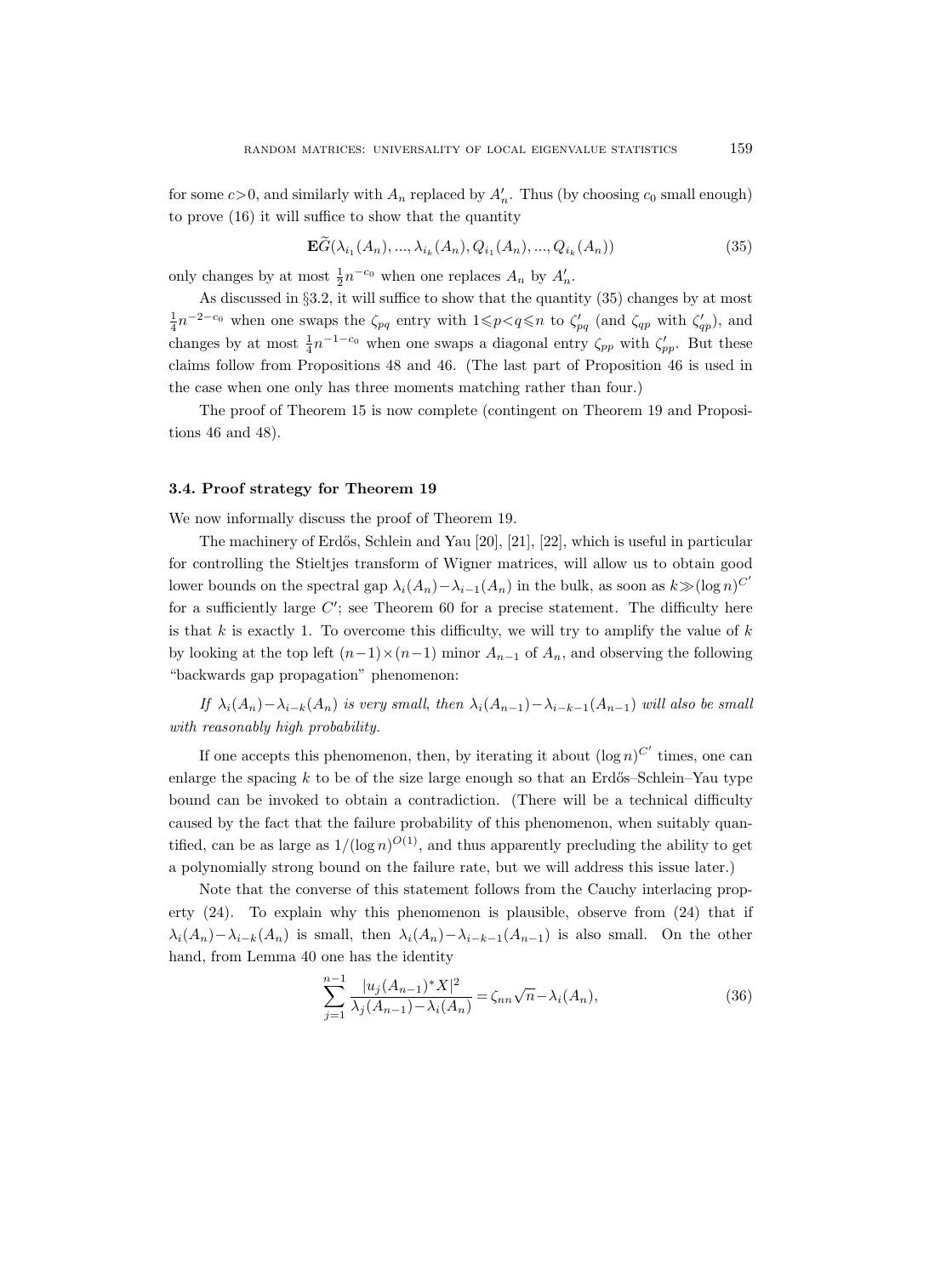where X is the rightmost column of  $A_n$  (with the bottom entry  $\zeta_{nn}\sqrt{n}$  removed).

One expects  $|u_j(A_{n-1})^*X|^2$  to have size about n on average (cf. Lemma 43). In particular, if  $\lambda_i(A_n) - \lambda_{i-k}(A_{n-1})$  is small (e.g. of size  $O(n^{-c})$ ), then the  $j=i-1$  term is expected to give a large negative contribution (of size  $\gg n^{1+c}$ ) to the left-hand side of the identity (36). At the same time, the right-hand side is much smaller, of size  $O(n)$  or so on average; so we expect to have the large negative contribution mentioned earlier to be counterbalanced by a large positive contribution from some other index. The index which is most likely to supply such a large positive contribution is  $j=i$ , and so one expects  $\lambda_i(A_{n-1}) - \lambda_i(A_n)$  to be small (also of size  $O(n^{-c})$ , in fact). A similar argument also leads one to expect  $\lambda_{i-k}(A_n)-\lambda_{i-k-1}(A_n)$  to be small, and the claimed phenomenon then follows from the triangle inequality.

In order to make the above strategy rigorous, there are a number of technical difficulties. The first is that the counterbalancing term mentioned above need not come from  $j=i$ , but could instead come from another value of j, or perhaps a "block" of several j put together, and so one may have to replace the gap  $\lambda_i(A_{n-1})-\lambda_{i-k-1}(A_{n-1})$  by a more general type of gap. A second problem is that the gap  $\lambda_i(A_{n-1})-\lambda_{i-k-1}(A_{n-1})$ is going to be somewhat larger than the gap  $\lambda_i(A_n) - \lambda_{i-k}(A_n)$ , and one is going to be iterating this gap growth about  $(\log n)^{O(1)}$  times. In order to be able to contradict Theorem 60 at the end of the argument, the net gap growth should only be at most  $O(n^c)$ for some small  $c > 0$ . So one needs a reasonable control on the ratio between the gap for  $A_{n-1}$  and the gap for  $A_n$ ; in particular, if one can keep the former gap to be at most  $(1+1/k)^{O((\log n)^{0.9})}$  times the latter gap, then the net growth in the gap telescopes to  $((\log n)^{O(1)})^{O((\log n)^{0.9}})$ , which is indeed less than  $O(n^c)$  and thus acceptable. To address these issues, we fix a base value  $n_0$  of n, and for any  $1\leq i\leq l\leq n\leq n_0$ , we define the regularized gap

$$
g_{i,l,n} := \inf_{1 \le i_- \le i_- l < i \le i_+ \le n} \frac{\lambda_{i_+}(A_n) - \lambda_{i_-}(A_n)}{\min\{i_+ - i_-, (\log n_0)^{C_1}\}^{(\log n_0)^{0.9}}},\tag{37}
$$

where  $C_1>1$  is a large constant (depending on C) to be chosen later. (We need to cap  $i_{+} - i_{-}$  off at  $(\log n_0)^{C_1}$  to prevent the large values of  $i_{+} - i_{-}$  from overwhelming the infimum, which is not what we want.)

We will shortly establish a rigorous result that asserts, roughly speaking, that if the gap  $g_{i,l,n+1}$  is small, then the gap  $g_{i,l+1,n}$  is also likely to be small, and thus giving a precise version of the phenomenon mentioned earlier.

There is one final obstacle, which has to do with the failure probability when  $g_{i,l,n+1}$ is small but  $g_{i,l+1,n}$  is large. If this event could be avoided with overwhelming probability (or even a high probability), then one would be done by the union bound (note that we only need to take the union over  $O((\log n)^{O(1)})$  different events). While many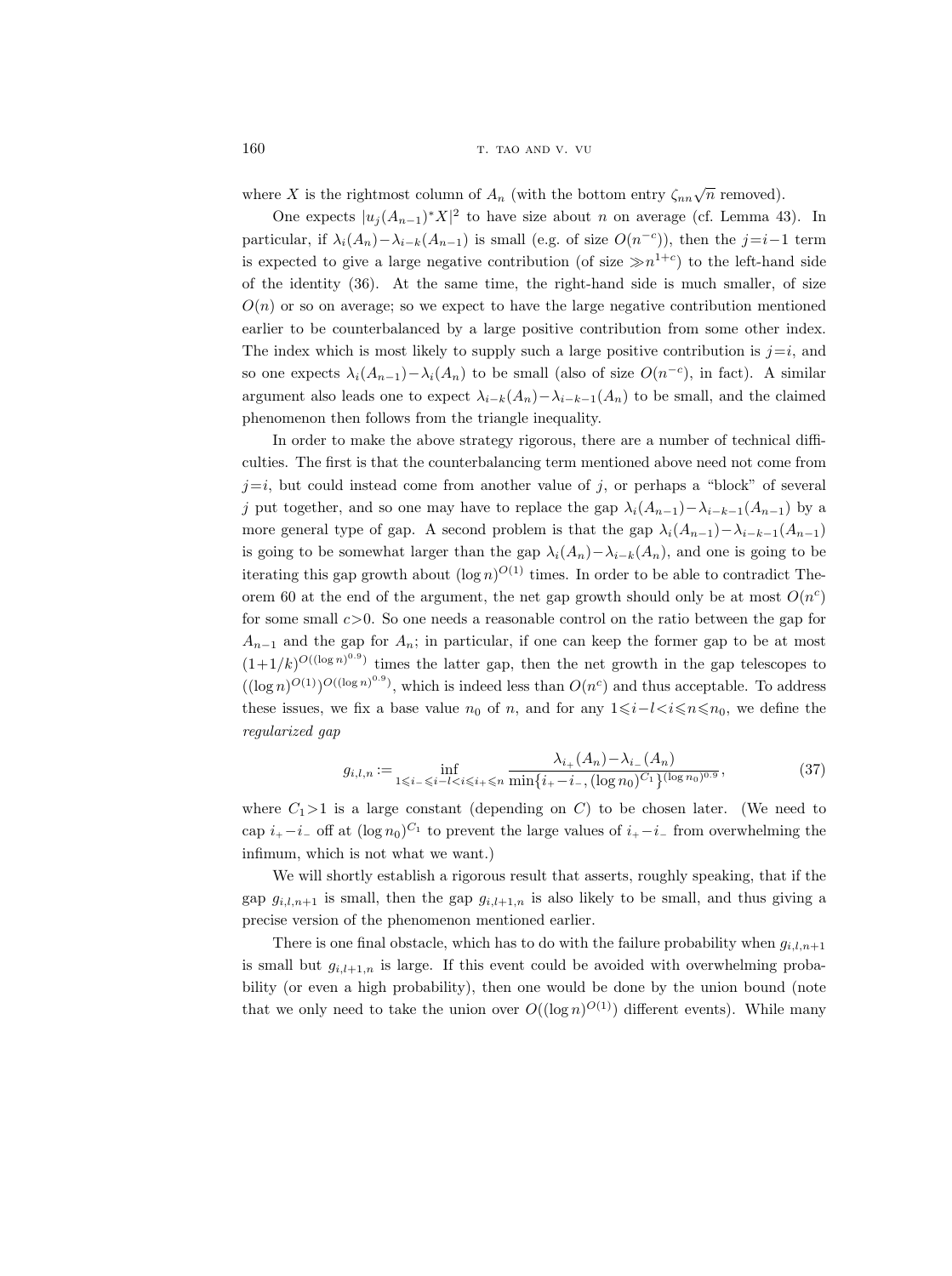of the events that could lead to failure can indeed be avoided with high probability, there is one type of event which does cause a serious problem, namely that the inner products  $u_j(A_{n-1})^*X$  for  $i_-\leq j\leq i_+$  could be unexpectedly small. Talagrand's inequality (Lemma 43) can be used to control this event effectively when  $i_{+} - i_{-}$  is large, but when  $i_{+} - i_{-}$  is small the probability of failure can be as high as  $1/(\log n)^{c}$  for some  $c > 0$ . However, one can observe that such high failure rates only occur when  $g_{i,l+1,n}$  is only slightly larger than  $g_{i,l,n+1}$ . Indeed, one can show that the probability that  $g_{i,l,n+1}$  is much higher than  $g_{i,l+1,n}$ , say of size  $2^m g_{i,l,n+1}$  or more, is only

$$
O\left(\frac{2^{-m/2}}{(\log n)^c}\right)
$$

(for reasonable values of  $m$ ), and in fact (due to Talagrand's inequality) the constant  $c$  can be increased to be much larger when  $l$  is large. This is still not quite enough for a union bound to give a total failure probability of  $O(n^{-c})$ , but one can exploit the martingaletype structure of the problem (or more precisely, the fact that the column  $X$  remains random, with independent entries, even after conditioning out all of the block  $A_{n-1}$ ) to multiply the various bad failure probabilities together to end up with the final bound of  $O(n^{-c})$ .

### 3.5. High-level proof of Theorem 19

We now prove Theorem 19. Fix  $\varepsilon$  and  $c_0$ . We write  $i_0$  and  $n_0$  for i and n, respectively. Thus

$$
\varepsilon n_0 \leqslant i_0 \leqslant (1-\varepsilon) n_0
$$

and the task is to show that  $|\lambda_{i_0}(A_{n_0}) - \lambda_{i_0}(A_{n_0-1})| \geq n_0^{-c_0}$  with high probability. We may of course assume that  $n_0$  is large compared to all other parameters. We may also assume the bound (27), and that the distribution of the  $A_n$  is continuous, so that events such as repeated eigenvalues occur with probability zero and can thus be neglected.

Let  $C_1$  be a large constant to be chosen later. For any l and n with  $1\leq i-l< i\leq n\leq n_0$ , we define the normalized gap  $g_{i,l,n}$  by (37). It will suffice to show that

$$
g_{i_0,1,n_0} \leqslant n^{-c_0} \tag{38}
$$

with high probability. As before, let  $u_1(A_n),..., u_n(A_n)$  be an orthonormal eigenbasis of  $A_n$  associated with the eigenvalues  $\lambda_1(A_n), ..., \lambda_n(A_n)$ . We also let  $X_n \in \mathbb{C}^n$  be the rightmost column of  $A_{n+1}$  with the bottom coordinate  $\zeta_{n+1,n+1}\sqrt{n}$  removed.

The first main tool for this is the following (deterministic) lemma, proven in §6.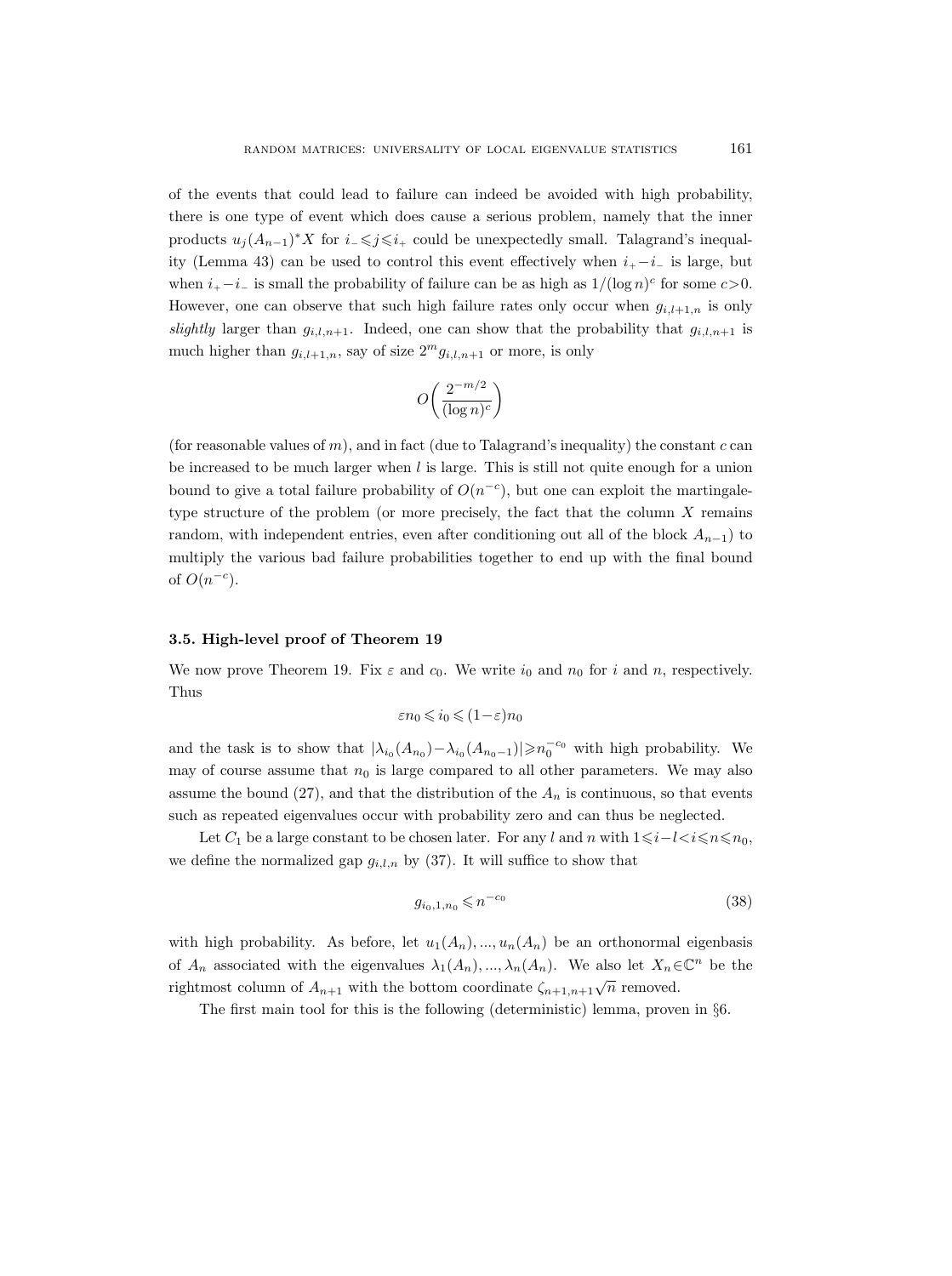162 T. TAO AND V. VU

LEMMA 51. (Backwards propagation of gap) Let  $\frac{1}{2}n_0 \le n \le n_0$  and  $l \le \frac{1}{10} \varepsilon n$  be such that

$$
g_{i_0,l,n+1} \leq \delta \tag{39}
$$

for some  $0 < \delta \leq 1$  (which can depend on n), and such that

$$
g_{i_0,l+1,n} \geqslant 2^m g_{i_0,l,n+1} \tag{40}
$$

for some  $m \geqslant 0$  with

$$
2^m \leqslant \delta^{-1/2}.\tag{41}
$$

Then, one of the following statements hold:

(i) (Macroscopic spectral concentration) There exist  $i_+$  and  $i_-, 1 \le i_- \le i_+ \le n+1$ , with  $i_{+} - i_{-} \geqslant (\log n)^{C_1/2}$ , such that

$$
|\lambda_{i+}(A_{n+1}) - \lambda_{i-}(A_{n+1})| \leq \delta^{1/4} \exp((\log n)^{0.95})(i_{+} - i_{-}).
$$

(ii) (Small inner products) There are  $i_+$  and  $i_-, \frac{1}{2}\varepsilon n \leq i_- \leq i_0 - l \leq i_0 \leq i_+ \leq (1 - \frac{1}{2}\varepsilon)n$ , with  $i_{+} - i_{-} \leqslant (\log n)^{C_1/2}$ , such that

$$
\sum_{i_{-} \leq j < i_{+}} |u_{j}(A_{n})^{*} X_{n}|^{2} \leq \frac{n(i_{+} - i_{-})}{2^{m/2} (\log n)^{0.01}}.\tag{42}
$$

(iii) (Large coefficient) We have

$$
|\zeta_{n+1,n+1}| \geqslant n^{0.4}.
$$

(iv) (Large eigenvalue) For some  $1 \leq i \leq n+1$ , one has

$$
|\lambda_i(A_{n+1})| \ge \frac{n \exp(-(\log n)^{0.95})}{\delta^{1/2}}.
$$

(v) (Large inner product in bulk) There exists  $\frac{1}{10} \varepsilon n \leq i \leq (1 - \frac{1}{10} \varepsilon) n$  such that

$$
|u_i(A_n)^* X_n|^2 \geqslant \frac{n \exp(-(\log n)^{0.96})}{\delta^{1/2}}.
$$

(vi) (Large row) We have

$$
||X_n||^2 \geqslant \frac{n^2 \exp(-(\log n)^{0.96})}{\delta^{1/2}}.
$$

(vii) (Large inner product near  $i_0$ ) There exists  $\frac{1}{10} \varepsilon n \leqslant i \leqslant (1 - \frac{1}{10} \varepsilon) n$ , satisfying  $|i-i_0| \leqslant (\log n)^{C_1}$ , such that

$$
|u_i(A_n)^* X_n|^2 \geq 2^{m/2} n (\log n)^{0.8}.
$$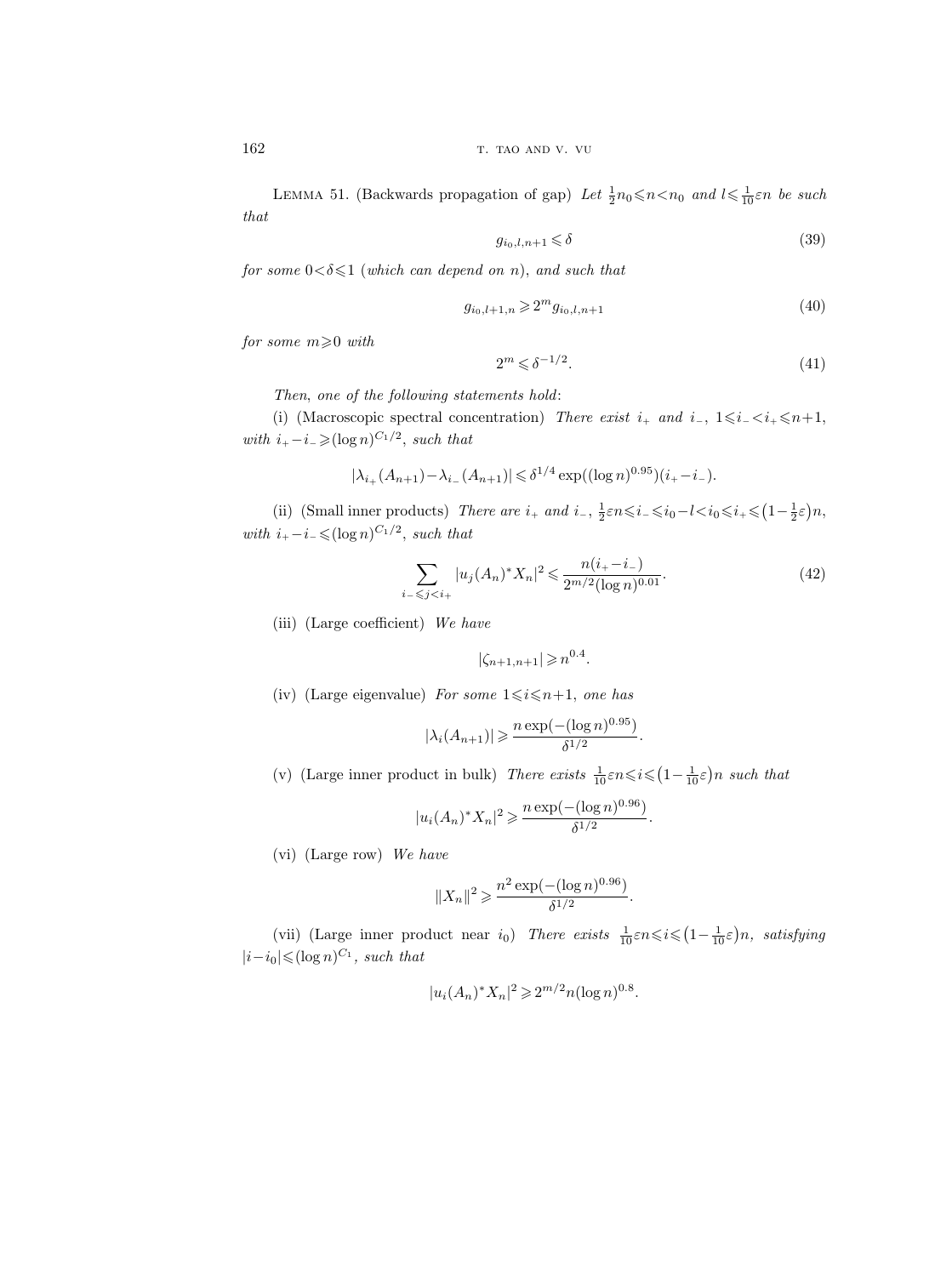Remark 52. In the applications,  $\delta$  will be a small negative power of n. The main bad event here is (ii) (and to a lesser extent (vii)); the other events will have a polynomially small probability of occurrence in practice (as a function of  $n$ ) and so can be easily discarded. The events (ii) and (vii) are more difficult to discard, since their probability is not polynomially small in  $n$ , if  $m$  is small. On the other hand, these probabilities decay exponentially in m, and furthermore are independent in a martingale sense, and this will be enough for us to obtain a proper control. The exact numerical values of the exponents such as 0.9, 0.95, 0.8, etc. are not particularly important, though of course they need to lie between 0 and 1.

The second key proposition bounds the probability that each of the bad events  $(i)$ –(vii) occur, proven in §7.

PROPOSITION 53. (Bad events are rare) Suppose that  $\frac{1}{2}n_0 \le n \le n_0$  and  $l \le \frac{1}{10} \varepsilon n$ , and set  $\delta := n_0^{-\varkappa}$  for some sufficiently small fixed  $\varkappa > 0$ . Then, the following facts hold:

(a) The events (i), (iii), (iv), (v) and (vi) in Lemma 51 all fail with high probability.

(b) There is a constant C' such that all the coefficients of the eigenvectors  $u_j(A_n)$ for  $\frac{1}{2} \varepsilon n \leq j \leq (1 - \frac{1}{2} \varepsilon)n$  are of magnitude at most  $n^{-1/2} (\log n)^{C'}$  with overwhelming probability. Conditioning  $A_n$  to be a matrix with this property, the events (ii) and (vii) occur with a conditional probability of at most  $2^{-\varkappa m}+n^{-\varkappa}$ .

(c) Furthermore, there is a constant  $C_2$  (depending on  $C'$ ,  $\varkappa$  and  $C_1$ ) such that if  $l \geqslant C_2$  and  $A_n$  is conditioned as in (b), then (ii) and (vii) in fact occur with a conditional probability of at most  $2^{-\varkappa m}(\log n)^{-2C_1}+n^{-\varkappa}.$ 

Let us assume these two propositions for now and conclude the proof of Theorem 19.

We may assume that  $c_0$  is small. Set  $\varkappa := \frac{1}{10}c_0$ . For each  $n_0 - (\log n_0)^{2C_1} \leq n \leq n_0$ , let  $E_n$  be the event that one of the eigenvectors  $u_j(A_n)$  for  $\frac{1}{2}\varepsilon n \leqslant j \leqslant (1-\frac{1}{2}\varepsilon)n$  has a coefficient of magnitude more than  $n^{-1/2}(\log n)^{C'}$ , and let  $E_0$  be the event that at least one of the exceptional events (i), (iii)–(vi), or  $E_n$  hold for some  $n-(\log n_0)^{2C_1}\leq n\leq n_0$ . Then, by Proposition 53 and the union bound, we have

$$
\mathbf{P}(E_0) \leqslant n_0^{-\varkappa/2}.\tag{43}
$$

It thus suffices to show that the event

$$
g_{i_0,1,n_0} \leqslant n^{-10\varkappa}
$$
 and  $E_0^c$ 

is avoided with high probability.

To bound this, the first step is to increase the parameter  $l$  from 1 to  $C_2$ , in order to use Proposition 53 (c). Set  $2^m := n_0^{\varkappa/C_2}$ . From Proposition 53 (b), we see that the event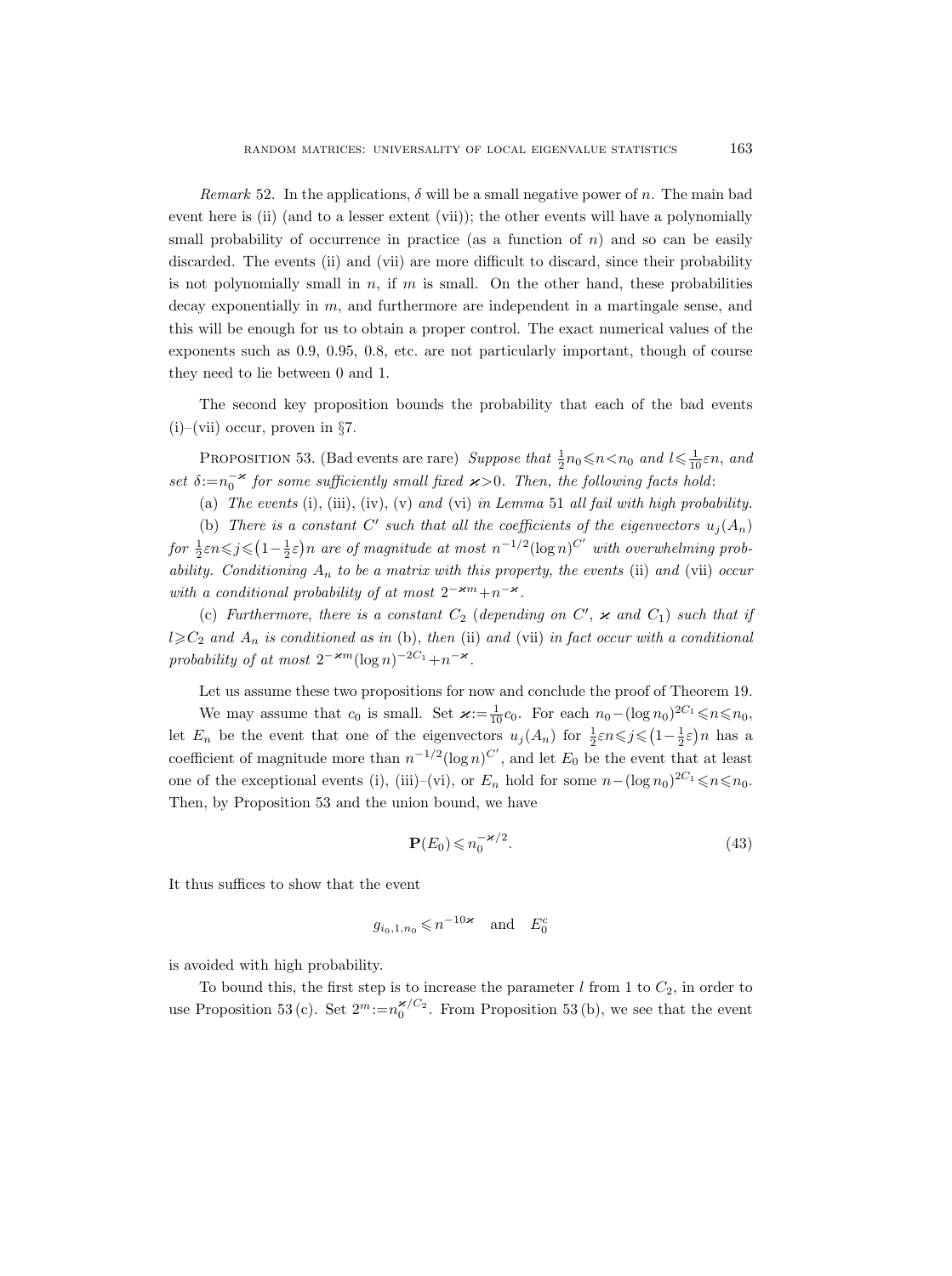that  $E_n$  fails, but (ii) or (vii) hold for  $n=n_0-1$ ,  $l=1$  and some  $i_-\,$  and  $i_+$ , occurs with probability  $O(2^{-\varkappa m} + n_0^{-\varkappa})$ . Applying Lemma 51 (noting that  $n_0^{-10\varkappa} \le \delta$ ), we conclude that

$$
\mathbf{P}(g_{i_0,1,n_0}\leqslant n_0^{-10\varkappa} \text{ and } E_0^c)\leqslant \mathbf{P}(g_{i_0,2,n_0-1}\leqslant 2^m n_0^{-10\varkappa} \text{ and } E_0^c)+O(2^{-\varkappa m}+n_0^{-\varkappa}).
$$

We can iterate this process  $C_2$  times and conclude that

$$
\mathbf{P}(g_{i_0,1,n_0} \leq n_0^{-10\varkappa} \text{ and } E_0^c) \leq \mathbf{P}(g_{i_0,C_2+1,n_0-C_2} \leq 2^{C_2m} n_0^{-10\varkappa} \text{ and } E_0^c) + O(C_2 2^{-\varkappa m} + C_2 n_0^{-\varkappa});
$$

substituting in the definition of  $m$ , we conclude that

$$
\mathbf{P}(g_{i_0,1,n_0} \leq n_0^{-10\varkappa} \text{ and } E_0^c) \leq \mathbf{P}(g_{i_0,C_2+1,n_0-C_2} \leq n_0^{-9\varkappa} \text{ and } E_0^c) + n_0^{-\varkappa^2/2C_2}.
$$

So it will suffice to show that

$$
\mathbf{P}(g_{i_0,C_2+1,n_0-C_2} \leq n_0^{-9\varkappa} \text{ and } E_0^c) \leq n_0^{-\varkappa^2/2C_2}.
$$

By Markov's inequality, it suffices to show that

$$
\mathbf{E}Z_{n_0-C_2}^{-\varkappa/2}\mathbf{I}(E_0^c) \leqslant n_0^{\varkappa^2},\tag{44}
$$

where, for each  $n_0 - (\log n_0)^{C_1} \leq n \leq n_0 - C_2$ ,  $Z_n$  is the random variable

$$
Z_n := \max\{\min\{g_{i_0,n_0-n+1,n},\delta\}, n_0^{-9\varkappa}\}.
$$

Indeed, we have

$$
\mathbf{P}(g_{i_0,C_2+1,n_0-C_2} \leq n_0^{-9\varkappa} \text{ and } E_0^c) \leq \mathbf{P}(Z_{n_0-C_2} = n_0^{-9\varkappa} \text{ and } E_0^c) \leq n_0^{-9\varkappa^2/2} \mathbf{E} Z_{n_0-C_2}^{-\varkappa/2} \mathbf{I}(E_0^c),
$$

whence the claim.

We now establish a recursive inequality for  $\mathbf{E}Z_n^{-\varkappa/2}\mathbf{I}(E_0^c)$ . Let *n* be such that  $n_0-(\log n_0)^{C_1}\leqslant n\lt n_0-C_2$ . Suppose we condition  $A_n$  so that  $E_n$  fails. Then, for any  $m\geq 0$ , we see from Proposition 53(c) that (ii) or (vii) hold for  $l=n_0-n$  and some i– and  $i_+$ , with (conditional) probability at most  $O(2^{-\varkappa m}(\log n)^{-2C_1}+n^{-\varkappa})$ . Applying Lemma 51, we conclude that

$$
\mathbf{P}(g_{i_0,n_0-n,n+1} \leq \delta \text{ and } g_{i_0,n_0-n+1,n} \geq 2^m g_{i_0,n_0-n,n+1} \text{ and } E_0^c | A_n)
$$
  

$$
\ll 2^{-\varkappa m} (\log n)^{-2C_1} + n^{-\varkappa}.
$$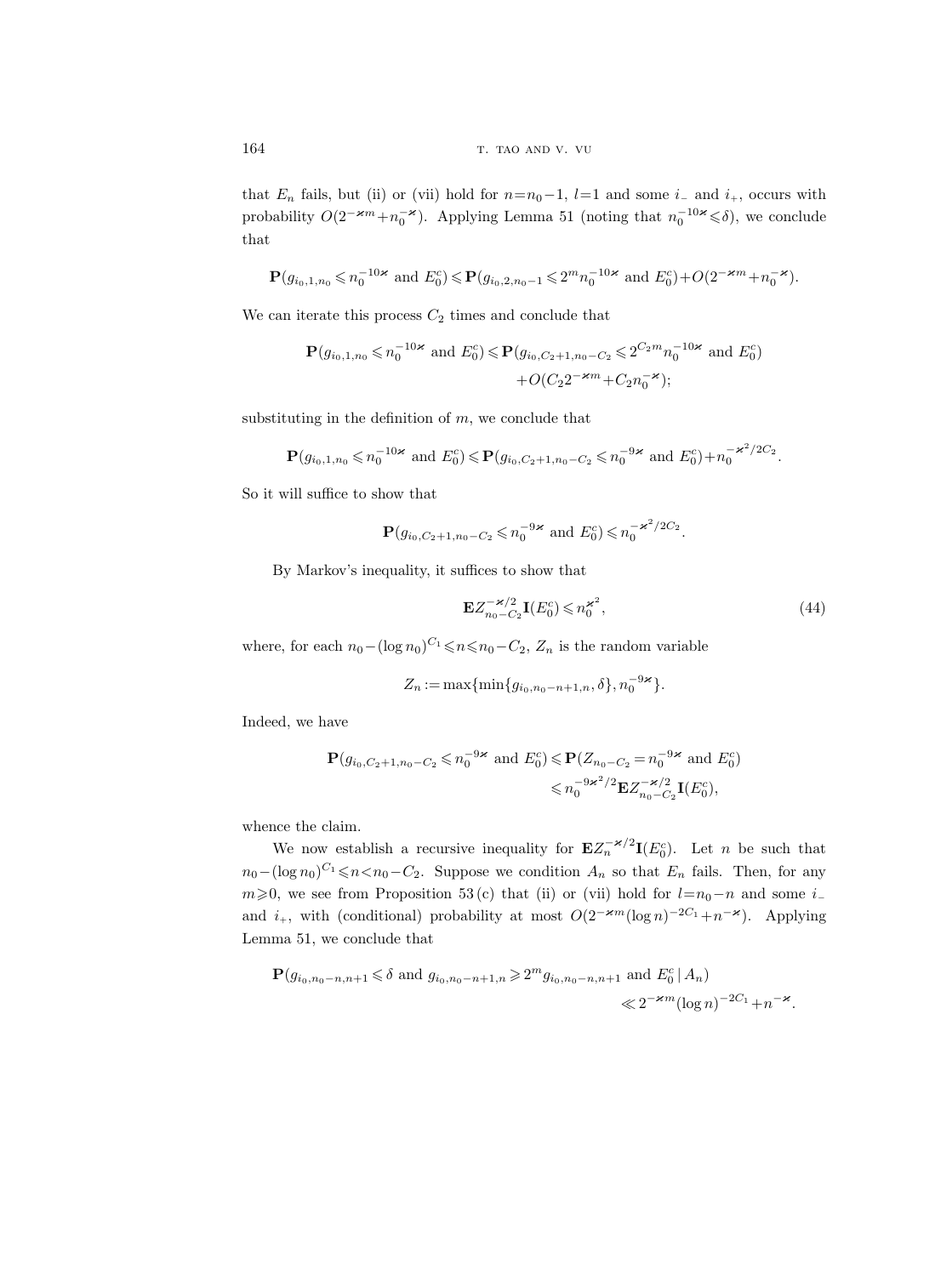Note that this inequality is also vacuously true if  $A_n$  is such that  $E_n$  holds, since the event  $E_0^c$  is then empty.

Observe that, if  $Z_n > 2^m Z_{n+1}$  for some  $m \ge 0$ , then

$$
g_{i_0,n_0-n,n+1} \leq \delta
$$
 and  $g_{i_0,n_0-n+1,n} \geq 2^m g_{i_0,n_0-n,n+1}$ .

Thus

$$
\mathbf{P}(Z_n > 2^m Z_{n+1} \text{ and } E_0^c | A_n) \ll 2^{-\varkappa m} (\log n)^{-2C_1} + n^{-\varkappa},
$$

or equivalently

$$
\mathbf{P}(Z_{n+1}^{-\varkappa/2} > 2^{m\varkappa/2} Z_n^{-\varkappa/2} \text{ and } E_0^c | A_n) \ll 2^{-\varkappa m} (\log n)^{-2C_1} + n^{-\varkappa}.
$$

Since we are conditioning on  $A_n$ ,  $Z_n$  is deterministic. Also, from the definition of  $Z_n$ , this event is vacuous for  $2^m > n^{8\varkappa}$ , and thus we can simplify the above bound as

$$
\mathbf{P}(Z_{n+1}^{-\varkappa/2} > 2^{m\varkappa/2} Z_n^{-\varkappa/2} \text{ and } E_0^c | A_n) \leq 3 \cdot 2^{-\varkappa m} (\log n)^{-2C_1}.
$$

Now we multiply this by  $2^{m \varkappa/2}$  and sum over  $m \geq 0$  to obtain

$$
\mathbf{E}(Z_{n+1}^{-\varkappa/2}\mathbf{I}(E_0^c) \mid A_n) \leq Z_n^{-\varkappa/2} (1 + (\log n)^{-(2C_1 - 1)}).
$$

Undoing the conditioning on  $A_n$ , we conclude that

$$
\mathbf{E} Z_{n+1}^{-\varkappa/2} \mathbf{I}(E_0^c) \leqslant (1+(\log n)^{-(2C_1-1)}) \mathbf{E} Z_n^{-\varkappa/2}.
$$

Applying (43) (and the trivial bound  $Z_n^{-\varkappa/2} \leq n^{9\varkappa^2/2}$ ), we have

$$
\mathbf{E}Z_{n+1}^{-\varkappa/2}\mathbf{I}(E_0^c) \leq (1+(\log n)^{-(2C_1-1)})\mathbf{E}Z_n^{-\varkappa/2}\mathbf{I}(E_0^c)+n^{-\varkappa/4}.
$$

Iterating this, we conclude that

$$
\mathbf{E}Z_{n_0-C_2}^{-\varkappa/2}\mathbf{I}(E_0^c) \leq 2\mathbf{E}Z_{n_0-\lfloor(\log n_0)^{C_1}\rfloor}^{-\varkappa/2}\mathbf{I}(E_0^c) + n_0^{-\varkappa/8}.\tag{45}
$$

On the other hand, if  $E_0^c$  holds, then by (i) we have

$$
\left| \lambda_{i_+}^{n_0 - \lfloor (\log n_0)^{C_1} \rfloor} - \lambda_{i_-}^{n_0 - \lfloor (\log n_0)^{C_1} \rfloor} \right| < n_0^{-\varkappa} \exp((\log n)^{0.95})(i_+ - i_-)
$$

whenever  $1 \leq i \leq i-(\log n_0)^{C_1/2} < i \leq i+\leq n$ . From this we have

$$
g_{i_0,\lfloor (\log n_0)^{C_1} \rfloor + 1, n_0 - \lfloor (\log n_0)^{C_1} \rfloor } \leq n_0^{-\varkappa/2},
$$

and hence

 $Z_{n_0-\lfloor (\log n_0)^{C_1} \rfloor} = n_0^{-\varkappa}.$ 

Inserting this into (45), we obtain (44) as required.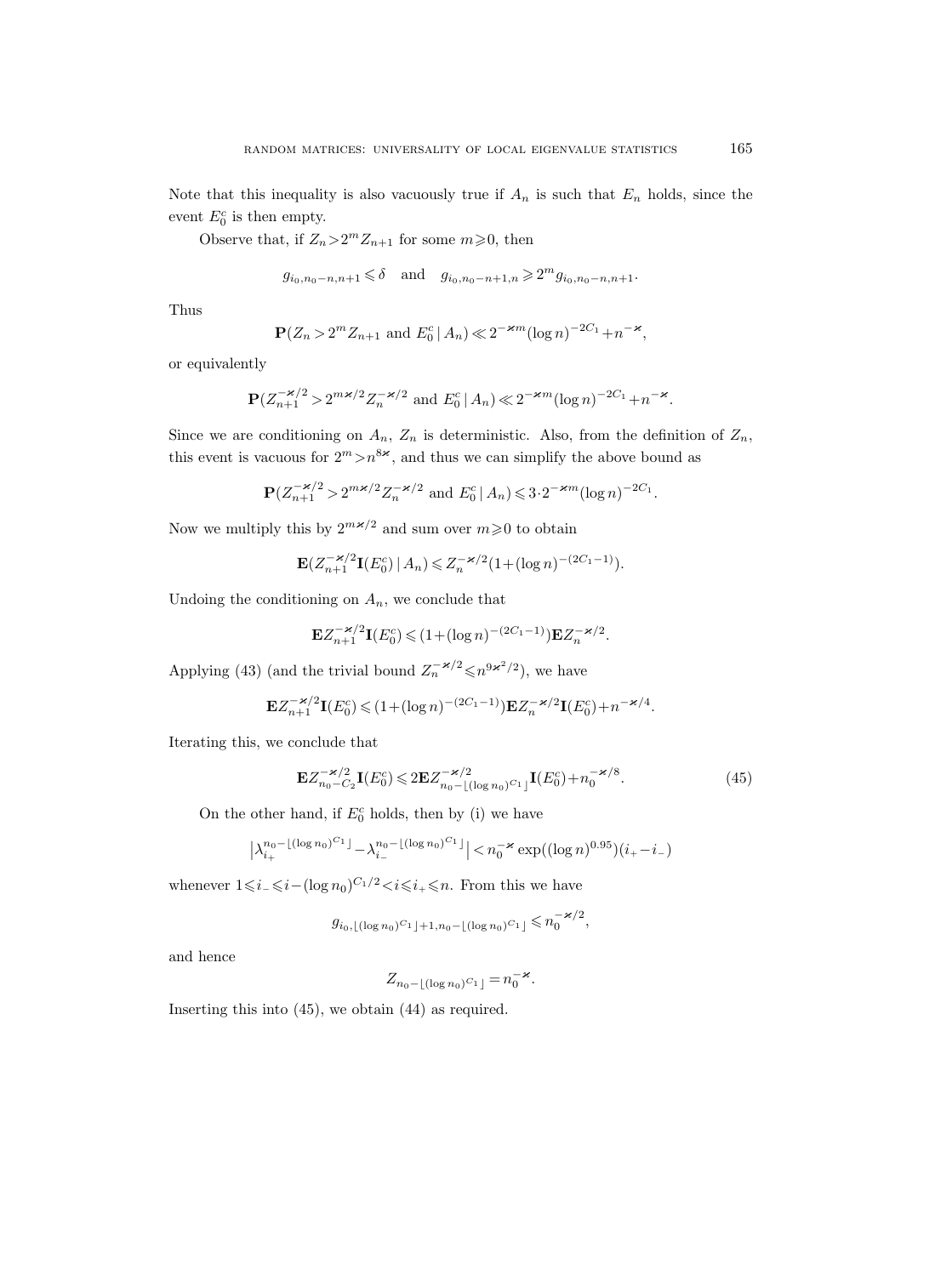#### 4. Good configurations have stable spectra

The purpose of this section is to prove Proposition 46. The first stage is to obtain some equations for the derivatives of eigenvalues of Hermitian matrices with respect to perturbations.

#### 4.1. Spectral dynamics of Hermitian matrices

Suppose that  $\lambda_i(A)$  is a *simple* eigenvalue, which means that  $\lambda_i(A)\neq \lambda_j(A)$  for all  $j\neq i$ ; note that almost all Hermitian matrices have simple eigenvalues. We then define  $P_i(A)$  to be the orthogonal projection onto the 1-dimensional eigenspace corresponding to  $\lambda_i(A)$ . Thus, if  $u_i(A)$  is a unit eigenvector for the eigenvalue  $\lambda_i(A)$ , then  $P_i(A)=u_i(A)u_i(A)^*$ . We also define the resolvent  $R_i(A)$  to be the unique Hermitian matrix inverting  $A-\lambda_i(A)I$ on the range of  $I-P_i(A)$ , and vanishing on the range of  $P_i(A)$ . If  $u_1(A),...,u_n(A)$  form an orthonormal eigenbasis associated with  $\lambda_1(A), ..., \lambda_n(A)$ , then we can write  $R_i(A)$ explicitly as

$$
R_i(A) = \sum_{j \neq i} \frac{1}{\lambda_j - \lambda_i} u_j(A) u_j(A)^*.
$$

It is clear that

$$
R_i(A - \lambda_i I) = I - P_i.
$$
\n<sup>(46)</sup>

.

We also need the quantity

$$
Q_i(A) := ||R_i(A)||_F^2 = \sum_{j \neq i} \frac{1}{|\lambda_j - \lambda_i|^2}
$$

By (23), each eigenvalue function  $A \mapsto \lambda_i(A)$  for  $1 \leq i \leq n$  is continuous. However, we will need a quantitative control on the derivatives of this function. The first observation is that  $\lambda_i$  (as well as  $P_i$ ,  $R_i$  and  $Q_i$ ) depends smoothly on A whenever that eigenvalue is simple (even if other eigenvalues have multiplicity).

LEMMA 54. Let  $1 \le i \le n$  and let  $A_0$  be a Hermitian matrix which has a simple eigenvalue at  $\lambda_i(A_0)$ . Then  $\lambda_i$ ,  $P_i$ ,  $R_i$  and  $Q_i$  are smooth for A in a neighborhood of  $A_0$ .

*Proof.* By the Weyl inequality (23),  $\lambda_i(A_0)$  stays away from the other  $\lambda_j(A_0)$  by a bounded distance for all  $A_0$  in a neighborhood of  $A_0$ . In particular, the characteristic polynomial det( $A-\lambda I$ ) has a simple zero at  $\lambda_i(A)$  for all such A. Since this polynomial also depends smoothly on A, the smoothness of  $\lambda_i$  now follows. As  $A-\lambda_i(A)I$  depends smoothly on A, has a single zero eigenvalue, and has all other eigenvalues bounded away from zero, we see that the 1-dimensional kernel ker $(A-\lambda_i(A)I)$  also depends smoothly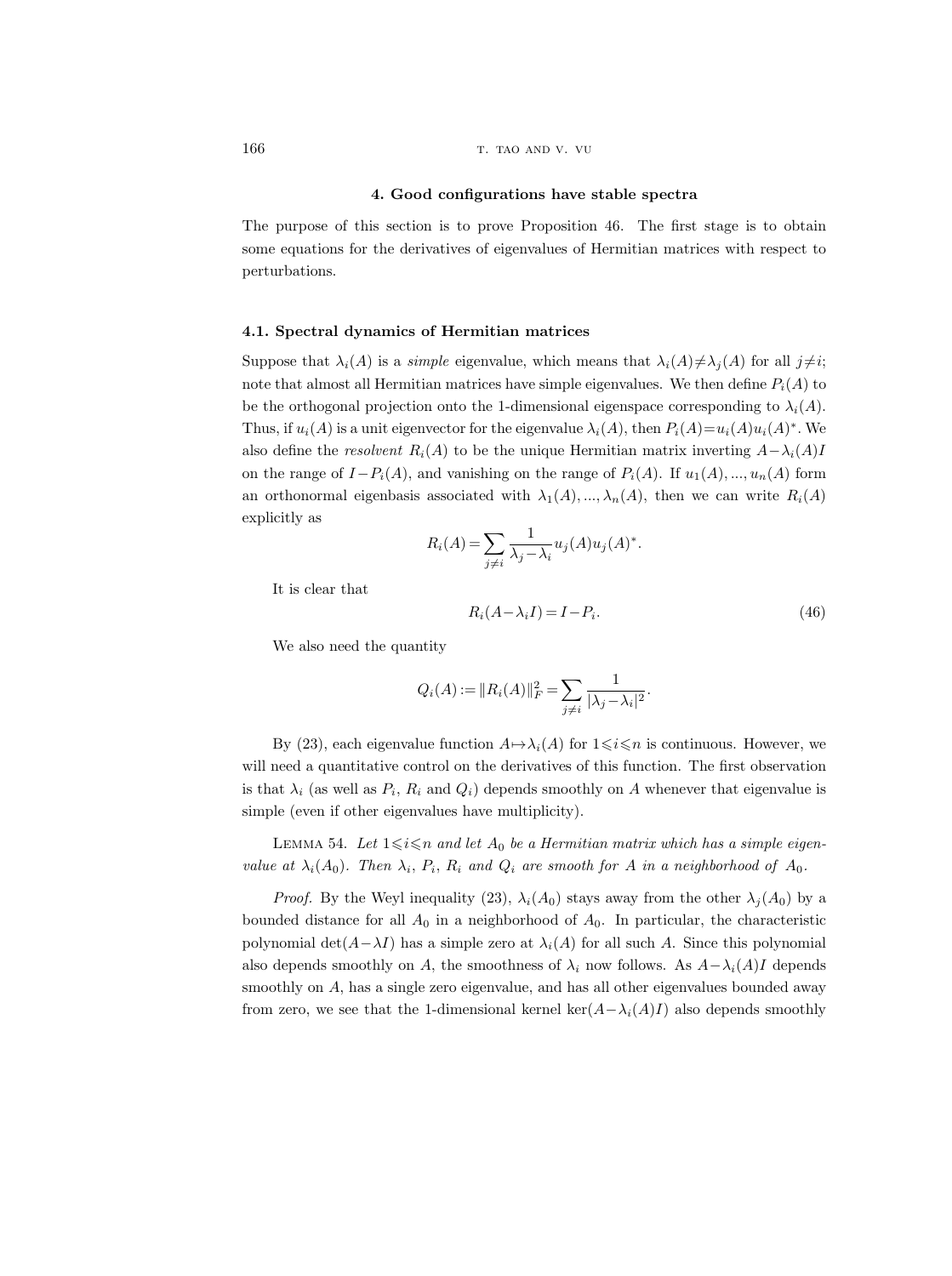on A near  $A_0$ . Since  $P_i$  is the orthogonal projection onto this kernel, the smoothness of  $P_i$  now follows.

As  $A - \lambda_i(A)I$  depends smoothly on A, and has eigenvalues bounded away from zero on the range of  $1-P_i$  (which is also smoothly dependent on A), we see that  $R_i$  (and hence  $Q_i$ ) also depends smoothly on A.  $\Box$ 

Now we turn to more quantitative estimates on the smoothness of  $\lambda_i$ ,  $P_i$ ,  $R_i$  and  $Q_i$ for fixed  $1\leq i\leq n$ . For our applications to Proposition 46, we consider matrices  $A=A(z)$ which are parameterized smoothly (though not holomorphically, of course) by some complex parameter z in a domain  $\Omega \subset \mathbb{C}$ . We assume that  $\lambda_i(A(z))$  is simple for all  $z \in \Omega$ , which, by the above lemma, implies that  $\lambda_i := \lambda_i(A(z))$ ,  $P_i := P_i(A(z))$ ,  $R_i := R_i(A(z))$ and  $Q_i = Q_i(A(z))$  all depend smoothly on z in  $\Omega$ .

It will be convenient to introduce some more notation, to deal with the technical fact that z is complex rather than real. For any smooth function  $f(z)$  (which may be scalar, vector, or matrix-valued), we use

$$
\nabla^m f(z) := \left(\frac{\partial^m f}{\partial \text{Re}(z)^l \partial \text{Im}(z)^{m-l}}\right)_{l=0}^m
$$

to denote the mth gradient with respect to the real and imaginary parts of z. (Thus,  $\nabla^m f$  is an  $(m+1)$ -tuple, each of whose components is of the same type as f; for instance, if f is matrix-valued, so are all the components of  $\nabla^m f$ .) If f is matrix-valued, we define  $\|\nabla^m f\|_F$  to be the  $\ell^2$  norm of the Frobenius norms of the various components of  $\nabla^m f$ , and similarly for other norms.

We observe the Leibniz rule

$$
\nabla^{k}(fg) = \sum_{m=0}^{k} (\nabla^{m} f) * (\nabla^{k-m} g) = f(\nabla^{k} g) + (\nabla^{k} f)g + \sum_{m=1}^{k-1} (\nabla^{m} f) * (\nabla^{k-m} g), \tag{47}
$$

where the  $(k+1)$ -tuple  $(\nabla^m f) * (\nabla^{k-m} g)$  is defined as

$$
\bigg(\sum_{l'=\max\{0,l+m-k\}}^{\min\{l,m\}} \binom{l}{l'} \binom{k-l}{m-l'} \frac{\partial^{k-m}f}{\partial \text{Re}(z)^{l'}\partial \text{Im}(z)^{m-l'}} \frac{\partial^m g}{\partial \text{Re}(z)^{l-l'}\partial \text{Im}(z)^{k-m-l+l'}}\bigg)_{l=0}^k.
$$

The exact coefficients here are not important, and one can view  $(\nabla^m f) * (\nabla^{k-m} g)$  simply as a bilinear combination of  $\nabla^m f$  and  $\nabla^{k-m} g$ . Note that (47) is valid for matrix-valued f and g as well as scalar f and g. For a tuple  $(A_1, ..., A_l)$  of matrices, we define

trace
$$
(A_1, ..., A_l)
$$
 := (trace $(A_1)$ , ..., trace $(A_l)$ ).

We can now give the higher-order Hadamard variation formulae.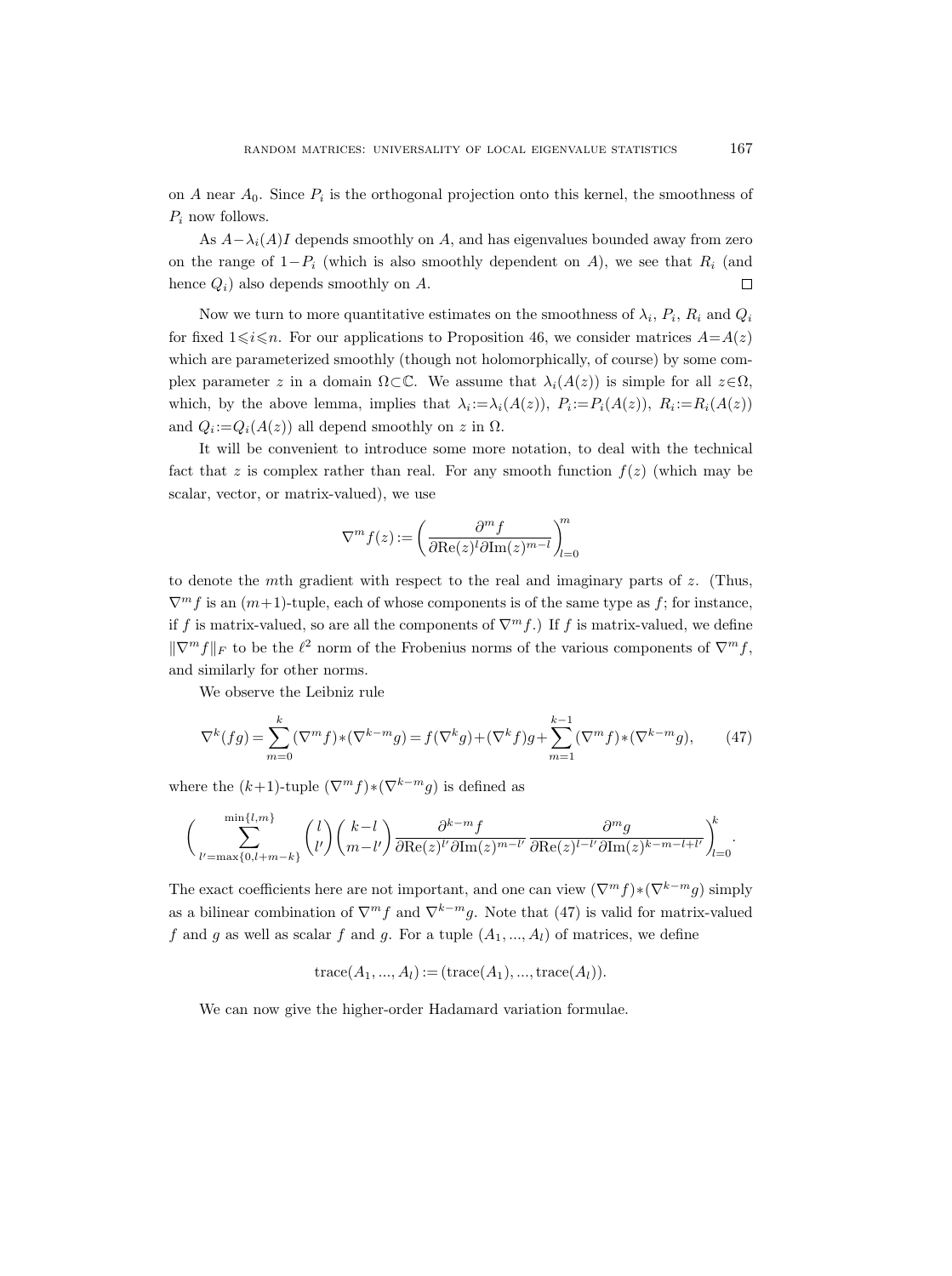168 **the contract of the contract of the contract of the contract of the contract of the contract of the contract of the contract of the contract of the contract of the contract of the contract of the contract of the contr** 

PROPOSITION 55. (Recursive formula for derivatives of  $\lambda_i$ ,  $P_i$  and  $R_i$ ) For any integer  $k \geqslant 1$ , we have

$$
\nabla^k \lambda_i = \sum_{m=1}^k \text{trace}((\nabla^m A) * (\nabla^{k-m} P_i) P_i) - \sum_{m=1}^{k-1} (\nabla^m \lambda_i) * \text{trace}((\nabla^{k-m} P_i) P_i)
$$
(48)

and

$$
\nabla^{k} P_{i} = -R_{i}(\nabla^{k} A) P_{i} - P_{i}(\nabla^{k} A) R_{i}
$$
  
\n
$$
- \sum_{m=1}^{k-1} [R_{i}((\nabla^{m} A) - (\nabla^{m} \lambda_{i}) I) * (\nabla^{k-m} P_{i}) P_{i}
$$
  
\n
$$
+ P_{i}(\nabla^{k-m} P_{i}) * ((\nabla^{m} A) - (\nabla^{m} \lambda_{i}) I) R_{i}]
$$
  
\n
$$
+ \sum_{m=1}^{k-1} (\nabla^{m} P_{i}) * (\nabla^{k-m} P_{i}) (I - 2P_{i}).
$$
\n(49)

Furthermore,

 $(\nabla^k R_i)P_i = \sum^{k-1}$  $m=0$  $(\nabla^m R_i) * (\nabla^{k-m} P_i)$  (50)

and

$$
(\nabla^k R_i)(I - P_i) = -(\nabla^k P_i)R_i - \sum_{m=0}^{k-1} (\nabla^m R_i) * ((\nabla^{k-m} A) - (\nabla^{k-m} \lambda_i)I)R_i, \qquad (51)
$$

and thus

$$
(\nabla^k R_i) = -(\nabla^k P_i) R_i - \sum_{m=0}^{k-1} (\nabla^m R_i) * ((\nabla^{k-m} A) - (\nabla^{k-m} \lambda_i) I) R_i
$$
  

$$
- \sum_{m=0}^{k-1} (\nabla^m R_i) * (\nabla^{k-m} P_i).
$$
 (52)

Proof. Our starting point is the identities

$$
\lambda_i P_i = A P_i \tag{53}
$$

and

$$
P_i P_i = P_i. \tag{54}
$$

We differentiate these identities  $k$  times using the Leibniz rule  $(47)$  to obtain

$$
(\nabla^k \lambda_i) P_i + \sum_{m=0}^{k-1} (\nabla^m \lambda_i) * (\nabla^{k-m} P_i) = \sum_{m=0}^k (\nabla^m A) * (\nabla^{k-m} P_i)
$$
(55)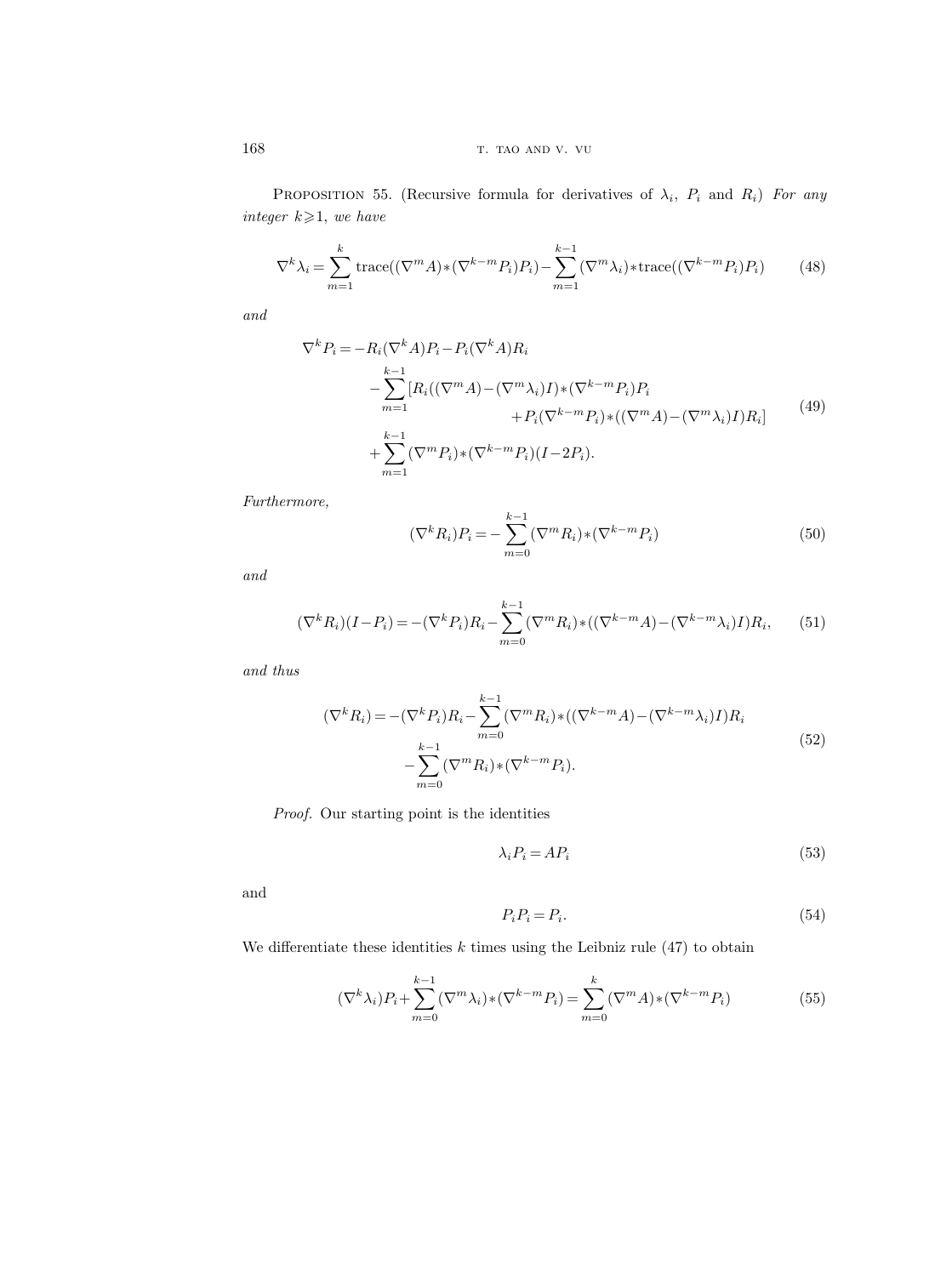and

$$
(\nabla^k P_i) P_i + P_i (\nabla^k P_i) + \sum_{m=1}^{k-1} (\nabla^m P_i) * (\nabla^{k-m} P_i) = (\nabla^k P_i). \tag{56}
$$

Multiplying (55) by  $P_i$  and taking traces, one obtains (48) (the  $m=0$  terms cancel because of (53), which implies that  $trace(A(\nabla^m P_i)P_i)=\lambda_i trace((\nabla^m P_i)P_i)).$ 

We next compute  $\nabla^k P_i$  using the decomposition

$$
\nabla^k P_i = P_i (\nabla^k P_i) P_i + (I - P_i) (\nabla^k P_i) (I - P_i) + (I - P_i) (\nabla^k P_i) P_i + P_i (\nabla^k P_i) (I - P_i). \tag{57}
$$

Multiplying both sides of (56) by  $P_i$  (on the right) and using the identity  $P_i P_i = P_i$ , we get a cancelation which implies that

$$
P_i(\nabla^k P_i)P_i = -\sum_{m=1}^{k-1} (\nabla^m P_i) \cdot (\nabla^{k-m} P_i) P_i.
$$
 (58)

Repeating the same trick with  $I-P_i$  instead of  $P_i$ , we have

$$
(I - P_i)(\nabla^k P_i)(I - P_i) = \sum_{m=1}^{k-1} (\nabla^m P_i) * (\nabla^{k-m} P_i)(I - P_i).
$$
 (59)

This gives two of the four components of  $\nabla^k P_i$ . To obtain the other components, multiply (55) on the left by  $I-P_i$  and notice that the  $(I-P_i)(\nabla^k \lambda_i)P_i$  term vanishes because of (54). Rearranging the terms, we obtain

$$
(I - P_i)(A - \lambda_i)(\nabla^k P_i) = -\sum_{m=1}^{k-1} (I - P_i)((\nabla^m A) - (\nabla^m \lambda_i)I) \cdot (\nabla^{k-m} P_i) - (I - P_i)(\nabla^k A)P_i.
$$

Applying  $R_i$  on the left and  $P_i$  on the right and using (46), we get

$$
(I - P_i)(\nabla^k P_i)P_i = -\sum_{m=1}^{k-1} R_i((\nabla^m A) - (\nabla^m \lambda_i)I) \cdot (\nabla^{k-m} P_i)P_i - R_i(\nabla^k A)P_i.
$$

By taking adjoints, we obtain

$$
P_i(\nabla^k P_i)(I - P_i) = -\sum_{m=1}^{k-1} P_i(\nabla^{k-m} P_i) * ((\nabla^m A) - (\nabla^m \lambda_i)I)R_i - P_i(\nabla^k A)R_i.
$$

These, together with (57), (58) and (59), imply (49).

We now turn to  $R_i$ . Here, we use the identities  $(46)$ ,

$$
R_i(A - \lambda_i I) = I - P_i \quad \text{and} \quad R_i P_i = 0.
$$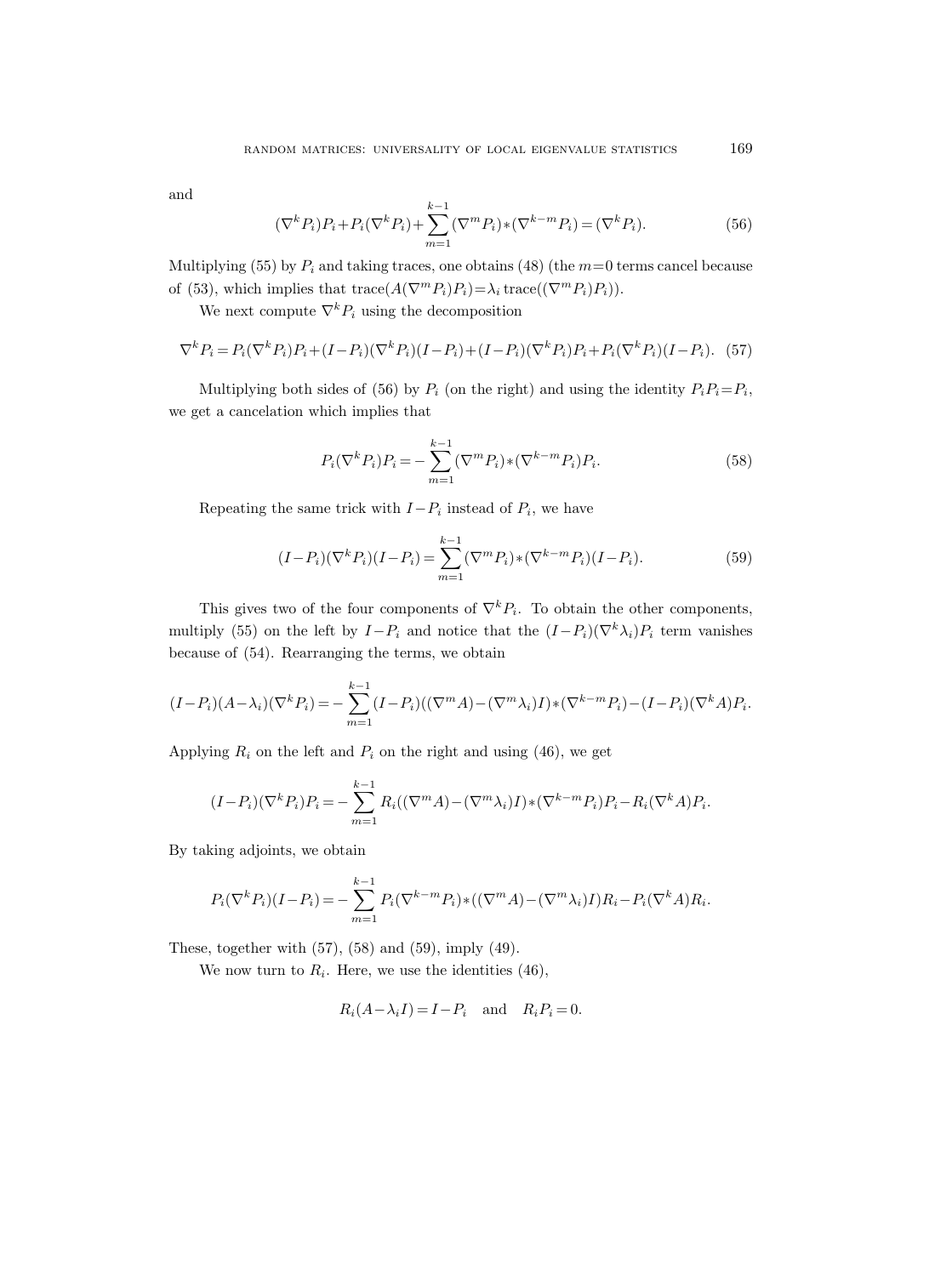Differentiating the second identity  $k$  times gives (50). On the other hand, differentiating the first identity  $k$  times gives

$$
(\nabla^k R_i)(A - \lambda_i I) = -(\nabla^k P_i) - \sum_{m=0}^{k-1} (\nabla^m R_i) * ((\nabla^{k-m} A) - (\nabla^{k-m} \lambda_i) I);
$$

 $\Box$ multiplying on the right by  $R_i$ , we obtain (51), and then (52) follows.

We isolate the  $k=1$  case of Proposition 55, obtaining the Hadamard variation formulae:

$$
\nabla \lambda_i = \text{trace}(\nabla A P_i) \tag{60}
$$

and

$$
\nabla P_i = -R_i(\nabla A)P_i - P_i(\nabla A)R_i.
$$
\n(61)

# 4.2. Bounding the derivatives

We now use the recursive inequalities obtained in the previous section to bound the derivatives of  $\lambda_i$  and  $P_i$ , assuming some quantitative control on the spectral gap between  $\lambda_i$  and other eigenvalues, and on the matrix A and its derivatives. Let us begin with a crude bound.

LEMMA 56. (Crude bound) Let  $A=A(z)$  be an  $n \times n$  matrix varying (real)-linearly in z (thus  $\nabla^k A=0$  for  $k\geq 2$ ), with

 $\|\nabla A\|_{\text{op}} \leqslant V$ 

for some  $V > 0$ . Let  $1 \leq i \leq n$ . At some fixed value of z, suppose we have the spectral gap condition

$$
|\lambda_j(A(z)) - \lambda_i(A(z))| \ge r \tag{62}
$$

for all  $j\neq i$  and some  $r>0$  (in particular,  $\lambda_i(A(z))$  is a simple eigenvalue). Then for all  $k \geq 1$  we have (at this fixed choice of z)

$$
|\nabla^k \lambda_i| \ll_k V^k r^{1-k},\tag{63}
$$

$$
\|\nabla^k P_i\|_{\text{op}} \ll_k V^k r^{-k},\tag{64}
$$

$$
\|\nabla^k R_i\|_{\text{op}} \ll_k V^k r^{-k-1},\tag{65}
$$

$$
|\nabla^k Q_i| \ll_k nV^k r^{-k-2}.\tag{66}
$$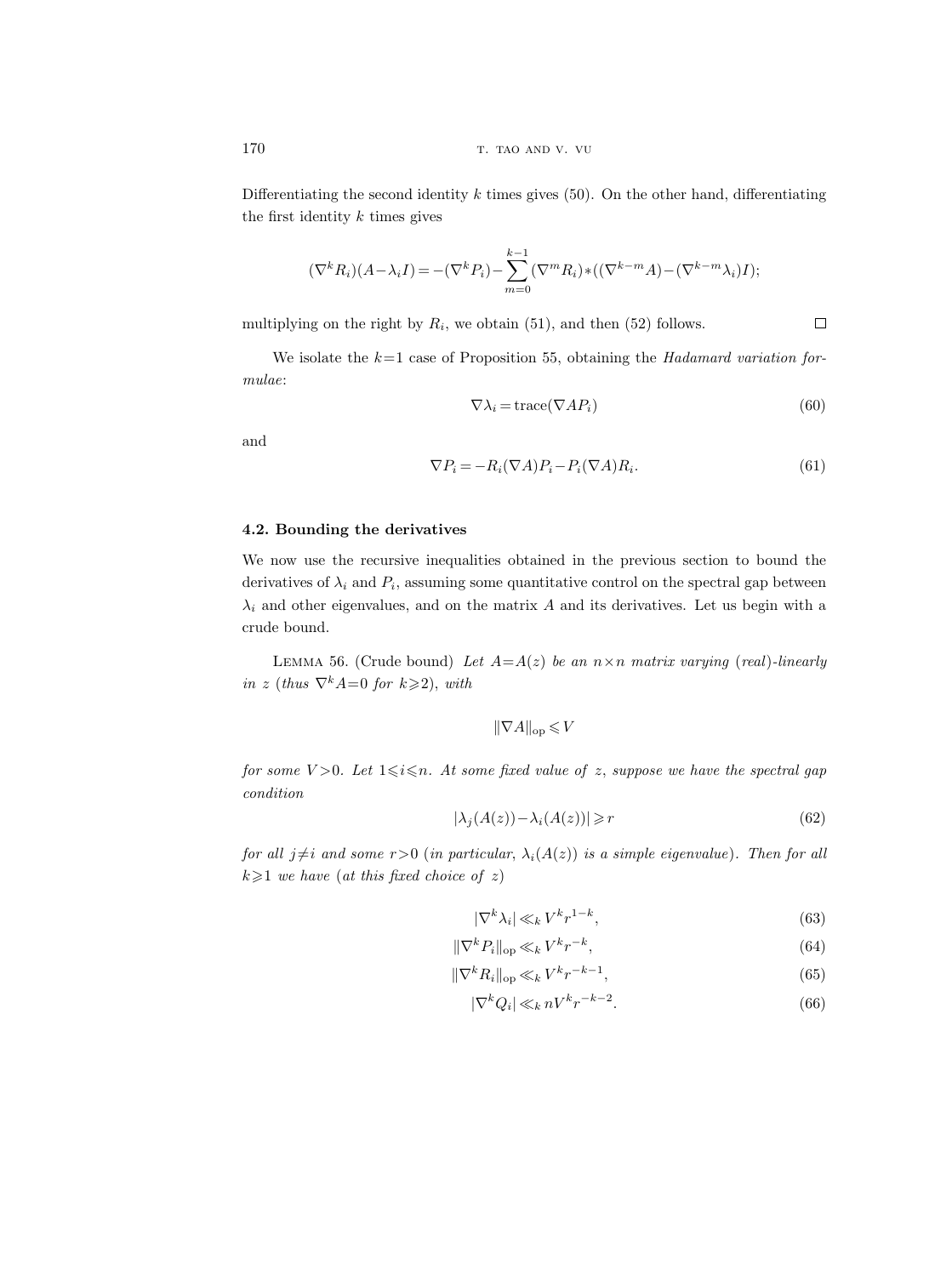Proof. Observe that the spectral gap condition (62) ensures that

$$
||R_i||_{\text{op}} \leqslant \frac{1}{r}.\tag{67}
$$

We also observe the easy inequality

$$
|\text{trace}(BP_i)| = |\text{trace}(P_iB)| = |\text{trace}(P_iBP_i)| \leq ||B||_{\text{op}} \tag{68}
$$

for any Hermitian matrix  $B$ , which follows as  $P_i$  is a rank-1 orthogonal projection.

To prove (63) and (64), we induct on k. The case  $k=1$  follows from (60), (61), (67) and (68); and then, for  $k>1$ , the claim follows from the induction hypotheses and (48), (49), (67) and (68).

To prove (65), we also induct on k. The case  $k=0$  follows from (67). For  $k\geqslant 1$ , the claim then follows from the induction hypothesis and (52).

To prove (66), we use the product rule to bound

$$
|\nabla^k Q_i| \ll_k \sum_{m=0}^k |\text{trace}((\nabla^m R_i) * (\nabla^{k-m} R_i))| \ll_k n \sum_{m=0}^k ||\nabla^m R_i||_{\text{op}} ||\nabla^{k-m} R_i||_{\text{op}},
$$

and the claim follows from (65).

This crude bound is insufficient for our applications, and we will need to supplement it with one that strengthens the spectral condition, and also assumes a "delocalization" property for the projections  $P_{\alpha}$  and  $P_{\beta}$  relative to the perturbation  $\dot{A}$ .

LEMMA 57. (Better bound) Let  $A=A(z)$  be an  $n \times n$  matrix varying real-linearly in z. Let  $1 \leq i \leq n$ . At some fixed value of z, suppose that  $\lambda_i = \lambda_i(A(z))$  is a simple eigenvalue, and that we have a partition

$$
I = P_i + \sum_{\alpha \in J} P_{\alpha},
$$

where J is a finite index set (not containing i) and  $P_{\alpha}$  are orthogonal projections onto invariant subspaces for A (i.e. onto spans of eigenvectors not corresponding to  $\lambda_i$ ). Suppose that, on the range of each  $P_{\alpha}$ , the eigenvalues of  $A-\lambda_i$  have magnitude at least  $r_{\alpha}$ for some  $r_{\alpha} > 0$ ; equivalently, we have

$$
||R_i P_\alpha||_{\text{op}} \leqslant \frac{1}{r_\alpha}.\tag{69}
$$

Suppose also that we have the delocalization bounds

$$
||P_{\alpha}\dot{A}P_{\beta}||_F \leqslant v c_{\alpha}c_{\beta} \tag{70}
$$

$$
\qquad \qquad \Box
$$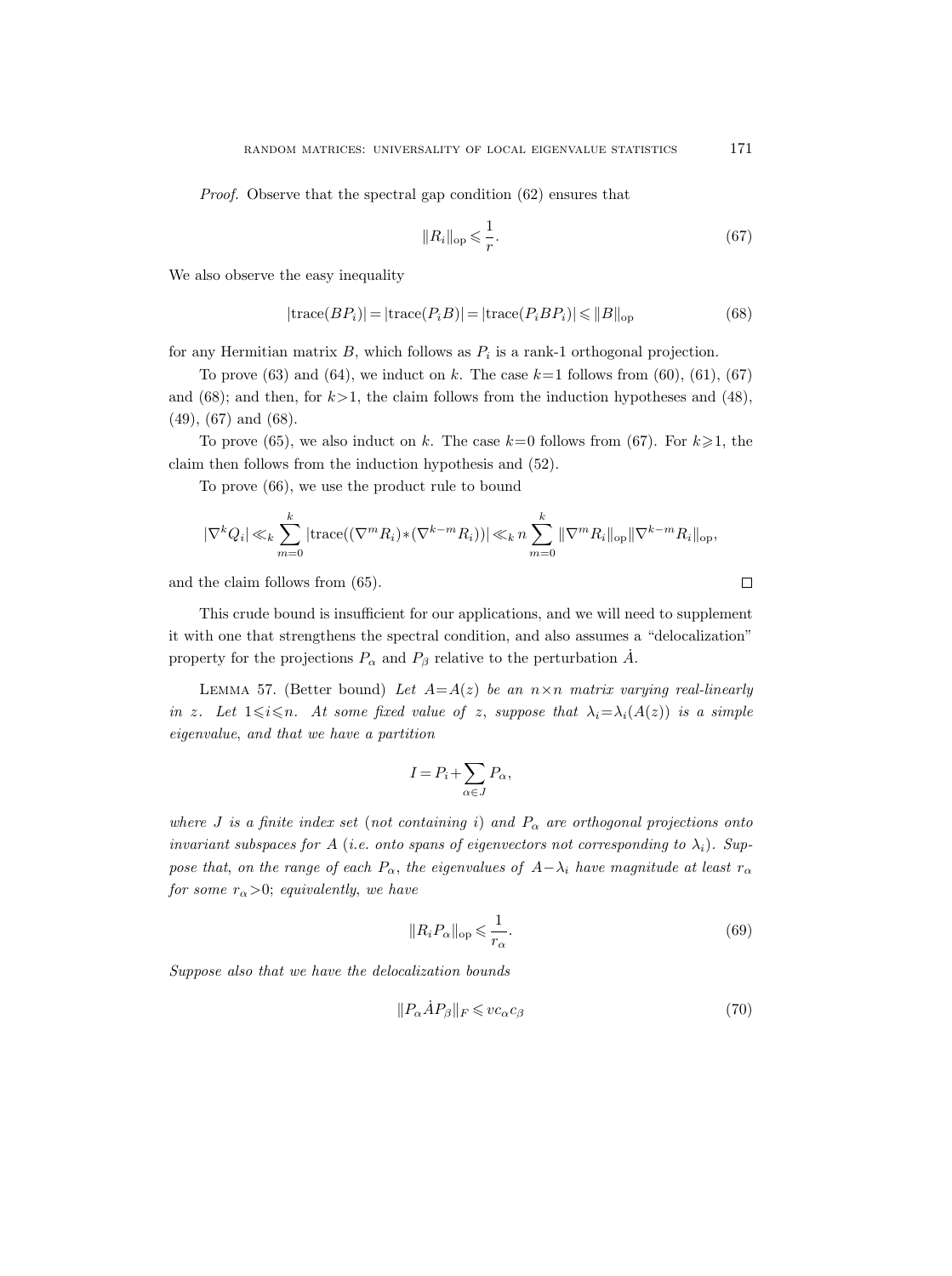172 T. TAO AND V. VU

for all  $\alpha, \beta \in J$ , some  $v>0$  and some  $c_{\alpha} \geq 1$  satisfying the strong spectral gap condition

$$
\sum_{\alpha \in J} \frac{c_{\alpha}^2}{r_{\alpha}} \leqslant L \tag{71}
$$

for some  $L>0$ . Then at this fixed choice of z, and for all  $\alpha, \beta \in J$ , we have

$$
|\nabla^k \lambda_i| \ll_k L^{k-1} v^k,\tag{72}
$$

$$
||P_i(\nabla^k P_i)P_i||_F \ll_k L^k v^k,
$$
\n(73)

$$
||P_{\alpha}(\nabla^k P_i)P_i||_F = ||P_i(\nabla^k P_i)P_{\alpha}||_F \ll_k \frac{c_{\alpha}}{r_{\alpha}} L^{k-1} v^k,
$$
\n(74)

$$
||P_{\alpha}(\nabla^k P_i)P_{\beta}||_F \ll_k \frac{c_{\alpha}c_{\beta}}{r_{\alpha}r_{\beta}} L^{k-2}v^k
$$
\n(75)

for all  $k\geqslant 1$ , and

$$
||P_i(\nabla^k R_i)P_i||_F \ll_k L^{k+1} v^k,
$$
\n(76)

$$
||P_{\alpha}(\nabla^k R_i)P_i||_F = ||P_i(\nabla^k R_i)P_{\alpha}||_F \ll_k \frac{c_{\alpha}}{r_{\alpha}} L^k v^k,
$$
\n(77)

$$
||P_{\alpha}(\nabla^k R_i)P_{\beta}||_F \ll_k \frac{c_{\alpha}c_{\beta}}{r_{\alpha}r_{\beta}} L^{k-1} v^k
$$
\n(78)

for all  $k\geqslant 0$ .

We remark that we can unify the bounds (73)–(75) and (76)–(78) by allowing  $\alpha$  and  $\beta$  to vary in  $J \cup \{i\}$  rather than  $J$ , and adopting the conventions that  $r_i := 1/L$  and  $c_i := 1$ .

*Proof.* Note that the projections  $P_i$  and the  $P_\alpha$  are idempotent, and all annihilate each other and commute with  $A$  and  $R_i$ . We will use these facts throughout this proof without further comment.

To prove  $(72)-(75)$ , we again induct on k. When  $k=1$ , the claim (72) follows from  $(60)$ ,  $(68)$  and  $(70)$ , while  $(73)$ – $(75)$  follow from  $(61)$  and  $(70)$ . (For  $(75)$  we in fact obtain that the left-hand side is zero.)

Now suppose inductively that  $k>1$ , and that the claims have already been proven for all smaller values of k.

We first prove  $(72)$ . From  $(48)$  and the linear nature of A, we have

$$
|\nabla^k \lambda_i| \ll_k |\mathrm{trace}((\nabla A) * (\nabla^{k-1} P_i) P_i)| + \sum_{m=1}^{k-1} |\nabla^m \lambda_i| \, |\mathrm{trace}((\nabla^{k-m} P_i) P_i)|.
$$

From (68) and the inductive hypothesis (73), we have

$$
|\text{trace}((\nabla^{k-m}P_i)P_i)| \ll_k L^{k-m} v^{k-m}
$$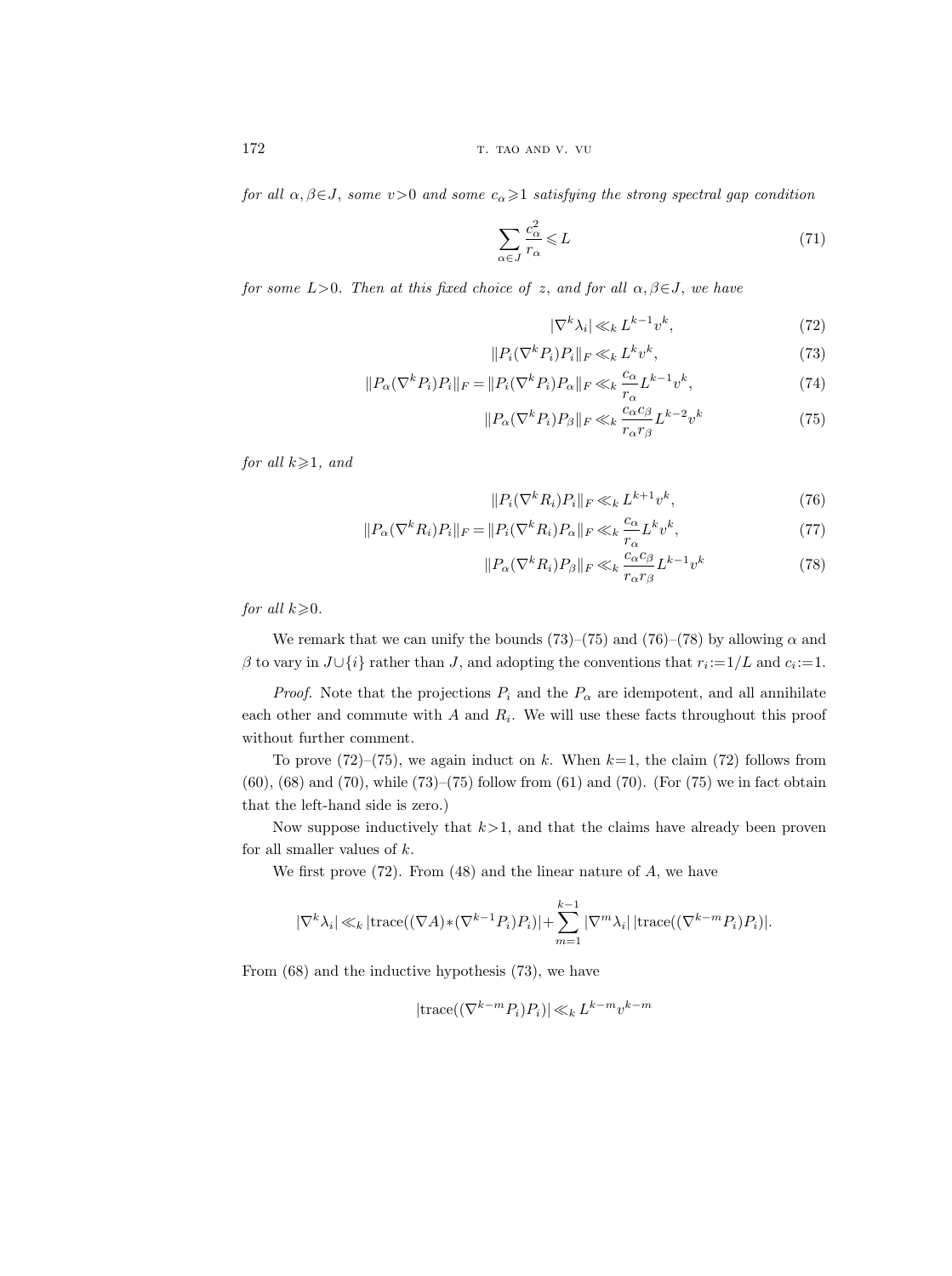for any  $1\leq m\leq k-1$ , and thus, by the inductive hypothesis (72), we see that

$$
\sum_{m=1}^{k-1} |\nabla^m \lambda_i| |\text{trace}((\nabla^{k-m} P_i) P_i)| \ll_k L^{k-1} v^k.
$$

Next, by splitting  $(\nabla A) * (\nabla^{k-1} P_i) P_i$  as

$$
\sum_{\alpha\in J\cup\{i\}}(\nabla A)*P_{\alpha}(\nabla^{k-1}P_i)P_i
$$

and using (68), we have

$$
|\mathrm{trace}((\nabla A)*(\nabla^{k-1}P_i)P_i)| \ll_k \sum_{\alpha \in J \cup \{i\}} ||P_i(\nabla A)P_\alpha||_F ||P_\alpha(\nabla^{k-1}P_i)P_i||_F.
$$

Using (70) and the inductive hypotheses (73) and (74), we thus have

$$
|\mathrm{trace}((\nabla A)*(\nabla^{k-1}P_i)P_i)| \ll_k vL^{k-1}v^{k-1} + \sum_{\alpha \in J} vc_{\alpha} \frac{c_{\alpha}}{r_{\alpha}} L^{k-2}v^{k-1}.
$$

Applying (71), we conclude (72) as desired.

We now prove  $(73)$ . From  $(49)$  (or  $(58)$ ) we have

$$
||P_i(\nabla^k P_i)P_i||_F \ll_k \sum_{m=1}^{k-1} ||P_i(\nabla^m P_i) * (\nabla^{k-m} P_i)P_i||_F.
$$

We can split

$$
||P_i(\nabla^m P_i) * (\nabla^{k-m} P_i) P_i||_F \ll_k \sum_{\alpha \in J \cup \{i\}} ||P_i(\nabla^m P_i) P_\alpha||_F ||P_\alpha(\nabla^{k-m} P_i) P_i||_F.
$$

Applying the inductive hypotheses (73) and (74), we conclude that

$$
||P_i(\nabla^k P_i)P_i||_F \ll_k \sum_{m=1}^{k-1} L^m v^m L^{k-m} v^{k-m} + \sum_{\alpha \in J} \frac{c_{\alpha}}{r_{\alpha}} L^{m-1} v^m \frac{c_{\alpha}}{r_{\alpha}} L^{k-m-1} v^{k-m};
$$

bounding one of the  $1/r_\alpha$  factors crudely by L and then summing using (71), we obtain (73) as desired.

Now we prove  $(75)$ . From  $(49)$  (or  $(59)$ ), we have

$$
||P_{\alpha}(\nabla^k P_i)P_{\beta}||_F \ll_k \sum_{m=1}^{k-1} ||P_{\alpha}(\nabla^m P_i) * (\nabla^{k-m} P_i)P_{\beta}||_F
$$
  

$$
\ll_k \sum_{m=1}^{k-1} \sum_{\gamma \in J \cup \{i\}} ||P_{\alpha}(\nabla^m P_i)P_{\gamma}||_F ||P_{\gamma}(\nabla^{k-m} P_i)P_{\beta}||_F.
$$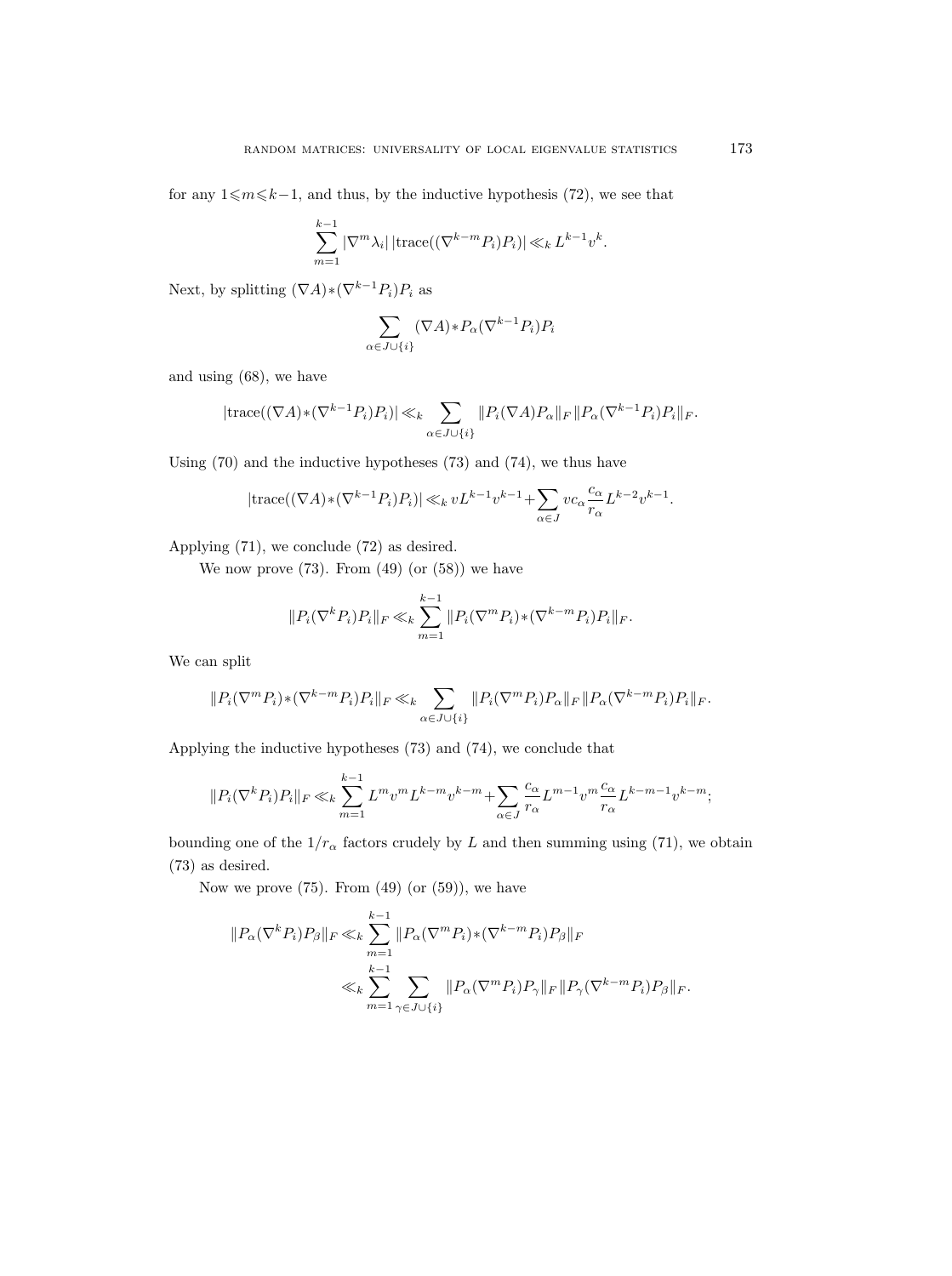Using the inductive hypotheses (74) and (75), we obtain

$$
\begin{aligned}\|P_\alpha (\nabla^k P_i)P_\beta\|_F\ll_k &\sum_{m=1}^{k-1}\frac{1}{r_\alpha}L^{m-1}v^m\frac{1}{r_\beta}L^{k-m-1}v^{k-m}\\ &+\sum_{\gamma\in J}\frac{c_\alpha c_\gamma}{r_\alpha r_\gamma}L^{m-2}v^m\frac{c_\gamma c_\beta}{r_\gamma r_\beta}L^{k-m-2}v^{k-m}.\end{aligned}
$$

Bounding one of the  $1/r_{\gamma}$  factors crudely by L and applying (71), we obtain (75) as desired.

Finally, we prove (74). Since  $P_{\alpha}(\nabla^k P_i)P_i$  has the same Frobenius norm as its adjoint  $P_i(\nabla^k P_i)P_\alpha$ , it suffices to bound  $||P_\alpha(\nabla^k P_i)P_i||_F$ . From (49), we have

$$
||P_{\alpha}(\nabla^k P_i)P_i||_F \ll_k ||R_i P_{\alpha}(\nabla A) * (\nabla^{k-1} P_i)P_i||_F + \sum_{m=1}^{k-1} |\nabla^m \lambda_i| ||R_i P_{\alpha}(\nabla^{k-m} P_i)P_i||_F,
$$

and hence, by (69),

$$
||P_{\alpha}(\nabla^k P_i)P_i||_F \ll_k \frac{1}{r_{\alpha}} ||P_{\alpha}(\nabla A)(\nabla^{k-1} P_i)P_i||_F + \frac{1}{r_{\alpha}} \sum_{m=1}^{k-1} |\nabla^m \lambda_i| ||P_{\alpha}(\nabla^{k-m} P_i)P_i||_F.
$$

From the inductive hypotheses (72) and (74), and crudely bounding  $1/r_\alpha$  by L, we have

$$
\frac{1}{r_{\alpha}}\sum_{m=1}^{k-1} |\nabla^m \lambda_i| \|P_{\alpha}(\nabla^{k-m} P_i)P_i\|_F \ll_k \frac{c_{\alpha}}{r_{\alpha}} L^{k-1} v^k.
$$

Moreover, by splitting

$$
||P_{\alpha}(\nabla A) * (\nabla^{k-1} P_i) P_i||_F \leq \sum_{\beta \in J \cup \{i\}} ||P_{\alpha}(\nabla A) P_{\beta}||_F ||P_{\beta}(\nabla^{k-1} P_i) P_i||_F,
$$

and using (70) and the inductive hypothesis (74), we have

$$
\frac{1}{r_\alpha}\|P_\alpha(\nabla A)\ast(\nabla^{k-1}P_i)P_i\|_F\ll_k \frac{1}{r_\alpha}\bigg(vc_\alpha L^{k-1}v^{k-1}+\sum_{\beta\in J}vc_\alpha c_\beta\frac{c_\beta}{r_\beta}L^{k-2}v^{k-1}\bigg).
$$

Applying (71), we obtain (74) as required.

Having proven (72)–(75) for all  $k \ge 1$ , we now prove (76)–(78) by induction. The claim is easily verified for  $k=0$  (note that the left-hand sides of (76) and (77) in fact vanish, as does the left-hand side of (78), unless  $\alpha = \beta$ ), so suppose that  $k \geq 1$  and that  $(76)$ – $(78)$  have been proven for smaller values of k.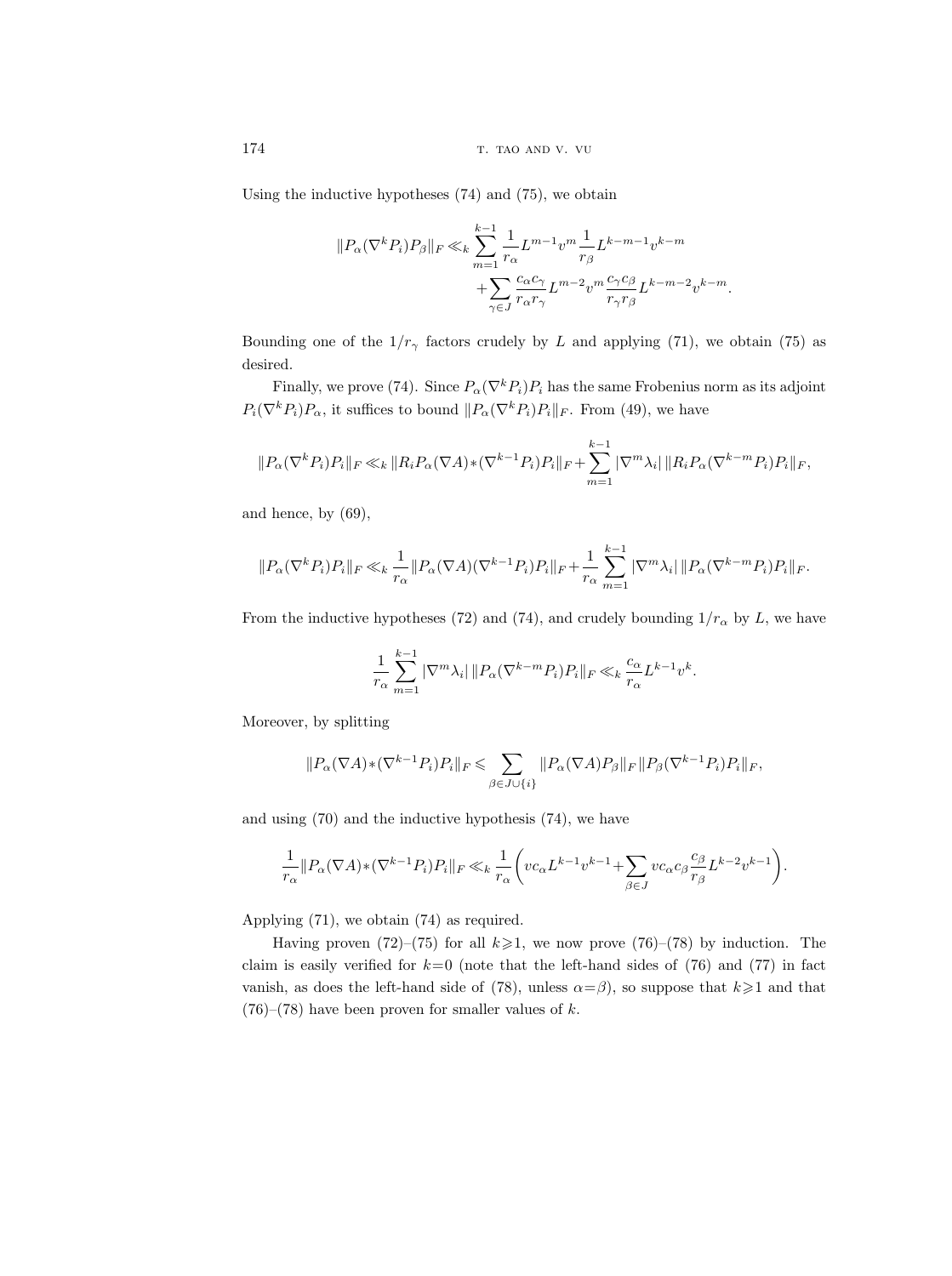We first prove (76). From (50) we have

$$
||P_i(\nabla^k R_i)P_i||_F \ll_k \sum_{m=0}^{k-1} ||P_i(\nabla^m R_i) * (\nabla^{k-m} P_i)P_i||_F
$$
  

$$
\ll_k \sum_{m=0}^{k-1} \sum_{\alpha \in J \cup \{i\}} ||P_i(\nabla^m R_i)P_\alpha||_F ||P_\alpha(\nabla^{k-m} P_i)P_i||_F.
$$

Applying (73), (74) and the induction hypotheses (76) and (77), we conclude that

$$
||P_i(\nabla^k R_i)P_i||_F \ll_k \sum_{m=0}^{k-1} L^{m+1} v^m L^{k-m} v^{k-m} + \sum_{\alpha \in J} \frac{c_{\alpha}}{r_{\alpha}} L^m v^m \frac{c_{\alpha}}{r_{\alpha}} L^{k-m-1} v^{k-m};
$$

crudely bounding one of the  $1/r_\alpha$  factors by L and using (71), we obtain the claim.

Similarly, to prove (77), we apply (50) as before to obtain

$$
||P_{\alpha}(\nabla^k R_i)P_i||_F \ll_k \sum_{m=0}^{k-1} ||P_{\alpha}(\nabla^m R_i) * (\nabla^{k-m} P_i)P_i||_F
$$
  

$$
\ll_k \sum_{m=0}^{k-1} \sum_{\beta \in J \cup \{i\}} ||P_{\alpha}(\nabla^m R_i)P_{\beta}||_F ||P_{\beta}(\nabla^{k-m} P_i)P_i||_F;
$$

applying (73), (74) and the induction hypotheses (77) and (78), we conclude that

$$
||P_{\alpha}(\nabla^k R_i)P_i||_F \ll_k \sum_{m=0}^{k-1} \frac{c_{\alpha}}{r_{\alpha}} L^m v^m L^{k-m} v^{k-m} + \sum_{\beta \in J} \frac{c_{\alpha} c_{\beta}}{r_{\alpha} r_{\beta}} L^{m-1} v^m \frac{c_{\beta}}{r_{\beta}} L^{k-m-1} v^{k-m}.
$$

Again, bounding one of the  $1/r_\beta$  factors by L and using (71), we obtain the claim.

Finally, we prove (78). From (51), we have

$$
||P_{\alpha}(\nabla^k R_i)P_{\beta}||_F \ll_k ||P_{\alpha}(\nabla^k P_i)R_i P_{\beta}||_F + ||P_{\alpha}(\nabla^{k-1} R_i) * (\nabla A)R_i P_{\beta}||_F
$$
  
+ 
$$
\sum_{m=0}^{k-1} |\nabla^{k-m} \lambda_i| ||P_{\alpha}(\nabla^m R_i)R_i P_{\beta}||_F.
$$

As  $R_i P_\beta = P_\beta R_i P_\beta$  has a norm of at most  $1/r_\beta$ , we conclude that

$$
||P_{\alpha}(\nabla^k R_i)P_{\beta}||_F \ll_k \frac{1}{r_{\beta}} ||P_{\alpha}(\nabla^k P_i)P_{\beta}||_F + \frac{1}{r_{\beta}} ||P_{\alpha}(\nabla^{k-1} R_i) * (\nabla A)P_{\beta}||_F
$$
  
+ 
$$
\frac{1}{r_{\beta}} \sum_{m=0}^{k-1} |\nabla^{k-m} \lambda_i| ||P_{\alpha}(\nabla^m R_i)P_{\beta}||_F.
$$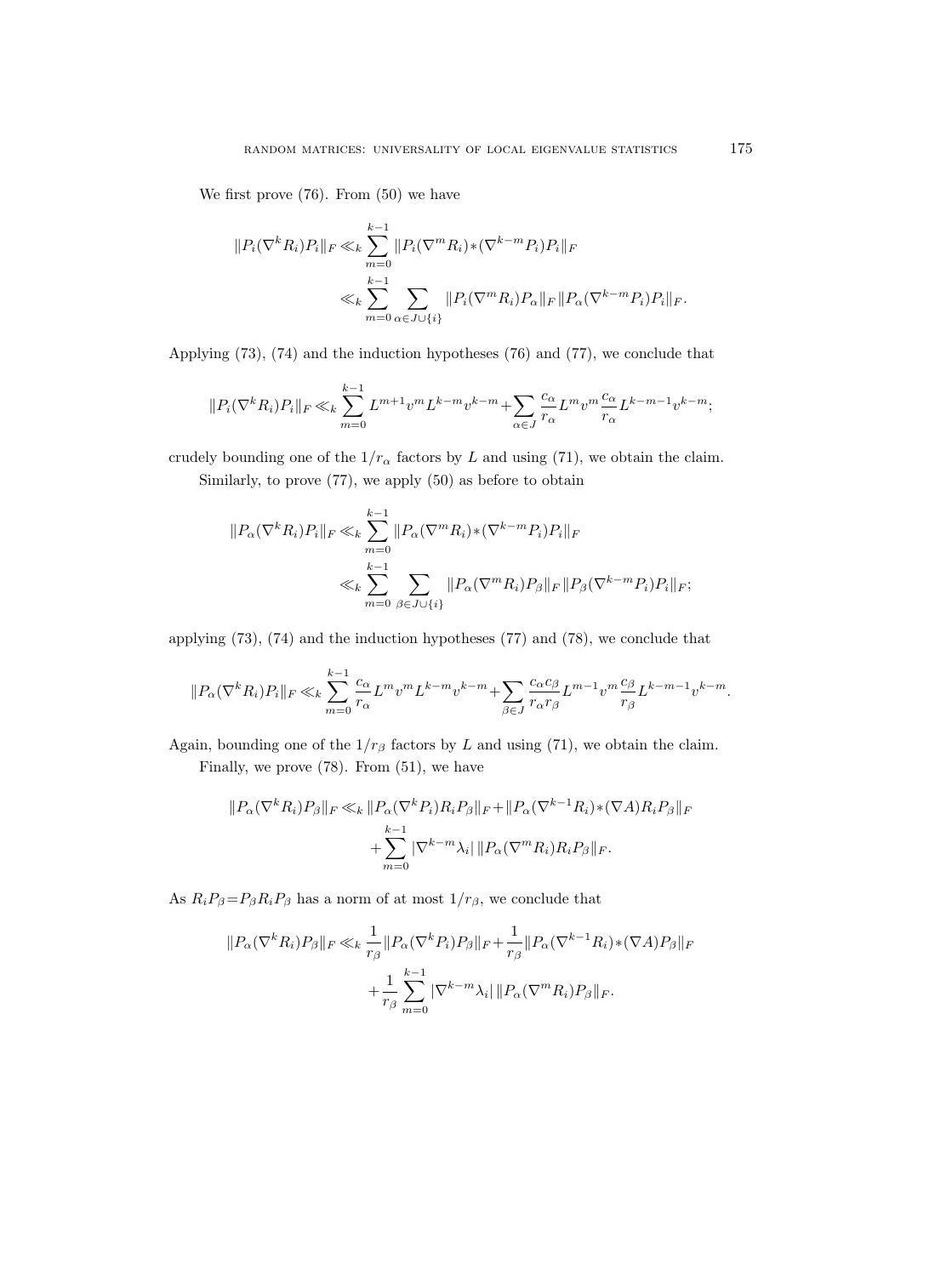176 the state of the state of the state of the state of the state of the state of the state of the state of the state of the state of the state of the state of the state of the state of the state of the state of the state

From (72), the crude bound  $1/r_\beta \leq L$  and the induction hypothesis (78), we have

$$
\frac{1}{r_{\beta}}\sum_{m=0}^{k-1}|\nabla^{k-m}\lambda_i|\,||P_{\alpha}(\nabla^mR_i)P_{\beta}||_F\ll_k \frac{c_{\alpha}c_{\beta}}{r_{\alpha}r_{\beta}}L^{k-1}v^k.
$$

From (75) and  $1/r_\beta \leq L$ , we similarly have

$$
\frac{1}{r_{\beta}} \| P_{\alpha} (\nabla^k P_i) P_{\beta} \|_F \ll_k \frac{c_{\alpha} c_{\beta}}{r_{\alpha} r_{\beta}} L^{k-1} v^k
$$

.

Finally, splitting

$$
\|P_\alpha (\nabla^{k-1} R_i) \ast (\nabla A) P_\beta \|_F \leqslant \sum_{\gamma \in J \cup \{i\}} \| P_\alpha (\nabla^{k-1} R_i) P_\gamma \|_F \, \| P_\gamma (\nabla A) P_\beta \|_F
$$

and using the induction hypotheses (77) and (78), and (70), we obtain

$$
\|P_\alpha (\nabla^{k-1} R_i) \ast (\nabla A) P_\beta \|_F \ll_k \frac{c_\alpha}{r_\alpha} L^{k-1} v^{k-1} v c_\beta + \sum_{\gamma \in J} \frac{c_\alpha c_\gamma}{r_\alpha r_\gamma} L^{k-2} v^{k-1} v c_\gamma c_\beta,
$$

and thus, by  $(71)$ ,

$$
||P_{\alpha}(\nabla^{k-1}R_i) * (\nabla A)P_{\beta}||_F \ll_k \frac{c_{\alpha}c_{\beta}}{r_{\alpha}}L^{k-1}v^k.
$$

Putting all this together, we obtain (78) as claimed.

We extract a special case of the above lemma, in which the perturbation only affects a single entry (and its transpose).

COROLLARY 58. (Better bound, special case) Let  $A=A(z)$  be an  $n \times n$  matrix depending on a complex parameter z of the form

$$
A(z) = A(0) + z e_p^* e_q + \bar{z} e_q^* e_p
$$

for some vectors  $e_p$  and  $e_q$ . Fix an index  $1 \leq i \leq n$ . At some fixed value of z, suppose that  $\lambda_i = \lambda_i(A(z))$  is a simple eigenvalue, and that we have a partition

$$
I = P_i + \sum_{\alpha \in J} P_{\alpha},
$$

where J is a finite index set and  $P_{\alpha}$  are orthogonal projections onto invariant subspaces for A (i.e. onto spans of eigenvectors not corresponding to  $\lambda_i$ ). Suppose that on the range of each  $P_{\alpha}$ , the eigenvalues of  $A-\lambda_i$  have magnitude at least  $r_{\alpha}$  for some  $r_{\alpha}>0$ . Suppose also that we have the incompressibility bounds

$$
||P_\alpha e_p||, ||P_\alpha e_q|| \leqslant w d_\alpha^{1/2}
$$

 $\Box$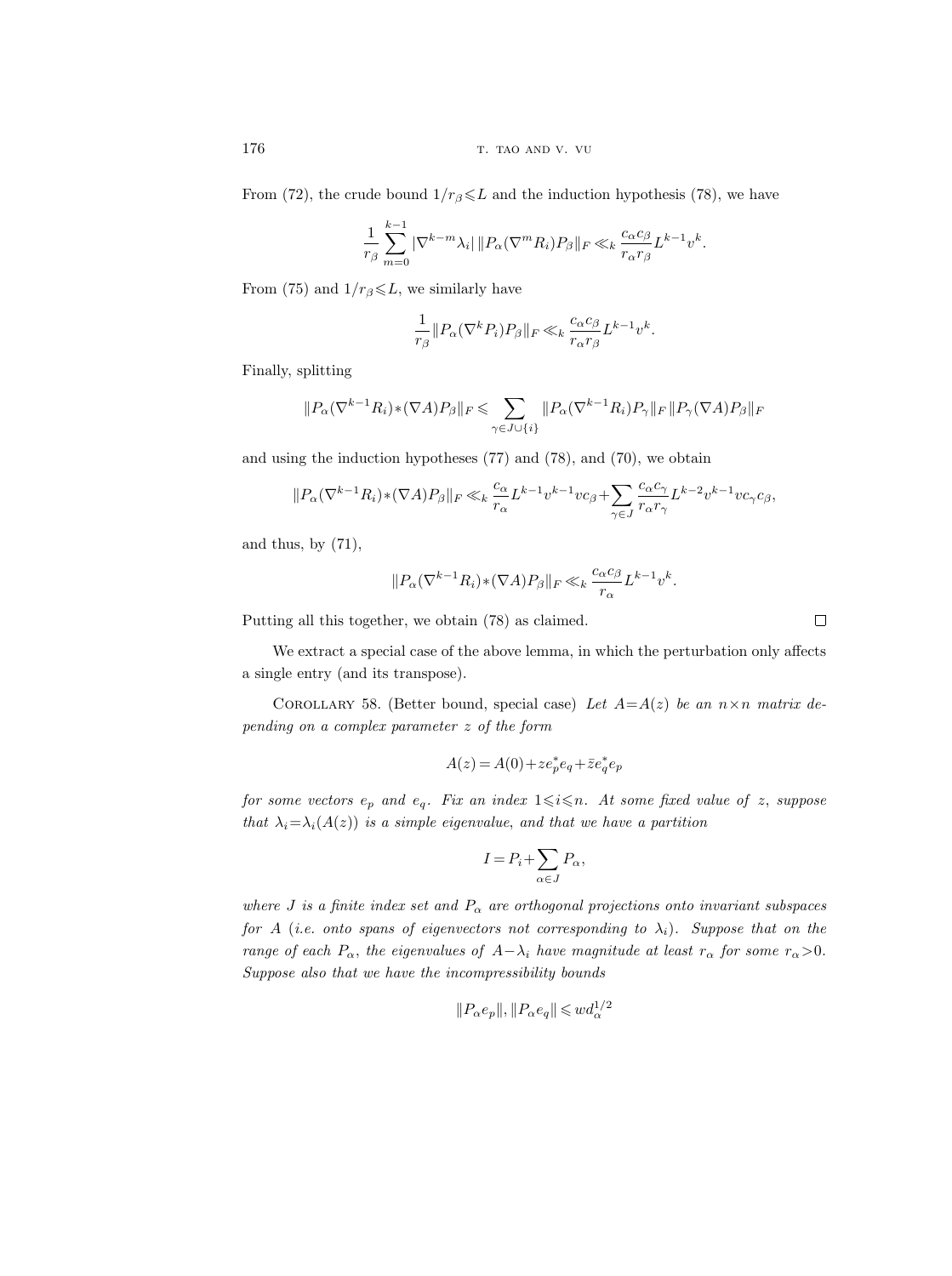for all  $\alpha \in J \cup \{i\}$  and some  $w > 0$  and  $d_{\alpha} \geq 1$ . Then, at this value of z, and for all  $k \geq 1$ , we have

$$
|\nabla^k \lambda_i| \ll_k \left(\sum_{\alpha \in J} \frac{d_{\alpha}}{r_{\alpha}}\right)^{k-1} w^{2k} \tag{79}
$$

and

$$
|\nabla^k Q_i| \ll_k \left(\sum_{\alpha \in J} \frac{d_{\alpha}}{r_{\alpha}}\right)^{k+2} w^{2k}
$$
\n(80)

for all  $k\geqslant 0$ .

Proof. A short computation shows that the hypotheses of Lemma 57 are obeyed with v replaced by  $O(w^2)$ ,  $c_\alpha$  set equal to  $d_\alpha^{1/2}$ , and L equal to  $O(\sum_{\alpha \in J} d_\alpha/r_\alpha)$ . From (72), we then conclude (79). As for (80), we see from the product rule that

$$
|\nabla^k Q_i| \ll_k \sum_{m=0}^k |\text{trace}((\nabla^m R_i)(\nabla^{k-m} R_i^*))|
$$

which we can split further, using the Cauchy–Schwarz inequality, as

$$
|\nabla^k Q_i| \ll_k \sum_{m=0}^k \sum_{\alpha,\beta \in J \cup \{i\}} ||P_\alpha(\nabla^m R_i) P_\beta||_F ||P_\alpha(\nabla^{k-m} R_i) P_\beta||_F.
$$

Applying (76), (77) and (78), we conclude that

$$
|\nabla^kQ_i|\ll_k L^{k+2}v^k+\sum_{\alpha\in J}\frac{c_\alpha^2}{r_\alpha^2}L^kv^k+\sum_{\alpha,\beta\in J}\frac{c_\alpha^2c_\beta^2}{r_\alpha^2r_\beta^2}L^{k-2}v^k.
$$

Bounding one of the factors of  $1/r_\alpha$  in the first sum by L, and  $1/r_\alpha r_\beta$  in the second sum by  $L^2$ , and using (71) and the choices for v and L, we obtain the claim.  $\Box$ 

# 4.3. Conclusion of the argument

We can now prove Proposition 46. Fix  $k\geq 1$ ,  $r=2, 3, 4$  and  $\varepsilon_1>0$ , and suppose that  $C_1$ is sufficiently large. We assume that  $A(0), e_p, e_q, i_1, ..., i_k, G, F, \zeta$  and  $\zeta'$  are as in the proposition.

We may of course assume that  $F(z_0)\neq 0$  for at least one  $z_0$  with  $|z_0|\leqslant n^{1/2+\epsilon_1}$ , since the claim is vacuous otherwise.

Suppose we can show that

$$
\nabla^m F(z) = O(n^{-m+O(\varepsilon_1)})\tag{81}
$$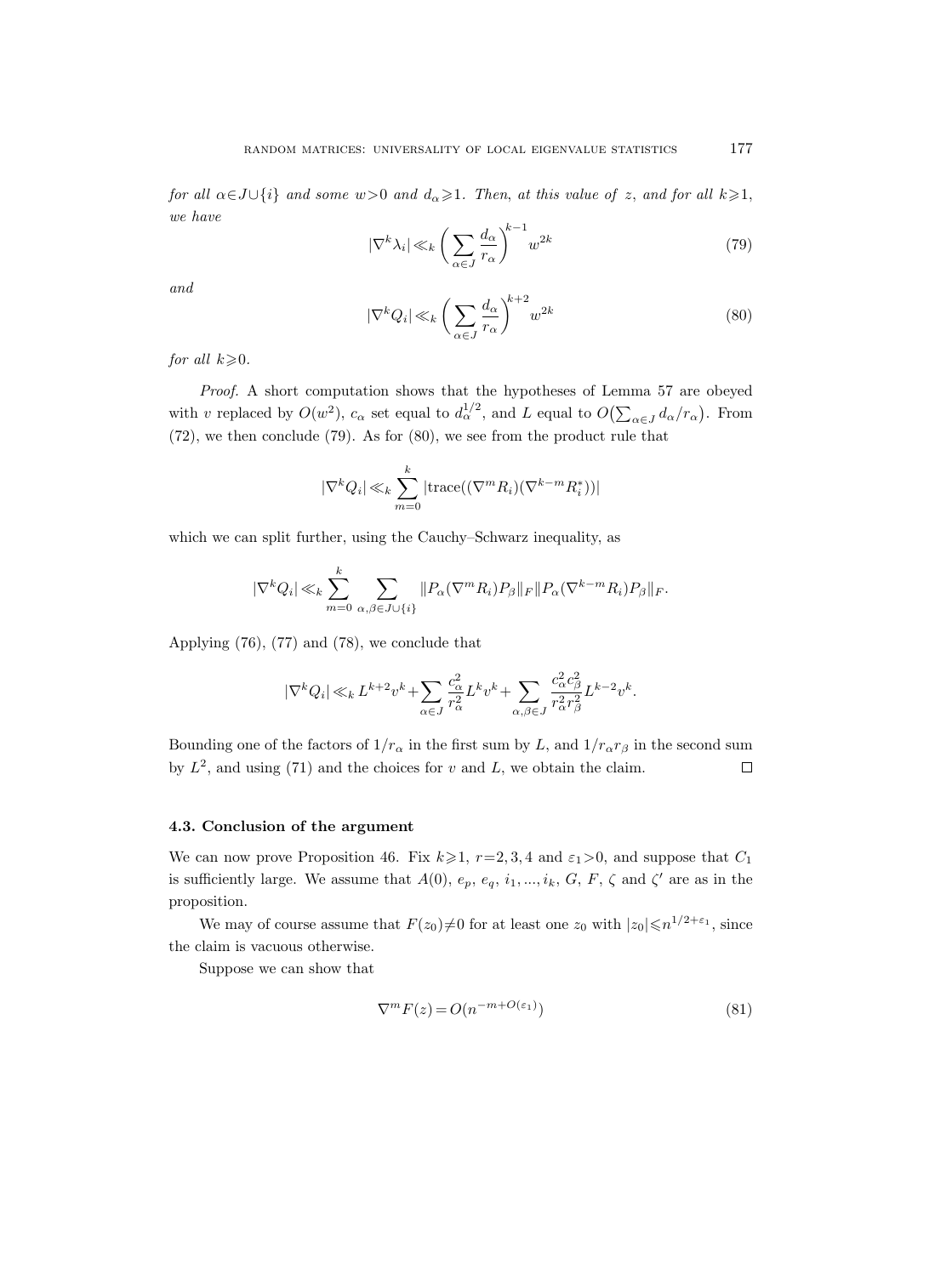178 the contract term in the contract of the contract of the contract of the contract of the contract of the contract of the contract of the contract of the contract of the contract of the contract of the contract of the c

for all  $|z| \le n^{1/2+\varepsilon_1}$  and  $0 \le m \le 5$ . Then, by Taylor expansion, one has

$$
F(\zeta) = P(\zeta, \overline{\zeta}) + O(n^{-(r+1)/2 + O(\varepsilon_1)}),
$$

where P is a polynomial of degree at most r whose coefficients are of size at most  $n^{O(\varepsilon_1)}$ . Taking expectations for both  $F(\zeta)$  and  $F(\zeta')$ , we obtain the claim (34) when  $\zeta$  and  $\zeta'$ match to order r. A similar argument gives the improved version of (34) at the end of Proposition 46 if one can improve the right-hand side of (81) to  $O(n^{-m-C'm\epsilon_1})$  for some sufficiently large absolute constant  $C'$ .

It remains to show (81). By up to five applications of the chain rule, the above claims follow from the following lemma.

LEMMA 59. Suppose that  $F(z_0) \neq 0$  for at least one  $z_0$  with  $|z_0| \leq n^{1/2+\varepsilon_1}$ . Then

$$
|\nabla^k \lambda_{i_j}(z)| \ll_k n^{5\varepsilon_1 k} n^{-k} \quad \text{and} \quad |\nabla^k Q_{i_j}(z)| \ll_k n^{5\varepsilon_1 (k+2)} n^{-k}
$$

for all z with  $|z| \leq n^{1/2+\varepsilon_1}$  and all  $1 \leq j \leq k \leq 10$ .

*Proof.* Fix j. Since  $F(z_0)\neq 0$ , we have

$$
Q_{i_j}(A(z_0)) \leqslant n^{\varepsilon_1}.\tag{82}
$$

For a technical reason having to do with a subsequent iteration argument, we will replace (82) with the slightly weaker bound

$$
Q_{i_j}(A(z_0)) \leq 2n^{\varepsilon_1}.\tag{83}
$$

By the definition of  $Q_i$ , we have, as a consequence, that

$$
|\lambda_{i'}(A(z_0)) - \lambda_{i_j}(A(z_0))| \gg n^{-\varepsilon_1/2}
$$
\n(84)

for all  $i' \neq i_j$ .

By the Weyl inequalities (23), we thus have

$$
|\lambda_{i'}(A(z)) - \lambda_{i_j}(A(z))| \gg n^{-\varepsilon_1/2}
$$

whenever  $|z-z_0| \ll n^{-1-2\varepsilon_1}$ . From Lemma 56, we conclude that

$$
|\nabla^m \lambda_{i_j}(A(z))| \ll_m n^{\varepsilon_1(m+1)/2} \tag{85}
$$

and

$$
|\nabla^m Q_{i_j}(A(z))| \ll_m n^{\varepsilon_1(m+2)/2}n \tag{86}
$$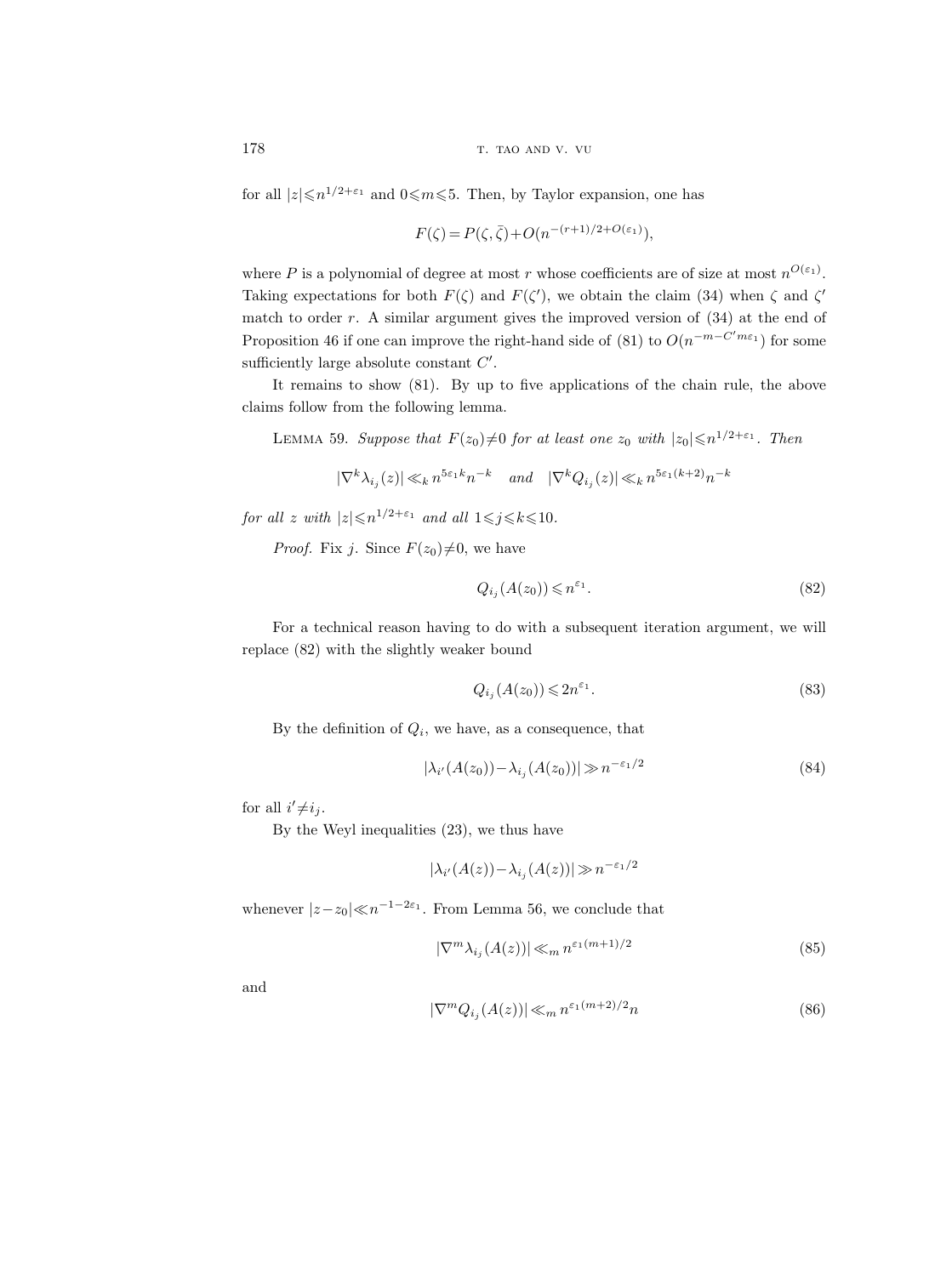for all  $m \ge 1$ , whenever  $|z-z_0| \ll n^{-1-2\varepsilon_1}$ . In particular, from (83) and the fundamental theorem of calculus, we have

$$
Q_{i_j}(A(z)) \ll n^{\varepsilon_1} \tag{87}
$$

for all such z.

Note that, by setting  $C_1$  sufficiently large, we can find z such that  $|z-z_0| \ll n^{-1-2\varepsilon_1}$ and  $|z| \leq n^{1/2+\epsilon_1}$ , and such that the real and imaginary parts of z are integer multiples of  $n^{-C_1}$ . Then (32) and (33) hold for this value of z. Applying Corollary 58, we conclude that

$$
|\nabla^k \lambda_{i_j}(z)| \ll_k n^{2\varepsilon_1 k} n^{-k} \bigg( \sum_{\alpha=0}^{\log n} \frac{2^{\alpha}}{r_{\alpha}} \bigg)^{k-1}
$$

and

$$
|\nabla^k Q_{i_j}(z)| \ll_k n^{2\varepsilon_1 k} n^{-k} \bigg(\sum_{\alpha=0}^{\log n} \frac{2^{\alpha}}{r_{\alpha}}\bigg)^{\!k+2}
$$

for all  $k \geq 1$ , where  $r_{\alpha}$  is the minimal value of  $|\lambda_i - \lambda_{i_j}|$  for  $|i - i_j| \geq 2^{\alpha}$ . Note that

$$
\sum_{\alpha=0}^{\log n} \frac{2^{\alpha}}{r_{\alpha}} \ll \sum_{i \neq i_j} \frac{1}{|\lambda_i - \lambda_{i_j}|}.
$$

At the same time, from (87) we have

$$
\sum_{i\neq i_j}\frac{1}{|\lambda_i-\lambda_{i_j}|^2}\ll n^{\varepsilon_1}.
$$

From the Cauchy–Schwarz inequality, this implies that

 $|i-$ 

$$
\sum_{\substack{i \neq i_j \\ |i - i_j| \leqslant n^{\varepsilon_1}}} \frac{1}{|\lambda_i - \lambda_{i_j}|} \ll n^{\varepsilon_1},
$$

while from (31) we have (with room to spare)

$$
\sum_{\substack{i \neq i_j \\ -i_j|\geqslant n^{\varepsilon_1}}} \frac{1}{|\lambda_i - \lambda_{i_j}|} \ll n^{3\varepsilon_1},
$$

and thus

$$
\sum_{\alpha=0}^{\log n} \frac{2^{\alpha}}{r_{\alpha}} \ll n^{3\varepsilon_1}.
$$

Hence

$$
|\nabla^k \lambda_{i_j}(z)| \ll_k n^{5\varepsilon_1 k} n^{-k} \quad \text{and} \quad |\nabla^k Q_{i_j}(z)| \ll_k n^{5\varepsilon_1 (k+2)} n^{-k}
$$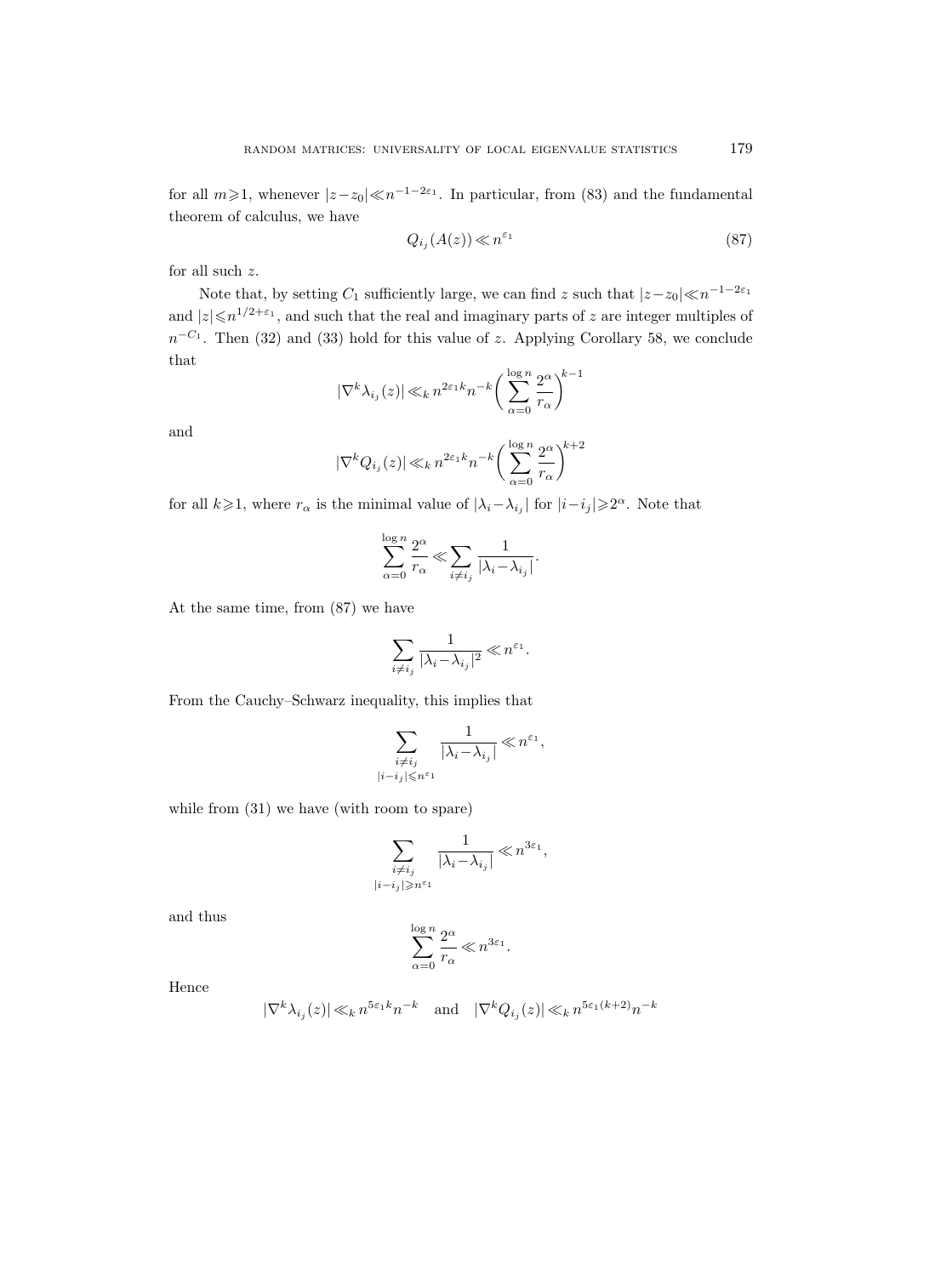180 the state of the state of the state of the state of the state of the state of the state of the state of the state of the state of the state of the state of the state of the state of the state of the state of the state

for all  $k\geqslant 1$ . Combining this with (85) and (86), we conclude that

 $|\nabla^k \lambda_{i_j}(z)| \ll_k n^{5\varepsilon_1 k} n^{-k}$ 

and

$$
|\nabla^k Q_{i_j}(z)| \ll_k n^{5\varepsilon_1(k+2)} n^{-k}
$$
\n(88)

for all z with  $|z-z_0| \ll n^{-1+\varepsilon_1}$  and all  $0 \le k \le 10$ .

This establishes the lemma in a ball  $B(z_0, n^{-1-2\varepsilon_1})$  of radius  $n^{-1-2\varepsilon_1}$  centered at  $z_0$ . To extend the result to the remainder of the region  $\{z:|z|\leqslant n^{1/2+\varepsilon_1}\}$ , we observe from (88) that  $Q_{i_j}$  varies by at most  $O(n^{-1.9})$  (say) on this ball (instead of 1.9 we can write any constant less than 2, given that  $\varepsilon_1$  is sufficiently small). Because of the gap between (82) and (83), we now see that (83) continues to hold for all other points  $z_1$  in  $B(z_0, n^{-1-2\varepsilon_1})$  with  $|z_1| \leq n^{1/2+\varepsilon_1}$ . Repeating the above arguments with  $z_0$  replaced by  $z_1$ , and continuing this process, we can eventually cover the entire ball  $\{z:|z|\leqslant n^{1/2+\varepsilon_1}\}$ by these estimates. The key point here is that at every point of the process (83) holds, since the length of the process is only  $n^{3/2+3\varepsilon_1}$ , while in each step the value of  $Q_{i_j}$  changes by at most  $O(n^{-1.99})$ .  $\Box$ 

The proof of Proposition 46 is now complete.

#### 5. Good configurations occur frequently

The purpose of this section is to prove Proposition 48. The arguments here are largely based on those in  $[20]$ ,  $[21]$  and  $[22]$ .

# 5.1. Reduction to a concentration bound for the empirical spectral distribution

We will first reduce matters to the following concentration estimate for the empirical spectral distribution (ESD).

THEOREM 60. (Concentration for ESD) For any  $\varepsilon, \delta > 0$ , any random Hermitian matrix  $M_n = (\zeta_{ij})_{1 \leq i,j \leq n}$  whose upper-triangular entries are independent with mean zero and variance 1, such that  $|\zeta_{ij}| \leqslant K$  almost surely for all i and j and some  $1 \leqslant K \leqslant n^{1/2-\varepsilon}$ , and for any interval I in  $[-2+\varepsilon, 2-\varepsilon]$  of width  $|I| \geq K^2(\log n)^{20}/n$ , the number of eigenvalues  $N_I$  of  $W_n := M_n / \sqrt{n}$  in I obeys the concentration estimate

$$
\left| N_I - n \int_I \varrho_{\rm sc}(x) \, dx \right| \leq \delta n |I|
$$

with overwhelming probability.

In particular,  $N_I = \Theta_{\varepsilon}(n|I|)$  with overwhelming probability.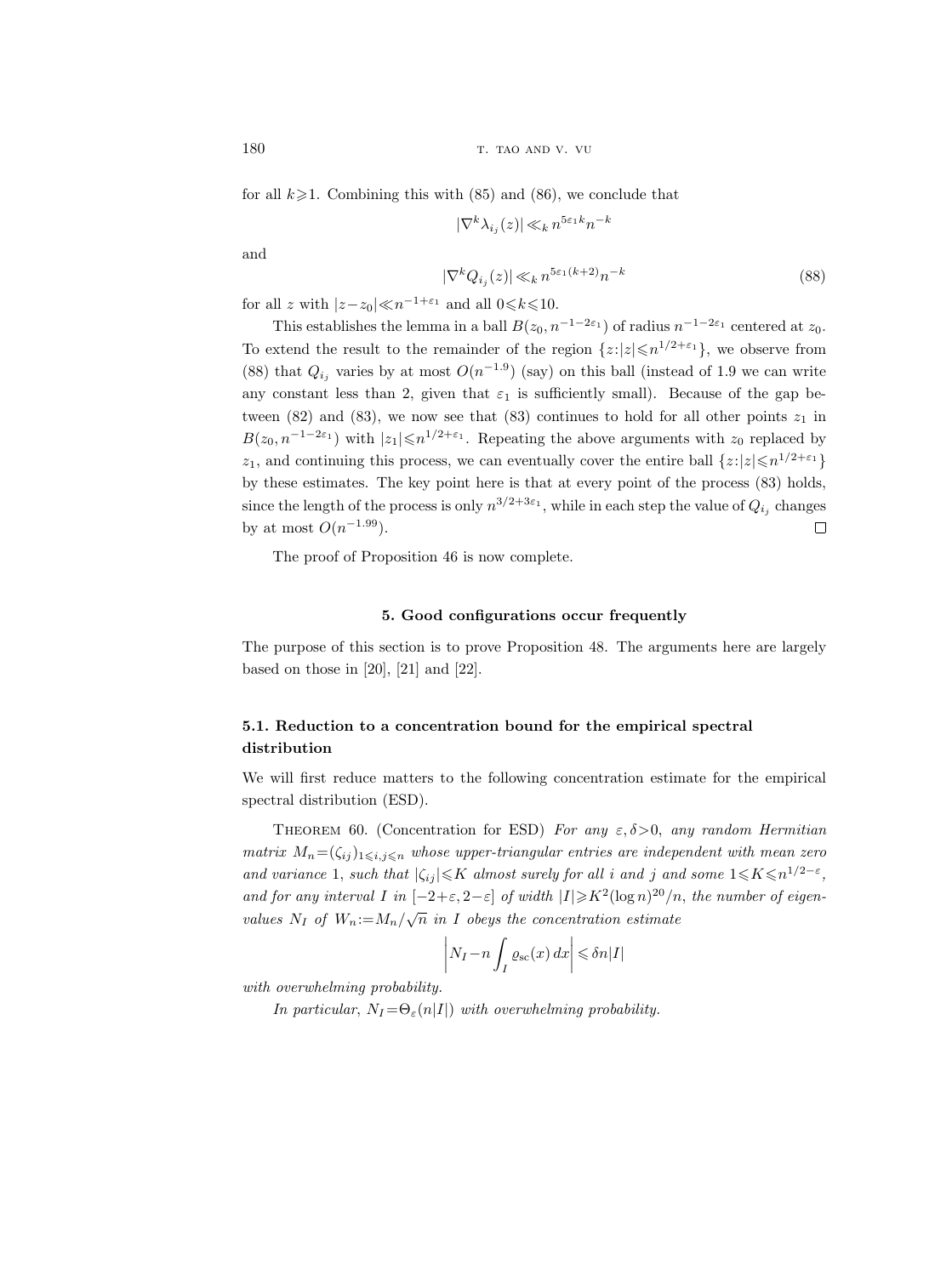Remark 61. Similar results were established in [20], [21] and [22] assuming stronger regularity hypotheses on the  $\zeta_{ij}$ . The proof of this result follows their approach, but also uses Lemma 43 and a few other ideas which make the current more general setting possible. In our applications we will take  $K = (\log n)^{O(1)}$ , though Theorem 60 also has nontrivial content for larger values of K. The loss of  $K^2(\log n)^{20}$  can certainly be improved, though for our applications any bound which is polylogarithmic for  $K = (\log n)^{O(1)}$  will suffice.

Let us assume Theorem 60 for the moment. We can then conclude a useful bound on eigenvectors (which will also be applied to prove Theorem 19).

PROPOSITION 62. (Delocalization of eigenvectors) Let  $\varepsilon$ ,  $M_n$ ,  $W_n$ ,  $\zeta_{ij}$  and  $K$  be as in Theorem 60. Then for any  $1 \leq i \leq n$  with  $\lambda_i(W_n) \in [-2+\varepsilon, 2-\varepsilon]$ , if  $u_i(W_n)$  denotes a unit eigenvector corresponding to  $\lambda_i(W_n)$ , then with overwhelming probability each coordinate of  $u_i(M_n)$  is  $O_{\varepsilon}(K^2(\log n)^{20}/n^{1/2})$ .

Proof. By symmetry and the union bound, it suffices to establish this for the first coordinate of  $u_i(W_n)$ . By Lemma 41, it suffices to establish a lower bound

$$
\sum_{j=1}^{n-1} \frac{|u_j(W_{n-1})^* X/\sqrt{n}|^2}{(\lambda_j(W_{n-1}) - \lambda_i(W_n))^2} \gg_{\varepsilon} \frac{n}{K^2 (\log n)^{20}}
$$

with overwhelming probability, where  $W_{n-1}$  is the bottom right  $(n-1)\times(n-1)$  minor of  $W_n$  and  $X \in \mathbb{C}^{n-1}$  has entries  $\zeta_{i1}$  for  $i=2,\ldots,n$ . But by Theorem 60, we can (with overwhelming probability) find a set  $J \subset \{1, ..., n-1\}$  with  $|J| \gg_{\varepsilon} K^2(\log n)^{20}$  such that  $|\lambda_j(W_{n-1}) - \lambda_i(W_n)| \ll_{\varepsilon} K^2 (\log n)^{20} / n$  for all  $n \in J$ . Thus it will suffice to show that

$$
\sum_{j\in J}|u_j(W_{n-1})^*X|^2\gg_{\varepsilon}|J|
$$

with overwhelming probability. The left-hand side can be written as  $\|\pi_H X\|^2$ , where  $H$  is the span of all the eigenvectors associated with  $J$ . The claim now follows from Lemma 43.  $\Box$ 

We also have the following minor variant.

Corollary 63. The conclusions of Theorem 60 and Proposition 62 continue to hold if one replaces a single diagonal entry  $\zeta_{pp}$  of  $M_n$  by a deterministic real number  $x=O(K)$ , or if one replaces a single off-diagonal entry  $\zeta_{pq}$  of  $M_n$  by a deterministic complex number  $z=O(K)$  (and also replaces  $\zeta_{qp}$  by  $\bar{z}$ ).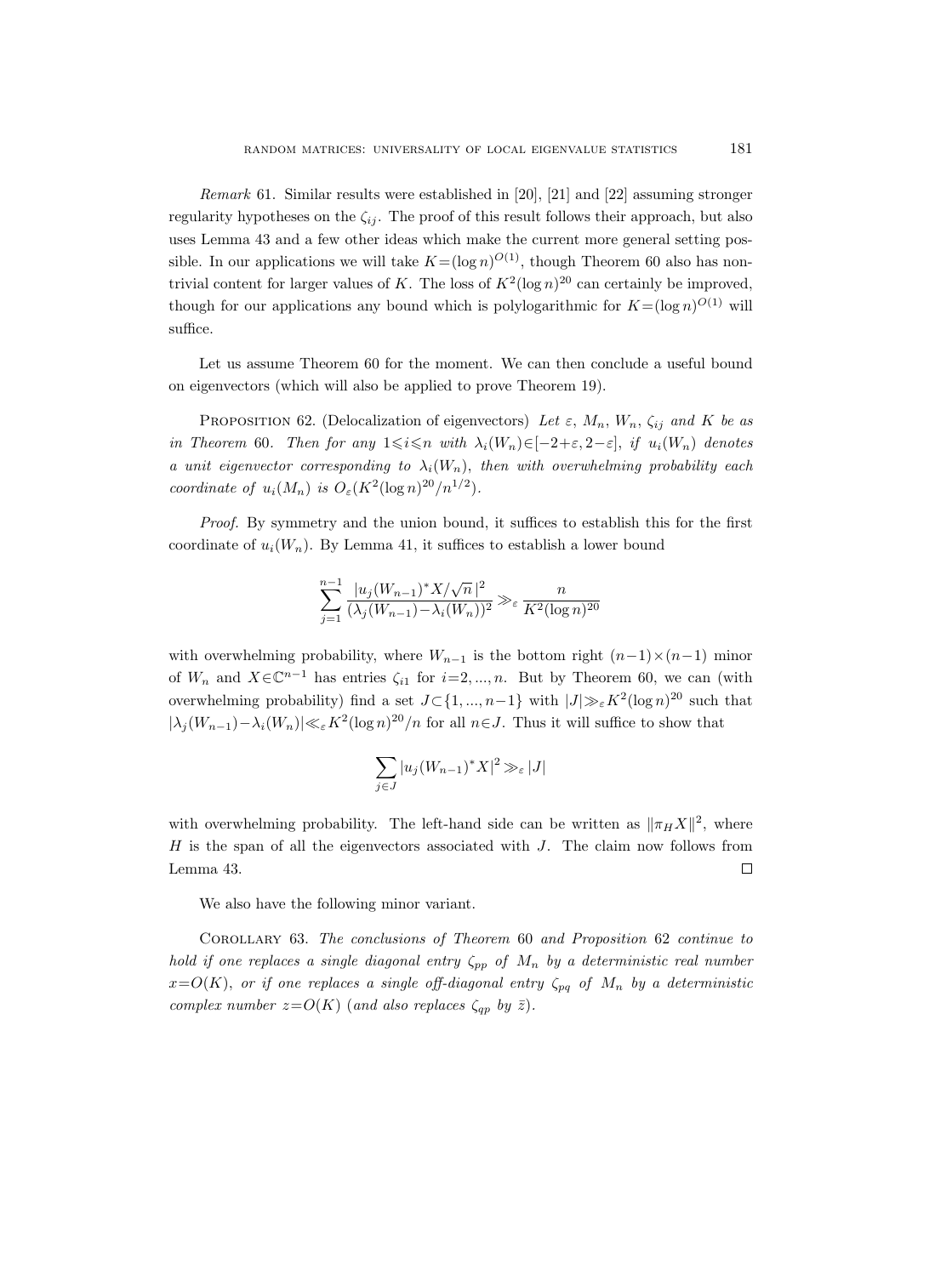182 t. tao and v. vu

*Proof.* After the indicated replacement, the new matrix  $M'_n$  differs from the original matrix by a Hermitian matrix of rank at most 2. The modification of Theorem 60 then follows from Theorem 60 and Lemma 39. The modification of Proposition 62 then follows by repeating the proof. (One of the coefficients of  $X$  might now be deterministic rather than random, but it is easy to see that this does not significantly impact Lemma 43.)  $\Box$ 

Now we can prove Proposition 48. Let  $\varepsilon$ ,  $\varepsilon$ <sub>1</sub>,  $C$ ,  $C$ <sub>1</sub>,  $k$ ,  $i_1, ..., i_k$ ,  $p$ ,  $q$  and  $A(0)$ be as in that proposition. By the union bound, we may fix  $1 \leq j \leq k$ , and also fix the  $|z|$  ≤n<sup>1/2+ $\varepsilon$ <sub>1</sub> whose real and imaginary parts are multiples of  $n^{-C_1}$ . By the union bound</sup> again and Corollary 63 (with  $K = (\log n)^C$ ), the eigenvalue separation condition (31) holds with overwhelming probability for every  $1 \leq i \leq n$  with  $|i-j| \geq n^{\epsilon_1}$ , as does (32) (note that  $||P_{i_j}(A(z))e_p||$  is the magnitude of the pth coordinate of a unit eigenvector  $u_{i_j}(A(z))$ of  $A(z)$ ). A similar argument using Pythagoras' theorem gives (33) with overwhelming probability, unless the eigenvalues  $\lambda_i(A(z))$  contributing to (33) are not contained in the bulk region  $[(-2+\varepsilon')n, (2-\varepsilon')n]$  for some  $\varepsilon' > 0$  independent of n. However, it is known (see [25]; one can also deduce this fact from Theorem 60) that  $\lambda_i(A(z))$  will fall in this bulk region with overwhelming probability whenever  $\frac{1}{2}\varepsilon n \leqslant i \leqslant (1-\frac{1}{2}\varepsilon)n$ , if  $\varepsilon'$  is small enough depending on  $\varepsilon$ . Thus, with overwhelming probability, a contribution outside the bulk region can only occur if  $2^{\alpha} \gg_{\varepsilon} n$ , in which case the claim follows by estimating  $||P_{i_j,\alpha}(A(z))e_p||$  crudely by  $||e_p||=1$ , and similarly for  $||P_{i_j,\alpha}(A(z))e_q||$ . This concludes the proof of Proposition 48 assuming Theorem 60.

### 5.2. Spectral concentration

It remains to prove Theorem 60.

Following [20], [21] and [22], we consider the Stieltjes transform

$$
s_n(z) := \frac{1}{n} \sum_{i=1}^n \frac{1}{\lambda_i(W_n) - z}
$$

of  $W_n$ , together with its semi-circular counterpart

$$
s(z) := \int_{-2}^{2} \frac{1}{x - z} \varrho_{\rm sc}(x) \, dx
$$

(which will be computed explicitly in (107)). We will primarily be interested in the imaginary part

$$
\operatorname{Im}(s_n(x+\eta\sqrt{-1}\,)) = \frac{1}{n} \sum_{i=1}^n \frac{\eta}{\eta^2 + (\lambda_i(W_n) - x)^2} > 0 \tag{89}
$$

of the Stieltjes transform in the upper half-plane  $\eta > 0$ .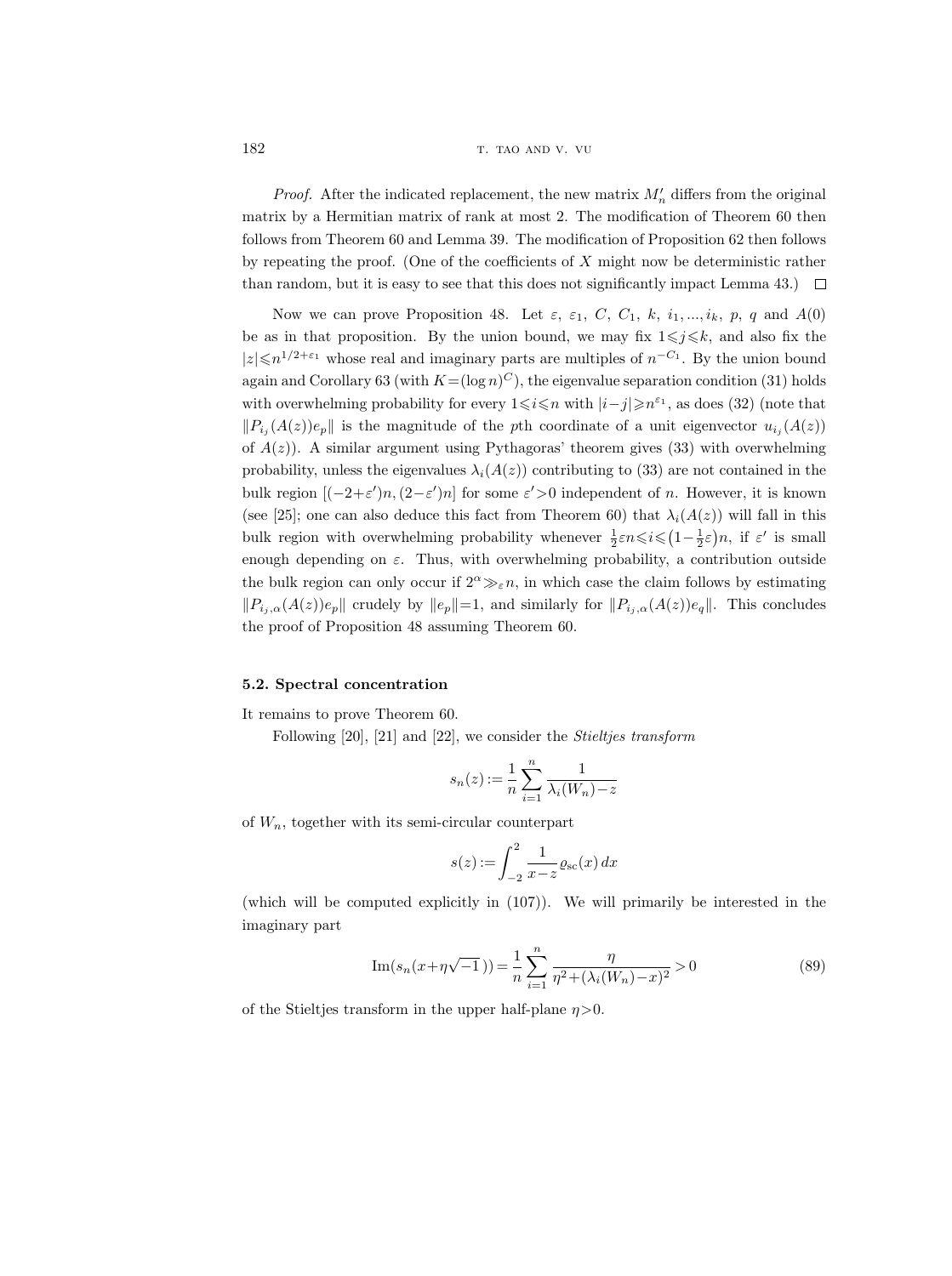It is well known that the convergence of the empirical spectral distribution of  $W_n$  to  $\varrho_{\rm sc}(x)$  is closely tied to the convergence of  $s_n$  to s (see [2], for example). In particular, we have the following precise connection (cf. [21, Corollary 4.2]), whose proof is deferred to Appendix C.

Lemma 64. (Control of Stieltjes transform implies control on ESD) Let

$$
\frac{1}{10}\geqslant \eta \geqslant \frac{1}{n},
$$

and  $L, \varepsilon, \delta > 0$ . Suppose that one has the bound

$$
|s_n(z) - s(z)| \leq \delta,\tag{90}
$$

with (uniformly) overwhelming probability for all z with  $|\text{Re}(z)| \leq L$  and  $\text{Im}(z) \geq \eta$ . Then for any interval I in  $[-L+\varepsilon, L-\varepsilon]$  with

$$
|I| \ge \max\left\{2\eta, \frac{\eta}{\delta} \log \frac{1}{\delta}\right\},\
$$

one has

$$
\left| N_I - n \int_I \varrho_{\rm sc}(x) \, dx \right| \ll_{\varepsilon} \delta n |I|
$$

with overwhelming probability.

In view of this lemma, it suffices to show that for each complex number  $z$  with  $\text{Re}(z) \leq 2 - \frac{1}{2}\varepsilon$  and  $\text{Im}(z) \geq \eta := K^2(\log n)^{19}/n$ , one has

$$
|s_n(z)\!-\!s(z)|\leqslant o(1)
$$

with (uniformly) overwhelming probability.

Fix z as above. From (107),  $s(z)$  is the unique solution to the equation

$$
s(z) + \frac{1}{s(z) + z} = 0,\t\t(91)
$$

with Im( $s(z)$ )>0. The strategy is then to obtain a similar equation for  $s_n(z)$  (note that one automatically has  $\text{Im}(s_n(z))>0$ .

By Lemma 42, we may write

$$
s_n(z) = \frac{1}{n} \sum_{k=1}^n \frac{1}{\zeta_{kk}/\sqrt{n} - z - Y_k},\tag{92}
$$

where

$$
Y_k := a_k^* (W_{n,k} - zI)^{-1} a_k,
$$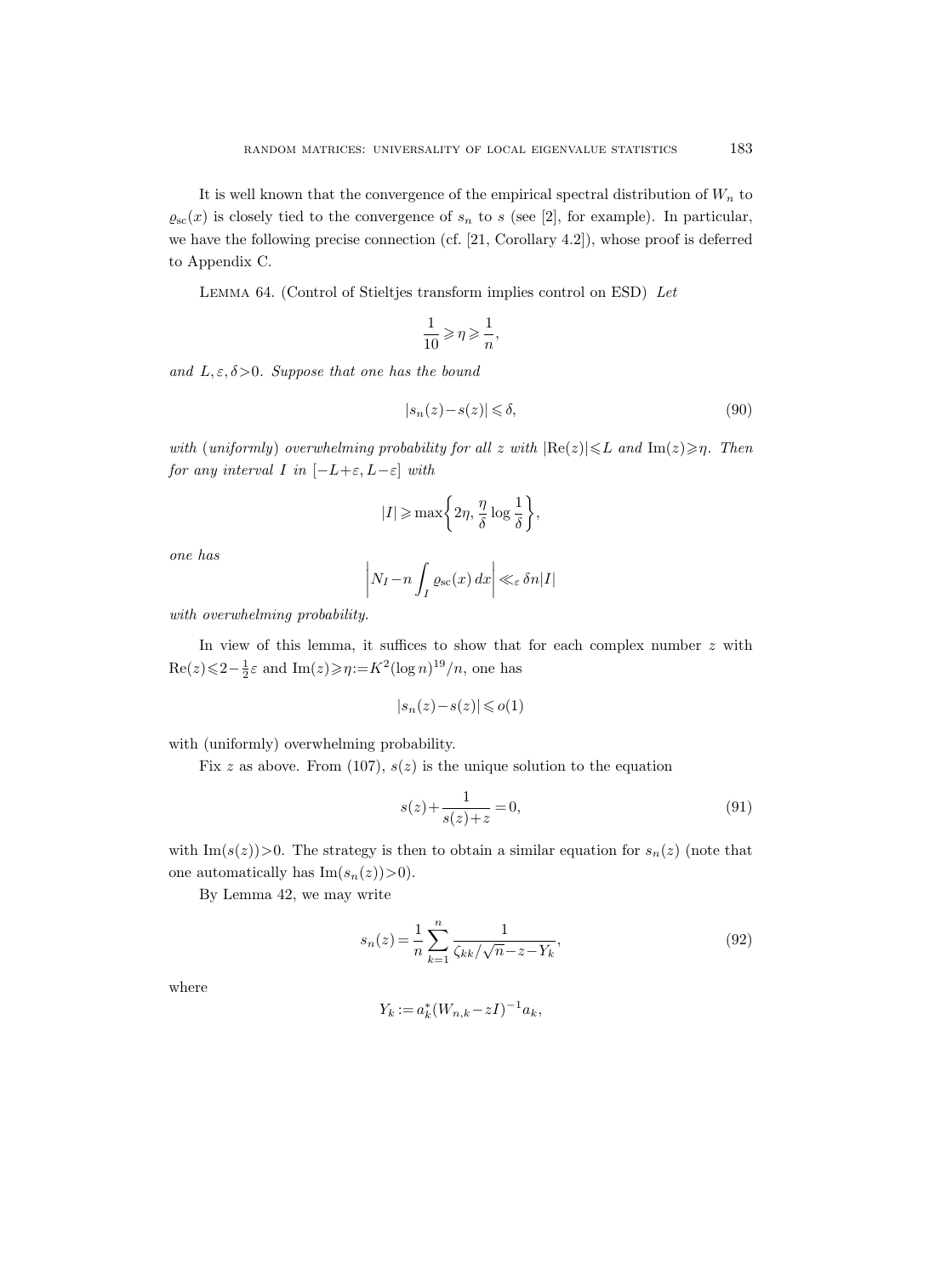$W_{n,k}$  is the matrix  $W_n$  with the kth row and column removed, and  $a_k$  is the kth row of  $W_n$  with the kth element removed.

The entries of  $a_k$  are independent of each other and of  $W_{n,k}$ , and have mean zero and variance  $1/n$ . By linearity of expectation we thus have, on conditioning on  $W_{n,k}$ ,

$$
\mathbf{E}(Y_k \mid W_{n,k}) = \frac{1}{n} \operatorname{trace}(W_{n,k} - zI)^{-1} = \left(1 - \frac{1}{n}\right) s_{n,k}(z),
$$

where

$$
s_{n,k}(z) := \frac{1}{n-1} \sum_{i=1}^{n-1} \frac{1}{\lambda_i(W_{n,k}) - z}
$$

is the Stieltjes transform of  $W_{n,k}$ . From the Cauchy interlacing law (24), we have

$$
s_n(z) - \left(1 - \frac{1}{n}\right)s_{n,k}(z) = O\left(\frac{1}{n}\int_{\mathbb{R}}\frac{1}{|x-z|^2}dx\right) = O\left(\frac{1}{n\eta}\right),\,
$$

and thus

$$
\mathbf{E}(Y_k \mid W_{n,k}) = s_n(z) + O\left(\frac{1}{K^2 (\log n)^{19}}\right).
$$
\n(93)

We now claim that a similar estimate holds for  $Y_k$  itself.

PROPOSITION 65. (Concentration of  $Y_k$ ) For each  $1 \leq k \leq n$ , one has

$$
Y_k = s_n(z) + O\left(\frac{1}{\log n}\right)
$$

with overwhelming probability.

Assume this proposition for the moment. By hypothesis,  $\zeta_{kk}/\sqrt{n} \leq K/\sqrt{n} \leq n^{-\varepsilon}$ almost surely. Inserting these bounds into (92), we see that

$$
s_n(z) + \frac{1}{n} \sum_{k=1}^n \frac{1}{s_n(z) + z + o(1)} = 0
$$

with overwhelming probability (compare with (91)). This implies that with overwhelming probability either  $s_n(z)=s(z)+o(1)$  or that  $s_n(z)=-z+o(1)$ . On the other hand, as  $\text{Im}(s_n(z))$  is necessarily positive, the second possibility can only occur when  $\text{Im}(z)=o(1)$ . A continuity argument (as in [20]) then shows that the second possibility cannot occur at all (note that  $s(z)$  stays a fixed distance away from  $-z$  for z in a compact set) and the claim follows.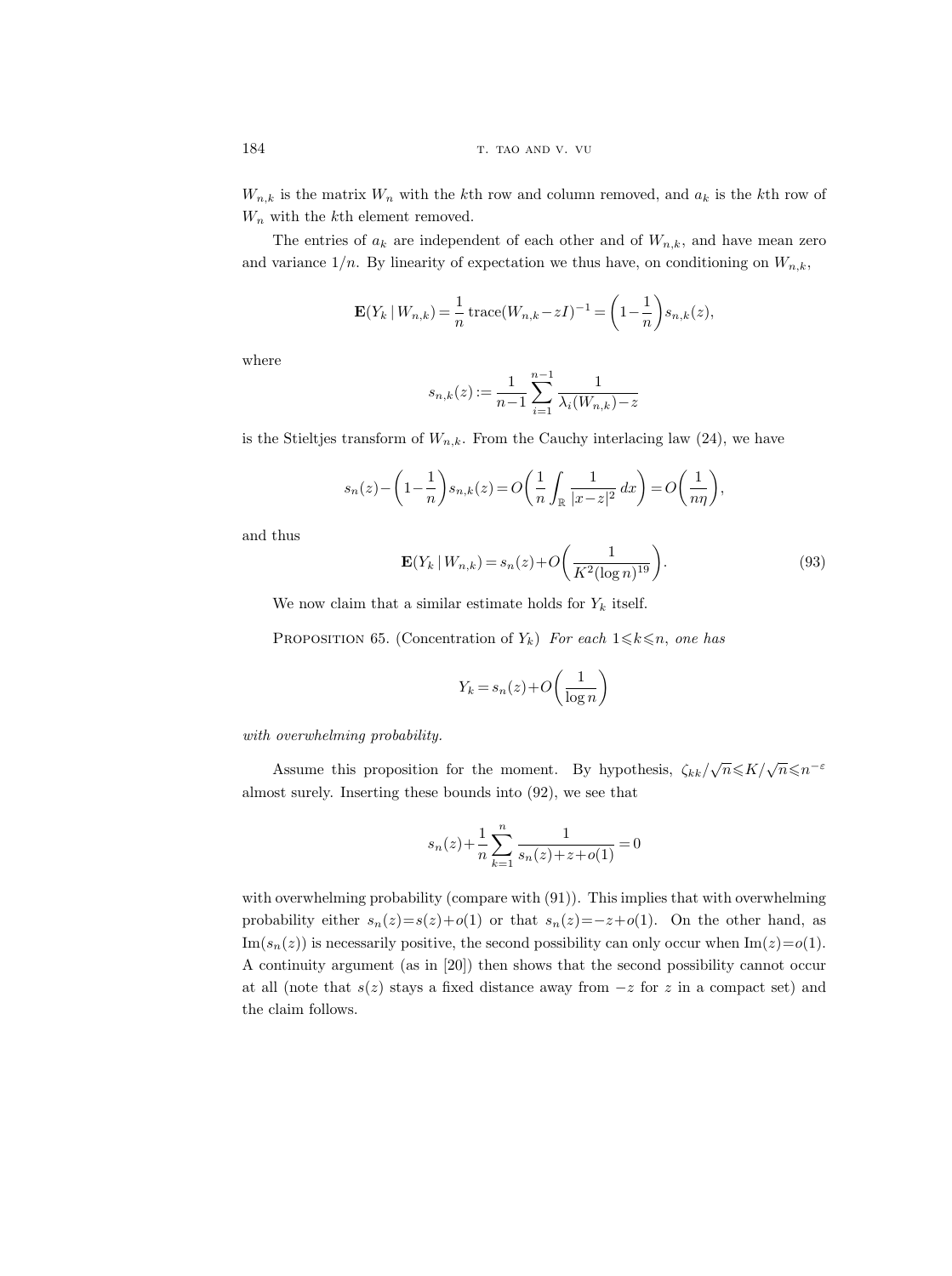#### 5.3. A preliminary concentration bound

It remains to prove Proposition 65. We begin with a preliminary bound (cf. [22, Theorem 5.1]).

PROPOSITION 66. For all  $I \subset \mathbb{R}$  with  $|I| \geq k^2 (\log n)^2/n$ , one has

$$
N_I \ll n|I|
$$

with overwhelming probability.

The proof, which follows the arguments from [22], but using Lemma 43 to simplify things somewhat, is presented in Appendix C.

Now we prove Proposition 65. Fix k, and write  $z=x+\eta\sqrt{-1}$ . From (93), it suffices to show that

$$
Y_k - \mathbf{E}(Y_k \mid W_{n,k}) = O\left(\frac{1}{\log n}\right)
$$

with overwhelming probability. Decomposing  $Y_k$  as in (114), it thus suffices to show that

$$
\sum_{j=1}^{n-1} \frac{R_j}{\lambda_j(W_{n,k}) - (x + \eta \sqrt{-1})} = O\left(\frac{1}{\log n}\right)
$$
\n(94)

with overwhelming probability, where  $R_j := |u_j(W_{n,k})^* a_k|^2 - 1/n$ .

Let  $1 \leq i_{-} < i_{+} \leq n$ , then

$$
\sum_{j=i-1}^{i_+} R_j = ||P_H a_k||^2 - \frac{\dim(H)}{n},
$$

where H is the space spanned by the  $u_j(W_{n,k})^*$  for  $i \leq j \leq i_+$ . From Lemma 43 and the union bound, we conclude that with overwhelming probability

$$
\left| \sum_{j=i-}^{i+} R_j \right| \ll \frac{\sqrt{i + i - K \log n + K^2 (\log n)^2}}{n}.
$$
 (95)

By the triangle inequality, this implies that

$$
\sum_{j=i-}^{i_{+}} \|P_{H}a_{k}\|^{2} \ll \frac{i_{+}-i_{-}}{n} + \frac{\sqrt{i_{+}-i_{-}} K \log n + K^{2} (\log n)^{2}}{n},
$$

and hence, by a further application of the triangle inequality,

$$
\sum_{j=i_{-}}^{i_{+}} |R_{j}| \ll \frac{(i_{+}-i_{-}) + K^{2} (\log n)^{2}}{n}
$$
\n(96)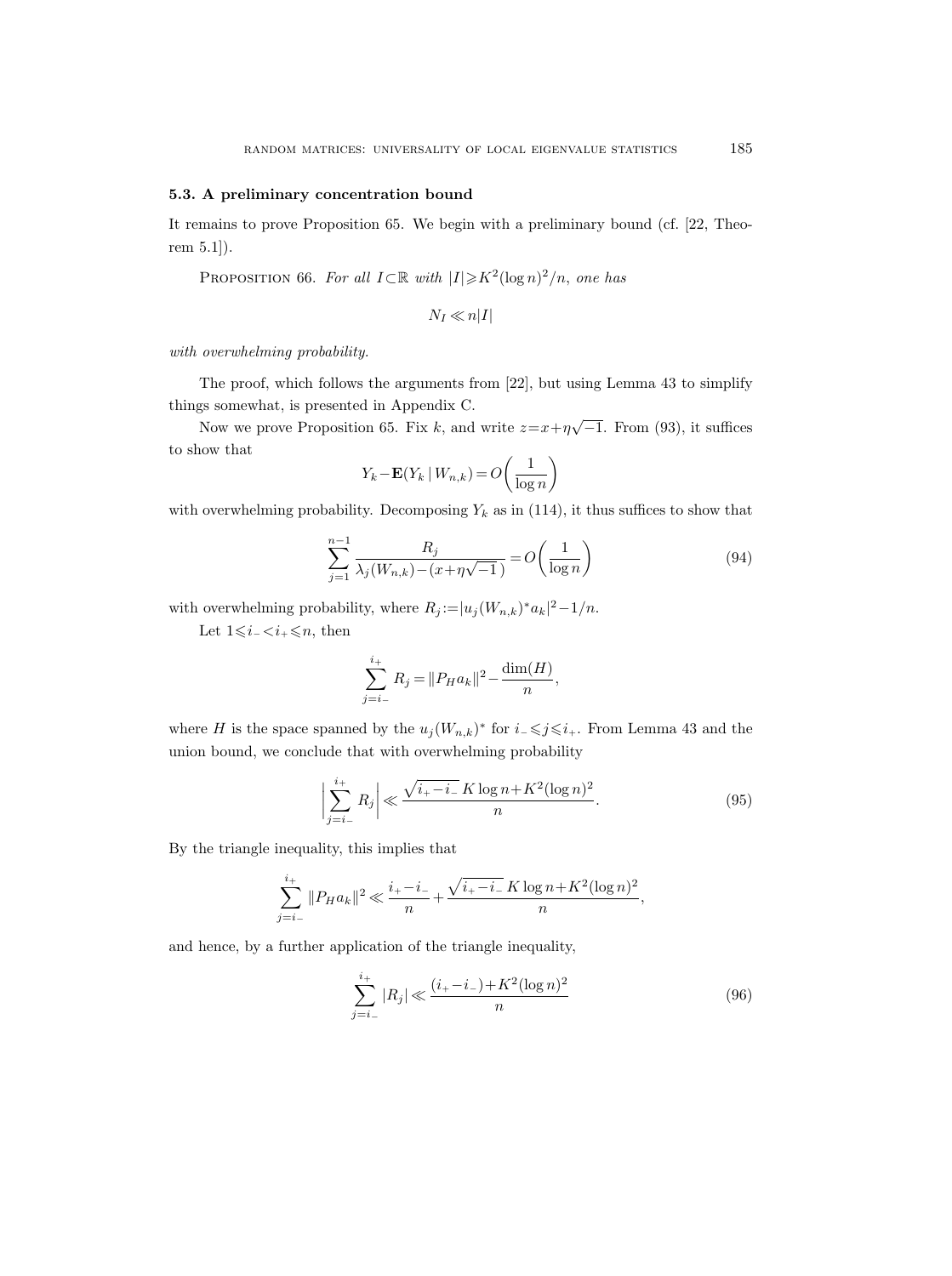with overwhelming probability.

Since  $\eta \ge K^2 (\log n)^{19}/n$ , the bound (95) (together with Proposition 66) already lets one dispose of the contribution to (94) where  $\left|\lambda_j(W_{n,k})-x\right|\leqslant K^2(\log n)^{10}/n$ . For the remaining contributions, we subdivide into  $O((\log n)^3)$  intervals  $\{j : i \leq j \leq i_+\}$  such that in each interval

$$
a \leqslant |\lambda_j(W_{n,k})-x| \leqslant \bigg(1+\frac{1}{(\log n)^2}\bigg)a
$$

for some  $a \ge K^2(\log n)^{10}/n$  (the value of a varies from interval to interval). For each such interval, the function

$$
\frac{1}{\lambda_j(W_{n,k}) - (x + \eta\sqrt{-1})}
$$

has magnitude  $O(1/a)$  and fluctuates by at most  $O(1/a(\log n)^2)$  as j ranges over the interval. From (95) and (96) we conclude that

$$
\left| \sum_{j=i_-}^{i_+} \frac{R_j}{\lambda_j(W_{n,k}) - (x + \eta \sqrt{-1})} \right| \ll \frac{\sqrt{i_+ - i_-} K \log n + K^2 (\log n)^2}{an} + \frac{i_+ - i_-}{an(\log n)^2}
$$

with overwhelming probability. By Proposition 66, we have that  $i_{+} - i_{-} \ll an$  with overwhelming probability. Thus,

$$
\bigg|\sum_{j=i_-}^{i_+} \frac{R_j}{\lambda_j(W_{n,k}) - (x + \eta\sqrt{-1})}\bigg| \ll \frac{K\log n}{\sqrt{an}} + \frac{1}{(\log n)^4}
$$

with overwhelming probability. Summing over the values of a (taking into account the lower bound for a) we obtain (94) as desired.

# 6. Propagation of narrow spectral gaps

We now prove Lemma 51. Fix  $i_0$ , l and n. Assume for contradiction that all of the conclusions fail. We will always assume that  $n_0$  (and hence n) is sufficiently large.

By (37), we can find  $1 \le i_-\le i_0-l such that$ 

$$
\lambda_{i+}(A_{n+1}) - \lambda_{i-}(A_{n+1}) = g_{i_0, l, n+1} \min\{i_+ - i_-, (\log n_0)^{C_1}\}^{(\log n_0)^{0.9}}.
$$

If  $i_{+} - i_{-} \geq (\log n)^{C_1/2}$ , then conclusion (i) holds (for n large enough), so we may assume that

$$
i_{+} - i_{-} < (\log n)^{C_1/2}.\tag{97}
$$

We set

$$
L := \lambda_{i+}(A_{n+1}) - \lambda_{i-}(A_{n+1}) = g_{i_0, l, n+1}(i_+ - i_-)^{(\log N)^{0.9}}.
$$
\n(98)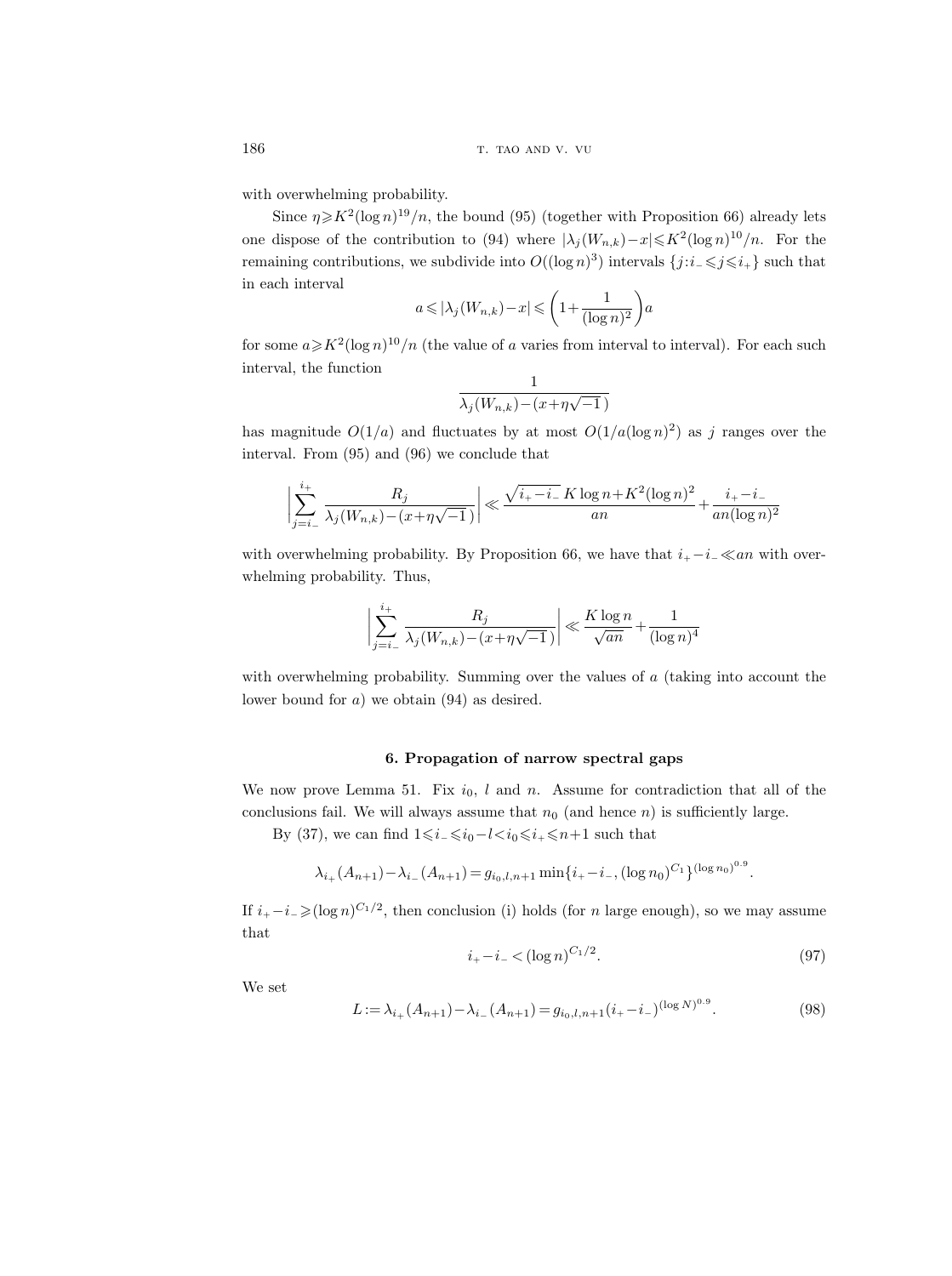In particular (by  $(39)$  and  $(97)$ ) we have

$$
L \leq \delta \exp((\log n)^{0.91}).\tag{99}
$$

We now study the eigenvalue equation (25) for  $i=i_-,$  which we rearrange as

$$
\sum_{j=i_{-}}^{n} \frac{|u_j(A_n)^* X_n|^2}{\lambda_j(A_n) - \lambda_{i_{-}}(A_{n+1})} = \sum_{j=1}^{i_{-}} \frac{|u_j(A_n)^* X_n|^2}{\lambda_{i_{-}}(A_{n+1}) - \lambda_j(A_n)} + a_{n+1,n+1} - \lambda_{i_{-}}(A_{n+1}).
$$

Observe that

$$
\sum_{j=i_{-}}^{n} \frac{|u_j(A_n)^* X_n|^2}{\lambda_j(A_n) - \lambda_{i_{-}}(A_{n+1})} \geq \frac{1}{L} \sum_{i_{-} \leq j < i_{+}} |u_j(A_n)^* X_n|^2.
$$

Since conclusion (ii) fails, we have

$$
\sum_{j=i_-}^n \frac{|u_j(A_n)^* X_n|^2}{\lambda_j(A_n) - \lambda_{i_-}(A_{n+1})} \geq \frac{n(i_+ - i_-)}{2^{m/2} L(\log n)^{0.01}}.
$$

On the other hand, since conclusions (iii) and (iv) fail, we have

$$
|a_{n+1,n+1} - \lambda_{i-}(A_{n+1})| \leq \frac{n \exp(-(\log n)^{0.95})}{\delta^{1/2}} \leq \frac{n(i_{+} - i_{-})}{2^{m/2 + 1} L(\log n)^{0.01}},
$$

due to the bounds  $i_+ - i_- \geq 1$ , (41) and (99). By the triangle inequality, we thus have

$$
\sum_{1 \leq j < i_-} \frac{|u_j(A_n)^* X_n|^2}{\lambda_{i_-}(A_{n+1}) - \lambda_j(A_n)} \geq \frac{n(i_+ - i_-)}{2^{m/2 + 1} L(\log n)^{0.01}}.
$$

Note that all the summands on the left-hand side are non-negative. By a dyadic partition and the pigeonhole principle (using the convergence of the series  $1/l<sup>2</sup>$ ), we can thus find  $k\geqslant 1$  such that

$$
\sum_{\substack{1 \le j < i \le n \\ 2^{k-1} \le i, \, -j < 2^k}} \frac{|u_j(A_n)^* X_n|^2}{\lambda_{i-}(A_{n+1}) - \lambda_j(A_n)} \gg \frac{n(i, -i)}{2^{m/2} L k^2 (\log n)^{0.01}}.\tag{100}
$$

In particular,  $2^{k-1} < i_-\,$ .

Let us first suppose that  $2^{k-1} \geq (\log n)^{C_1/2}$ . Then, by the failure of conclusion (i), we have

$$
\lambda_{i_{-}}(A_{n+1}) - \lambda_{j}(A_n) > \delta^{1/4} \exp((\log n)^{0.95}) 2^{k-1}
$$

for all  $j$  in the summation in (100), and thus (by (41), (99) and the trivial bounds  $i_+ - i_- \geq 1$  and  $k = O(\log n)$ )

$$
\sum_{\substack{1 \le j < i-1 \\ 2^{k-1} \le i, -j < 2^k}} |u_j(A_n)^* X_n|^2 \gg \frac{n(i_+ - i_-)}{2^{m/2} L k^2 \log^{0.01}} \delta^{1/4} \exp((\log n)^{0.95}) 2^{k-1} \gg \frac{n 2^k}{\delta^{1/2}}. \tag{101}
$$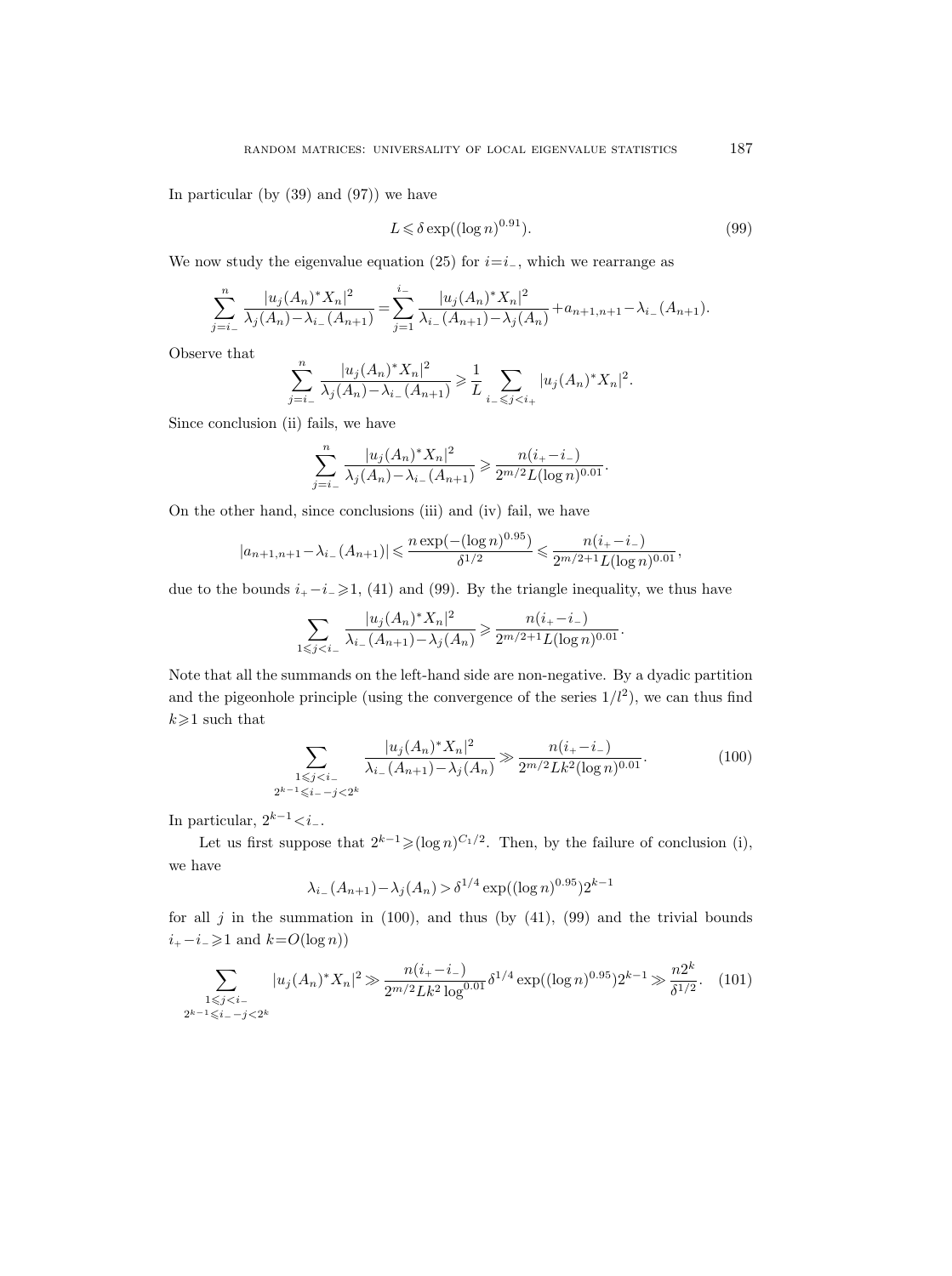188 the state of the state of the state of the state of the state of the state of the state of the state of the state of the state of the state of the state of the state of the state of the state of the state of the state

On the other hand, from the failure of conclusion  $(v)$ , we have

$$
|u_j(A_n)^* X_n|^2 < \frac{n \exp(-(\log n)^{0.96})}{\delta^{1/2}} \tag{102}
$$

for  $\frac{1}{10}\varepsilon n \leq j \leq (1 - \frac{1}{10}\varepsilon)n$ . This already contradicts (101) when the range of summation in (101) is contained in the bulk region  $\frac{1}{10} \varepsilon n \leq j \leq (1 - \frac{1}{10} \varepsilon) n$ . The only remaining case is when (101) approaches the edge, which only occurs when  $2^k \gg \varepsilon n$ . But in this case we note from Pythagoras' theorem and the failure of conclusion (vi) that

$$
\sum_{j=1}^n |u_j(A_n)^* X_n|^2 < \frac{n^2 \exp(-(\log n)^{0.96})}{\delta^{1/2}},
$$

leading again to a contradiction with (101). We may therefore assume that

$$
2^{k-1} < (\log n)^{C_1/2},
$$

and thus  $k=O(C_1 \log \log n)$ .

By the failure of conclusion (vii), we now have  $|u_j(A_n)^* X_n|^2 \ll 2^{m/2} n (\log n)^{0.8}$  for all  $j$  in the summation in (100); we conclude that

$$
\sum_{\substack{1 \leq j < i_{-} \\ 2^{k-1} \leq i_{-} - j < 2^{k}}} \frac{1}{\lambda_{i_{-}}(A_{n+1}) - \lambda_{j}(A_{n})} \gg \frac{i_{+} - i_{-}}{2^{m}L(\log n)^{0.82}}.
$$

If we set  $i_{-}:=i_{-}-2^{k-1}$ , we conclude that  $0 (log  $n$ <sup>C<sub>1</sub>/2</sup> and$ 

$$
\lambda_{i-}(A_{n+1}) - \lambda_{i-}(A_n) \leq 2^m \frac{i_{-} - i_{-}}{i_{+} - i_{-}} L(\log n)^{0.83}
$$

An analogous argument, starting with  $i=i_+$  in (25) instead of  $i=i_+$  and reflecting all the indices, allows us to find  $i_{++}$  with  $0 \leq i_{++} - i_{+} < (\log n)^{C_1/2}$  such that

$$
\lambda_{i_{++}}(A_n) - \lambda_{i_{+}}(A_{n+1}) \leq 2^m \frac{i_{-} - i_{++}}{i_{+} - i_{-}} L(\log n)^{0.83}.
$$

Summing, we have

$$
\lambda_{i_{++}}(A_n) - \lambda_{i_{--}}(A_n) \leqslant L(1 + 2^m \alpha (\log n)^{0.84}),\tag{103}
$$

.

where

$$
\alpha:=\frac{i_{++}-i_{--}}{i_+-i_-}-1.
$$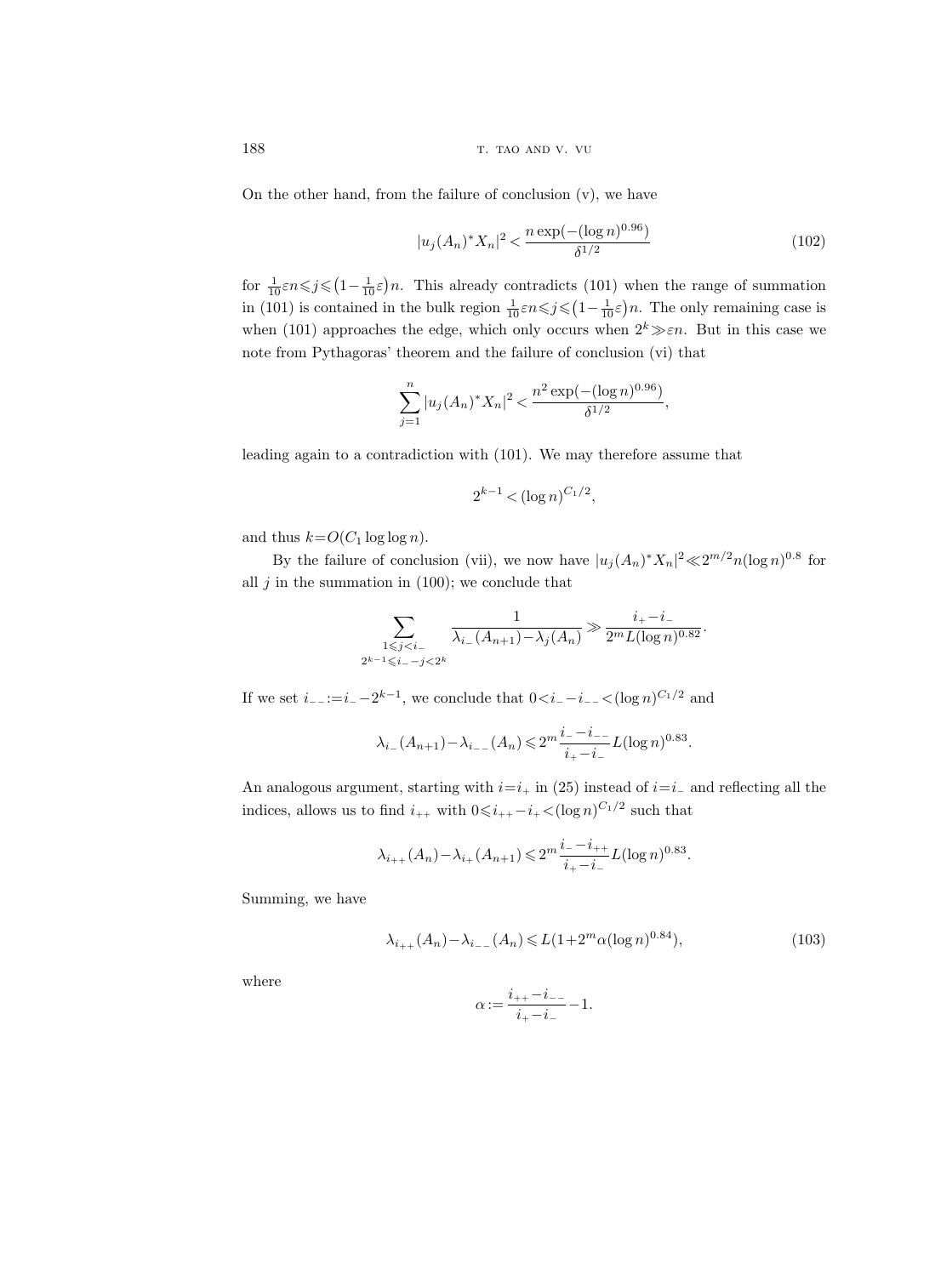Note that  $(1+\alpha)(i_{+}-i_{-})=i_{++}-i_{--}\leq (\log N)^{C_1}$ , and so, by (37) and (40),

$$
\frac{\lambda_{i_{++}}(A_n) - \lambda_{i_{--}}(A_n)}{(1+\alpha)^{(\log N)^{0.9}}(i_{+}-i_{-})^{(\log N)^{0.9}}} \geq 2^m g_{i_0,l,n+1}.
$$

Combining this with (103) and (98), we conclude that

$$
1 + 2^m \alpha (\log n)^{0.84} \geq 2^m (1 + \alpha)^{(\log N)^{0.9}},
$$

and hence

$$
1 + \alpha (\log n)^{0.84} \ge (1 + \alpha)^{(\log N)^{0.9}}.
$$

But this contradicts the elementary estimate  $(1+\alpha)^x \geq 1+x\alpha$  for  $\alpha > 0$  and  $x \geq 1$ , and Lemma 51 follows.

#### 7. Bad events are rare

We now prove Proposition 53. Let the notation and assumptions be as in that proposition.

We first prove (a). The truncation assumption (27) ensures that the events (iii),  $(v)$  and  $(vi)$  from Proposition 51 are empty for n large enough. The event  $(i)$  fails with overwhelming probability, due to Theorem 60. The event (iv) fails with overwhelming probability because of the well-known fact that the operator norm of  $A_n$  is  $O(n)$  with overwhelming probability (see e.g. [1]; there are many proofs, for instance one can start by observing that  $||A_n||_{op} \leq 2 \sup_x ||A_n x||$ , where x ranges over a  $\frac{1}{2}$ -net of the unit ball, and use the union bound followed by a standard concentration of measure result, such as the Chernoff inequality). This concludes the proof of (a).

Now we prove (b) and (c) jointly. By  $(27)$  and Proposition 62, we can find  $C'$  such that all the coefficients of the eigenvectors  $u_j(A_n)$  for  $\frac{1}{2}\varepsilon n \leqslant j \leqslant (1-\frac{1}{2}\varepsilon)n$  are of magnitude at most  $n^{-1/2}(\log n)^{C'}$  with overwhelming probability.

Let us first consider (vii), in which we will be able to obtain the better upper bound of  $2^{-\varkappa m}2^{-2C_1n}$  for the conditional probability of occurrence (and thus establishing (b) and (c) simultaneously for (vii)). If  $2^m \geq (\log n)^{C_3}$  for some sufficiently large  $C_3$ , then the desired bound comes from (27) and Lemma 43. (In fact, the Chernoff bound would suffice as well, and the event fails with overwhelming probability.) Now suppose instead that  $2^m \leqslant (\log n)^{O(1)}$ . We wish to show that

$$
\mathbf{P}(|S_i| \geq 2^{m/2} (\log n)^{0.8}) \leq 2^{-\varkappa m} (\log n)^{-2C_1},\tag{104}
$$

where  $S_i \in \mathbb{C}$  is the random walk

$$
S_i := \zeta_{1,n+1} w_{i,1} + \ldots + \zeta_{n,n+1} w_{i,n}
$$
\n<sup>(105)</sup>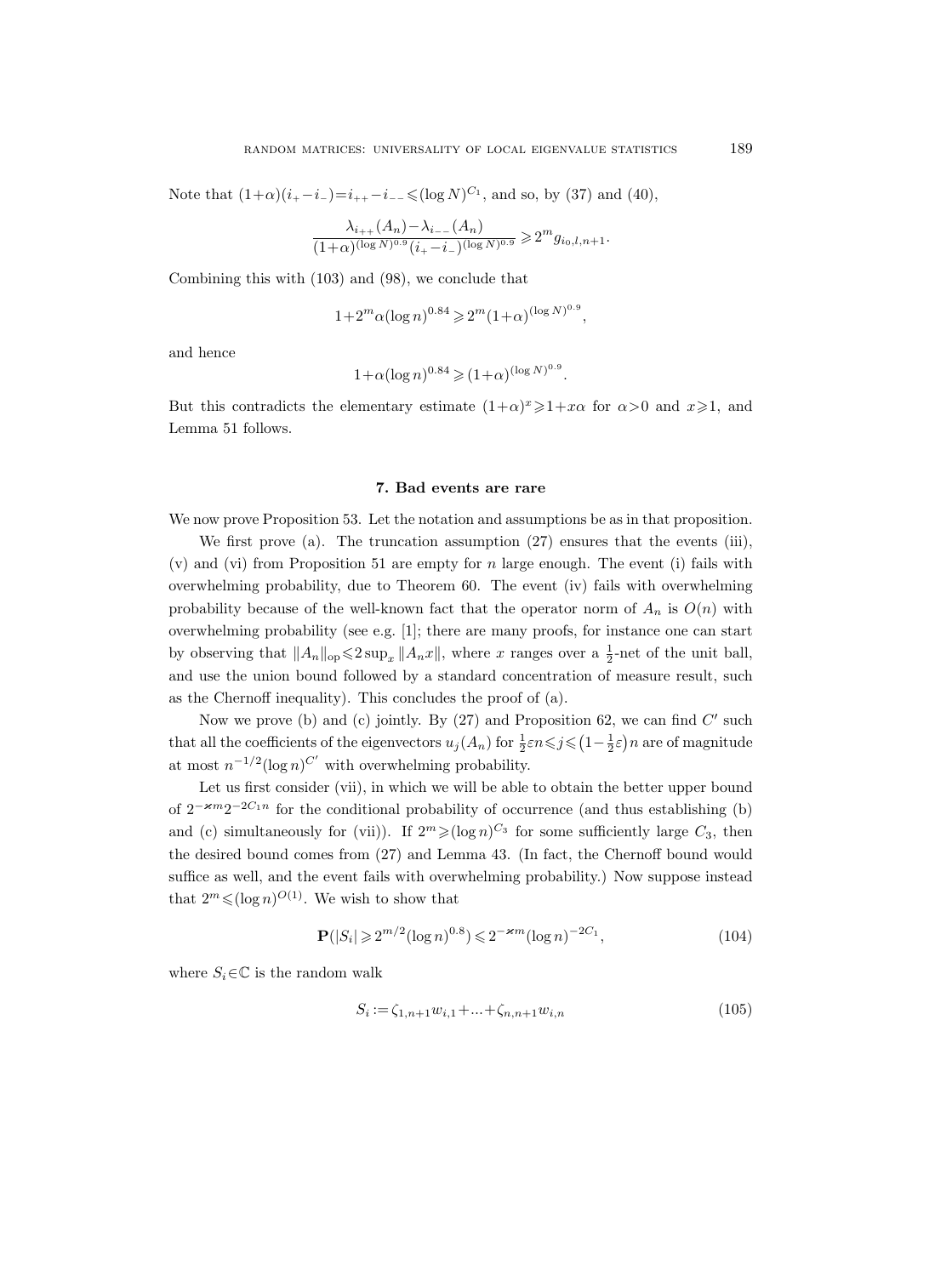and  $w_{i,1},...,w_{i,n}$  are the coefficients of  $u_i(A_n)$ , which by hypothesis have magnitude  $O(n^{-1/2}(\log n)^{C'})$  and square-sum to 1.

Observe that  $S_i$  has mean zero and variance 1. Applying Theorem 44 and (27), we conclude that

$$
\mathbf{P}(|S_i| \ge t) \ll \exp(-ct^2) + n^{-1/2} (\log n)^{O(1)}
$$

for any  $t \geq 1$  and some absolute constant  $c > 0$ , which easily yields (104) in the range  $2^m \leqslant (\log n)^{O(1)}$ .

The consideration of (ii) is similar. Write the left-hand side of (42) as  $\|\pi_H(X_n)\|$ , where H is the span of the  $u_j(A_n)$  for  $i_-\leq j. Applying (27) and Lemma 43, we$ obtain the claim when  $i_+ - i_- \geqslant (\log n)^{C_3}$  for sufficiently large  $c_3$  (in fact (ii) now fails with overwhelming probability), so we may assume instead that  $i_{+} - i_{-} \leq (\log n)^{O(1)}$ . In this case, the event (ii) can now be expressed as

$$
|\vec{S}| \leqslant \frac{(i_+ - i_-)^{1/2}}{2^{m/4} (\log n)^{0.005}},\tag{106}
$$

where  $\vec{S} \in \mathbb{C}^{i_+ - i_-}$  is the random vector with components  $S_j$  defined in (105).

From the orthonormality of the  $u_i(A_n)$ , we see that  $\vec{S}$  has mean zero and has covariance matrix equal to the identity. Applying Theorem 44 again, we see that

$$
\mathbf{P}(|\vec{S}| \leq t) \ll O\bigg(\frac{t}{(i_{+}-i_{-})^{1/2}}\bigg)^{(i_{+}-i_{-})/4} + n^{-1/2}t^{-3}(\log n)^{O(1)}.
$$

Applying this with

$$
t := \frac{(i_+ - i_-)^{1/2}}{2^{m/4} (\log n)^{0.005}},
$$

and using the fact that  $i_+ - i_- \ge l \ge C_2$  by hypothesis, one concludes that (106) occurs with probability

$$
\ll O(2^{m/4} (\log n)^{0.005})^{-C_2/4} + n^{-1/2} 2^{3m/4} (\log n)^{O(1)},
$$

which proves the claim as long as  $C_2$  is large and  $2^m \leq n^{1/100}$ . But the case  $2^m \geq n^{1/100}$ then follows by noting that the probability of the event  $(106)$  is non-increasing in m. The proof of Proposition 53 is now complete.

# Appendix A. Concentration of determinant

In view of the standard identity

$$
\int_{-2}^{2} \log |y| \varrho_{\rm sc}(y) \, dy = -\frac{1}{2}
$$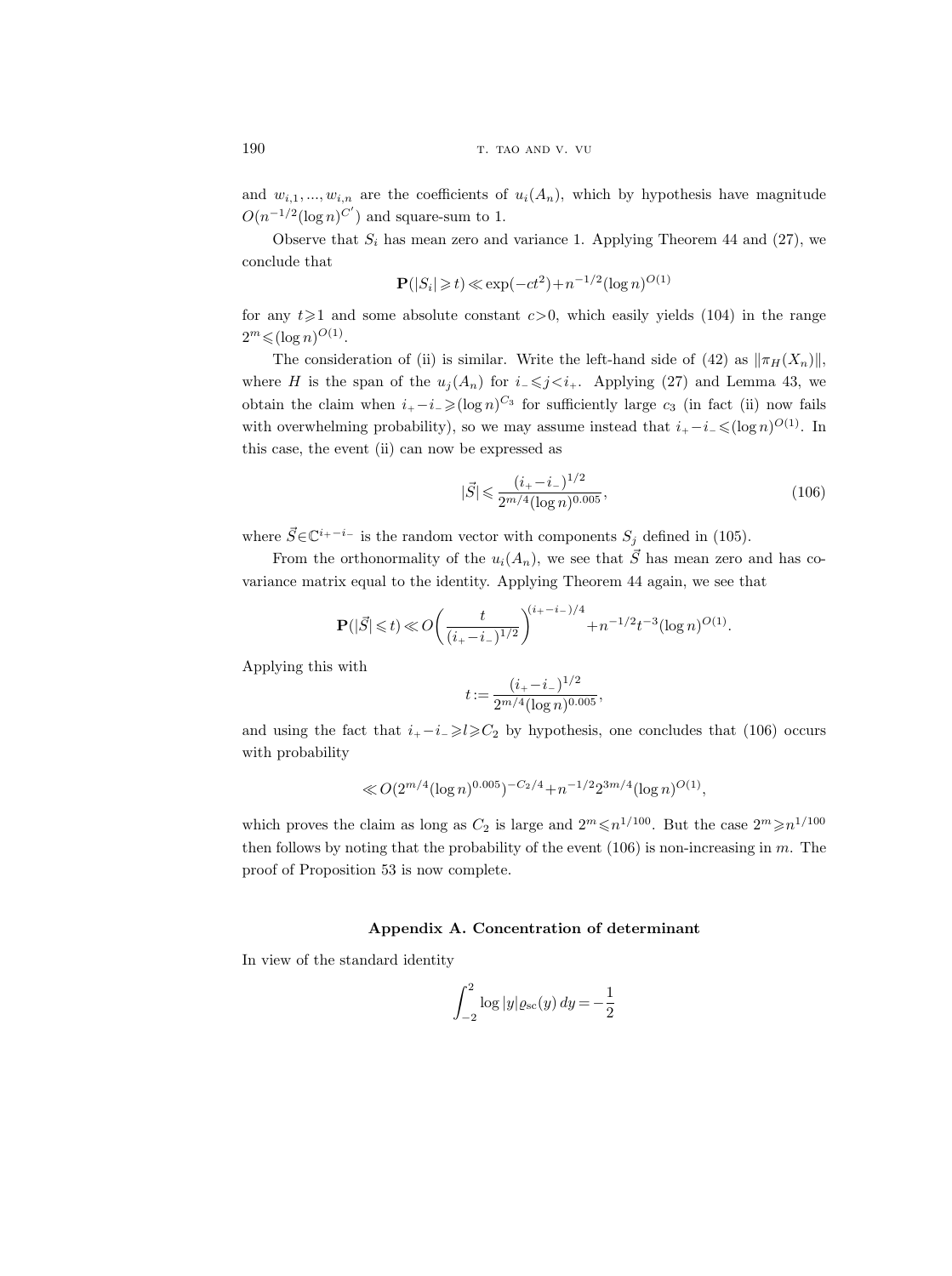(which can be verified for instance by applying contour integration to a branch cut of  $(4-z^2)^{1/2}$  log z around the slit  $[-2, 2]$ ; see also Remark 67 below) and Stirling's formula, it suffices to prove the latter claim.

Fix z; we allow implied constants to depend on z. We of course have

$$
\log |\det(M_n - zI\sqrt{n})| = \sum_{j=1}^n \log |\lambda_j(M_n) - z\sqrt{n}| = \frac{1}{2}n \log n + \sum_{j=1}^n \log |\lambda_j(W_n - z)|,
$$

so it will suffice to show that

$$
\left|\frac{1}{n}\sum_{j=1}^{n}\log|\lambda_j(W_n)-z| - \int_{-2}^{2}\log|y-z|\varrho_{\rm sc}(y)\,dy\right| \leqslant n^{-c}
$$

asymptotically almost surely for some  $c > 0$ . Making the change of variables  $y=t(x)$ , where  $t$  is defined in  $(3)$ , it suffices to show that

$$
\left|\frac{1}{n}\sum_{j=1}^{n}\log|\lambda_j(W_n)-z| - \int_0^1\log|t(x)-z|\,dx\right| \leq n^{-c}
$$

asymptotically almost surely for some  $c > 0$ .

From Theorem 11 (with  $k=1$ ), we have

$$
\inf_j |\lambda_j(W_n) - z| \geqslant n^{-2}
$$

asymptotically almost surely (because the expected number of eigenvalues in the interval  $[z-n^{-2}, z+n^{-2}]$  is  $o(1)$ ). From this (and (4)) we conclude that

$$
\sup_j \log |\lambda_j(W_n) - z| = O(\log n)
$$

asymptotically almost surely. Thus, the contribution of all j with  $|t(j/n) - \text{Re}(z)| \le n^{-\varepsilon}$ will be negligible for any fixed  $\varepsilon > 0$ , and it suffices to show that

$$
\left|\frac{1}{n}\sum_{\substack{1 \leqslant j \leqslant n \\ |t(j/n)-\text{Re}(z)|>n^{-\varepsilon}}}\log|\lambda_j(W_n)-z| - \int_0^1 \log|t(x)-z| \, dx \right| \leqslant n^{-c}
$$

asymptotically almost surely.

By (2), we see that with probability  $1-o(1)$ , one has  $\lambda_j(W_n)=t(j/n)+O(n^{-\delta})$  for all  $1\leq j\leq n$  and some absolute constant  $\delta>0$ , where  $-2\leq t(a)\leq 2$  is defined by (3). By Taylor expansion, we thus have asymptotically almost surely that

$$
\log |\lambda_j(W_n) - z| = \log \left| t \left( \frac{j}{n} \right) - z \right| + O(n^{-\delta/2})
$$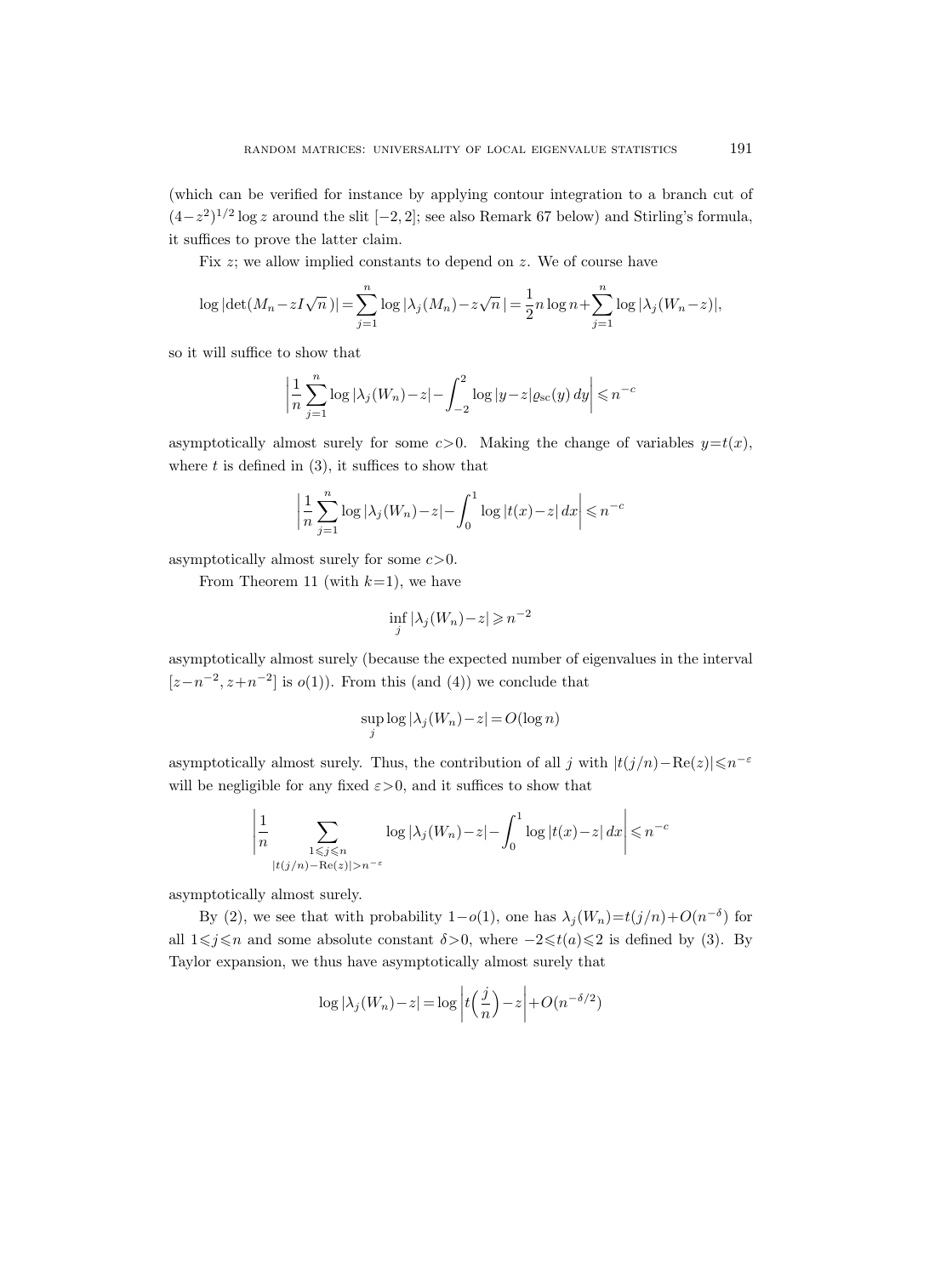for all  $1 \leq j \leq n$  with  $|t(j/n) - \text{Re}(z)| > n^{1-\epsilon}$ , if  $\varepsilon$  is chosen sufficiently small depending on  $\delta$ . The claim then follows (for  $\varepsilon$  small enough) by approximating

$$
\int_0^1 \log|t(x)-z| \, dx
$$

by its Riemann integral away from the possible singularity at  $Re(z)$ .

Remark 67. The logarithmic potential

$$
\int_{-2}^{2} \log |y - z| \varrho_{\rm sc}(y) \, dy
$$

for the semi-circular distribution can be computed explicitly as

$$
\int_{-2}^{2} \log |y - z| \varrho_{\rm sc}(y) \, dy = \frac{1}{2} \text{Re} \left( \frac{z - \sqrt{z^2 - 4}}{z + \sqrt{z^2 - 4}} \right) + \log \left| \frac{\sqrt{z^2 - 4} + z}{2} \right|,
$$

where  $\sqrt{z^2-4}$  is the branch of the square root of  $z^2-4$  with cut at  $[-2,2]$  which is asymptotic to  $z$  at infinity; this can be seen by integrating the formula

$$
\int_{-2}^{2} \frac{1}{y - z} \varrho_{\rm sc}(y) \, dy = \frac{-z + \sqrt{z^2 - 4}}{2} \tag{107}
$$

for the Stieltjes formula for the semi-circular potential, which can be easily verified by the Cauchy integral formula.

# Appendix B. The distance between a random vector and a subspace

The prupose of this appendix is to prove Lemma 43. We restate this lemma for the reader's convenience.

LEMMA 68. Let  $X = (\xi_1, ..., \xi_n) \in \mathbb{C}^n$  be a random vector whose entries are independent with mean zero, variance 1, and are bounded in magnitude by K almost surely for some  $K \geq 10(E|\xi|^4 + 1)$ . Let H be a subspace of dimension d and  $\pi_H$  be the orthogonal projection onto H. Then

$$
\mathbf{P}\left(\left|\left\|\pi_H(X)\right\|-\sqrt{d}\right|\geqslant t\right)\leqslant 10\exp\left(-\frac{t^2}{10K^2}\right).
$$

In particular, one has

$$
\|\pi_H(X)\| = \sqrt{d} + O(K \log n)
$$

with overwhelming probability.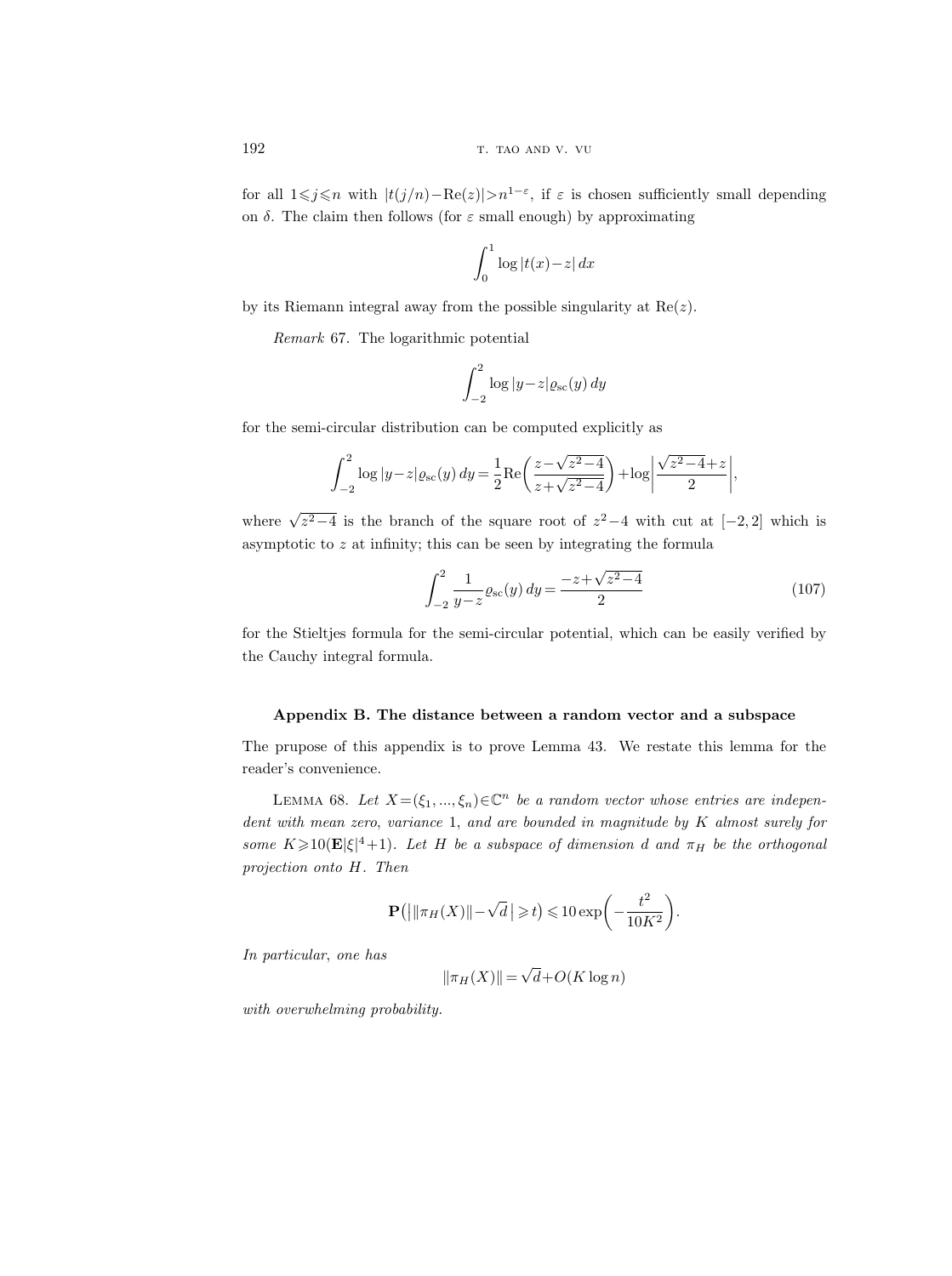It is easy to show that  $\mathbf{E} \|\pi_H(X)\|^2 = d$ , so it is indeed natural to expect that with high probability  $\pi_H(X)$  is around  $\sqrt{d}$ .

In a previous paper [44], the authors proved Lemma 68 for the special case when  $\xi_i$ are Bernoulli random variables (taking values  $\pm 1$  with probability half). This proof is a simple generalization of one in [44] (see also [45, Appendix E]). We use the following theorem, which is a consequence of Talagrand's inequality (see [45, Theorem E.2], [31], or [43]).

THEOREM 69. (Talagrand's inequality) Let **D** be the unit disk  $\{z \in \mathbb{C} : |z| \leq 1\}$ . For every product probability  $\mu$  on  $\mathbf{D}^n$ , every convex 1-Lipschitz function  $F: \mathbb{C}^n \to \mathbb{R}$  and every  $r\geqslant 0$ ,

$$
\mu(|F - M(F)| \ge r) \le 4\exp\biggl(-\frac{r^2}{16}\biggr),\,
$$

where  $M(F)$  denotes the median of F.

*Remark* 70. In fact, the result still holds for the space  $D_1 \times ... \times D_n$ , where the  $D_i$ 's are complex regions with diameter 2.

An easy change of variables reveals the following generalization of this inequality: if  $\mu$  is supported on a dilate  $K \cdot \mathbf{D}^n$  of the unit disk for some  $K > 0$ , rather than  $\mathbf{D}^n$  itself, then for every  $r>0$  we have

$$
\mu(|F - M(F)| \ge r) \le 4\exp\left(-\frac{r^2}{16K^2}\right). \tag{108}
$$

In what follows, we assume that  $K \geq g(n)$ , where  $g(n)$  is tending (arbitrarily slowly) to infinity with n. The map  $X \mapsto |\pi_H(X)|$  is clearly convex and 1-Lipschitz. Applying (108), we conclude that

$$
\mathbf{P}\left(\left|\left|\pi_H(X)\right| - M(|\pi_H(X)|)\right| \geq t\right) \leq 4\exp\left(-\frac{t^2}{16K^2}\right) \tag{109}
$$

for any  $t > 0$ . To conclude the proof, it suffices to show that

$$
\left|M(|\pi_H(X)|)-\sqrt{d}\right| \leqslant 2K.\tag{110}
$$

Let  $P = (p_{jk})_{1 \leq j,k \leq n}$  be the  $n \times n$  orthogonal projection matrix onto H. We have that trace( $P^2$ )=trace( $P$ )= $\sum_{i=1}^{n} p_{ii}$ =d and  $|p_{ii}| \leq 1$ . Furthermore,

$$
|\pi_H(X)|^2 = \sum_{1 \le i,j \le n} p_{ij} \xi_i \bar{\xi}_j = \sum_{i=1}^n p_{ii} |\xi_i|^2 + \sum_{1 \le i \ne j \le n} p_{ij} \xi_i \bar{\xi}_j.
$$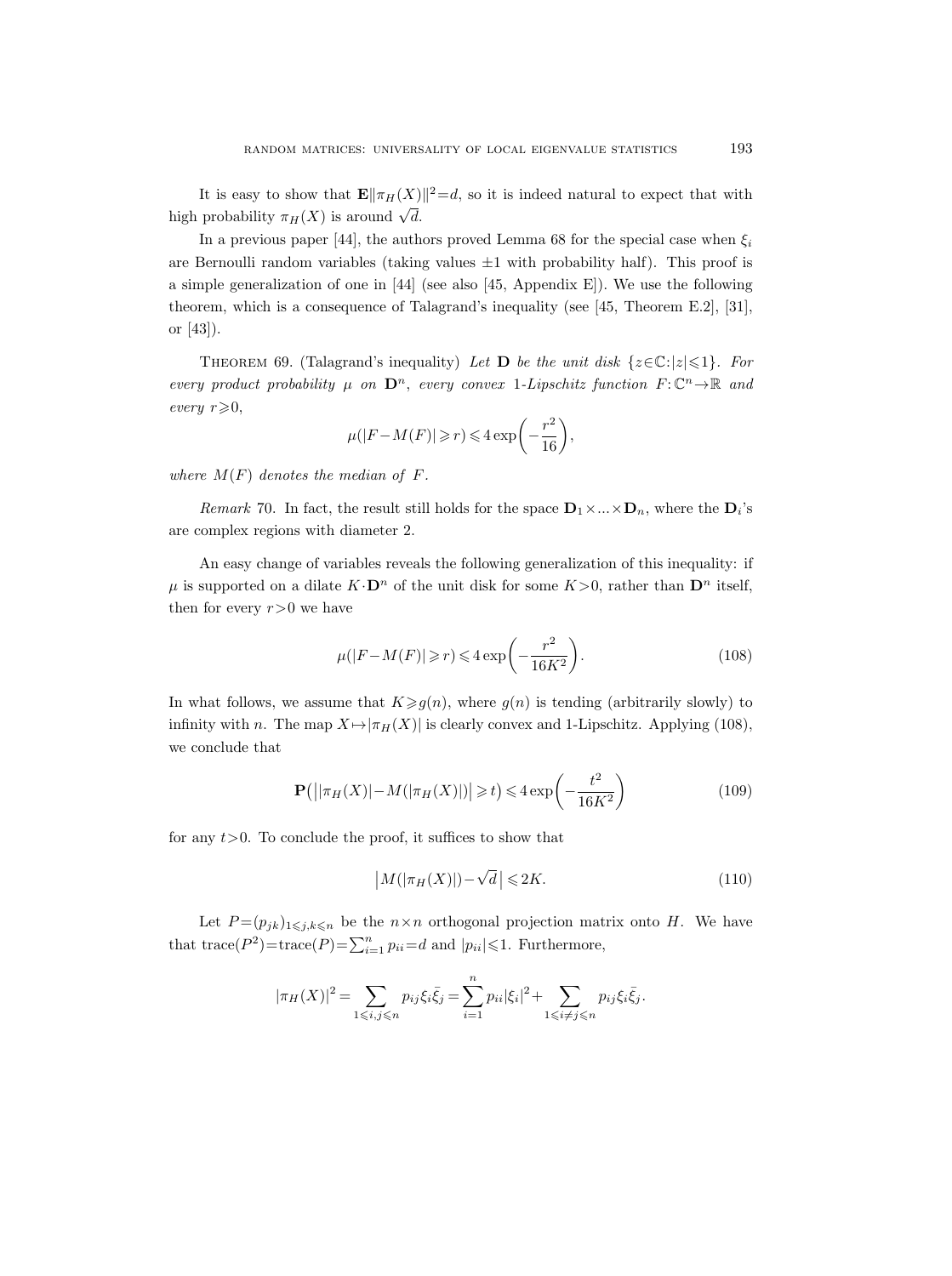194 the state of the state of the state of the state of the state of the state of the state of the state of the state of the state of the state of the state of the state of the state of the state of the state of the state

Consider the event  $\mathcal{E}_+$  that  $|\pi_H(X)| \geqslant \sqrt{2}$  $d+2K$ . Since this implies that

$$
|\pi_H(X)|^2 \geq d + 4K\sqrt{d} + 4K^2,
$$

we have

$$
\mathbf{P}(\mathcal{E}_+) \leqslant \mathbf{P} \bigg( \sum_{i=1}^n p_{ii} |\xi_i|^2 \geqslant d + 2K\sqrt{d} \bigg) + \mathbf{P} \bigg( \bigg| \sum_{1 \leqslant i \neq j \leqslant n} p_{ij} \xi_i \bar{\xi}_j \bigg| \geqslant 2K\sqrt{d} \bigg).
$$

Set  $S_1 := \sum_{i=1}^n p_{ii}(|\xi_i|^2 - 1)$ . Then we have, by Chebyshev's inequality,

$$
\mathbf{P}\bigg(\sum_{i=1}^n p_{ii}|\xi_i|^2 \geq d + 2K\sqrt{d}\bigg) \leqslant \mathbf{P}\big(|S_1|\geqslant 2K\sqrt{d}\big) \leqslant \frac{\mathbf{E}\big(|S_1|^2\big)}{4dK^2}.
$$

On the other hand, by the assumption on  $K$ ,

$$
\mathbf{E}|S_1|^2 = \sum_{i=1}^n p_{ii}^2 \mathbf{E}(|\xi_i|^2 - 1)^2 = \sum_{i=1}^n p_{ii}^2 (\mathbf{E}|\xi_i|^4 - 1) \leqslant \sum_{i=1}^n p_{ii}^2 K = dK.
$$

Thus,

$$
\mathbf{P}(|S_1| \!\geqslant\! 2K\sqrt{d}\,)\!\leqslant\!\frac{\mathbf{E}|S_1|^2}{4dK^2}\!\leqslant\!\frac{1}{K}\!\leqslant\!\frac{1}{10}.
$$

Similarly, set  $S_2 = \sum_{i \neq j} p_{ij} \xi_i \bar{\xi}_j$ . Then we have  $\mathbf{E} S_2^2 = \sum_{i \neq j} |p_{ij}|^2 \leq d$ . So again, by Chebyshev's inequality,

$$
\mathbf{P}(S_2 \geqslant 2K\sqrt{d}) \leqslant \frac{d}{4dK^2} \leqslant \frac{1}{10}.
$$

It follows that  $\mathbf{P}(\mathcal{E}_+) \leq \frac{1}{5}$ , and so  $M(\|\pi_H(X)\|) \leq \sqrt{\frac{1}{2}}$  $d+2K$ . To prove the lower bound, Let  $\mathcal{E}_-$  be the event that  $\|\pi_H(X)\| \leq \sqrt{\frac{2}{\pi}}$  $d-2K$  and notice that

$$
\mathbf{P}(\mathcal{E}_-) \leqslant \mathbf{P}(|\pi_H(X)|^2 \leqslant d - 2K\sqrt{d}) \leqslant \mathbf{P}(S_1 \leqslant d - K\sqrt{d}) + \mathbf{P}(S_2 \geqslant K\sqrt{d}).
$$

Both terms on the right-hand side can be bounded by  $\frac{1}{5}$  by the same argument as above. The proof is complete.

# Appendix C. Controlling the spectral density by the Stieltjes transform

In this appendix we establish Lemma 64 and Proposition 66.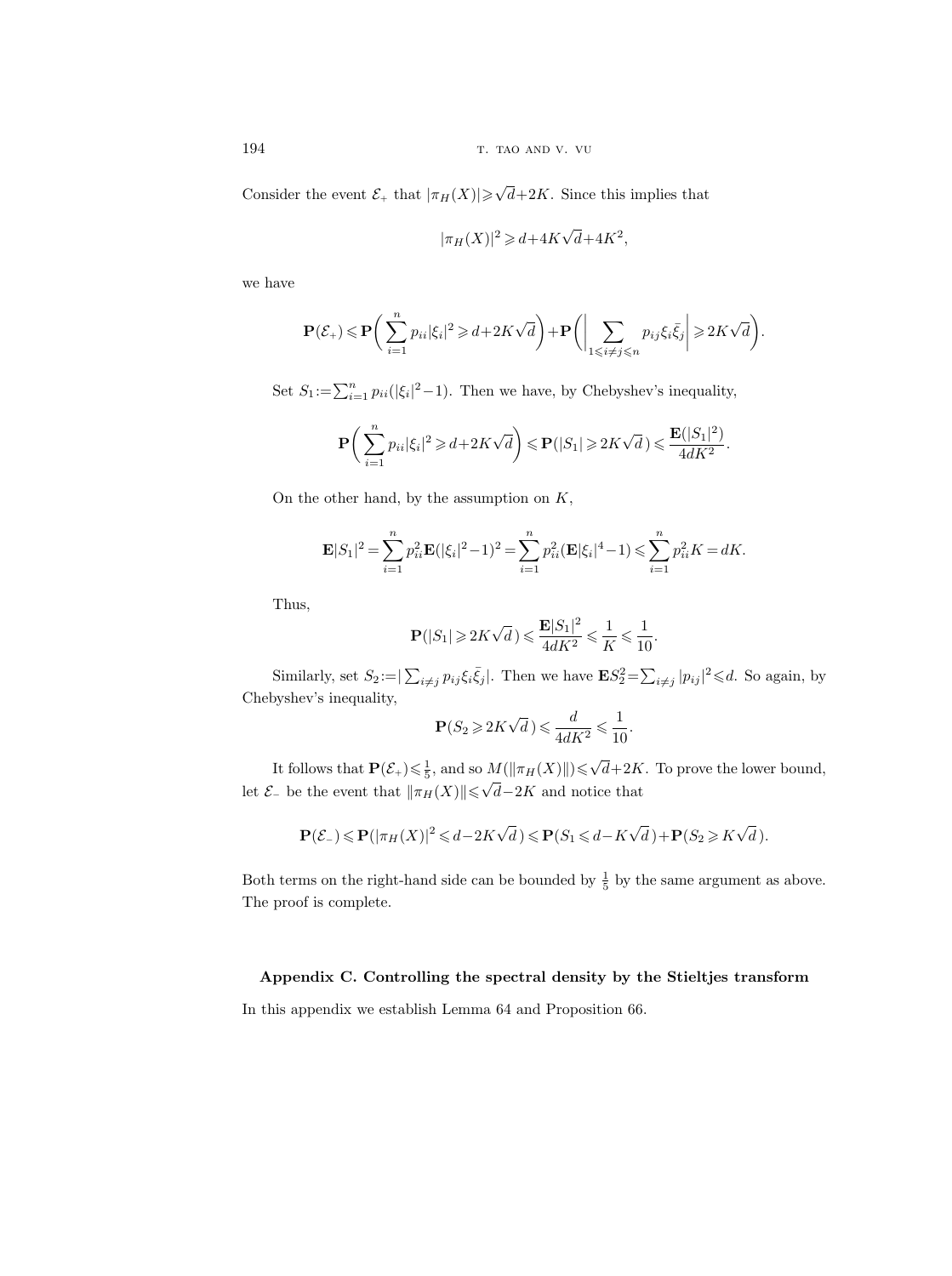Proof of Lemma 64. From (90) we see that, with overwhelming probability, one has

$$
|s_n(x+\eta\sqrt{-1}\,)|\ll 1
$$

for all  $-L \le x \le L$  which are multiples of  $n^{-100}$ . From (89), one concludes that

$$
\frac{1}{n} \sum_{i=1}^{n} \frac{\eta}{\eta^2 + |\lambda_i(W_n) - x|^2} \ll 1,
$$

and we thus have the crude bound

$$
N_I \ll \eta n
$$

whenever  $I\subset [-L, L]$  is an interval of length  $|I|=\eta$ . Summing in I, we thus obtain the bound

$$
N_I \ll |I|n \tag{111}
$$

with overwhelming probability whenever  $I\subset [-L, L]$  has length  $|I|\geqslant \eta$ . (One could also invoke Proposition 66 for this step.)

Next, let  $I\subset [-L+\varepsilon, L-\varepsilon]$  be such that  $|I|\geq 2\eta$ , and consider the function

$$
F(y) := n^{-100} \sum_{\substack{x \in I \\ n^{-100} | x}} \frac{\eta}{\pi(\eta^2 + |y - x|^2)},
$$

where the sum ranges over all  $x \in I$  that are multiples of  $n^{-100}$ . Observe that

$$
\frac{1}{n} \sum_{i=1}^{n} F(\lambda_i(W_n)) = n^{-100} \frac{1}{\pi} \text{Im} \left( \sum_{\substack{x \in I \\ n^{-100}|x}} s_n(x + \eta \sqrt{-1}) \right)
$$

and

$$
\int_{\mathbb{R}} F(y) \varrho_{\rm sc}(y) \, dy = n^{-100} \frac{1}{\pi} \text{Im} \Bigg( \sum_{\substack{x \in I \\ n^{-100} | x}} s(x + \eta \sqrt{-1}) \Bigg).
$$

With overwhelming probability, we have  $s_n(x+\eta\sqrt{-1})=s(x+\eta\sqrt{-1})+O(\delta)$  for all x in the sum, by hypothesis, and hence

$$
\frac{1}{n}\sum_{i=1}^n F(\lambda_i(W_n)) = \int_{\mathbb{R}} F(y)\varrho_{\rm sc}(y) \, dy + O(|I|\delta).
$$

On the other hand, from Riemann integration, one sees that

$$
F(y) = \int_I \frac{\eta}{\pi(\eta^2 + |y - x|^2)} dx + O(n^{-10}).
$$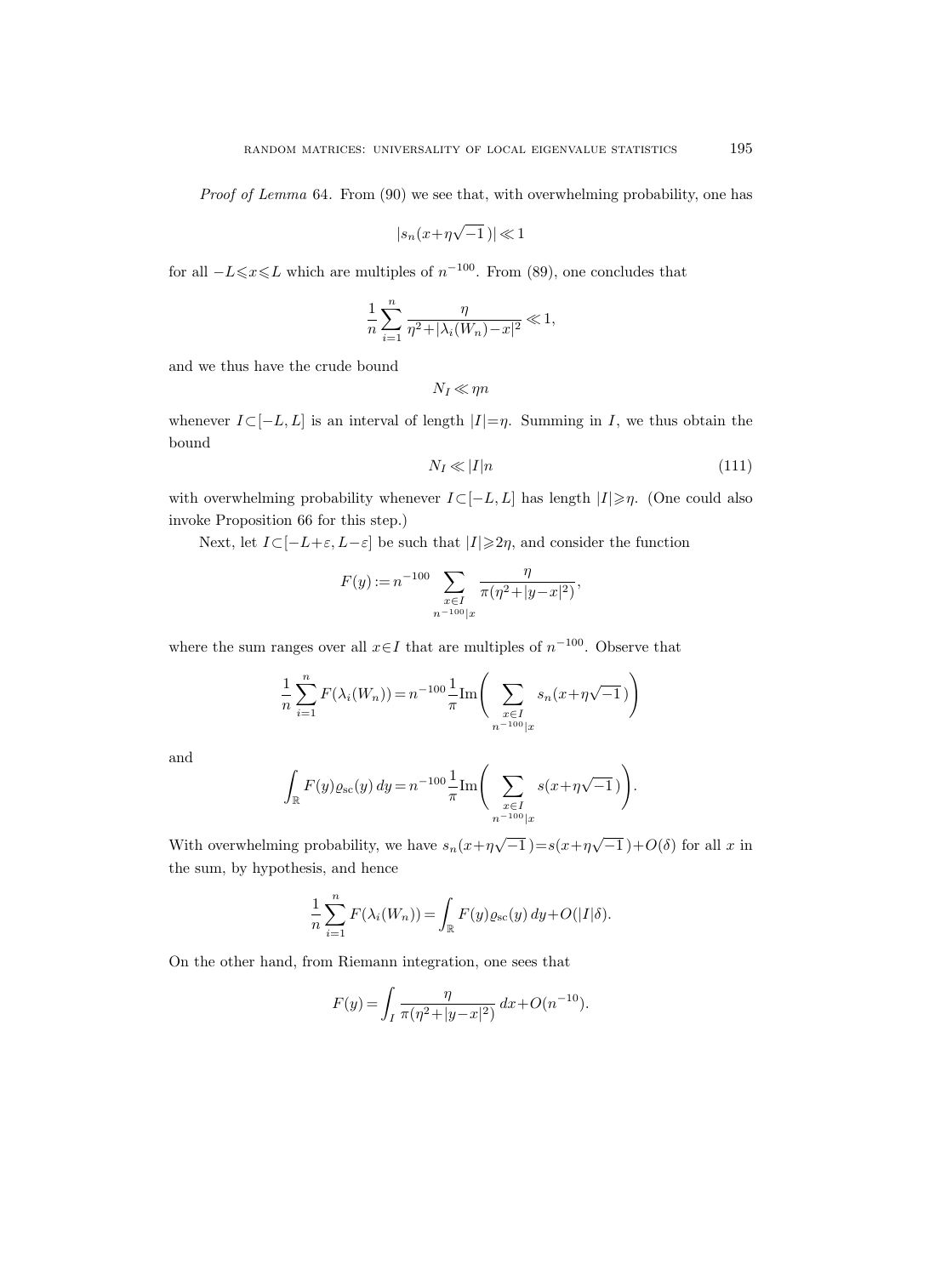One can then establish the pointwise bounds

$$
F(y) \ll \frac{1}{1+(\operatorname{dist}(y,I)/\eta)} + n^{-10}
$$

when  $y \notin I$  and dist $(y, I) \leq |I|$ ,

$$
F(y) \ll \frac{\eta |I|}{\text{dist}(y, I)^2} + n^{-10}
$$

when  $y \notin I$  and  $dist(y, I) > |I|$ , and  $(since \eta/\pi(\eta^2 + |y - x|^2)$  has integral 1) in the remaining case

$$
F(y) = 1 + O\left(\frac{1}{1 + \text{dist}(y, I^c)/\eta}\right) + O(n^{-10}).
$$

Using these bounds, one sees that

$$
\int_{\mathbb{R}} F(y) \varrho_{\rm sc}(y) \, dy = \int_{I} \varrho_{\rm sc}(y) \, dy + O\bigg(\eta \log \frac{|I|}{\eta}\bigg),\,
$$

and a similar argument using Riemann integration and (111) (as well as the trivial bound  $N_J$  ≤n when J lies outside [-L, L]) gives

$$
\frac{1}{n}\sum_{i=1}^{n} F(\lambda_i(W_n)) = \frac{1}{n}N_I + O_{\varepsilon}\left(\eta \log \frac{|I|}{\eta}\right).
$$

Putting all this together, we conclude that

$$
N_I = n \int_I \varrho_{\rm sc}(y) \, dy + O_{\varepsilon}(\delta n|I|) + O_{\varepsilon} \left( \eta n \log \frac{|I|}{\eta} \right).
$$

The latter error term can be absorbed into the former, since

$$
|I| \geqslant \frac{\eta}{\delta} \log \frac{1}{\delta},
$$

and the claim follows.

Proof of Proposition 66. By the union bound it suffices to show this for

$$
|I| = \eta := \frac{K^2 (\log n)^2}{n}.
$$

Let  $x$  be the center of  $I$ . Then, by  $(89)$ , it suffices to show that the event that

$$
N_I \geqslant Cn\eta\tag{112}
$$

 $\Box$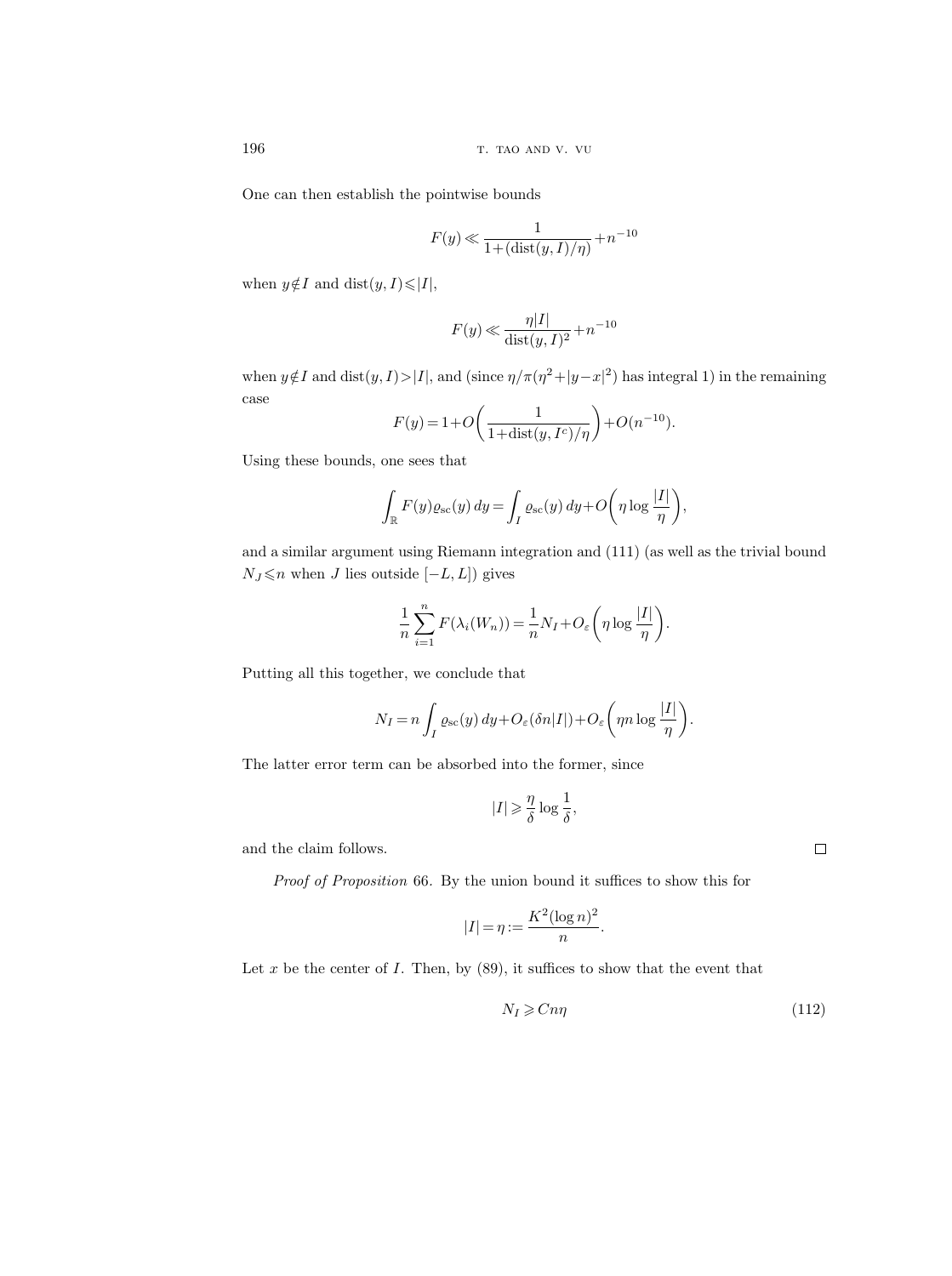and

$$
\operatorname{Im}(s_n(x+\eta\sqrt{-1}\,)) \geqslant C\tag{113}
$$

for some large absolute constant  $C$ , fails with overwhelming probability.

Suppose that we have both  $(112)$  and  $(113)$ . By  $(92)$  we have

$$
\frac{1}{n} \sum_{k=1}^{n} \left| \text{Im} \left( \frac{1}{\zeta_{kk}/\sqrt{n} - (x + \eta\sqrt{-1}) - Y_k} \right) \right| \geqslant C;
$$

using the crude bound  $|\text{Im}(1/z)| \leq 1/|\text{Im}(z)|$ , we conclude that

$$
\frac{1}{n}\sum_{k=1}^n \frac{1}{|\eta\!+\!\operatorname{Im}(Y_k)|} \geqslant C.
$$

At the same time, by writing  $W_{n,k}$  in terms of an orthonormal basis  $u_j(W_{n,k})$  of eigenfunctions, one sees that

$$
Y_k = \sum_{j=1}^{n-1} \frac{|u_j(W_{n,k})^* a_k|^2}{\lambda_j(W_{n,k}) - (x + \eta \sqrt{-1})},
$$
\n(114)

and hence

Im
$$
(Y_k)
$$
  $\ge \eta \sum_{j=1}^{n-1} \frac{|u_j(W_{n,k})^* a_k|^2}{\eta^2 + (\lambda_j(W_{n,k}) - x)^2}.$ 

On the other hand, from (112) we can find  $1\leq i_1 < i_+ \leq n$  with  $i_+ - i_- \geq n$  such that  $\lambda_i(W_n) \in I$  for all  $i_-\leq i \leq i_+$ . By the Cauchy interlacing property (24), we thus have  $\lambda_i(W_{n,k})\in I$  for  $i_-\leqslant i. We conclude that$ 

Im
$$
(Y_k)
$$
  $\gg \frac{1}{\eta} \sum_{i_- \leq j \leq i_+} |u_j(W_{n,k})^* a_k|^2 = \frac{1}{\eta} ||P_{H_k} a_k||^2$ ,

where  $P_{H_k}$  is the orthogonal projection onto the  $(i_+ - i_-)$ -dimensional space  $H_k$  spanned by the eigenvectors  $u_j(W_{n,k})$  for  $i_-\leq j. Putting all this together, we conclude that$ 

$$
\frac{1}{n}\sum_{k=1}^n \frac{\eta}{\eta^2 + ||P_{H_k} a_k||^2} \gg C.
$$

On the other hand, from Lemma 68 we see that  $||P_{H_k} a_k||^2 = O(\eta)$  with overwhelming probability. (One has to take the union bound over all possible choices of  $i_$  and  $i_+$ , but there are only  $O(n^2)$  such choices at most, so this is not a problem.) The claim then follows by taking  $C$  sufficiently large.  $\Box$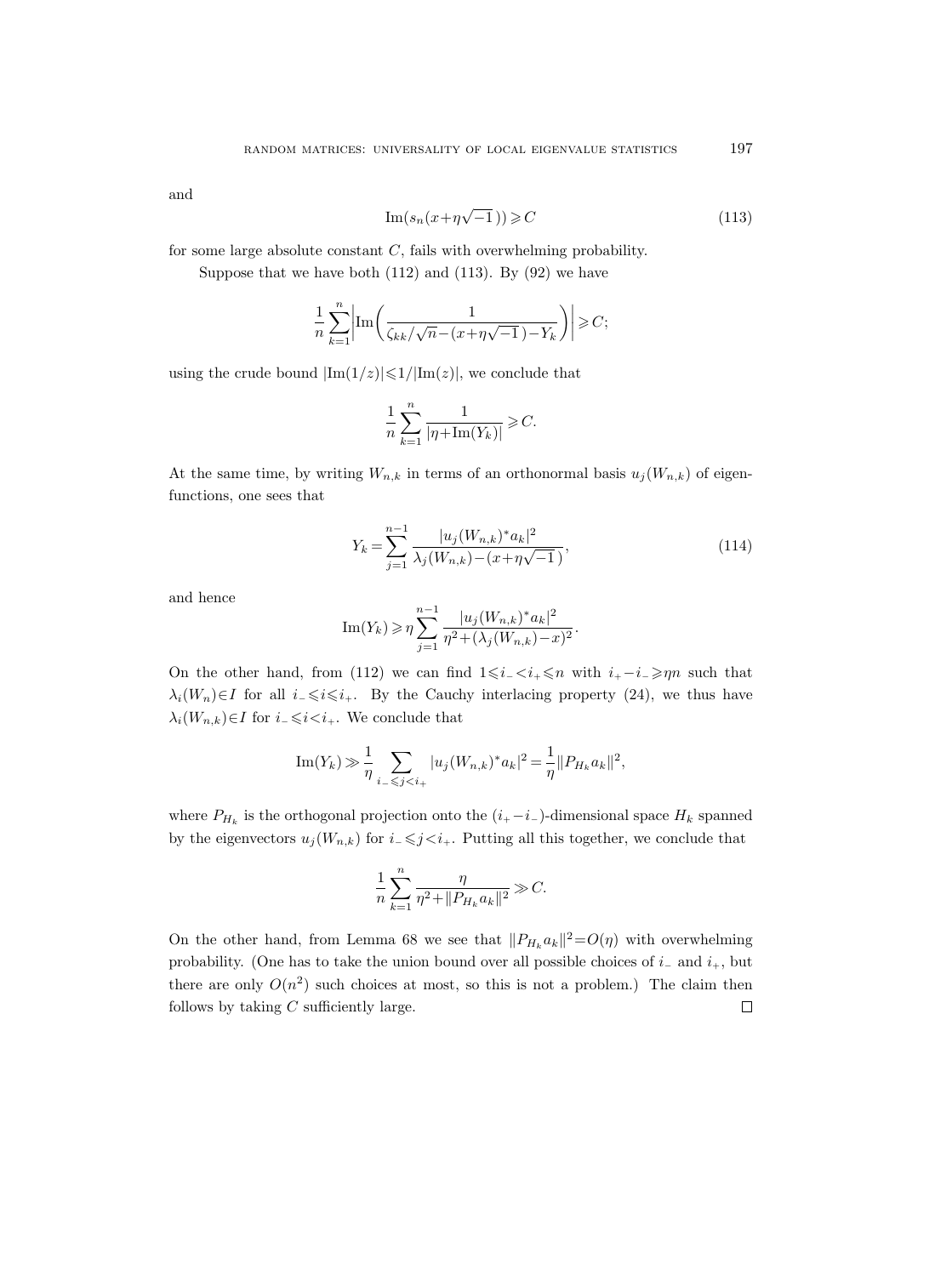198 the transfer of the transfer of the transfer of the transfer of the transfer of the transfer of the transfer of the transfer of the transfer of the transfer of the transfer of the transfer of the transfer of the transf

#### Appendix D. A multidimensional Berry–Esseen theorem

In this section, we prove Theorem 44. We will need the following multidimensional Berry–Esséen theorem, which is a generalisation of [45, Proposition D.2].

THEOREM 71. Let  $N, n \geq 1$  be integers, let  $v_1, ..., v_n \in \mathbb{C}^N$  be vectors, let  $\zeta_1, ..., \zeta_n$  be independent complex-valued variables with mean zero, variance  $\mathbf{E} |\zeta_j|^2 = 1$  and the third moment bound

$$
\sup_{1 \le i \le n} \mathbf{E} |\zeta_i|^3 \le C \tag{115}
$$

for some constant  $C \geq 1$ . Let S be the  $\mathbb{C}^N$ -valued random variable

$$
S := \sum_{i=1}^{n} v_i \zeta_i.
$$

We identify  $\mathbb{C}^N$  with  $\mathbb{R}^{2N}$  in the usual manner, and define the covariance matrix M of S to be the unique symmetric  $2N \times 2N$  real matrix such that

$$
u^*Mu := \mathbf{E}|\text{Re}(u^*S)|^2\tag{116}
$$

for all  $u \in \mathbb{C}^N \equiv \mathbb{R}^{2N}$ .

Let G be a Gaussian random variable on  $\mathbb{R}^{2N} \equiv \mathbb{C}^{N}$  with mean zero and with the same covariance matrix M as S, and thus

$$
u^*Mu = \mathbf{E}|G \cdot u|^2 = \mathbf{E}|\text{Re}(u^*S)|
$$

for all  $u \in \mathbb{R}^{2n} \equiv \mathbb{C}^n$  (where  $u \cdot v = \text{Re}(v^*u)$  denotes the dot product on  $\mathbb{R}^{2N}$ ). More explicitly, G has the distribution function

$$
\frac{1}{(2\pi)^n(\det M)^{1/2}} \exp\left(-\frac{x^*M^{-1}x}{2}\right) dx_1 \dots dx_{2N}
$$

if M is invertible, with an analogous limiting formula when M is singular. Then, for any  $\varepsilon > 0$  and any measurable set  $\Omega \subset \mathbb{R}^{2N} \equiv \mathbb{C}^N$ , one has

$$
\mathbf{P}(S \in \Omega) \le \mathbf{P}(G \in \Omega \cup \partial_{\varepsilon} \Omega) + O\left(CN^{3/2} \varepsilon^{-3} \sum_{j=1}^{n} |v_j|^3\right),\tag{117}
$$

and similarly

$$
\mathbf{P}(S \in \Omega) \ge \mathbf{P}(G \in \Omega \setminus \partial_{\varepsilon} \Omega) - O\left(CN^{3/2} \varepsilon^{-3} \sum_{j=1}^{n} |v_j|^3\right),\tag{118}
$$

where

$$
\partial_{\varepsilon}\Omega := \{x \in \mathbb{R}^{2N} : \text{dist}_{\infty}(x, \partial \Omega) \leqslant \varepsilon\},\
$$

 $∂Ω$  is the topological boundary of  $Ω$  and dist<sub>∞</sub> is the distance with respect to the  $ℓ^∞$ metric on  $\mathbb{R}^{2N}$ .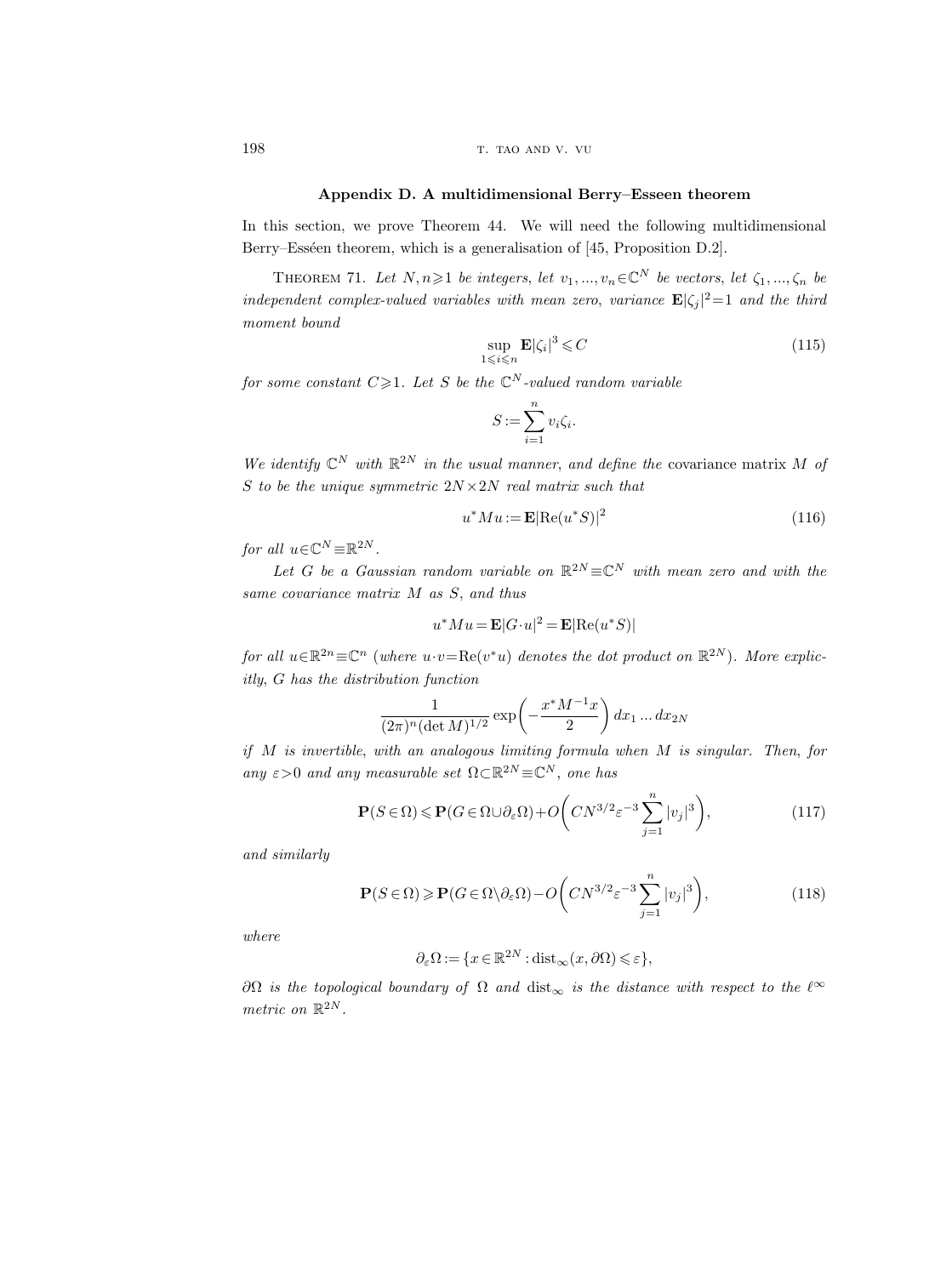Remark 72. The main novelty here, compared with that in [45, Proposition D.2], is that the random variable  $\zeta_i$  is not assumed to be C-normalized (which means that the real and imaginary parts of  $\zeta_j$  have covariance matrix equal to half the identity). For instance, some of the  $\zeta_j$  could be purely real, or supported on some other line through the origin, such as the imaginary axis.

*Proof.* We obtain the result by repeating the proof of  $[45,$  Proposition D.2 with some proper modification. For the readers convenience, we present all details.

It suffices to prove (117), as (118) follows by replacing  $\Omega$  with its complement.

Let  $\psi: \mathbb{R} \to \mathbb{R}^+$  be a bump function supported on the unit ball  $\{x \in \mathbb{R}: |x| \leq 1\}$  of total mass  $\int_{\mathbb{R}} \psi = 1$ , let  $\Psi_{\varepsilon,N} : F^{\mathbb{R}} \to \mathbb{R}^+$  be the approximation of the identity

$$
\Psi_{\varepsilon,\mathbb{R}}(x_1,...,x_N) := \prod_{i=1}^{\mathbb{R}} \frac{1}{\varepsilon} \psi\left(\frac{x_i}{\varepsilon}\right),
$$

and let  $f: \mathbb{R}^n \to \mathbb{R}^+$  be the convolution

$$
f(x) = \int_{\mathbb{R}^N} \Psi_{\varepsilon, N}(y) 1_{\Omega}(x - y) dy,
$$
 (119)

where  $1_{\Omega}$  is the indicator function of  $\Omega$ . Observe that f equals 1 on  $\Omega \setminus \partial_{\varepsilon}\Omega$ , vanishes outside  $Ω∪∂<sub>ε</sub>Ω$ , and is smoothly varying between 0 and 1 on  $∂<sub>ε</sub>Ω$ . Thus it will suffice to show that

$$
|\mathbf{E}f(S)-\mathbf{E}f(G)|\ll CN^{3/2}\varepsilon^{-3}\sum_{j=1}^n|v_j|^3.
$$

We now use a Lindeberg replacement trick (cf. [33] and [38]). For each  $1 \leq i \leq n$ , let  $g_i$  be a complex Gaussian with mean zero and with the same covariance matrix as  $\zeta_i$ , and thus

$$
\mathbf{ERe}(g_i)^2 = \mathbf{ERe}(\zeta_i)^2, \quad \mathbf{E} \text{Im}(g_i)^2 = \mathbf{E} \text{Im}(\zeta_i)^2
$$

and

$$
\mathbf{ERe}(g_i)\mathrm{Im}(g_i) = \mathbf{ERe}(\zeta_i)\mathrm{Im}(\zeta_i).
$$

In particular  $g_i$  has mean zero and variance 1. We construct the  $g_1, ..., g_n$  to be jointly independent. Observe from (116) that the random variable

$$
g_1v_1 + \ldots + g_nv_n \in \mathbb{C}^N
$$

has mean zero and covariance matrix  $M$ , and thus has the same distribution as  $G$ . Thus, if we define the random variables

$$
S_j := \zeta_1 v_1 + \ldots + \zeta_j v_j + g_{j+1} v_j + \ldots + g_n v_n \in \mathbb{C}^N,
$$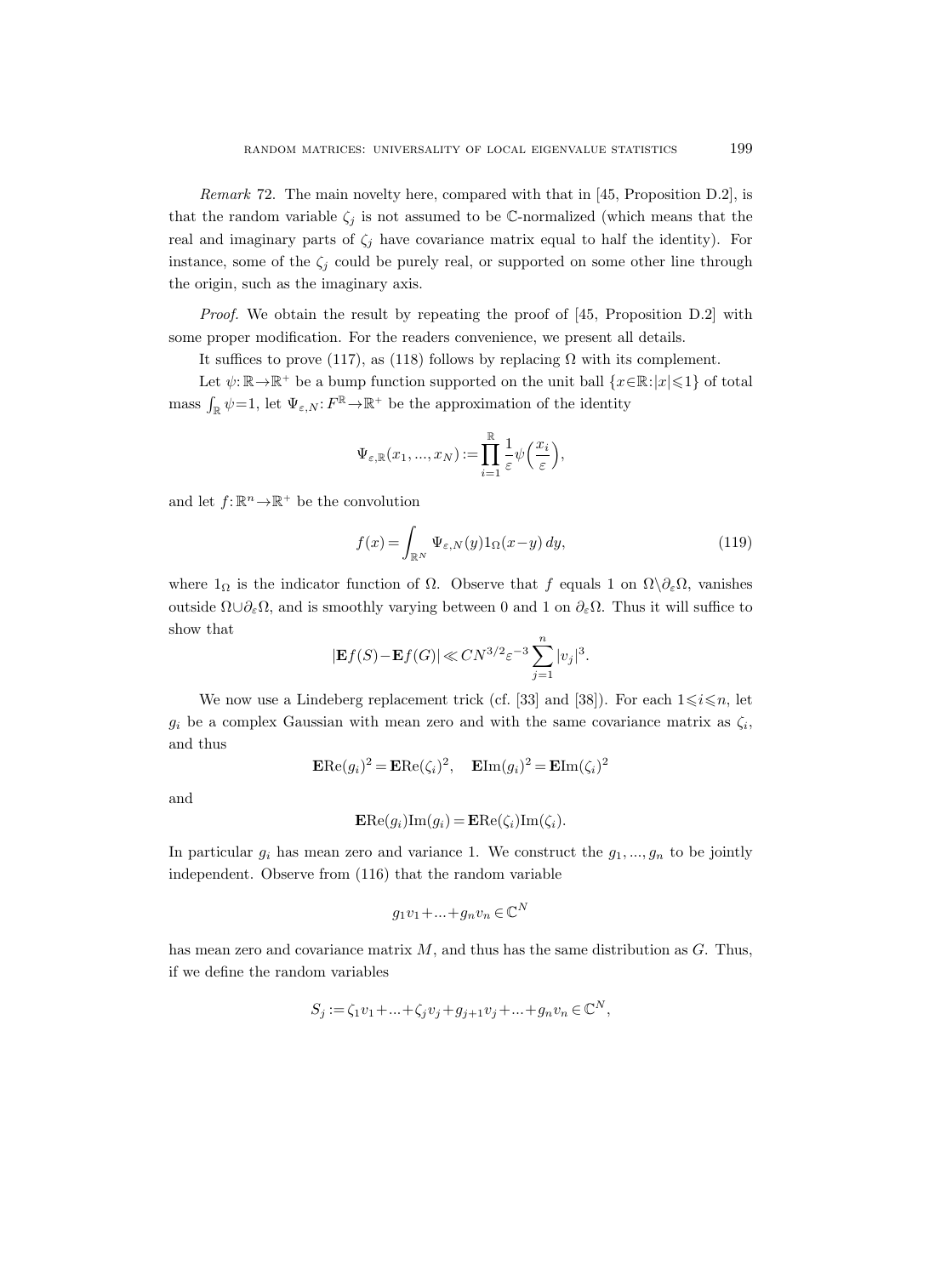we have the telescoping triangle inequality

$$
|\mathbf{E}f(S) - \mathbf{E}f(G)| \leqslant \sum_{j=1}^{n} |\mathbf{E}f(S_j) - \mathbf{E}f(S_{j-1})|.
$$
\n(120)

For each  $1 \leq j \leq n$  we may write

$$
S_j = S'_j + \zeta_j v_j
$$
 and  $S_{j-1} = S'_j + g_j v_j$ ,

where

$$
S'_j := \zeta_1 v_1 + \ldots + \zeta_{j-1} v_{j-1} + g_{j+1} v_j + \ldots + g_n v_n.
$$

By Taylor's theorem with remainder, we thus have

$$
f(S_j) = P_{S'_j}(\text{Re}(\zeta_j), \text{Im}(\zeta_j)) + O\left(|\zeta_j|^3 \sup_{x \in \mathbb{R}^n} \sum_{k=0}^3 |(v_j \cdot \nabla)^k ((v_j \sqrt{-1}) \cdot \nabla)^{3-k} f(x)|\right) \tag{121}
$$

and

$$
f(S_{j-1}) = P_{S'_j}(\text{Re}(g_j), \text{Im}(g_j)) + O\left(|g_j|^3 \sup_{x \in \mathbb{R}^n} \sum_{k=0}^3 |(v_j \cdot \nabla)^k ((v_j \sqrt{-1}) \cdot \nabla)^{3-k} f(x)|\right),\tag{122}
$$

where  $P_{S'_j}$  is some quadratic polynomial depending on  $S'_j$ , and  $v_j$  and  $v_j\sqrt{-1}$  are viewed as vectors in  $\mathbb{R}^{2N}$ . A computation using (119) and the Leibniz rule reveals that all third partial derivatives of f have magnitude  $O(\varepsilon^{-3})$ , and so, by the Cauchy–Schwarz inequality, we have

$$
\sum_{k=0}^{3} |(v_j \cdot \nabla)^k ((v_j \sqrt{-1}) \cdot \nabla)^{3-k} f(x)| \ll |v_j|^3 N^{3/2} \varepsilon^{-3}.
$$

Observe that  $\zeta_j$  and  $g_j$  are independent of  $S'_j$ , and have the same mean and covariance matrix. Subtracting  $(121)$  from  $(122)$  and taking expectations using  $(115)$ , we conclude that

$$
|\mathbf{E}f(S_j) - \mathbf{E}f(S_{j-1})| \ll C|v_j|^3 N^{3/2} \varepsilon^{-3},
$$

and the claim follows from (120).

Remark 73. The bounds here are not best possible, but are sufficient for our applications.

Now we are ready to prove Theorem 44.

 $\Box$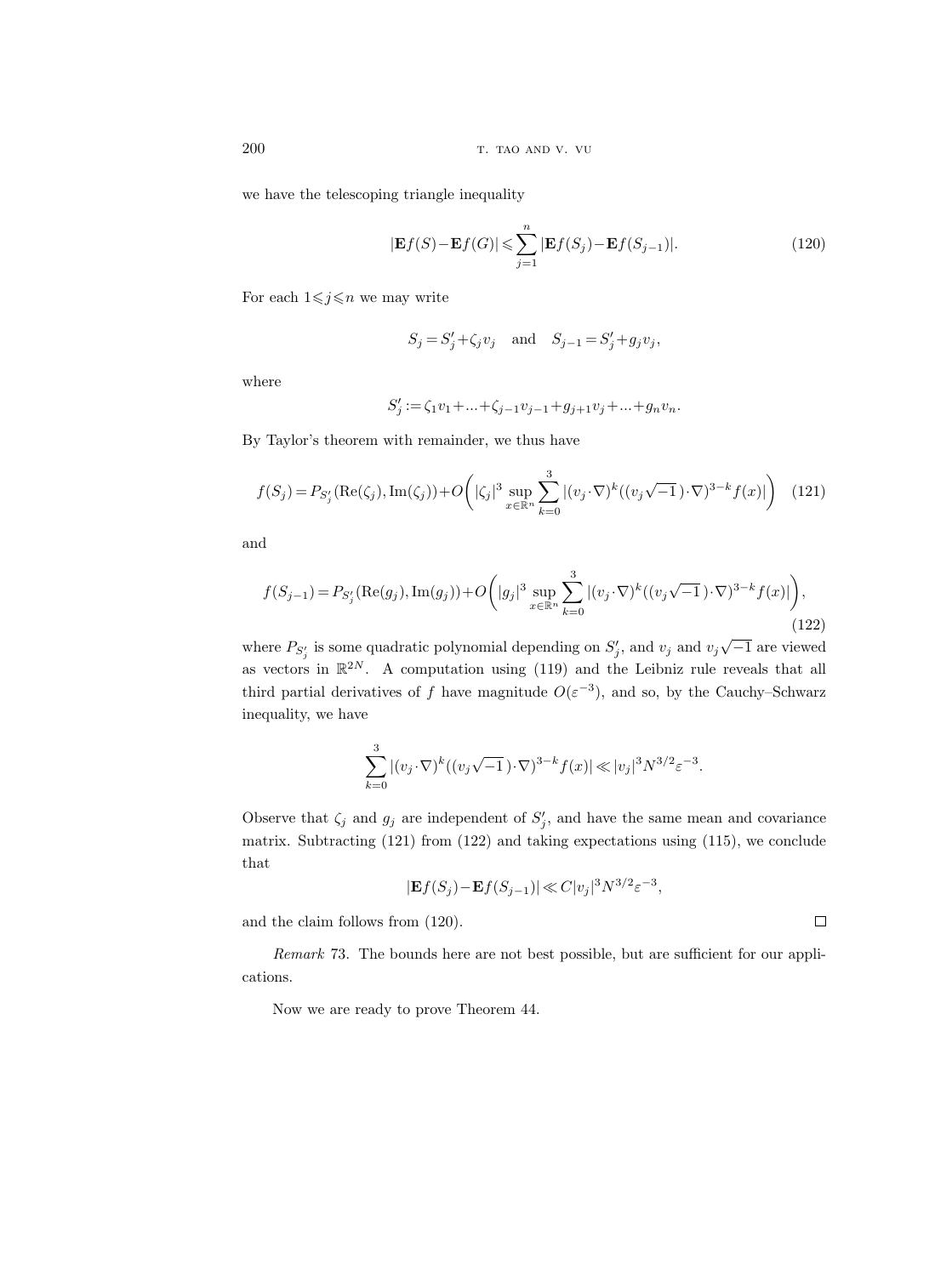*Proof of Theorem 44.* We first prove the upper tail bound on  $S_i$ . Here, the main tool is the  $N=1$  case of Theorem 71. The variance of  $S_i$  is

$$
\mathbf{E}|S_i|^2 = \sum_{j=1}^n |a_{ij}|^2 = 1,
$$
\n(123)

since the rows of A have unit size. Thus, the  $2 \times 2$  covariance matrix of  $S_i$  is  $O(1)$ . Let  $G_i$  be a complex Gaussian with mean zero and the same covariance matrix as  $S_i$ . By Theorem 71, we have

$$
\mathbf{P}(|S_i| \geq t) \leq \mathbf{P}(|G| \geq t - \varepsilon\sqrt{2}) + O\left(C\varepsilon^{-3}\sum_{i=1}^N \sum_{j=1}^n |a_{ij}|^3\right)
$$

for any  $\varepsilon > 0$ . Selecting  $\varepsilon := \frac{1}{10}$ , and using the fact that G has variance 1, we conclude that

$$
\mathbf{P}(|S_i| \geq t) \leq \exp(-ct^2) + O\bigg(C\sum_{i=1}^N \sum_{j=1}^n |a_{ij}|^3\bigg),\,
$$

and the claim follows from (26) and (123).

Now we prove the lower tail bound on  $\vec{S}$ , using Theorem 71 in full generality. Observe that for any unit vector  $u \in \mathbb{C}^N \equiv \mathbb{R}^{2N}$ , one has

$$
\mathbf{E}|u^*S|^2 = \mathbf{E}\|u^*A\|^2 = 1,
$$

by the orthonormality of the rows of A. Thus, by (116), the operator norm of the covariance matrix  $M$  of  $S$  has operator norm at most 1. On the other hand, we have

trace
$$
(M)
$$
 =  $\mathbf{E}|S|^2 = ||A||_F^2 = N$ .

Thus, the 2N eigenvalues of  $M$  range between 0 and 1 and add up to  $N$ . This implies that at least  $\frac{1}{2}N$  of them are at least  $\frac{1}{4}$ , and so one can find a  $\left\lfloor \frac{1}{2}N \right\rfloor$ -dimensional real subspace V of  $\mathbb{R}^{2N}$  such that M is invariant on V and has all eigenvalues at least  $\frac{1}{4}$  on V.

Now let G be a Gaussian in  $\mathbb{R}^{2N} \equiv \mathbb{C}^{N}$  with mean zero and covariance matrix M. By Theorem 71, we have

$$
\mathbf{P}(|\vec{S}| \le t) \le \mathbf{P}(|G| \le t + \varepsilon \sqrt{2N}) + O\left(CN^{3/2}\varepsilon^{-3} \sum_{i=1}^{N} \sum_{j=1}^{n} |a_{ij}|^3\right)
$$

for any  $\varepsilon > 0$ . By (26) and (123) we have

$$
\sum_{i=1}^{N} \sum_{j=1}^{n} |a_{ij}|^3 \le N\sigma.
$$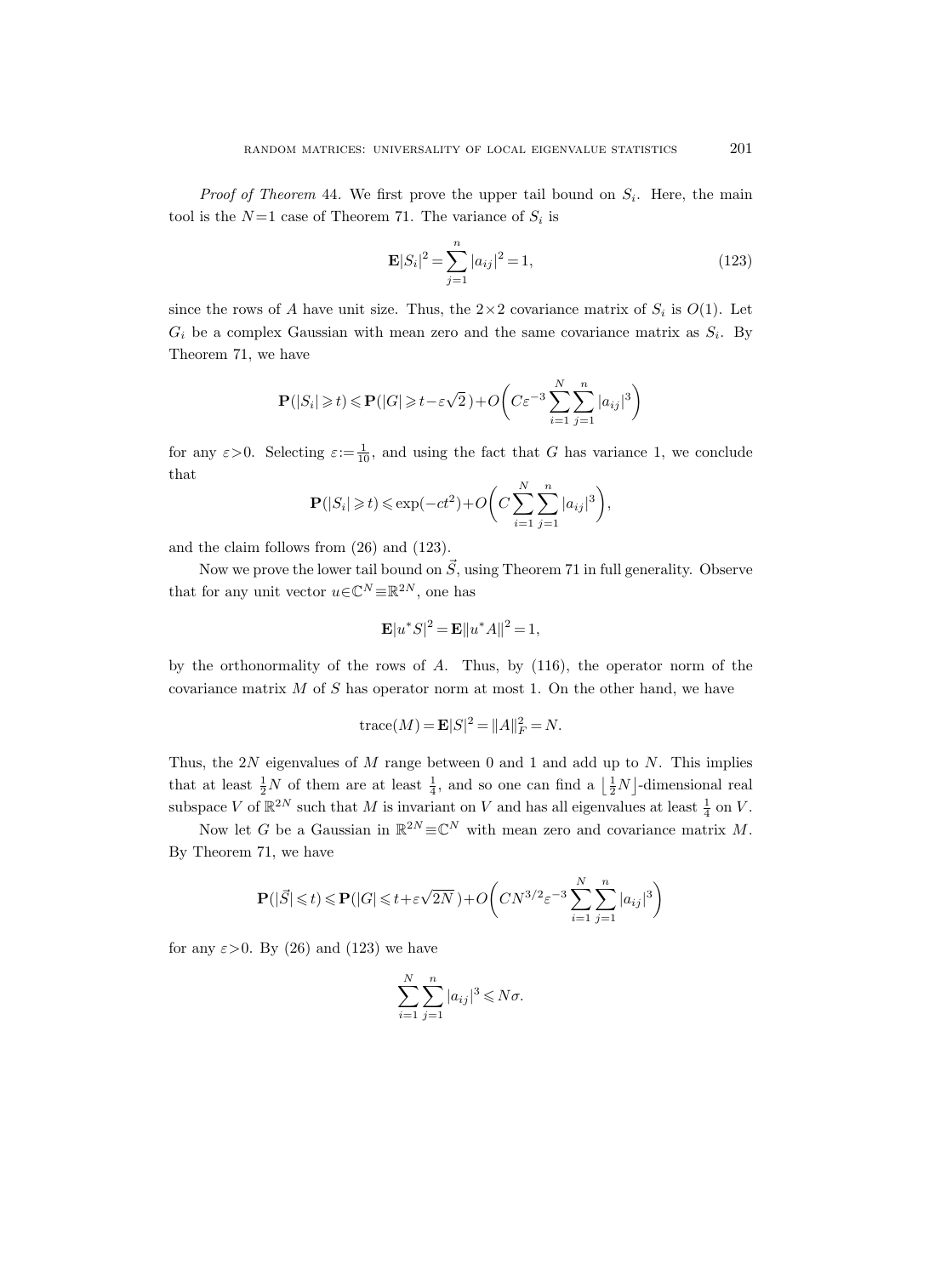Setting  $\varepsilon:=t/\sqrt{2N}$ , we conclude that

$$
\mathbf{P}(|\vec{S}| \leq t) \leq \mathbf{P}(|G| \leq 2t) + O(CN^4t^{-3}\sigma).
$$

Let  $G_V$  be the orthogonal projection of G onto V. Clearly

$$
\mathbf{P}(|G| \leq 2t) \leq \mathbf{P}(|G_V| \leq 2t).
$$

The Gaussian  $G_V$  has mean zero and covariance matrix at least  $\frac{1}{4}I_V$  (i.e. all eigenvalues are at least  $\frac{1}{4}$ ). By applying a linear transformation to reduce the covariance, we see that the quantity  $P(|G_V| \le 2t)$  is maximized when the covariance matrix is exactly  $\frac{1}{4}I_V$ . Thus, in any orthonormal basis of  $G_V$ , the  $\left\lfloor \frac{1}{2}N \right\rfloor$  components of  $G_V$ ,  $g_1$ , ...,  $g_{\lfloor N/2 \rfloor}$ , are independent real Gaussians of variance  $\frac{1}{4}$ . If  $|G_V| \leq 2t$ , then  $g_1^2 + ... + g_{\lfloor N/2 \rfloor}^2 \leq 4t^2$ , and thus (by Markov's inequality)  $g_i^2 \le 8t^2/N$  for at least  $\left(\frac{1}{4}N\right)$  of the indices *i*. The number of choices of these indices is at most  $2^{\lfloor N/2 \rfloor}$ , and the events  $g_i^2 \le 2t^2/N$  are independent and occur with probability  $O(t/\sqrt{N})$ , so we conclude from the union bound that

$$
\mathbf{P}(|G_V| \leq 2t) \leq O(t/\sqrt{N})^{\lfloor N/4 \rfloor}
$$

and the claim follows.

Acknowledgments. We would like to thank P. Sarnak for bringing this beautiful problem to our attention. We would also like to thank G. Ben Arous, M. Krishnapur, K. Johansson, J. Lebowitz, S. Péché, B. Rider, A. Soshnikov and O. Zeitouni for useful conversations regarding the state-of-the-art of GUE/GOE and Johansson matrices. Part of the paper was written while the second author was visiting Microsoft Research in Boston and he would like to thank J. Chayes and C. Borgs for their hospitality. We thank Alain-Sol Sznitman and the anonymous referees for corrections.

## References

- [1] Anderson, G., Guionnet, A. & Zeitouni, O., An Introduction to Random Matrices. To appear by Cambridge University Press.
- [2] Bai, Z. & Silverstein, J. W., Spectral Analysis of Large Dimensional Random Matrices. Springer Series in Statistics. Springer, New York, 2010.
- [3] BAI, Z.D. & YIN, Y.Q., Convergence to the semicircle law. Ann. Probab., 16 (1988), 863–875.
- [4] Necessary and sufficient conditions for almost sure convergence of the largest eigenvalue of a Wigner matrix. Ann. Probab., 16 (1988), 1729–1741.
- [5] BEN AROUS, G. & PÉCHÉ, S., Universality of local eigenvalue statistics for some sample covariance matrices. Comm. Pure Appl. Math., 58 (2005), 1316–1357.

 $\Box$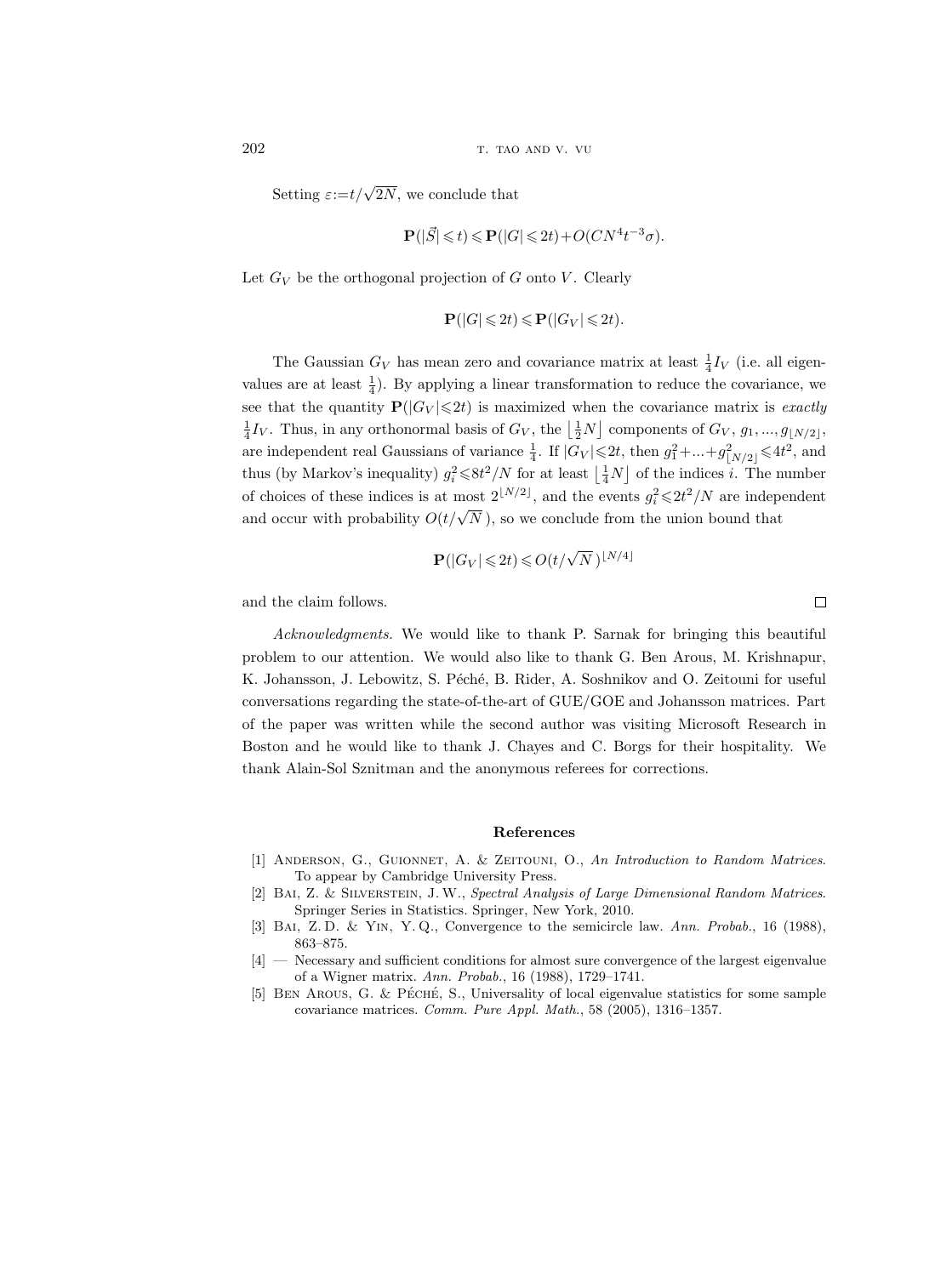- [6] BLEHER, P. & ITS, A., Semiclassical asymptotics of orthogonal polynomials, Riemann– Hilbert problem, and universality in the matrix model. Ann. of Math., 150 (1999), 185–266.
- [7] Bleher, P. & Kuijlaars, A. B. J., Large n limit of Gaussian random matrices with external source. I. Comm. Math. Phys., 252 (2004), 43–76.
- [8] CHATTERJEE, S., A simple invariance principle. Preprint, 2005. arXiv:math/0508213 [math.PR].
- [9] COSTELLO, K. P., TAO, T. & VU, V., Random symmetric matrices are almost surely nonsingular. Duke Math. J., 135 (2006), 395–413.
- [10] Costello, K. P. & Vu, V., Concentration of random determinants and permanent estimators. SIAM J. Discrete Math., 23 (2009), 1356–1371.
- [11] COSTIN, O. & LEBOWITZ, J., Gaussian fluctuations in random matrices. Phys. Rev. Lett., 75 (1995), 69–72.
- [12] Curto, R. E. & Fialkow, L. A., Recursiveness, positivity, and truncated moment problems. Houston J. Math., 17 (1991), 603–635.
- [13] Deift, P., Orthogonal Polynomials and Random Matrices: A Riemann–Hilbert Approach. Courant Lecture Notes in Mathematics, 3. New York University–Courant Institute of Mathematical Sciences, New York, 1999.
- [14] Universality for mathematical and physical systems, in *International Congress of Math*ematicians. Vol. I, pp. 125–152. Eur. Math. Soc., Zurich, 2007.
- [15] Deift, P., Kriecherbauer, T., McLaughlin, K. T. R., Venakides, S. & Zhou, X., Uniform asymptotics for polynomials orthogonal with respect to varying exponential weights and applications to universality questions in random matrix theory. Comm. Pure Appl. Math., 52 (1999), 1335–1425.
- [16] Dyson, F. J., Correlations between eigenvalues of a random matrix. Comm. Math. Phys., 19 (1970), 235–250.
- [17] ERDŐS, L., PÉCHÉ, S., RAMÍREZ, J. A., SCHLEIN, B. & YAU, H.-T., Bulk universality for Wigner matrices. Comm. Pure Appl. Math., 63 (2010), 895–925.
- [18] ERDŐS, L., RAMÍREZ, J. A., SCHLEIN, B., TAO, T., VU, V. & YAU, H.-T., Bulk universality for Wigner Hermitian matrices with subexponential decay. Math. Res. Lett., 17 (2010), 667–674.
- [19] ERDŐS, L., RAMÍREZ, J. A., SCHLEIN, B. & YAU, H.-T., Universality of sine-kernel for Wigner matrices with a small Gaussian perturbation. *Electron. J. Probab.*, 15 (2010), 526–603.
- [20] ERDŐS, L., SCHLEIN, B. & YAU, H.-T., Local semicircle law and complete delocalization for Wigner random matrices. Comm. Math. Phys., 287 (2009), 641–655.
- [21] Semicircle law on short scales and delocalization of eigenvectors for Wigner random matrices. Ann. Probab., 37 (2009), 815–852.
- [22] Wegner estimate and level repulsion for Wigner random matrices. Int. Math. Res. Not. IMRN, 2010 (2010), 436–479.
- [23] GINIBRE, J., Statistical ensembles of complex, quaternion, and real matrices. J. Mathematical Phys., 6 (1965), 440–449.
- [24] GÖTZE, F. & KÖSTERS, H., On the second-order correlation function of the characteristic polynomial of a Hermitian Wigner matrix. Comm. Math. Phys., 285 (2009), 1183–1205.
- [25] Guionnet, A. & Zeitouni, O., Concentration of the spectral measure for large matrices. Electron. Comm. Probab., 5 (2000), 119–136.
- [26] GUSTAVSSON, J., Gaussian fluctuations of eigenvalues in the GUE. Ann. Inst. H. Poincaré Probab. Statist., 41 (2005), 151–178.